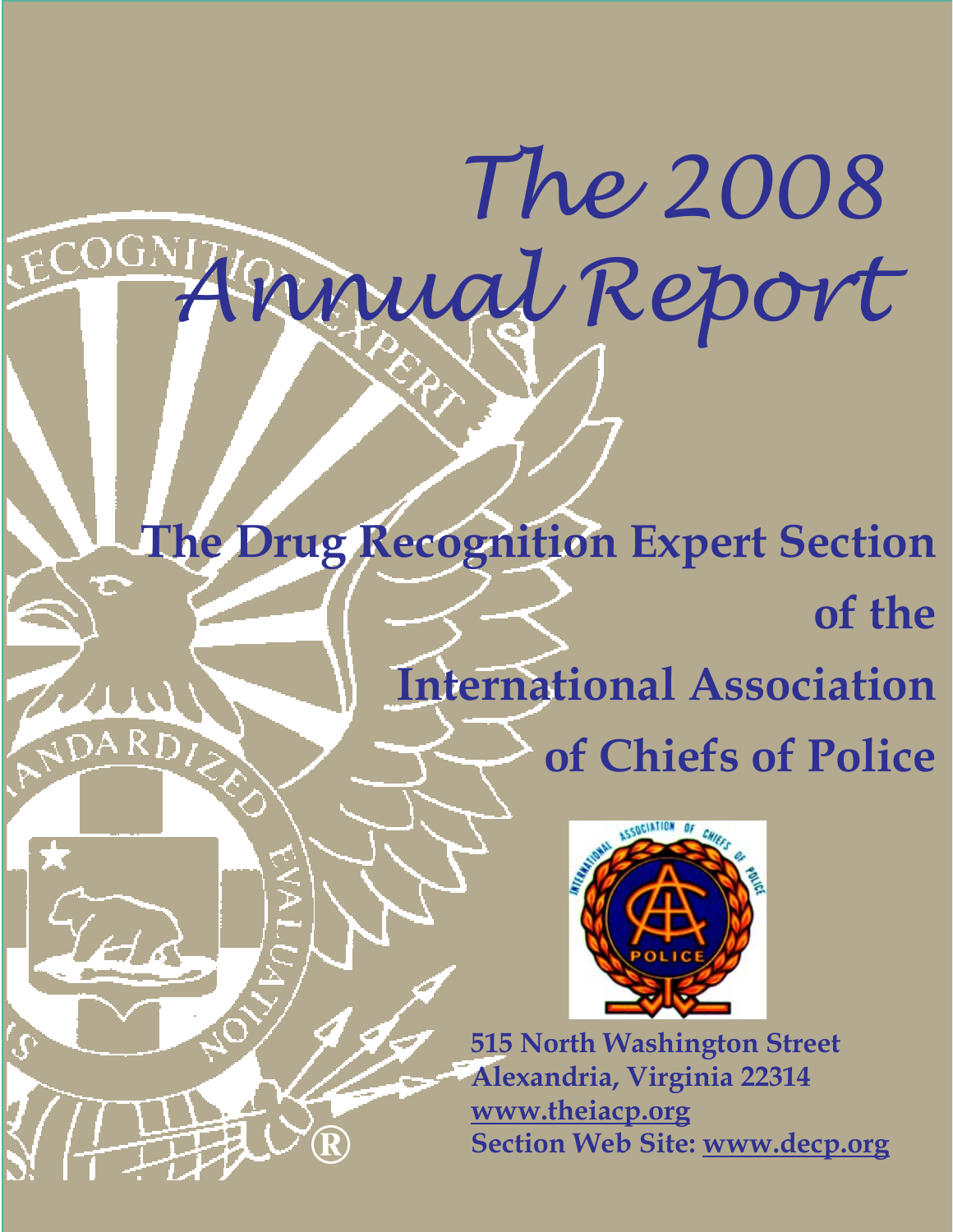# **The 2008 Annual Report of the IACP Drug Recognition Section**

**A summary of activities January 1-December 31, 2008 by U.S. states and Canadian provinces who participate in the IACP/NHTSA International Drug Evaluation and Classification Program**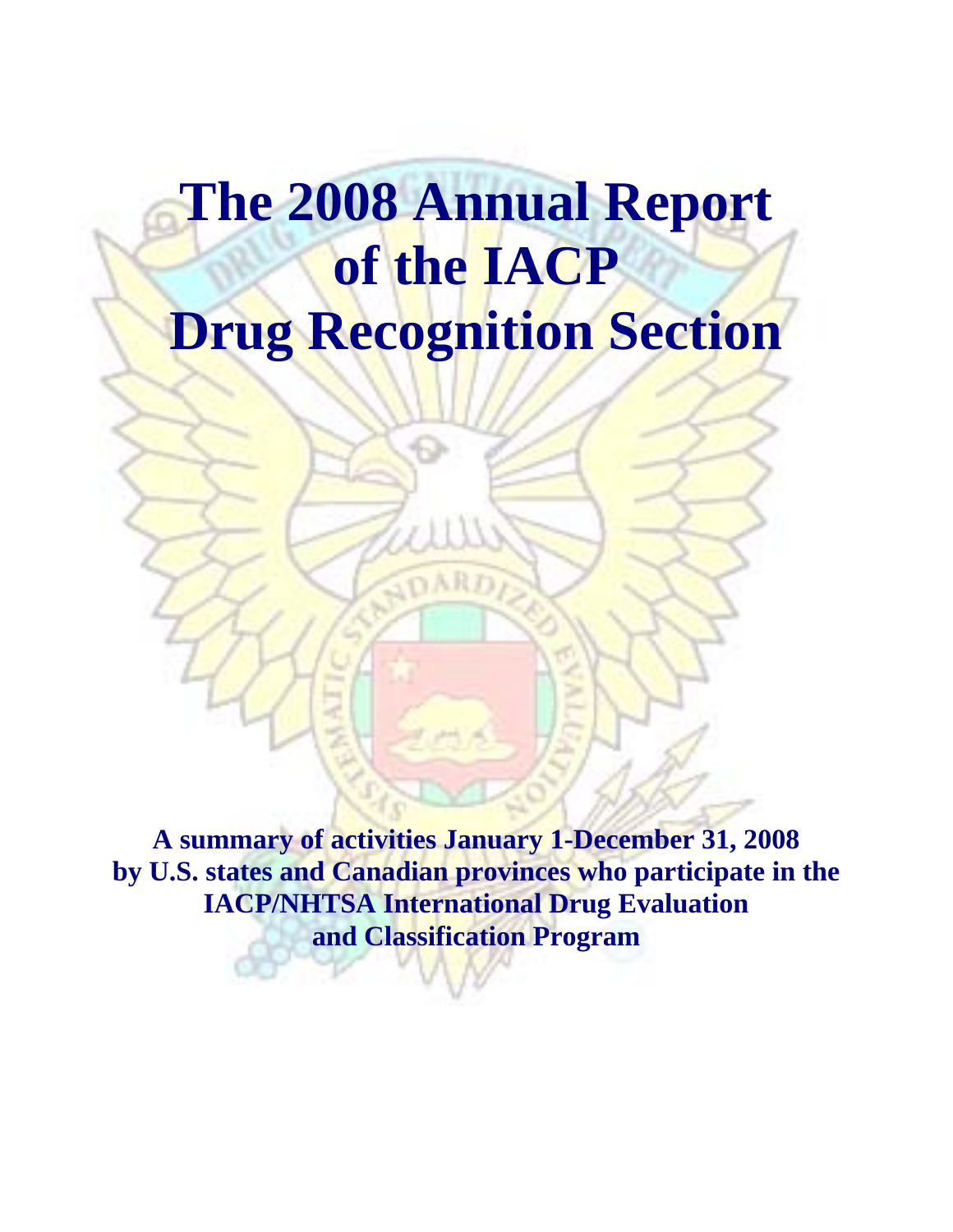# **Contents**

| <b>Letter from the Chair of the Drug Recognition Section</b>                                    | 3                       |
|-------------------------------------------------------------------------------------------------|-------------------------|
| <b>Description of the Drug Recognition Expert Insignia</b>                                      | $\overline{\mathbf{4}}$ |
| <b>The Drug Evaluation and Classification</b><br><b>Program and the Drugged Driving Program</b> | $\overline{5}$          |
| <b>About the IACP DRE Section: Its Mission and Structure</b>                                    | <b>10</b>               |
| <b>DRE Section Strategic Plan 2006</b>                                                          | 13 <sup>°</sup>         |
| <b>DRE Section Officers, Former Chairs,</b><br>and IACP DECP Staff                              | 15 <sup>15</sup>        |
| <b>The DRE Section's Annual Training Conference</b>                                             | 19                      |
| <b>About the DECP Technical Advisory Panel</b>                                                  | <b>20</b>               |
| <b>Reports from the DECP States and Canada</b>                                                  | 21                      |
| <b>Appendix</b>                                                                                 | 138                     |
| <b>DECP State Coordinators, IACP Staff</b><br>and NHTSA Contact Information                     |                         |
| <b>Members of IACP DECP Technical Advisory Panel</b>                                            |                         |
| <b>DRE Section and TAP Regional Representatives</b>                                             |                         |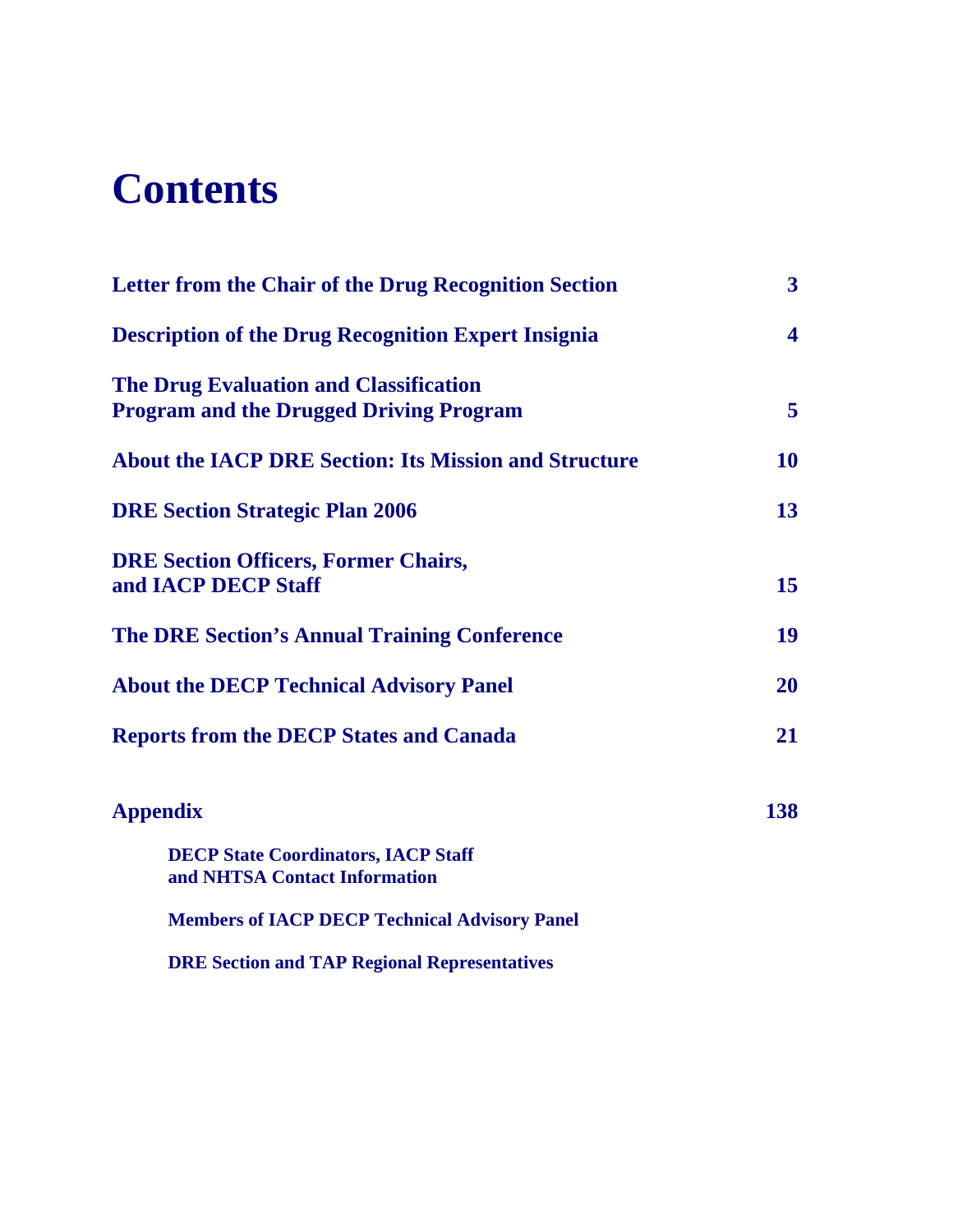

International Association of Chiefs of Police

515 North Washington Street Alexandria, VA 22314–2357 Phone: 703-836–6767; 1–800-THE IACP<br>Fax: Fax: 703-836–4543 Web: www.theiacp.org

President Russell B. Laine Chief of Police Algonquin Police Department Algonquin, IL

Immediate Past President Ronald C. Ruecker Director of Public Safety City of Sherwood Sherwood, OR

First Vice President Michael J. Carroll Chief of Police

West Chester, PA Second Vice President Mark A. Marshall Chief of Police

Smithfield, VA

Smithfield Police Department

West Goshen Township Police Vice President at Large Susan Riseling Chief of Police University of Wisconsin-Madison Police Department Madison, WI

Third Vice President Walter A. McNeil

Tallahassee, FL Fourth Vice President Craig T. Steckler Chief of Police Fremont Police Department

Fremont, CA

Secretary, Department of Corrections

Vice President at Large Edmund H. Mosca Chief of Police Old Saybrook Police Department Old Saybrook, CT

International Vice President Mohamed Abdulaziz Al-Nassr Security Attache Embassy of the State of Qatar Washington, DC

Vice President-Treasurer Carl R. Wolf Chief of Police Hazelwood Police Department Hazelwood, MO

General Chair Division of State Associations of Chiefs of Police Terry Milam Chief of Police St. John Police Department St. John, MO

General Chair Division of State and Provincial Police Colonel Mark A. Dunaski Chief Minnesota State Patrol Saint Paul, MN

Parliamentarian Gary J. Schira Chief of Police Batavia Police Department Batavia, IL

Executive Director Daniel N. Rosenblatt Alexandria, VA

Deputy Executive Director Chief of Staff James W. McMahon Alexandria, VA

Maryland State Police Pikesville, Maryland

Lieutenant Tom Woodward

Dear DRE Colleagues and Highway Safety Advocates,

The bylaws of the Drug Recognition Expert (DRE) Section of the International Association of Chiefs of Police require the chair of the DRE Section to prepare an annual report on the activities and accomplishments of the International Drug Evaluation and Classification Program (DECP).

The information included in this report reflects the overview and activities of the DECP in the United States and Canada for the calendar year 2008. The DECP states' DRE training coordinators provided the information contained in this report.

This report is intended to be a resource for all DREs, DRE Section members, DRE state coordinators, agency administrators, and others with an interest in traffic safety.

Significant achievements in 2008 included the expansion of the DRE program into Mississippi, as well as the varied uses of our DREs beyond the 12-step evaluation. The DRE truly is a well-recognized asset to improving both highway safety and the knowledge our citizens have of the signs, symptoms and effects of drug use.

I want to recognize the tremendous help of our friends from Arizona. Dan Mulleneaux and his staff, with support from the Arizona Governor's Office of Highway Safety, helped DRE students from nine states and Canada to complete the certification phase of their training. Without this help many of these students may have had difficulty completing their training. What an excellent example of effectively sharing resources through a standardized program to improve the safety of all our citizens.

I extend my appreciation to the DRE state coordinators, the DRE Section members, and the U.S. Department of Transportation, National Highway Traffic Safety Administration, whose dedication and support made this report possible. Special thanks also go to the IACP staff members who assisted in the preparation of this report. Their often behind-the-scenes work is what helps this international program succeed.

Thomas N. Wood ball

Tom Woodward Chair 2008-2009, Drug Recognition Expert Section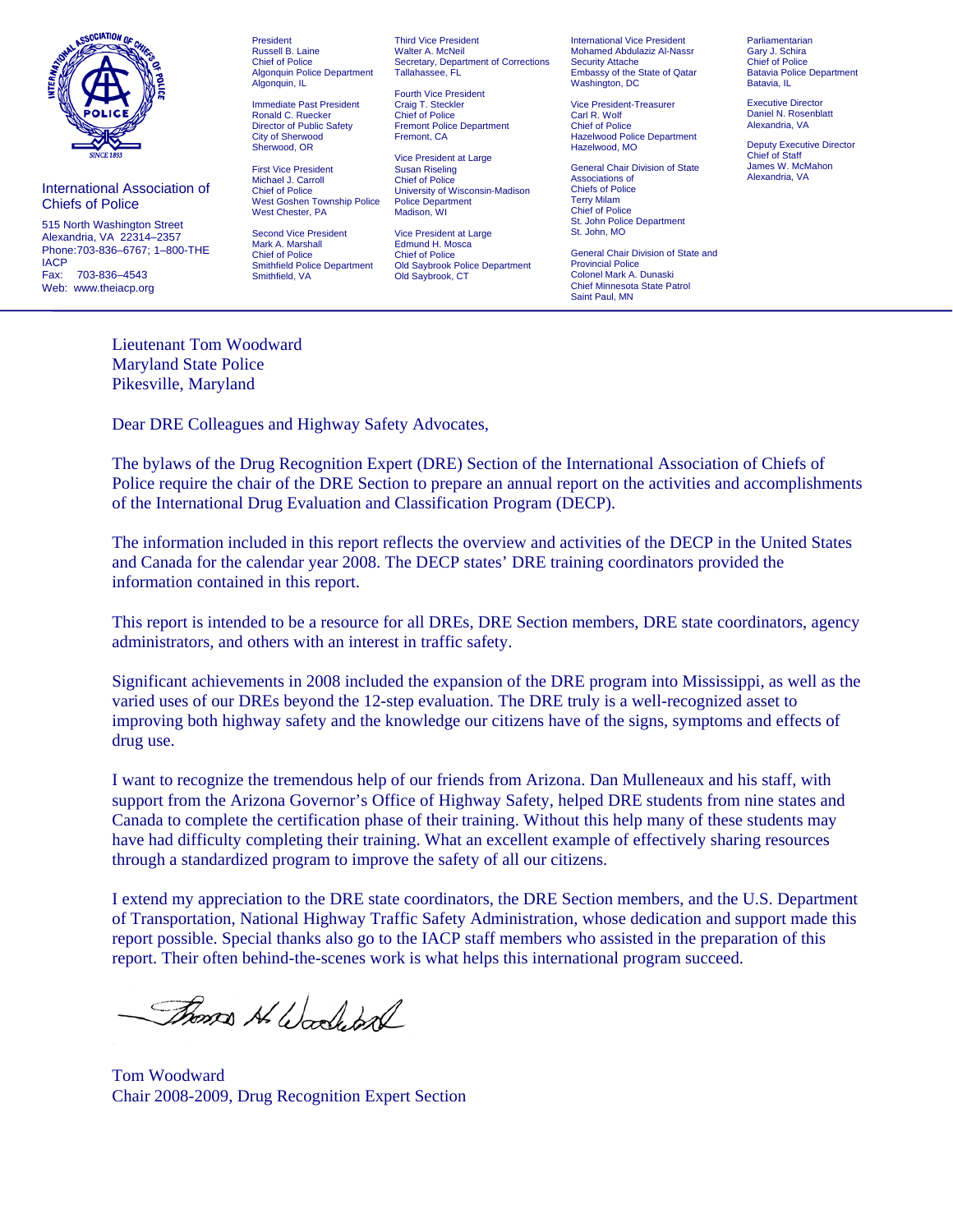

# *Description of the Drug Recognition Expert Insignia*

The **bald eagle**, a traditional symbol of United States law enforcement, symbolizes strength, courage and confidence.

The eagle is proudly stretching its **wings** to display the title one receives after completing the comprehensive training program: Drug Recognition Expert.

The **twelve rays** that surround the eagle's head represent the twelve steps in the drug influence evaluation process. The first step is a breath alcohol test, and the last is the corroborative toxicological examination.

The eagle's right talon is holding a **grape leaf cluster**, symbolizing the drug alcohol. The left talon is holding **seven arrows or spikes**, signifying the seven categories of drugs. The categories, based on specific signs and symptoms, are Central Nervous System (CNS) Depressants, Inhalants, Phencyclidine (PCP), Cannabis, CNS Stimulants, Hallucinogens, and Narcotic Analgesics.

Surrounding the emblem are the watchwords of the drug evaluation procedure: **"Systematic Standardized Evaluation"**.

In the background of the emblem's center is a **green cross**. Green, the traditional color of safety, symbolizes law enforcement. The cross also represents the center of the Los Angeles Police Department traffic division's uniform shoulder patch.

In the foreground is the **California bear**. This symbolizes the fact that drug recognition expert training had its start in California.

**Written by Thomas E. Page Retired, Los Angeles Police Department First Chair of the IACP DRE Section** 

*The DRE insignia is the trademark of the Drug Recognition Expert Section of the International Association of Chiefs of Police (IACP) and may not be used without our prior permission.*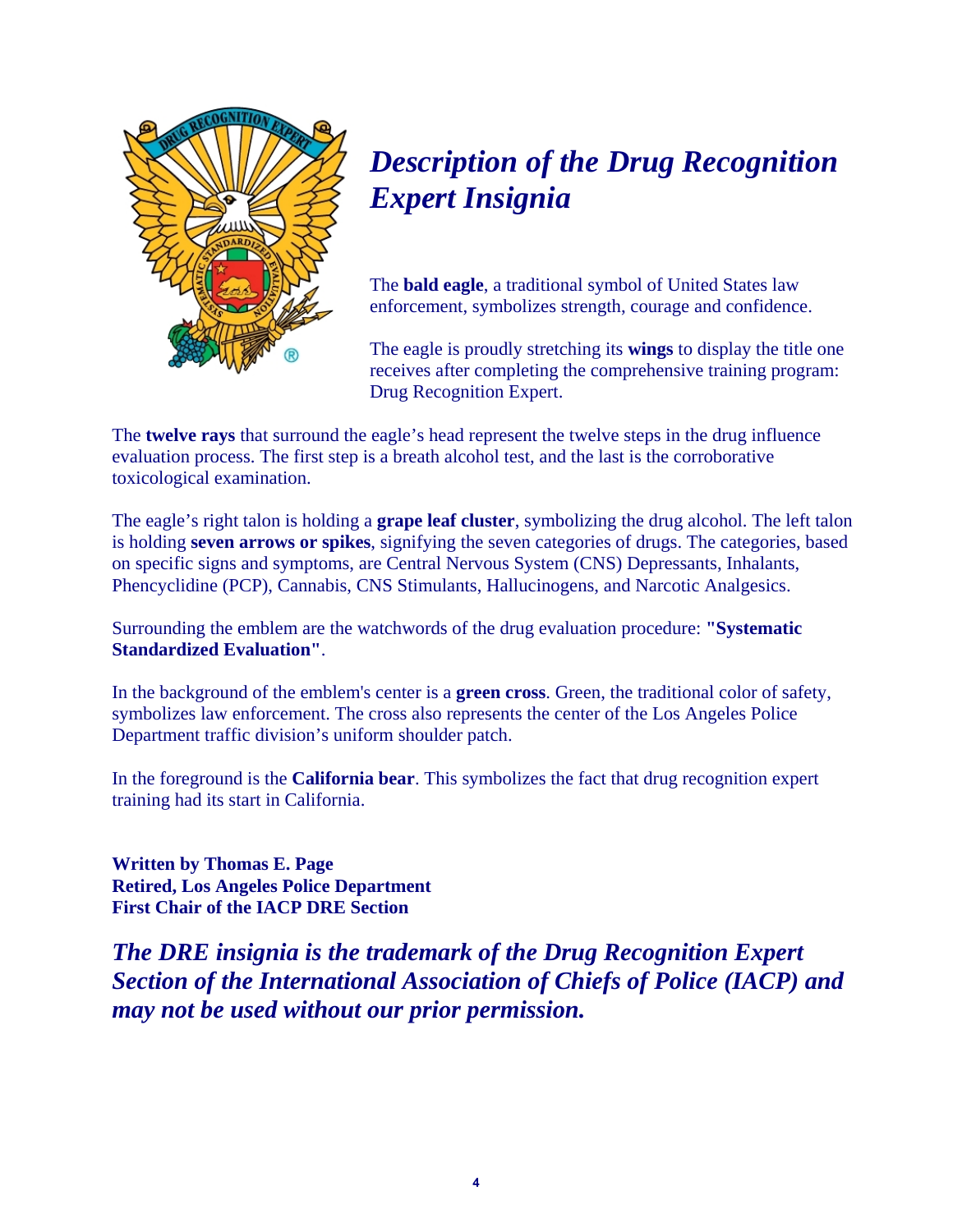# *The Drug Evaluation and Classification Program and the Drugged Driving Program: 2008 IACP/NHTSA Coordination and Support*

One of the major roles of the International Association of Chiefs of Police in the Drug Evaluation and Classification (DEC) Program is to maintain a database that contains the record of each drug recognition expert (DRE) who has been certified after completing the DRE training. By the end of the calendar year 2008, the IACP DEC Program database contained approximately records for 6,150 certified DREs, 1,288 of whom were also certified as DRE instructors. With the addition of Mississippi, the number of states in the DEC Program increased from 45 to 46 (including DC) in 2008.

The National Highway Traffic Safety Administration (NHTSA) of the U.S. Department of Transportation continues to provide funding to the IACP for the services of a program manager, a national training coordinator, a regional training coordinator, a database technical assistant, the use expert witnesses in case trials, and travel support for members of an IACP Technical Advisory Panel (TAP) to the DEC Program. The national and regional coordinators act as liaisons with NHTSA and the DEC Program state coordinators. They provide technical assistance to the individual DEC Program states when needed and serve as a resource to those non-participating states seeking to establish the DEC Program. The following is a summary of the noteworthy activities and programs involving the IACP and NHTSA during 2008.

#### **New DECP States**

Mississippi

#### **States without a DEC Program**

**Alabama** has four DREs who were trained out-of-state. **Connecticut** has not expressed interest in becoming a DECP state. **Michigan** has indicated interest and now has four 4 DREs who traveled out of state for the training. It also has the support of the Michigan Association of Chiefs of Police. **Ohio** now has six DREs who attended out-of-state DRE training. Some interest has been indicated for support for a statewide program. **West Virginia's** legislation is being proposed to make the DUI laws of arrest more favorable to the DEC Program.

#### **Old DECP Sites**

**Virginia** at present has no certified DREs.

**District of Columbia** has trained several more DREs (U.S. Capitol Police) and a state coordinator was designated. The DEC Program there appears to be moving forward.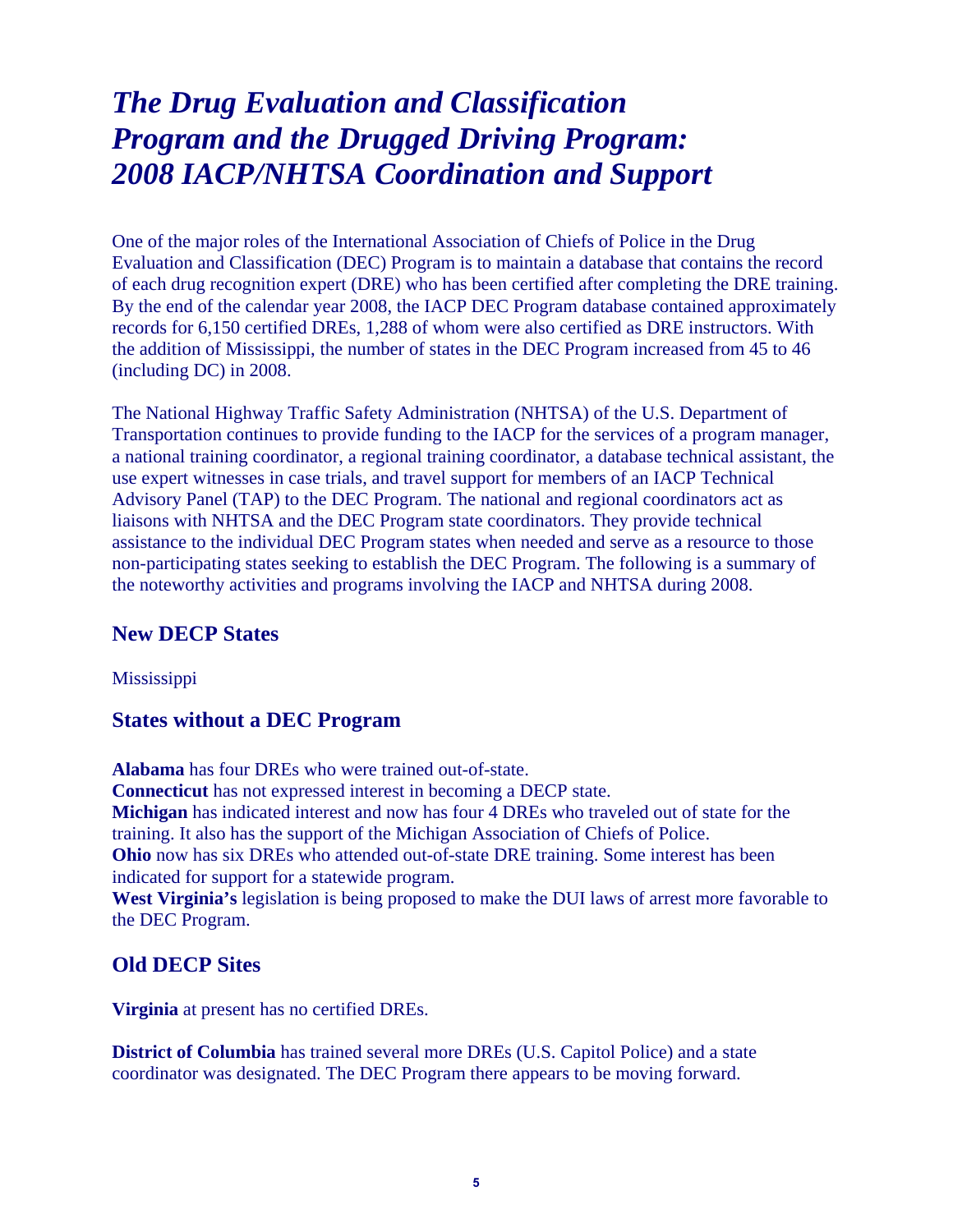**Illinois** is continuing to meet challenges with getting the program on track reinvigorated. No DREs are being trained.

**Rhode Island** had no DRE state coordinator in 2008; however, DREs were recertified.

#### **DRE School Visits**

Eight DRE schools were monitored during 2008: Bourne, Massachusetts Hershey, Pennsylvania; Columbia, South Carolina; Poughkeepsie, New York; Folsom, California; Clinton, Mississippi; Seattle, Washington; and Monmouth, Oregon. At these schools, the national coordinator and the regional coordinator met with respective state coordinators and gave an overview on the relationships between NHTSA, IACP, the IACP DRE Section, and the IACP Highway Safety Committee and its Technical Advisory Panel (TAP) to the DEC Program. In addition, DRE instructors were interviewed for their recommended revisions to the DRE training curriculum.

### **Support**

A total of 1,027 DREs and 200 DRE Instructors were credentialed in 2008. As of January 1, 2007, the states were required to provide their own training manuals. Course managers' reports were reviewed, and recommended manual corrections were forwarded through the appropriate channels for approval and revision.

Under a grant from NHTSA, the Transportation Safety Institute (TSI) provided travel expenses for 13 DREs as course managers and instructors for DRE Pre-schools, DRE Schools, DRE Instructor Schools and field certification training in Mississippi, South Carolina, Louisiana and Wyoming. Additionally travel was provided through TSI for presenters at the IACP 14<sup>th</sup> Annual Training Conference on Drugs, Alcohol and Impaired Driving; and travel and lodging expenses for members of the Technical Advisory Panel (TAP) for their annual meeting.

#### **Drug Impairment Training for Educational Professionals (DITEP)**

Unfortunately funding for this innovative program developed in 1999 was terminated in 2007. In 2008 the states of Tennessee and South Carolina received the initial DITEP training, which brought the total to 33 states that are conducting the DITEP Program. This was accomplished with funding from each of the two states. Presently 293 DREs are trained as DITEP instructors.

# **14th Annual Training Conference on Drugs, Alcohol and Impaired Driving**

The IACP DRE Section's 14<sup>th</sup> Annual Training Conference on Drugs, Alcohol and Impaired Driving was held in Indianapolis, Indiana, on August 10-12, 2008, at the Hyatt Regency at South Capitol. The theme for this year's conference was "Patrolling the Impaired Crossroads of America".

Over the course of three days, approximately 600 members of the DRE and highway safety community participated in morning general sessions and afternoon workshops. Professionals from the fields of DRE training, toxicology, prosecution, research and medicine were among the speakers.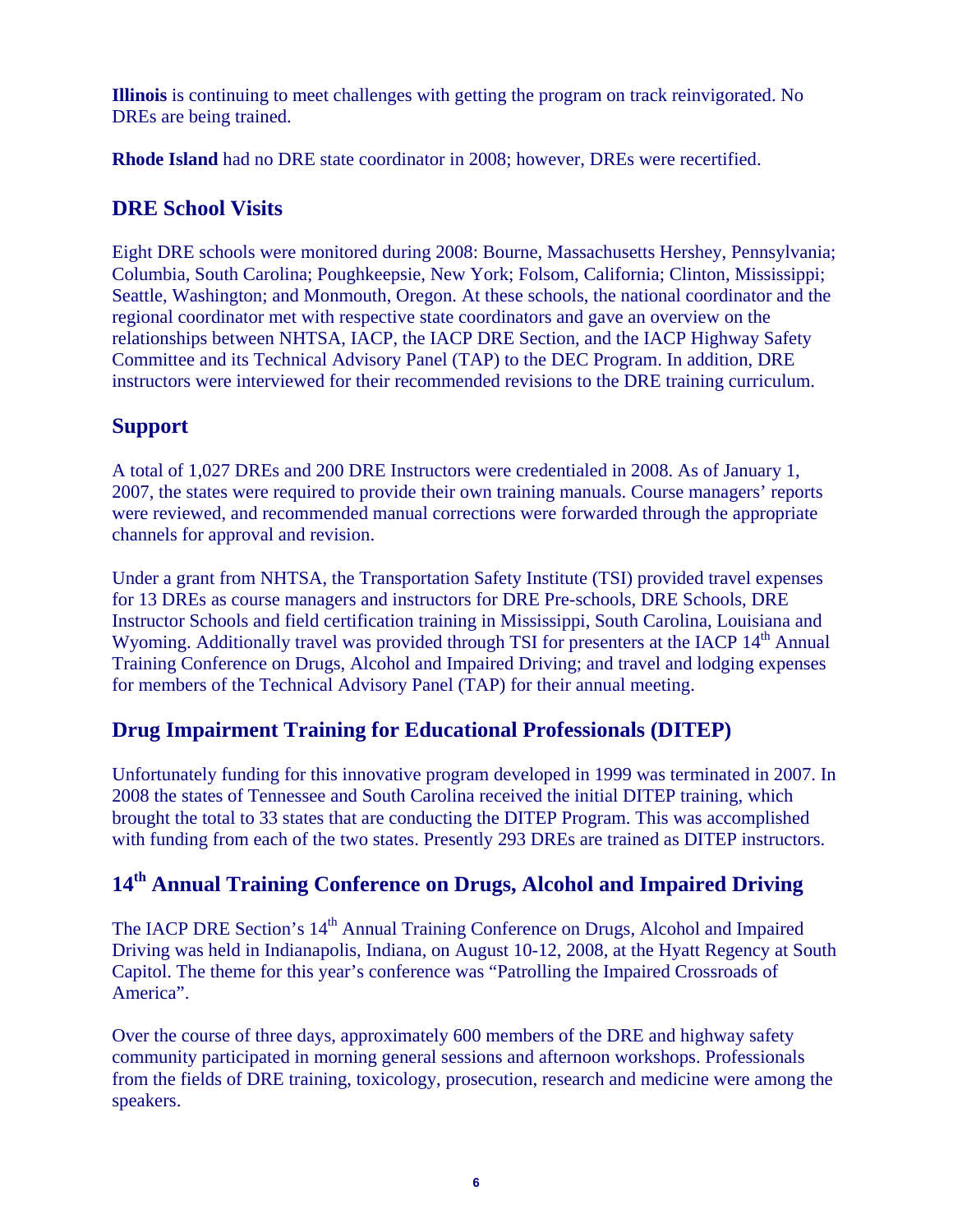The following are among the topics that were addressed:

- Pharmacodynamics and Pharmacokinetics of Cannabis
- Special Problems in Impaired Driving Cases"
- The abuse of prescription and over-the-counter medications
- Close collaboration between the officer and the toxicologist
- How alcohol affects the brain
- Incidence of alcohol- and drug-positive drivers on the roads across the US
- DRE Collision Investigation
- Inhalant Abuse and Driving Impairment
- Marketing Alcohol to Teens
- Injury, Forensic Medical Evidence, and Operator Identification in Vehicle Collisions
- How Drugs Create the Eye and Physical Signs of Impairment
- Methadone use and driving
- Emotional Survival for Law Enforcement

The conference was co-hosted by the IACP Drug Recognition Expert Section (DRE), the Indiana Law Enforcement Academy, the Criminal Justice Institute, Advocates Against Impaired Driving, Mothers Against Drunk Driving and the National Highway Traffic Safety Administration, U.S. Department of Transportation. Master Officer Robert Jenkins, Miami Beach, Florida, Police Department, the DRE Section's chair, presided during the three-day event.

Attendee critiques of the session were extremely positive. For a report summary of the evaluations, contact Carolyn Cockroft at cockroftc@theiacp.org.

### **Technical Advisory Panel (TAP)**

In 2008 the TAP's midyear meeting was not held due to limited travel funding. The TAP's annual meeting was held on November 7, 2008, in conjunction with the IACP's annual conference held in San Diego, California. The IACP DECP staff developed the agenda for these meetings as well as briefed issues to be submitted by panel members. Follow-up from the meeting required the DECP staff to report on the actions taken by the panel on various decisions. The minutes for the meeting are posted on the www.DECP.org Web site.

#### **The IACP DRE Section**

The IACP DRE Section's annual meeting was held on November 8, 2008, in San Diego, California. The IACP staff assisted the section chair with developing agenda items and following up on issues discussed during the meeting.

### **Data Collection**

The IACP DECP staff continued to work with the Pacific Institute for Research and Evaluation (PIRE). A total of 159,463 evaluations, representing both enforcement and training evaluations, were entered into the data system by the end of 2008. The total evaluations entered for 2008 was 19,569, of which 81 percent were enforcement evaluations. In 2008 5,443 evaluators from 42 of the 46 DRE states were entering data. Of the 14,140 evaluations with toxicology submitted in 2008, 80 percent were supported by toxicology. Our goal is to have 100 percent of all DEC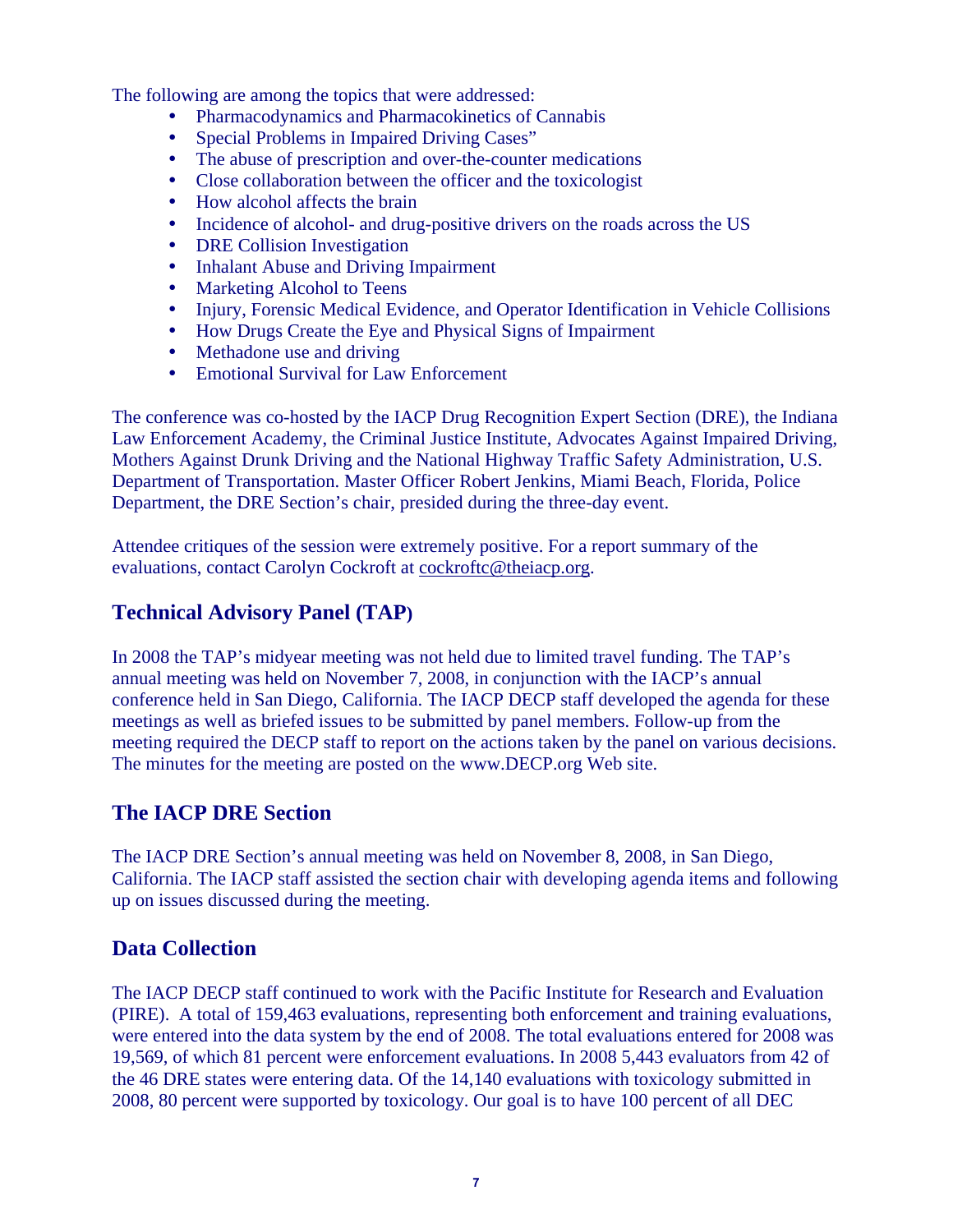Program states utilizing this data system. For 2008 the following states had no entries in the system: Illinois, Nevada, Rhode Island and Virginia.

# **IACP**

Additionally, the DEC Program manager and the national and regional coordinators participated in the following events:

- 1. Giving a presentation on the DEC Program at the Michigan Highway Safety Conference.
- 2. Assisting the chair of the TAP (Earl Sweeney, the commissioner of the New Hampshire; Department of Safety) with agenda development, TAP appointments, facilitating subcommittee tasks, and other matters;
- 3. Giving a presentation at the  $14<sup>th</sup>$  Law Enforcement Recognition Luncheon and Awards Ceremony, Dutchess County New York;
- 4. Participating in DRE in-service training in Little Rock, Arkansas;
- 5. Overseeing SFST and DRE manual revisions;
- 6. Facilitating the TAP Annual Meeting;
- 7. Assisting with the first DITEP in Columbia, South Carolina;
- 8. Assisting with the New York Prosecutor Training Institute training in Albany, New York;
- 9. Updating the DITEP PowerPoint presentation;
- 10. Overseeing updates to the DITEP Instructor Manual;
- 11. Participating in Pharmaceutical Drug Abuse Training in Morris Plains, New Jersey;
- 12. Facilitating the IACP DRE Section annual and midyear meetings;
- 13. Participating in the Department of Justice Random Student Drug Testing Summit in Albany, New York;
- 14. Participation in the New York Advanced Roadside Impaired Driving Enforcement (ARIDE) training;
- 15. Meeting with the NHTSA law enforcement liaisons (LEL) in Regions I and II;
- 16. Conducting site visits, Indianapolis, Indiana, and Little Rock, Arkansas, for the 14<sup>th</sup> and 15<sup>th</sup> IACP Training Conferences on Drugs, Alcohol and Impaired Driving;
- 17. Planning and conducting the IACP's 14<sup>th</sup> Annual Training Conference on Drugs, Alcohol and Impaired Driving and, the annual meeting of the DEC Program state coordinators;
- 18. Participating in the DRE in-service and recertification trainings in New York, South Carolina, Arkansas, and New Jersey;
- 19. Participating in the meetings of the New Jersey DRE Association;
- 20. Facilitating the quarterly meetings of the New York Governor's Traffic Safety Committee;
- 21. Chairing regular meetings of the Dutchess County STOP-DWI Planning Board and associated committee meetings;
- 22. Participating in the Oregon Transportation Safety Conference;
- 23. Chairing the Oregon Governor's Advisory Committee on DUII;
- 24. Participating in the Oregon DUII Multi-Disciplinary Training Task Force's Annual Impaired Driving Conference;
- 25. Participating in the Society of Forensic Toxicologists (SOFT) Drugged Driving Subcommittee;
- 26. Observing and instructing the at DRE Schools in California, Mississippi, Oregon and Washington;
- 27. Instructing at the Oregon Protecting Lives Saving Futures Course in Salem, Oregon;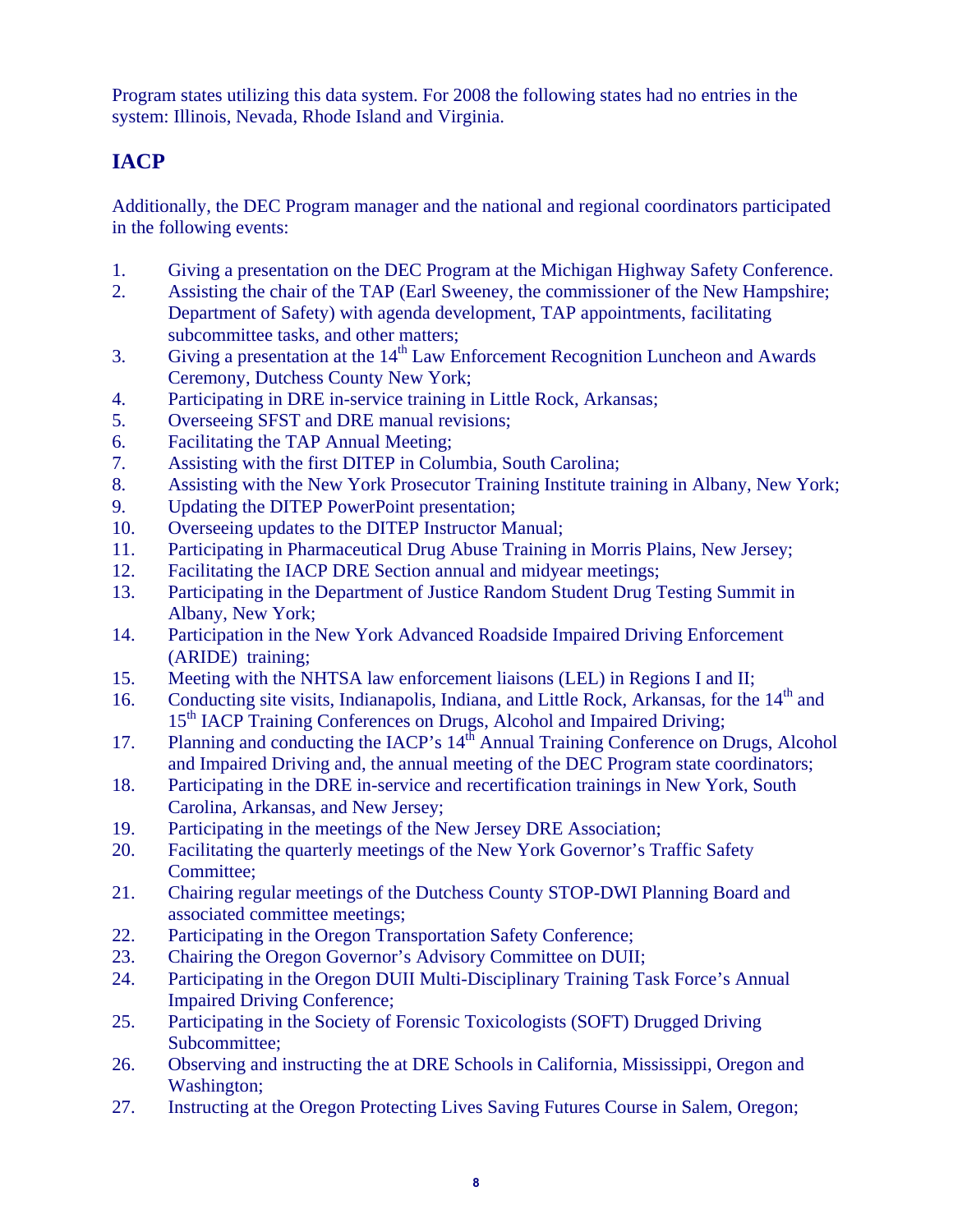- 30. Giving a DRE/SFST presentation at the Western Region LEL Conference in Denver, Colorado;
- 31. Instructing at the SFST (Standardized Field Sobriety Testing) Instructor Train-the-Trainer course, Jacksonville, FL
- 32. Participating in the Oregon Transportation Safety Conference and Workshop in Salem, Oregon;
- 33. Giving an impaired driving presentation at the Oregon Multi-Disciplinary Impaired Driving Training Conference, in Bend, Oregon;
- 34. Giving a drugged driving presentation at the National Lifesavers Conference in Portland, Oregon;
- 35. Participating in the NHTSA SFST Refresher Curriculum workgroup in Oklahoma City, Oklahoma;
- 36. Attending the Mothers Against Drunk Driving (MADD)/NHTSA Sobriety Testing workshop in Arlington, Texas;
- 37. Conducting the DRE site assessment in Mississippi;
- 38. Participating in a panel discussion workshop on drugged driving at Governors Highway Safety Administrators (GHSA) Conference in Phoenix, Arizona;
- 39. Giving a DRE, SFST and ARIDE update at the Oregon Impaired Driving Steering Committee in Salem, Oregon;
- 40. Assisting with DRE field certification training in Arizona and Mississippi;
- 41. Giving a DRE presentation at the South Dakota Impaired Driving Conference in Sioux Falls, South Dakota;
- 42. Assisting at the IACP's annual conference in San Diego, California; and
- 43. Providing impaired driving training updates at the Mississippi S.T.O.R.M. (Sobriety Trained Officers Representing Mississippi) conference in Vicksburg, Mississippi.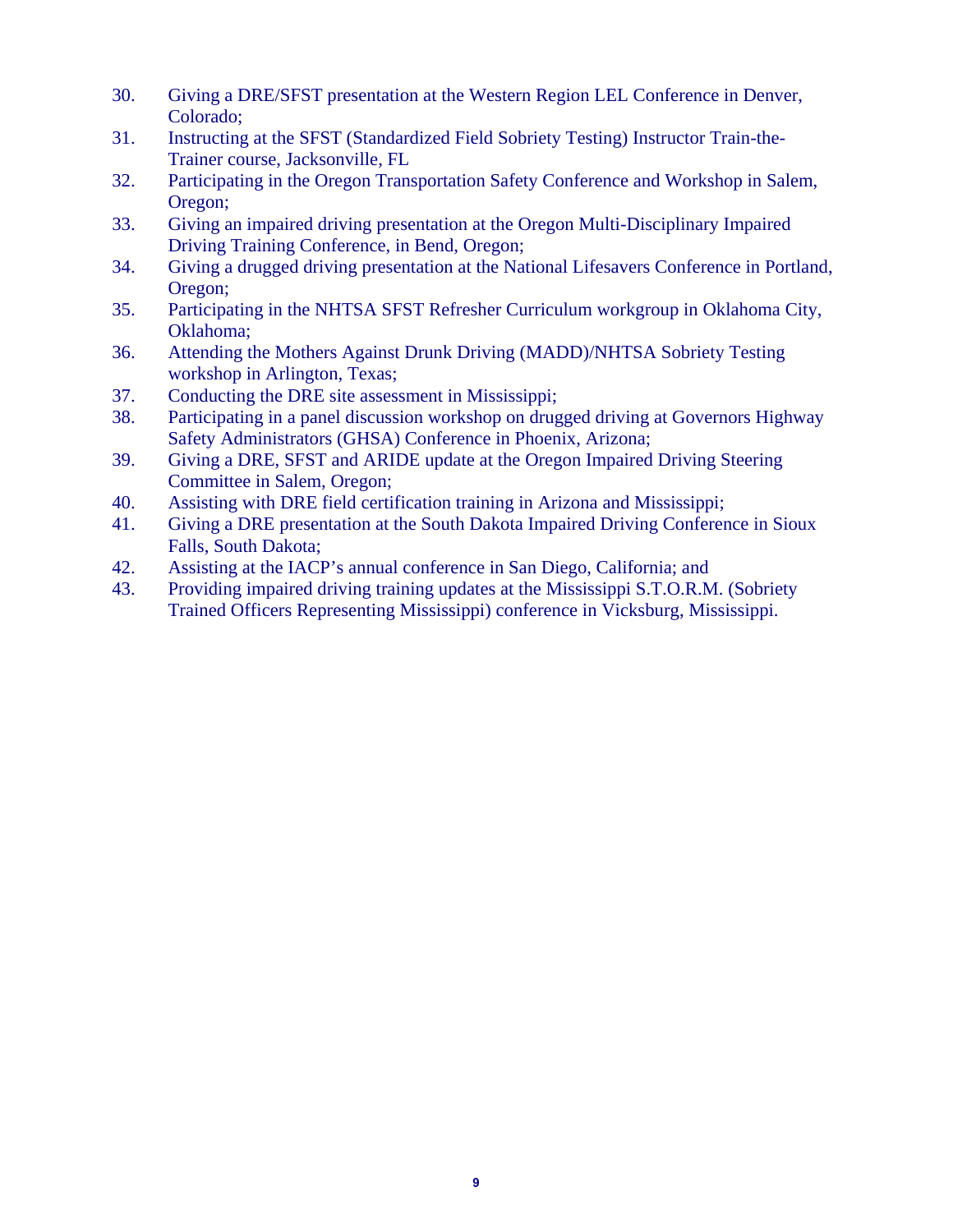# *About the IACP DRE Section*

### **The IACP Mission**

The IACP is a nonprofit organization with members from the world's law enforcement community. Founded more than a century ago, the association's goals, as stated in the constitution, are to advance the science and art of police services; to develop and disseminate improved administrative, technical, and operational practices and promote their use in police work; to foster police cooperation and the exchange of information and experience among police administrators throughout the world; to bring about recruitment and training in the police profession of qualified persons; and to encourage adherence of all police officers to high professional standards of performance and conduct.

IACP supports law enforcement professionals with a wide variety of services including conducting technical assistance programs; presenting state-of-the-art training programs and materials; publishing a professional magazine, newsletters, and reports; and conducting extensive law enforcement research.

Within the framework of the IACP there are two divisions: (1) Division of State and Provincial Police (S&P); and (2) Division of State Associations of Chiefs of Police (SACOP). The S&P concentrates on the special needs of state and provincial law enforcement agencies and serves as a liaison to the U.S. Department of Transportation agencies, including the Federal Highway Administration, the National Highway Traffic Safety Administration, and the Federal Railroad Administration, in all matters relating to safety affecting the operation of state highway patrol and state police agencies. The division oversees several IACP Sections, including the *Drug Recognition Expert* **(***DRE***)** *Section*.

#### **Mission of the DRE Section**

In 1992, the IACP governing body approved the creation of the IACP Drug Recognition Expert Section. As the by-laws state, the primary purpose of this section is to serve as a coordinating body among the various DRE associations and chapters within states, to serve as a resource, and to respond to the views and needs of the membership. Drug recognition, a growing profession in law enforcement, is an effective means of identifying and prosecuting drug-impaired drivers.

The IACP DRE Section provides a unique opportunity for those professionals already associated with drug recognition to share common management, training, administrative, and practicing concerns. The Section hosts the annual IACP Training Conference on Drugs, Alcohol and Impaired Driving. It also addresses such issues as recertification training, continuing and advanced education, creative teaching techniques for instructors, current technology and products (e.g., saliva testing, pen lights, protective gloves), certification problems and solutions, and the development and sharing of databases. DREs, the practitioners of drug influence recognition, and program coordinators have an ongoing forum for discussion of needs and concerns through membership in the DRE Section.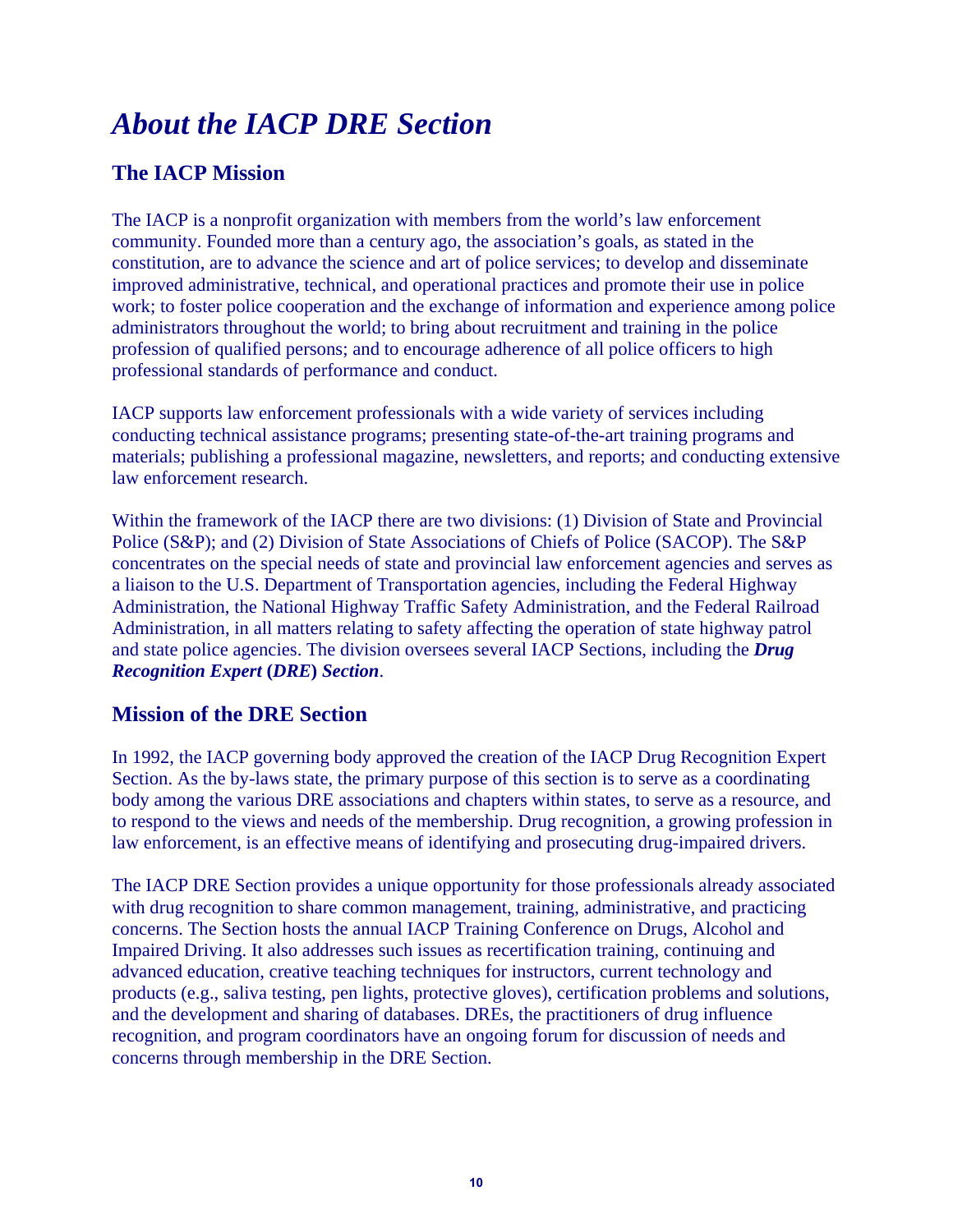### **DRE Section Eligibility**

Membership in this section is open to all active and associate members of the IACP in good standing who are either certified DREs or who have a professional interest in the DEC program or procedures. The professional interest criterion was designed to allow physicians, toxicologists, prosecutors, and other professionals to contribute their unique areas of expertise to the field of drug recognition. Voting rights are limited to DRE Section members who are either certified DREs or "who have a direct responsibility for the management and/or coordination of a Drug Recognition Expert Program." DRE Section dues are \$25. IACP membership is a prerequisite, and any amendment to the IACP Constitution also affects DRE Section membership.

### **IACP Membership Eligibility**

- A. *Active* membership in the IACP is open to chiefs and superintendents of police, as well as command and administrative-level police officers in public law enforcement police agencies. Active members have the right to vote and determine official IACP policy and to elect association officers at the annual conference. The annual dues are \$100.
- B. *Associate* membership is open to police officers employed by police agencies below the rank of lieutenant, prosecuting attorneys, their deputies, and deputy sheriffs. Associate members have the same privileges as active members except those of holding office and voting. The annual dues are \$100.

#### **2008 Activities**

The section meets once a year at the IACP annual conference in the fall to discuss the agenda for the annual impaired driving training conference, update its strategic plan, vote on the section's awards, and to conduct other pertinent business. The 2008 annual meeting was held on November 8, in San Diego, California. Discussion items included the section's *Annual Report;* the proposed agenda for the section's upcoming 2009 training conference in Little Rock, Arkansas; extending voting privileges to all section members; a revised draft of the section's strategic plan; the DRE Emeritus and Ambassador awards; and the Karen Tarney Bookstaff Award.

The section also held a midyear lunch and meeting on August 12, 2008, at the 14th Annual IACP Training Conference on Drugs, Alcohol and Impaired Driving in Indianapolis, Indiana.

An update on the section 2008 training conference is included in this report under "The Section's Annual Training Conference".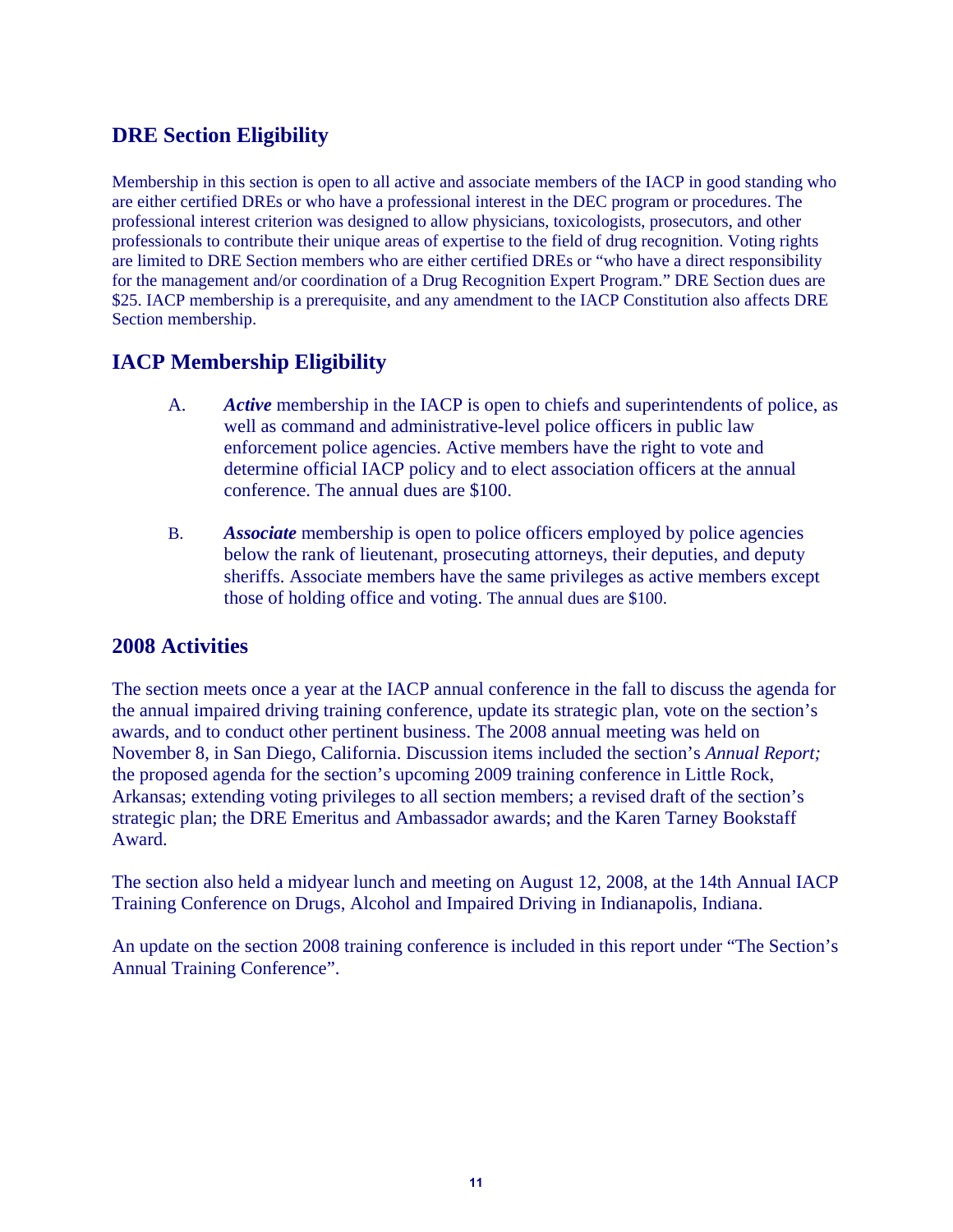#### **Section Awards**

Each year at its annual training conference, the IACP DRE Section recognizes individuals who have contributed in a significant way to the development, support, and improvement of the DEC Program. Nominations for three awards are received by state DRE coordinators, forwarded to the respective DRE Section's regional vice chairs, and voted on by section members at their annual meeting in the fall.

**DRE Emeritus:** This honor recognizes the contributions and accomplishments of former DREs who have served the DEC Program with honor, integrity, and distinction. The award is given only to formerly certified DREs who, through retirement, transfers, promotions or job changes, will not maintain certification as a DRE.

**DRE Ambassador:** This honor is bestowed upon an individual who is not a DRE but has contributed in some outstanding way to the DEC program.

**Karen Tarney Bookstaff Award:** This award is presented annually by the DRE Section to a certified drug recognition expert who demonstrates an outstanding contribution to the Drug Evaluation and Classification Program for the previous calendar year.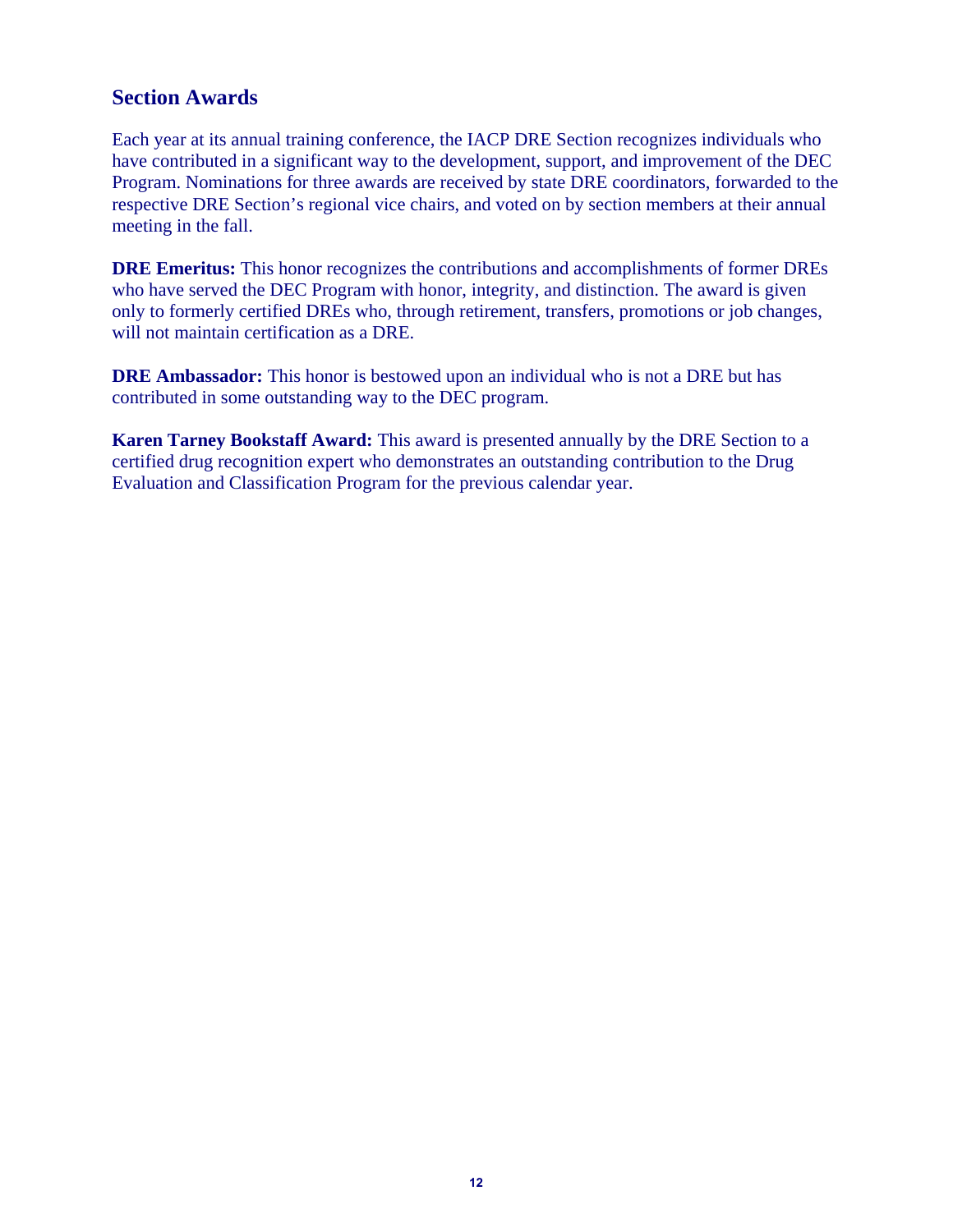# *The DRE Section Strategic Plan*

The International Association of Chief's of Police (IACP) has established a strategic plan to assist in their planning process and to assess current programs and accomplishments. Many of these intents, particularly Intents 1, 4, 5, and 8 are related to activities and accomplishments of the DRE Section. These intents are listed below, along with examples of how the DRE Section addressed them.

#### **Strategic Intent # 1: International Programs**

- Since 1995, the Drug Evaluation and Classification Program (DECP) has advanced outside of the United States to Canada. In 2006 there were several active DREs the United Kingdom. The DRE section is instrumental in ensuring that the program is available to other police agencies and that it is an international program that fosters the advancement of law enforcement in all parts of the world. In 2006 members of the DRE section participated in meetings and conferences promoting the effectiveness of the program to law enforcement officials from around the world. Corporal Evan Graham of the Royal Canadian Mounted Police became the chair of the DRE Section in October 2005 and is the first non-U.S. IACP member to hold office in the section.
- DRE section members participated in both the DRE Section meetings and the IACP Annual Conference held in 2006, which were attended by DRE representatives from all over the United States, Canada and several foreign countries. The DRE Section's annual meeting and annual training conference are open to U.S. and non-U.S. law enforcement.
- The DRE Section supports and makes DRE training available to personnel from outside the United States. Canada became a DECP jurisdiction in 1995 and has close to 200 participants in the DRE program. It is anticipated that the international growth of the DEC Program in the future will be slow and steady. Officers from foreign countries routinely visit DRE Section members in the United States and often visit the IACP Headquarters.

#### **Strategic Intent #4: Technology**

- The DRE Section, along with the Technical Advisory Committee (TAP), reviews new DRE related training materials and tools for conducting DRE procedures. We are continuing to follow the ROSITA II (Roadside Testing Assessment) roadside oral fluid testing and ambient air monitoring. Other devices being reviewed include a newer version of the DRE pupillometer and the use of ultraviolet light for the estimation of pupil sizes. Members of the DRE section and the TAP have been involved with NHTSA representatives in researching these devices to determine their applicability and accuracy in the DRE process.
- Several of the DRE Section members and officers also serve on the TAP, which makes recommendations to the IACP Highway Safety Committee on training, certification, equipment, and other DECP matters. In 2007 this included ad hoc committees to address updates for the DRE training curriculum and the new Web site (www.decp.org) that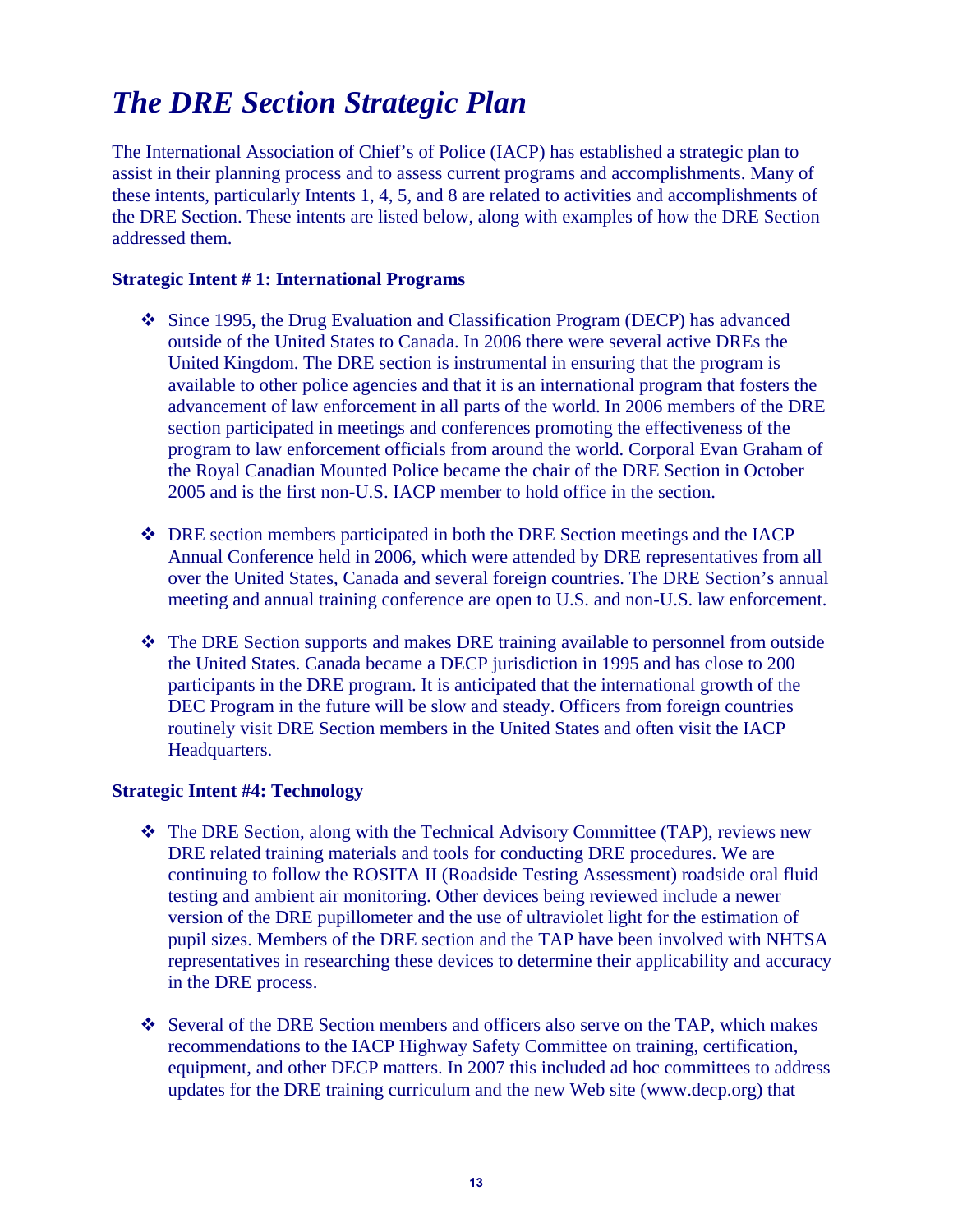allows DREs and state coordinators access to a wealth of information. TAP committees have also been involved in research on the "normal' range of pupil sizes (which led to a change in the ranges used in the DRE protocol), the normal range of heart rate and blood pressure, and other issues currently influencing DRE procedures. Members of the DRE Section have also been involved in updates of the DRE and Standardized Field Sobriety Tests (SFST) curricula.

 $\div$  2007 saw the continued expansion of Drug Impaired Training for Education Professionals (DITEP). This successful program has stimulated interest across the nation with several new states participating in the training program. Funding was terminated in the fall of 2007.

#### **Strategic Intent # 5: Communication and Legislative Affairs**

- Under the DRE Section bylaws, Section 1, subsections b and c, the chair of the DRE Section will ensure that an annual report is prepared, and submitted to the appropriate personnel and law enforcement executives in support of, or involved in the DECP. The annual report is designed to highlight growth and development of the program and to encourage participation by all law enforcement agencies.
- $\div$  Each state of jurisdiction with the DECP is encouraged to collect data and submit yearly information to the DRE Section. The information is used to support new and/or existing programs and determine program support, funding, and legislative priorities.
- $\cdot$  In 2007, the DRE Section hosted and promoted the 13<sup>th</sup> Annual IACP Training Conference on Drugs, Alcohol and Impaired Driving, held in Las Vegas, Nevada.
- The DRE Section is encouraged to work cooperatively with the media in promoting and publicizing DRE related events and success. In addition, articles dealing with the DECP and transportation safety were routinely distributed to the media and to national and state law enforcement publications.
- Numerous states and jurisdictions worked with local media and state and federal agencies to develop effective public service announcements (PSAs) promoting the DEC Program.

#### **Strategic Intent # 8**

- In some jurisdictions throughout the U.S. and Canada, DREs have formed cooperative groups or associations. The members of these associations are encouraged to join and/or work cooperatively with the DRE Section in accomplishing the goals and objectives of the DECP and IACP.
- $\div$  In 2007, the DRE Section worked closely with many partners in providing training and improved public safety. These partners included prosecutors, doctors, nurses, emergency medical personnel, occupational health providers and education professionals.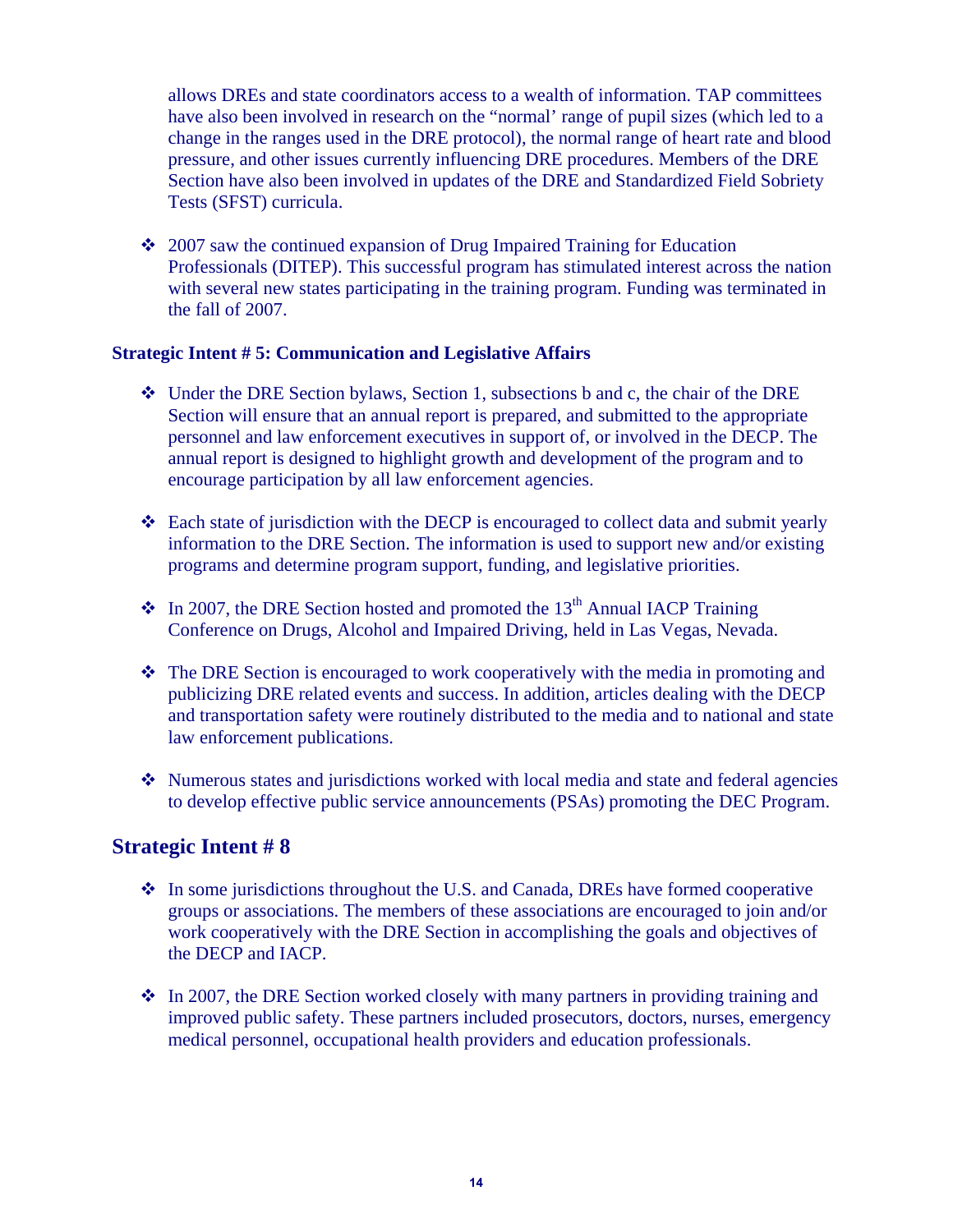# *2008 DRE Section Officers, Former Chairs and IACP DECP Staff*

#### **Chair: Master Officer Robert Jenkins, Miami Beach Police Department**

Master Officer Robert Jenkins is a 29-year veteran with the Miami Beach Police Department. He has been the president of the Miami Beach Fraternal Order of Police Lodge #8 since 2002 as well a traffic homicide investigator and DUI/DRE officer. He has served in Patrol, Field Training, DUI/DRE Enforcement, Motors, Traffic Homicide since 1983, and Crash Reconstruction since 1985. He was certified as a DRE in 1989 and a DRE instructor in 2002. He has been a Standardized Field Sobriety Testing instructor since 1984. He is also a certified police instructor (ITW), a certified Intoxilyzer 5000R / Breath Test operator (BTO), and an agency inspector. He served as his agency's DRE coordinator from 1996 to 2002.

Master Officer Jenkins is an instructor at the Miami-Dade College, for Police Driving, Police Radar, Police Laser, Standardized Field Sobriety Tests (SFST) and Crash Investigation. He is also a member of the adjunct faculty for the Institute of Police Technology and Management at the University of North Florida in Jacksonville, Florida.

Master Officer Jenkins has received numerous awards of recognition from the Miami-Dade MADD Chapter for outstanding investigative performance in Traffic Homicide Investigation and DUI/DRE. He is a member of the Miami-Dade County DUI Advisory Committee (Miami-Dade County State Attorney's Office). As a vice chair of the DRE Section, he serves as the Section representative to DRE Region IV.

#### **First Vice Chair: Lieutenant Thomas H. Woodward, Maryland State Police**

Lieutenant Tom Woodward is a 32-year law enforcement veteran. He has been employed with the Maryland State Police for 24 years and is currently the commander of the Chemical Test for Alcohol Unit. He has been a DRE instructor for 18 years and is the state coordinator for the DEC program in Maryland. He has been a member of the DRE Section since 2001 and in September 2005 was elected to represent Region III.

Lieutenant Woodward has been a Standardized Field Sobriety Testing (SFST) instructor for 19 years and spent four years in charge of impaired driver training for the state police. He has instructed SFST, DRE, other highway safety courses throughout the country. He has been a presenter for national highway safety conferences as well as judicial and prosecutorial training programs.

He is a graduate of Wheeling Jesuit University with a bachelor's degree in Organizational Leadership and Development and a graduate of the Northwestern University School of Police Staff and Command.

He has worked closely with the Maryland Governor's Office on Crime Control and Prevention and chaired the Law Enforcement subcommittee. He has authored legislative proposals and testified before the state legislature on many highway safety bills.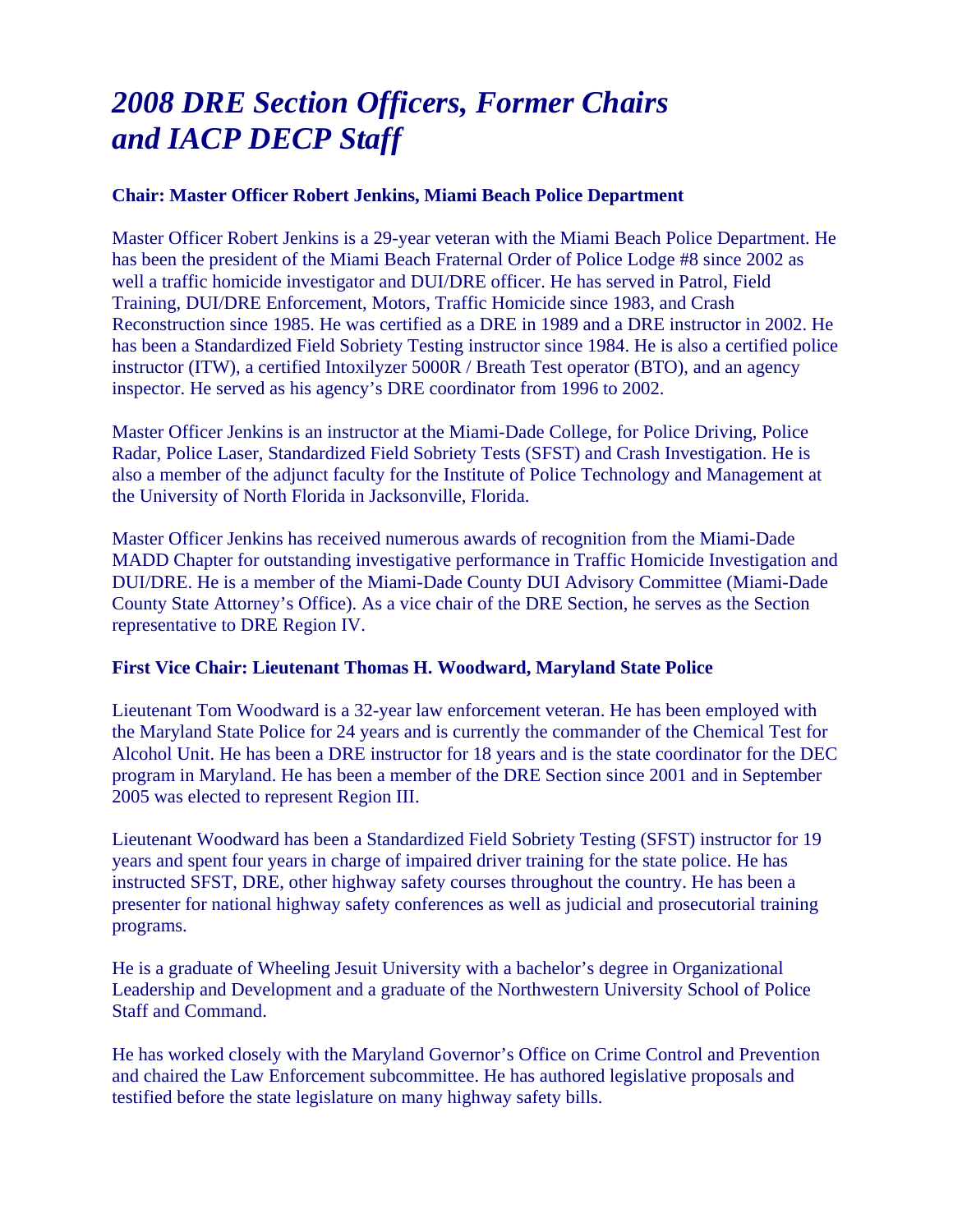#### **Second Vice-Chair: Sr. Trooper Timothy Plummer, Oregon State Police**

Sr. Trooper Plummer holds certifications as a drug recognition expert and a DRE instructor. He also instructs the Standardized Field Sobriety Tests, Drugs that Impair Driving, DUII Mobile Video Camera use, Implied Consent/Intoxilyzer 5000, and 8000 as well as Drug Identification for the Educational Professional. He also served as the state coordinator for the Oregon DEC program.

Sr. Trooper Plummer is currently the vice chair of the Oregon Multi-Disciplinary DUII Training Task Force, agency liaison for the Governor's Advisory Committee on DUII, a member of the Governor's Statewide Leadership Team for Alcohol – Free Kids, Oregon's Attorney General Task Force on Underage Drinking, Oregon Liquor Control Commission Committee for Alcohol Server Education and a member of the Oregon DRE/SFST Steering Committee.

#### **Third Vice Chair: Sergeant Don Marose, Minnesota State Patrol**

Sergeant Marose has been with the Minnesota State Patrol since August 1988. He currently is the patrol's impaired driving specialist and coordinator for the Minnesota's Drug Evaluation and Classification Program. Sergeant Marose directs and oversees all of the Standardized Field Sobriety Testing (SFST), Advanced Field Sobriety Testing (Drugs that Impair Driving), and Drug Evaluation and Classification (DEC) training in Minnesota. He is responsible for the training, certification, and continuing education of the DREs in Minnesota.

Sergeant Marose is a certified instructor in SFST, Advanced FST, and the DEC Program. He is a recognized expert in horizontal gaze nystagmus and DECP procedures in Minnesota.

#### **Third Vice Chair Elect: Major Jim Maisano, Norman, Oklahoma, Police Department (Effective November 8, 2008)**

Major Jim Maisano is a 25-year veteran with the Norman Police Department, where he currently serves as the bureau commander of Staff Services Operations. He previously served as the bureau commander of Patrol Operations and ad division commander of the Narcotics Division.

Major Maisano has been a Standardized Field Sobriety Testing (SFST) instructor since 1989. He attended the first DRE class conducted in Oklahoma in 1991 and later attended DRE instructor training in Texas. Major Maisano assumed the duties of the state DRE coordinator in 1994 and continues to serve in that position today. In 2006 he was appointed to the IACP Technical Advisory Panel to the DEC Program where he represents Region IV (Southern). He is currently serving his second term. In 2008 he was elected as a vice chair of the DRE Section.

Major Maisano is a graduate of Northeastern State University with a bachelor's degree in criminal justice and a graduate of Oklahoma City University with a master's degree in criminal justice administration. He is a graduate of the 207th Session of the FBI National Academy conducted at Quantico, Virginia in 2001. Major Maisano is an adjunct faculty for the University of Phoenix. He has worked as the project director with the Oklahoma Association of Chiefs of Police to coordinate the training programs they offer in SFST and impaired driving classes. He has been a guest presenter at numerous events relating to impaired driving and continues to take an active teaching role in classes throughout the state.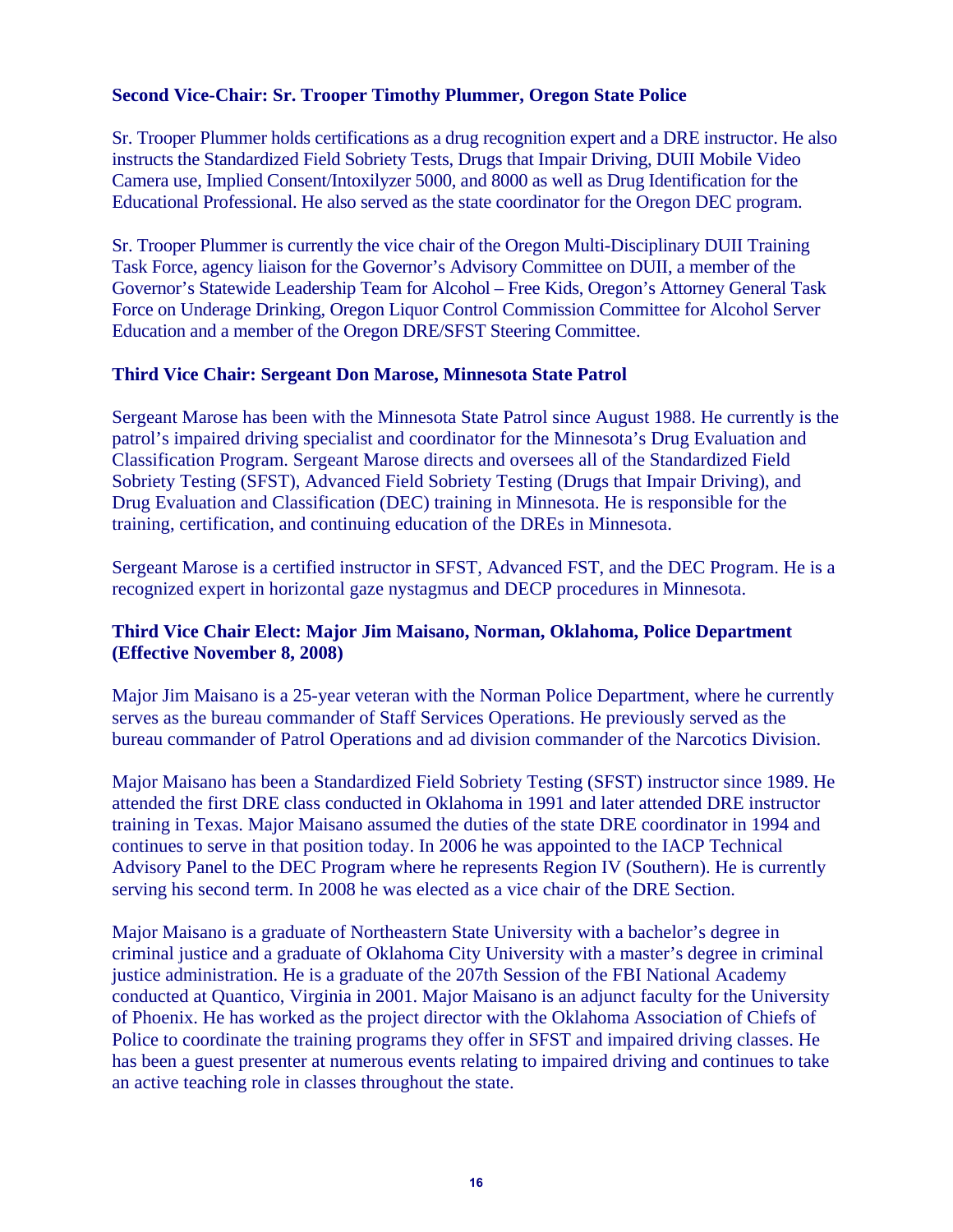#### **Former Chairs of the DRE Section**

| $1994 - 1995$ | Sergeant Tom Page, Los Angeles Police Department                                |
|---------------|---------------------------------------------------------------------------------|
| $1995 - 1996$ | Lieutenant Joe Klima, Phoenix Police Department                                 |
| $1996 - 1997$ | Paul Helzer, Colorado State Police                                              |
| $1997 - 1998$ | T/Sergeant Doug Paquette, New York State Police                                 |
| $1998 - 1999$ | Captain Chuck Hayes, Oregon State Police                                        |
| $1999 - 2000$ | Lieutenant Doug Thooft, Minnesota State Police                                  |
| $2000 - 2001$ | Commander T. William (Bill) Tower II, Maryland State Police                     |
| $2001 - 2002$ | Captain Gary Fief, California Highway Patrol                                    |
| $2003 - 2004$ | Joseph Turner, Indiana Law Enforcement Academy                                  |
| $2004 - 2005$ | Assistant Commander Dan Webb, Texas Department of Public Safety                 |
| $2005 - 2006$ | William Morrison, Montgomery County Police Department, Maryland                 |
| $2006 - 2007$ | Corporal Evan Graham, Canadian Royal Mounted Police, Ottawa,<br>Ontario, Canada |
| $2007 - 2008$ | Lt. Colonel Darrell Fisher, Nebraska State Patrol                               |

#### **IACP DRE Section Staff**

#### **Carolyn Cockroft, DEC Program Manager IACP Division of State and Provincial Police**

Carolyn Cockroft has served for 13 years as the program manager for the IACP Drug Evaluation and Classification (DEC) program. The DEC program is the NHTSA-funded project that develops the international DECP standards, coordinates training for the certification of DREs, maintains a database for DREs certified by the NTHSA/IACP curriculum, and supports the national DECP Web site (www.decp.org). As staff liaison for the IACP DRE Section, Ms. Cockroft oversees the section budget, gives guidance on IACP policy, coordinates the planning for the section's annual training conference on impaired driving, and assists the chair in other projects, such as the section's annual report, the Emeritus and Ambassador awards, and the annual and midyear meetings. She also maintains the DECP Web site and is program manager for the Drug Impaired Training for Education Professionals (DITEP). She also serves as the IACP staff liaison to the Technical Advisory Panel to the DECP.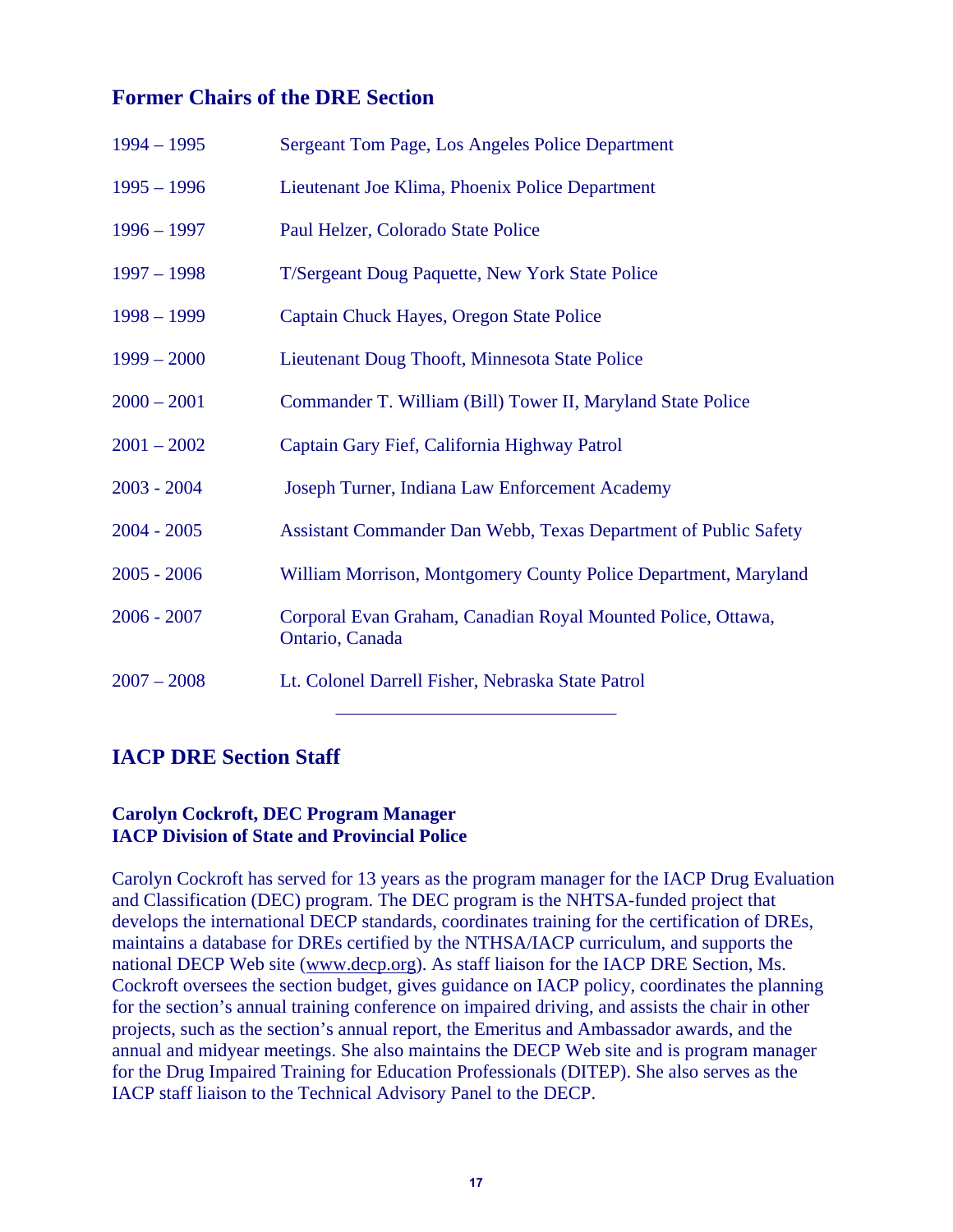Ms. Cockroft's other responsibilities at IACP include editing and publishing a division newsletter, serving as staff liaison to the Arson and Explosives Committee and the Police Administration Committee, for which she oversees the judging of the Annual Volunteers in Police Services (VIPS) Awards. She serves as a member to the IACP Tuition Reimbursement Policy Committee. An IACP staff member for 22 years, Ms. Cockroft works in the Division of State and Provincial Police.

#### **Ernie Floegel, IACP Drug Programs Coordinator IACP Division of State and Provincial Police**

While still with the New York State Police, Mr. Floegel was on detached duty to the National Highway Traffic Safety Administration (NHTSA). His specific assignment dealt with the Drug Evaluation and Classification (DEC) program. Upon his retirement from the New York State Police, he joined the IACP DEC program team, where he serves as the staff coordinator for the Technical Advisory Program (TAP). He also coordinates all DEC program training, including the maintenance of the training agenda. Mr. Floegel also assists Ms. Cockroft with coordinating the DRE Section's Annual Training Conference on Drugs, Alcohol and Impaired Driving, including the agenda development, speaker identification, participant invitations and summaries of meetings. In addition, he assists the state DRE coordinators, including training and implementing the DEC program. He coordinates DEC program activities and technology transfer between NHTSA, IACP, and the states. He handles the day-to-day operations and inquiries about the SFST or DEC program for NHTSA (headquarters/regional offices) and the IACP.

#### **Chuck Hayes, IACP DRE Coordinator, Regional Programs IACP Division of State and Provincial Police**

In September 2003, Chuck Hayes joined the project team for the IACP/NHTSA DEC program. Mr. Hayes retired as a captain with the Oregon State Police after serving 29 years. He was also the DRE state coordinator for Oregon and has served on the IACP Technical Advisory Panel since 1997. He spearheaded the planning for the 4th Annual DRE Impaired Driving Training Conference held in Portland, Oregon, and served as the chair of the IACP DRE Section in 1999. Mr. Hayes provides additional program support and assists with the expansion and development of the DEC program and the Drug Impaired Training for Education Professionals (DITEP). He also assists with planning the section's annual training conference and meetings conducted each year by the four DRE regions. He also serves as the chair for the Oregon Governor's Advisory Committee on DUII.

#### **Carrie Hancock, Technical Support Specialist, DRE Section and DEC Program IACP Division of State and Provincial Police**

Ms. Hancock joined the DECP team in the S&P Division as a support specialist in April 2003. She maintains both the certification database and physical records for more than 12,000 active and inactive DREs. She also assists with the TAP and DRE Section meetings, as well as the section's Annual Training Conference on Drugs, Alcohol and Impaired Driving and provides administrative support for the Drug Impairment Training for Education Professionals. She acts as liaison on a daily basis with the DECP state coordinators, IACP members, and IACP staff.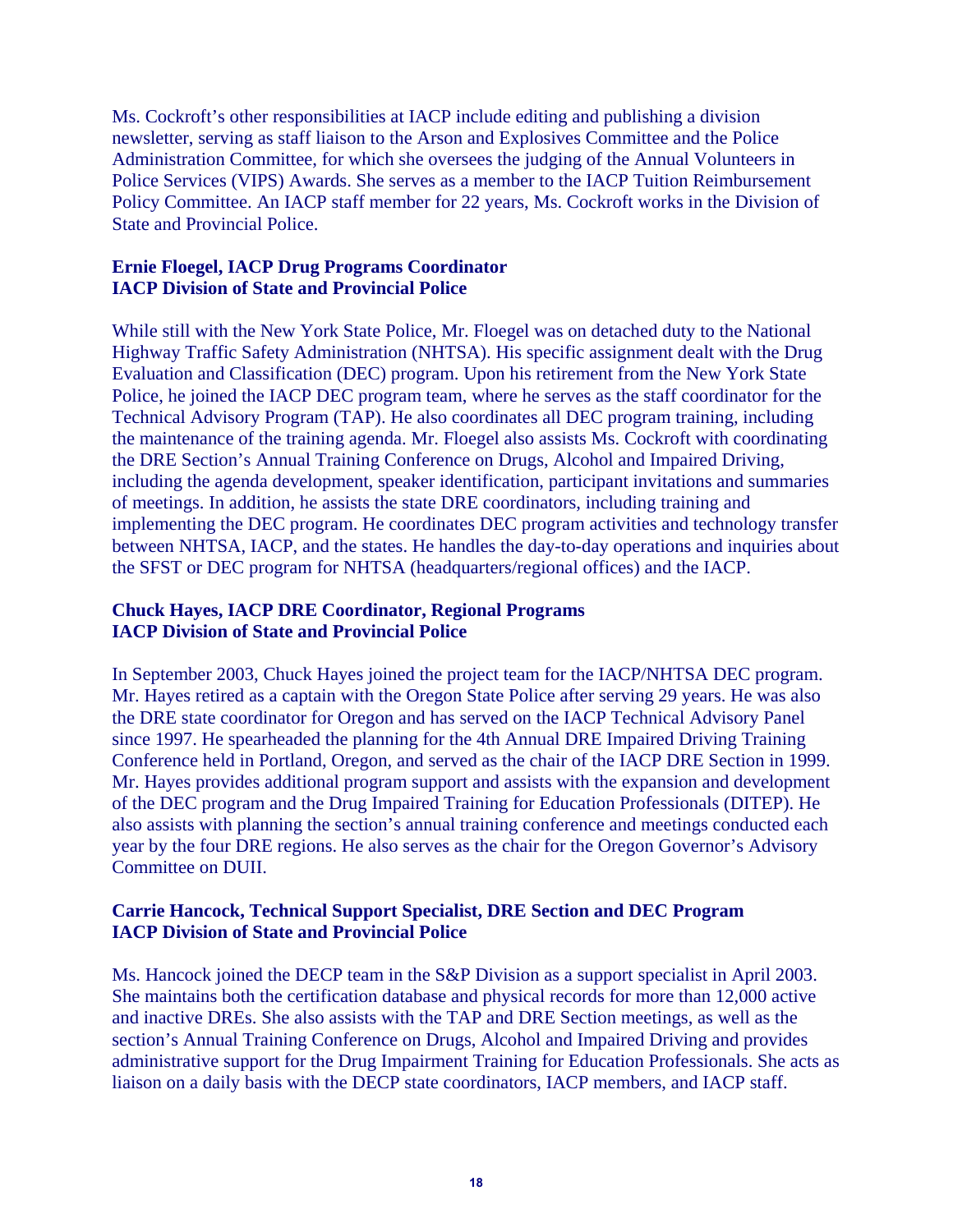# *The DRE Section's Annual Training Conference*

The 14<sup>th</sup> Annual IACP Training Conference on Drugs, Alcohol & Impaired Driving was held in Indianapolis, Indiana, on Aug. 10-12, 2008, at the Hyatt Regency at South Capitol. The theme for the Indianapolis conference was "Patrolling the Impaired Crossroads of America".

The conference is hosted every year by the IACP's Drug Recognition Experts Section. The Indiana co-hosts included members of the Indiana Law Enforcement Academy, Advocates Against Impaired Driving, the Indianapolis Metro Police Department, the Indiana Criminal Justice Institute, the Decatur County Sheriff's Department, and the Fort Wayne Police Department.

Over the course of three days, approximately 600 members of the DRE and highway safety community attended morning general sessions and afternoon workshops. Professionals from the fields of DRE training, toxicology, prosecution, research and medicine participated in the agenda.

Morning general sessions and afternoon break outs addressed the following topics:

- Pharmacodynamics and Pharmacokinetics of Cannabis
- Special Problems in Impaired Driving Cases"
- The abuse of prescription and over-the-counter medications
- Close collaboration between the officer and the toxicologist
- How alcohol affects the brain
- Incidence of alcohol- and drug-positive drivers on the roads across the US
- DRE Collision Investigation
- Inhalant Abuse and Driving Impairment
- Marketing Alcohol to Teens
- Injury, Forensic Medical Evidence, and Operator Identification in Vehicle Collisions
- How Drugs Create the Eye and Physical Signs of Impairment
- Methadone use and driving

The closing speaker was Kevin M. Gilmartin, Ph.D., spoke on emotional survival for law enforcement.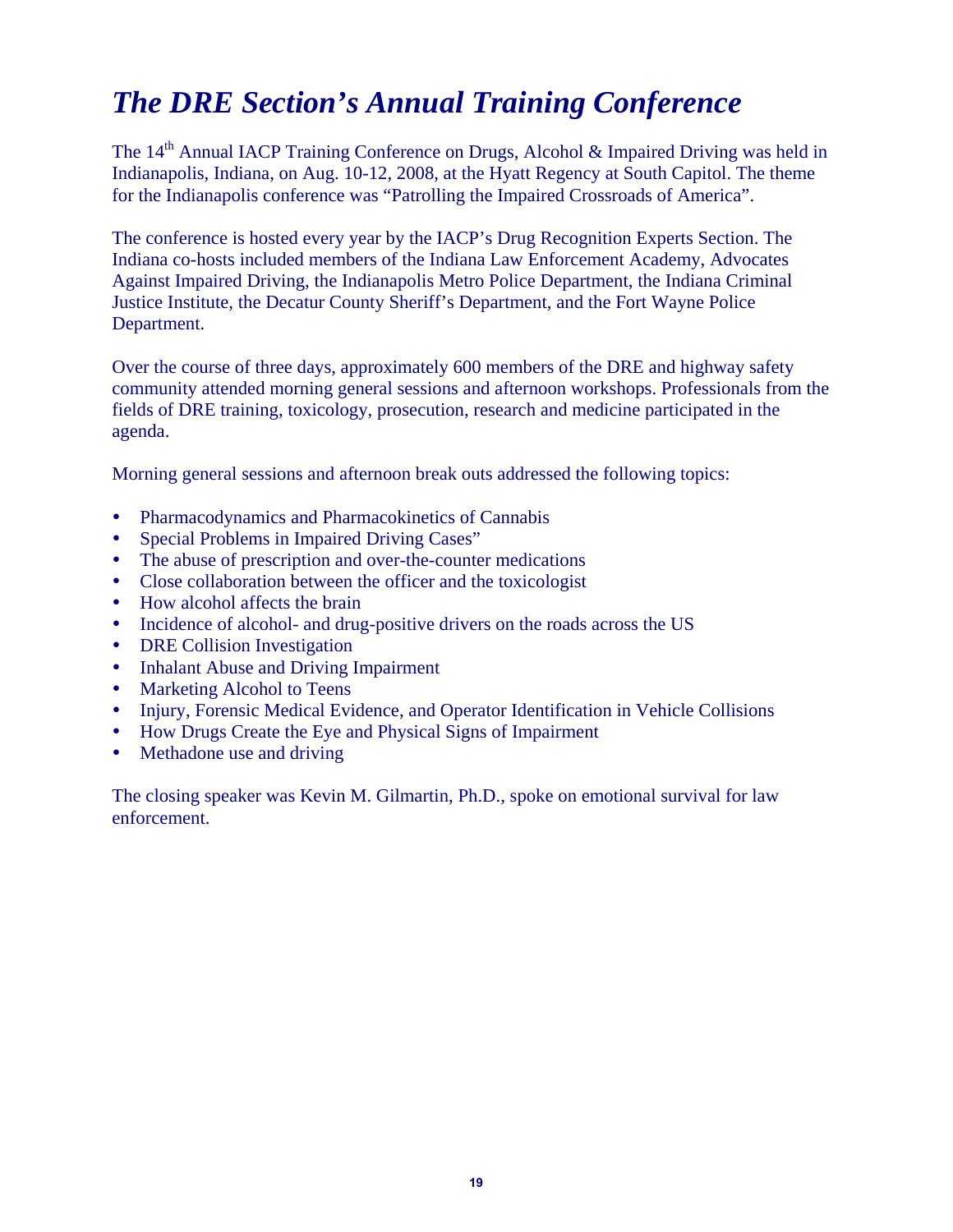# *About the IACP Technical Advisory Panel*

The IACP Technical Advisory Panel (TAP) provides the IACP Highway Safety Committee (HSC) with information and advice as requested concerning the IACP/NHTSA DEC Program and areas of concern dealing with impaired driving. The TAP also provides information of a technical nature regarding the program and associated issues such as

- Reviewing, on an as-needed basis, the currently approved DRE and Standardized Field Sobriety Testing (SFST) training programs and recommending modifications to reflect current court rulings and changes in procedures as appropriate.
- Reviewing and evaluating DRE training programs to ensure that learning objectives and course content are consistent with approved standards
- Establishing and updating the national DRE training examinations.
- Making recommendations as to the policy and direction of the DEC Program.

The TAP has 19 members: the Highway Safety Committee chair, who also chairs TAP; the IACP DEC program manager; the IACP drug programs coordinator; the IACP coordinator of DEC program regional programs; four DRE regional representatives; a representative of Police Officer Standards and Training (POST); one members from the medical field; a NHTSA staff member; a police training representative; a prosecutor; a state DRE coordinator; a toxicologist; a police administrator; a governor's highway safety representative, and two at-large members, on of whom is the chair of the DRE Section and serves for one year. The current roster of the TAP members is contained in this report.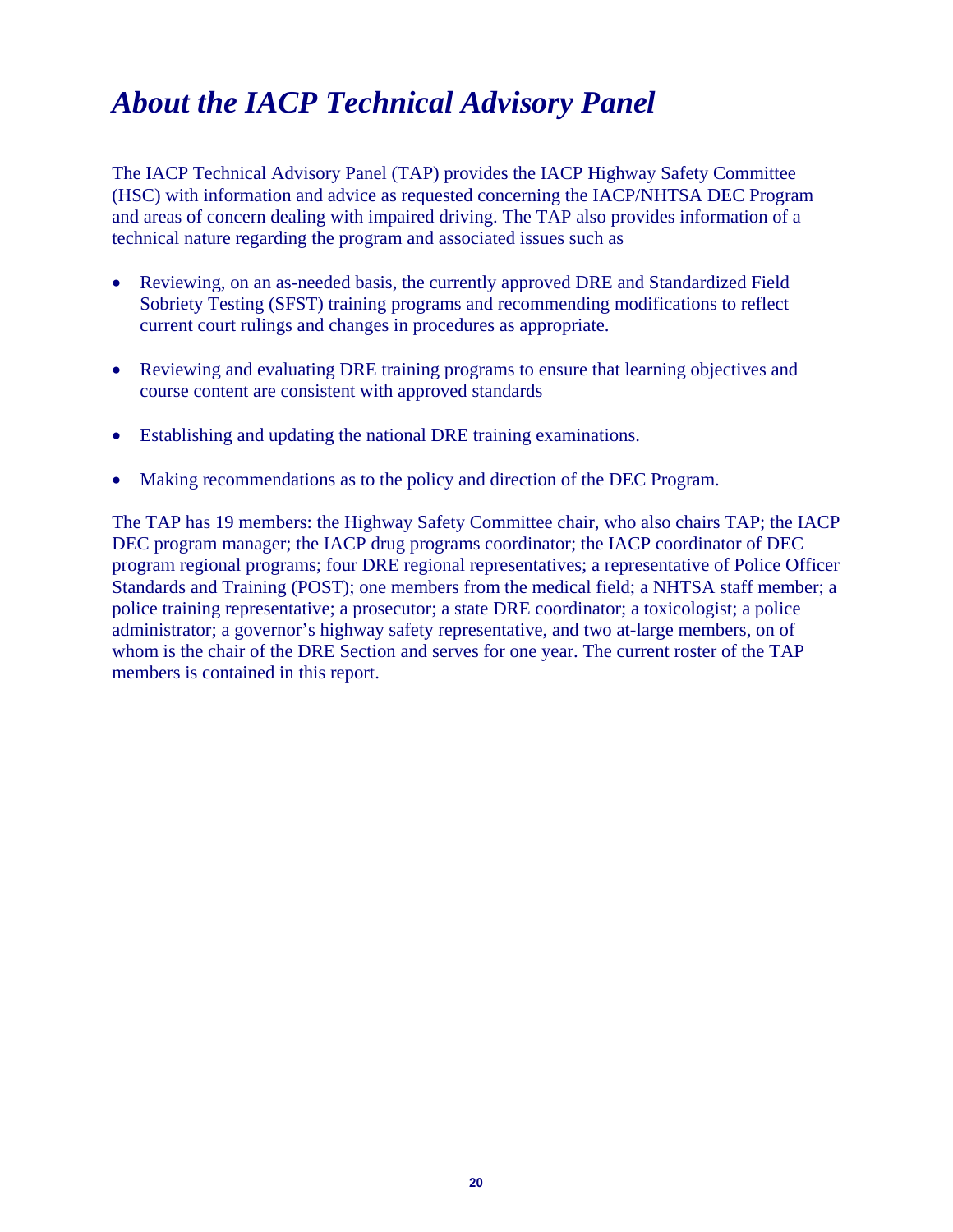# *Reports from the DECP States*

The following information is an overview of each state with an IACP-approved and recognized Drug Evaluation and Classification (DEC) Program in place. Each report was written and submitted by the state coordinator or a representative from that office.

A report on the DEC Program in Canada is follows the states' reports.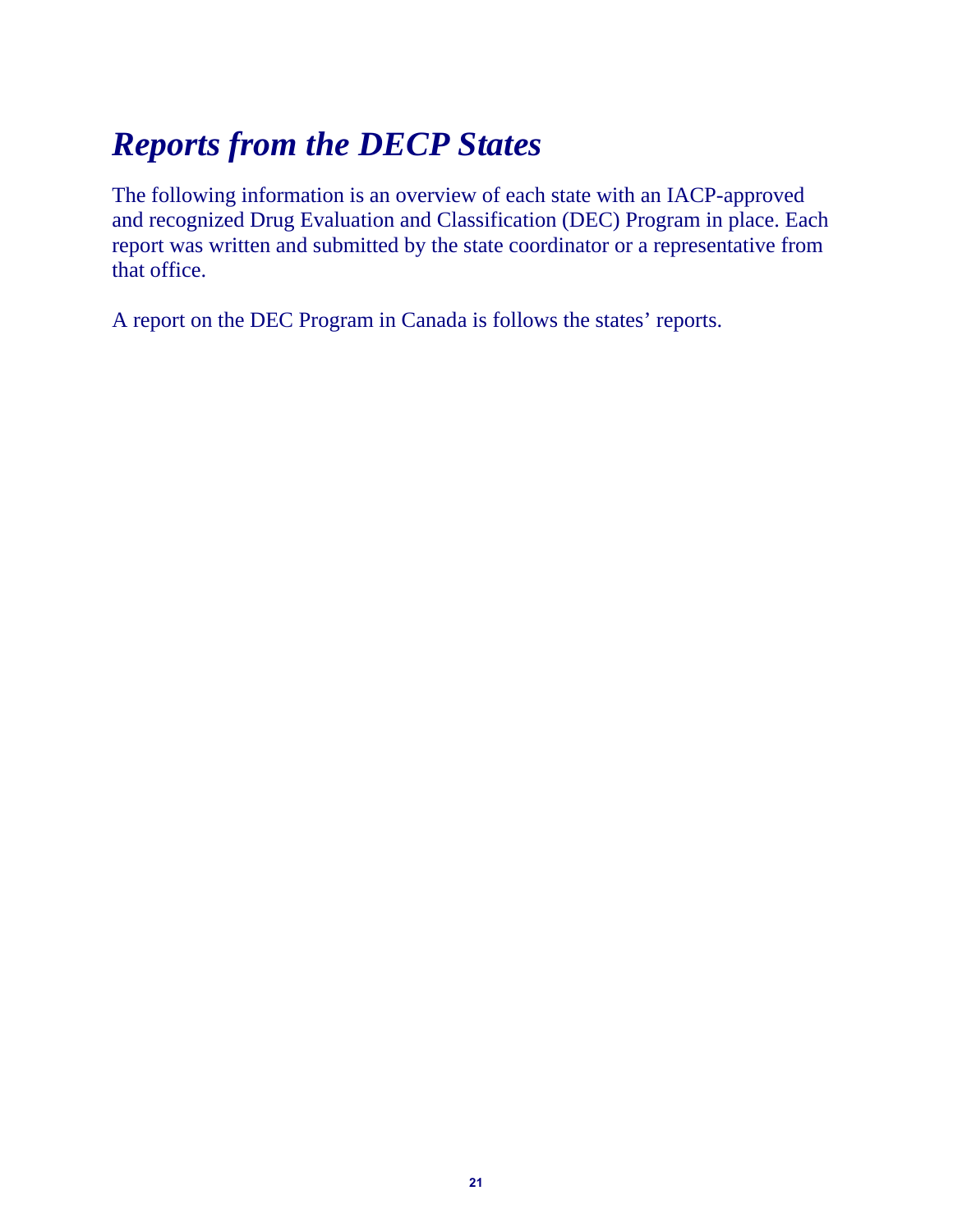# **Alaska DRE Year End Summary Report 2008**

#### **Current DREs**

| <b>Number of evaluators (DREs) in your state:</b> | 29 |
|---------------------------------------------------|----|
| <b>Number of DRE Instructors in your state:</b>   | 4  |
| <b>Number of agencies that have DREs:</b>         | 10 |

### **Evaluations**

| <b>Number of enforcement evaluations :</b> | 229 |
|--------------------------------------------|-----|
| <b>Number of training evaluations:</b>     |     |
| <b>Total number of evaluations:</b>        | 234 |

#### **Drug Category** (DRE Opinion)

| <b>Stimulant:</b>          | 38 |
|----------------------------|----|
| Depressant:                | 85 |
| <b>Hallucinogen:</b>       |    |
| <b>PCP:</b>                |    |
| <b>Narcotic Analgesic:</b> | 52 |
| <b>Inhalant:</b>           |    |
| <b>Cannabis:</b>           | 64 |

#### **Poly Drug Use**

**Total Number: 17** 

**Other** 

- **Alcohol Rule Out: 4**
- Medical Rule Out: 3
- No Opinion of Impairment:  $\frac{9}{4}$
- **• Results Pending:**
- Tox Found No Drugs: 12
- **Refused: 20**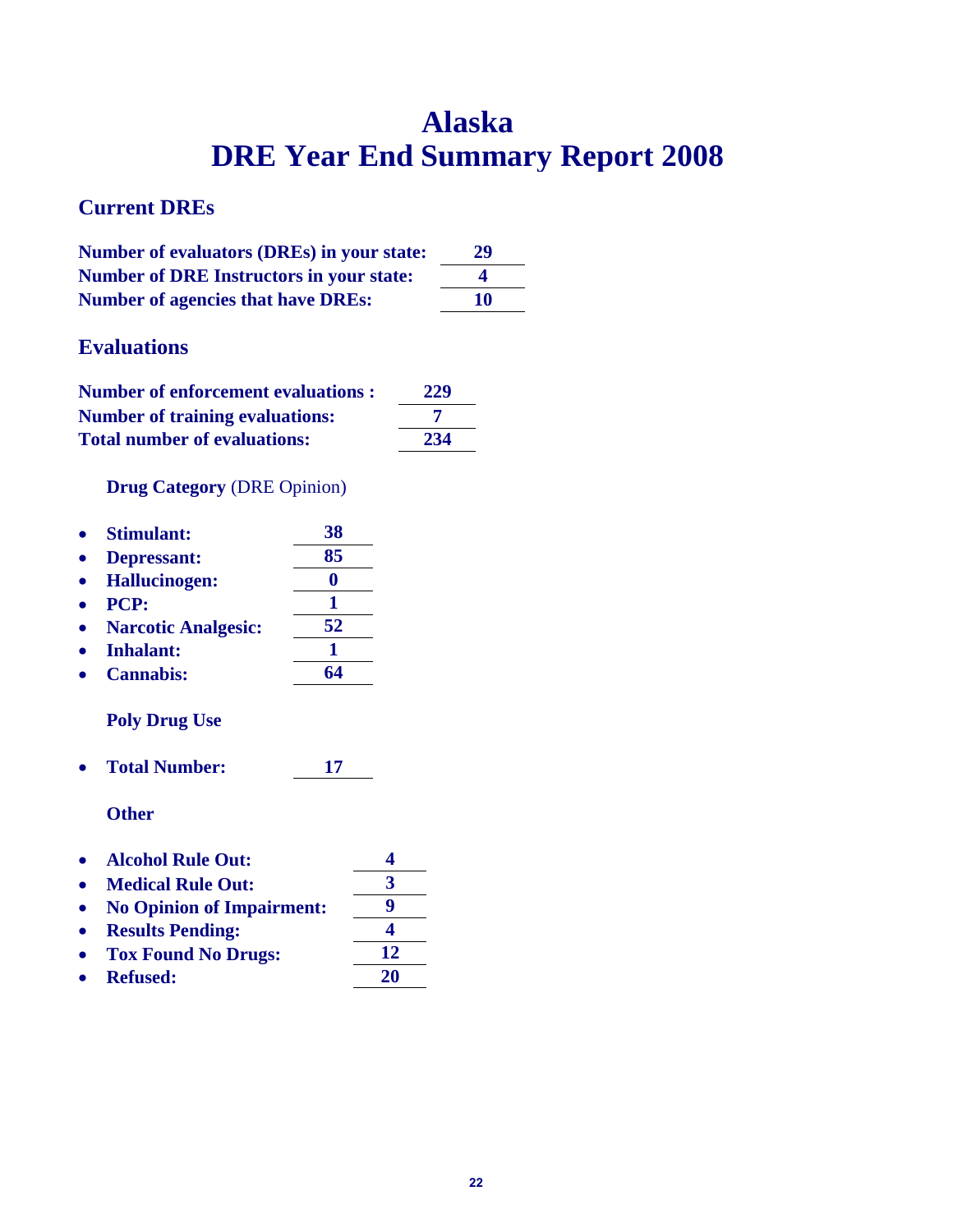#### **DRE Training**

|           | <b>Number of DRE Schools:</b>                    | $\bf{0}$         |
|-----------|--------------------------------------------------|------------------|
|           | <b>Number of Students:</b>                       | $\bf{0}$         |
|           | <b>Number of DREs Certified:</b>                 | $\bf{0}$         |
|           |                                                  |                  |
|           | <b>Number of DRE Instructor Schools:</b>         | $\bf{0}$         |
|           | <b>Number of Students:</b>                       | $\bf{0}$         |
|           | <b>Number of DRE Instructors Certified:</b>      | 0                |
|           | <b>Number of 8 Hour Recertification Classes:</b> | $\bf{0}$         |
|           | <b>Number of Students:</b>                       | 0                |
|           | <b>DITEP Training</b>                            |                  |
|           | <b>Number of Classes:</b>                        | $\boldsymbol{0}$ |
|           | <b>Number of School Nurses:</b>                  | $\bf{0}$         |
|           | <b>Number of SROs:</b>                           | $\bf{0}$         |
|           | <b>Other Students:</b>                           | $\bf{0}$         |
|           | <b>Total Number of Students:</b>                 | 0                |
|           | <b>Phlebotomy Training</b>                       |                  |
|           | <b>Number of Classes:</b>                        | 0                |
|           | <b>Number of Students:</b>                       | 0                |
|           | <b>SFST Training</b>                             |                  |
|           | <b>Number of SFST Classes:</b>                   | 7                |
| $\bullet$ | <b>Number of Students:</b>                       | 150              |
|           | <b>Number of SFST Instructor Classes:</b>        | $\bf{0}$         |
|           | <b>Number of Students:</b>                       | 0                |
|           |                                                  |                  |

#### **Other Training**

Officer Pete Steen gave DRE overview training to approximately 12 school resource officers and other high school officials. This was not an official Drug Impairment Training for Education Professionals (DITEP) course, but had many of the same elements**.**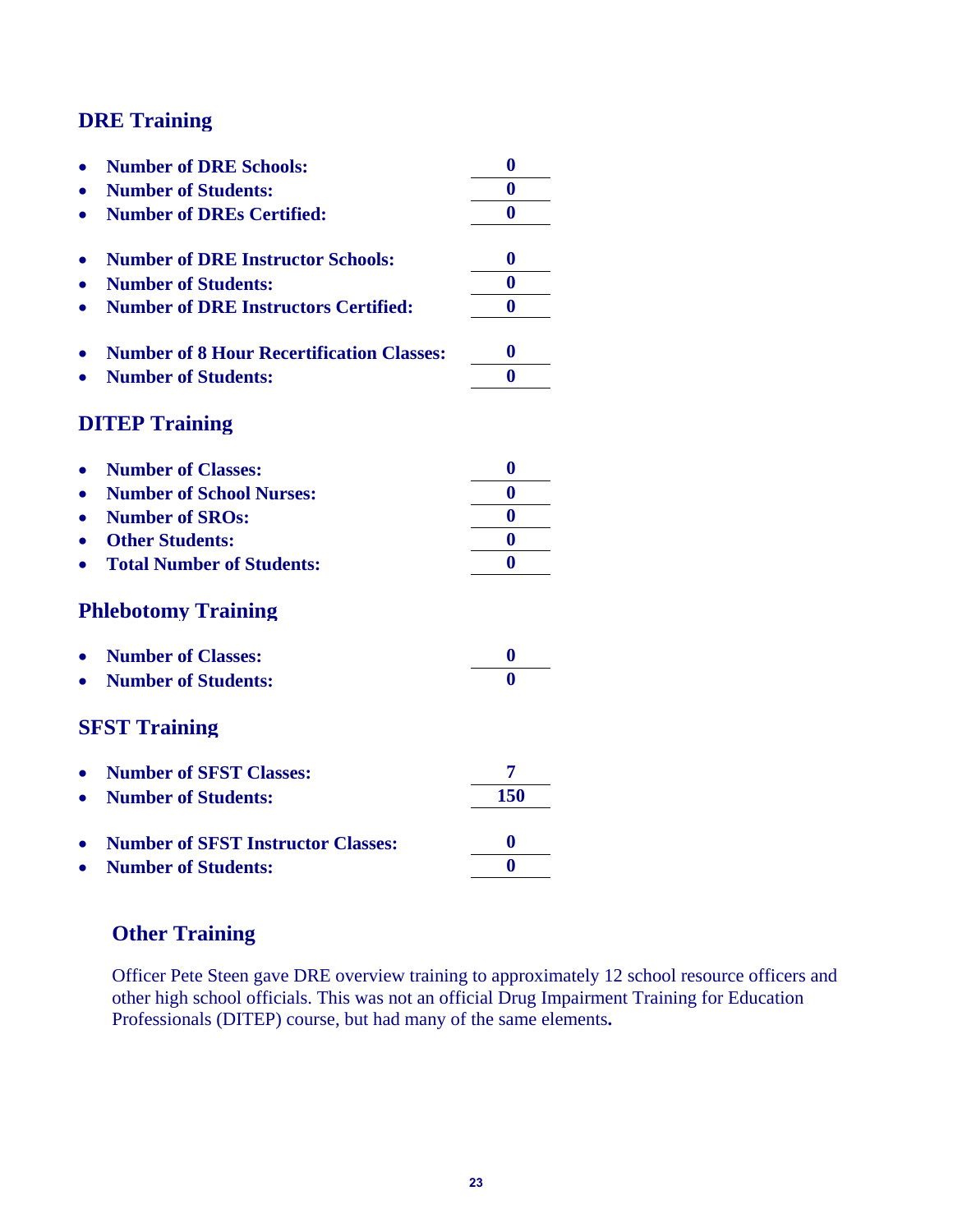#### **Interesting Cases**

Alaska DREs are evaluating the Draeger DrugTest 5000—an oral fluid testing device—at two locations. Preliminary results are very favorable: the device is sturdy, easy to use, and reliable; the results are quickly produced; and it seems to be accurate in comparison with blood toxicology results. The device has enough flexibility in its design to be useful for analyzing surface swabs. Tests are continuing and we expect to publish results in a journal in the upcoming year.

#### **Narrative**

2008 was a static year for our program. We added no new DREs or DRE instructors. We also did not put on a DRE in-service course. DRE experts are more accepted by courts and defense counsel has contacted me for information about the program. 2009 will be a much more eventful year for our program with the newly formed Alaska Bureau of Highway Patrol planning to add numerous DREs to the state roster.

**Report submitted by Jeanne Swartz, Alaska Crime Lab, State DRE Coordinator**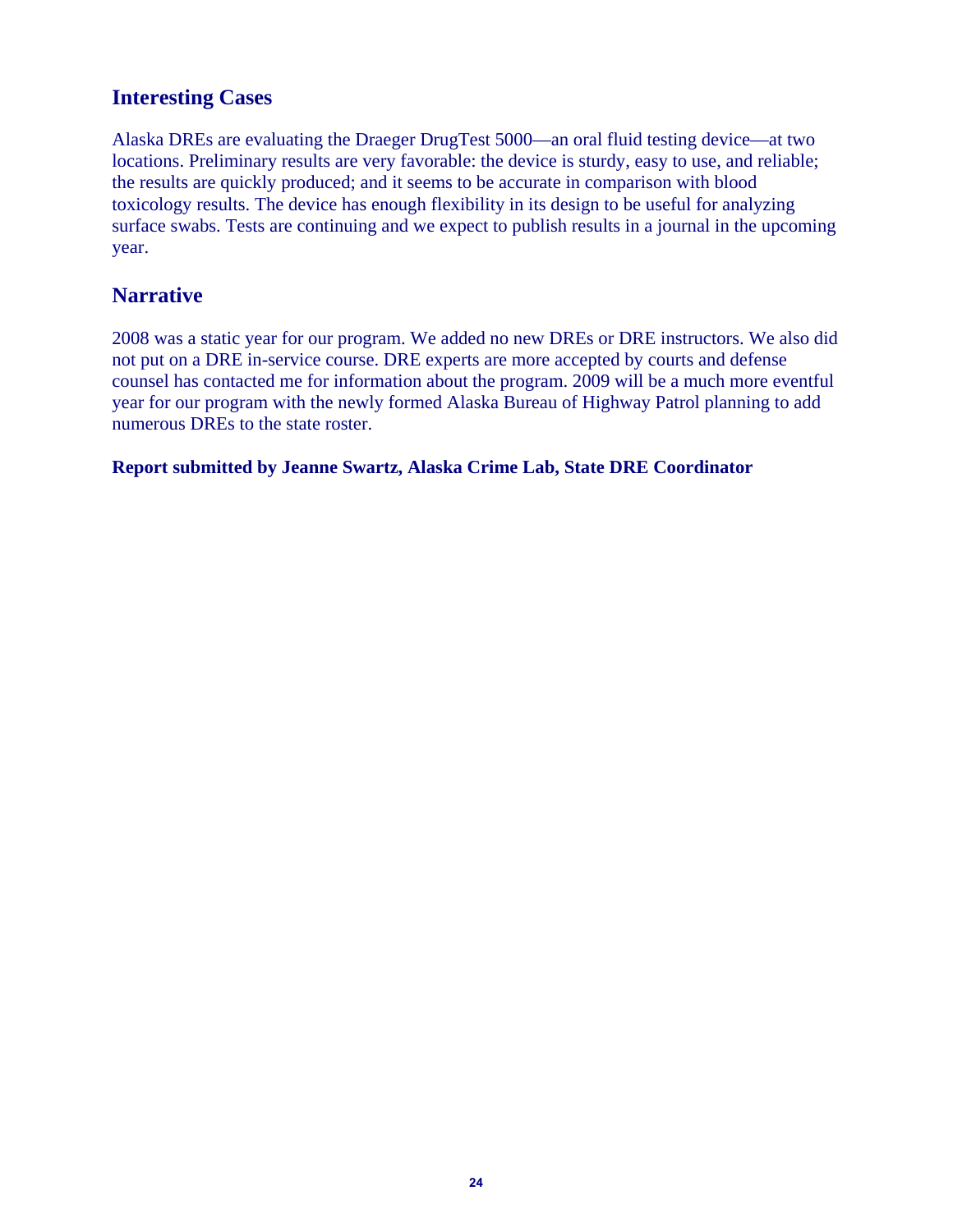# **Arizona DRE Year End Summary Report 2008**

### **Current DREs**

| <b>Number of evaluators (DREs) in your state:</b> | 461 |
|---------------------------------------------------|-----|
| <b>Number of DRE Instructors in your state:</b>   | 157 |
| <b>Number of agencies that have DREs:</b>         | 59  |

### **Evaluations**

| <b>Number of enforcement evaluations:</b> | 2,351 |
|-------------------------------------------|-------|
| <b>Number of training evaluations:</b>    | 538   |
| <b>Total number of evaluations:</b>       | 2,904 |

#### **Drug Category** (DRE Opinion)

|           | <b>Stimulant:</b>                | 798   |      |
|-----------|----------------------------------|-------|------|
|           | Depressant:                      | 369   |      |
|           | <b>Hallucinogen:</b>             | 14    |      |
|           | <b>PCP:</b>                      | 16    |      |
| $\bullet$ | <b>Narcotic Analgesic:</b>       | 338   |      |
| $\bullet$ | Inhalant:                        | 1     |      |
|           | <b>Cannabis:</b>                 | 1,061 |      |
|           | <b>Poly Drug Use</b>             |       |      |
|           | <b>Total Number:</b>             | 709   |      |
|           | <b>Other</b>                     |       |      |
|           | <b>Alcohol Rule Out:</b>         |       | 3    |
|           | <b>Medical Rule Out:</b>         |       | 25   |
|           | <b>No Opinion of Impairment:</b> |       | 49   |
|           |                                  |       | n ni |

- **Results Pending: 887 Tox Found No Drugs: 146**
- **Refused: 9**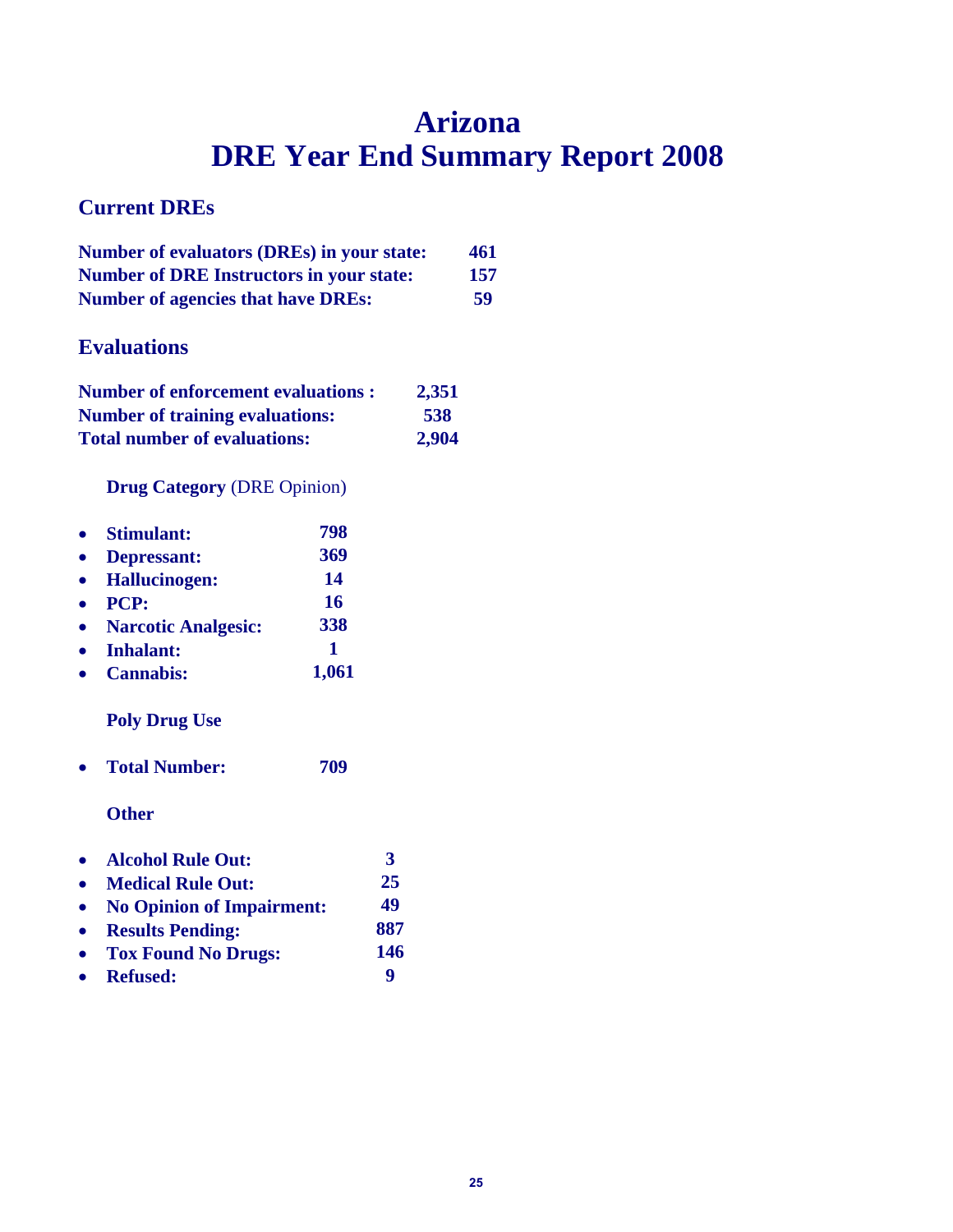### **DRE Training**

| $\bullet$ | <b>Number of DRE Schools:</b>                    | 3              |
|-----------|--------------------------------------------------|----------------|
| $\bullet$ | <b>Number of Students:</b>                       | 65             |
| $\bullet$ | <b>Number of DREs Certified:</b>                 | 50             |
| $\bullet$ | <b>Number of DRE Instructor Schools:</b>         | $\mathbf{1}$   |
| $\bullet$ | <b>Number of Students:</b>                       | 14             |
| $\bullet$ | <b>Number of DRE Instructors Certified:</b>      | 14             |
| $\bullet$ | <b>Number of 8 Hour Recertification Classes:</b> | 14             |
|           | <b>Number of Students:</b>                       | <b>190</b>     |
|           | <b>DITEP Training</b>                            |                |
| $\bullet$ | <b>Number of Classes:</b>                        | 13             |
| $\bullet$ | <b>Number of School Nurses:</b>                  | $\mathbf{0}$   |
| $\bullet$ | <b>Number of SROs:</b>                           | $\bf{0}$       |
|           | <b>Other Students:</b>                           | 565            |
| $\bullet$ | <b>Total Number of Students:</b>                 | 565            |
|           | <b>Phlebotomy Training</b>                       |                |
| $\bullet$ | <b>Number of Classes:</b>                        | $\overline{7}$ |
| $\bullet$ | <b>Number of Students:</b>                       | 195            |
|           | <b>SFST Training</b>                             |                |
| $\bullet$ | <b>Number of SFST Classes:</b>                   | 54             |
|           | <b>Number of Students:</b>                       | 1,358          |
| $\bullet$ | <b>Number of SFST Instructor Classes:</b>        | 3              |
| $\bullet$ | <b>Number of Students:</b>                       | 39             |

# **Other Training**

Our traffic safety resource prosecutor (TSRP) hosted two classes with a total of 41 students from all across the state. We have received positive feedback on ARIDE and will have more classes in 2009. We started scheduling classes from Purdue Pharma with Dr. Marc Gonzalez for 2009 and find it to be very informative. This is an excellent way to get additional training and it is free.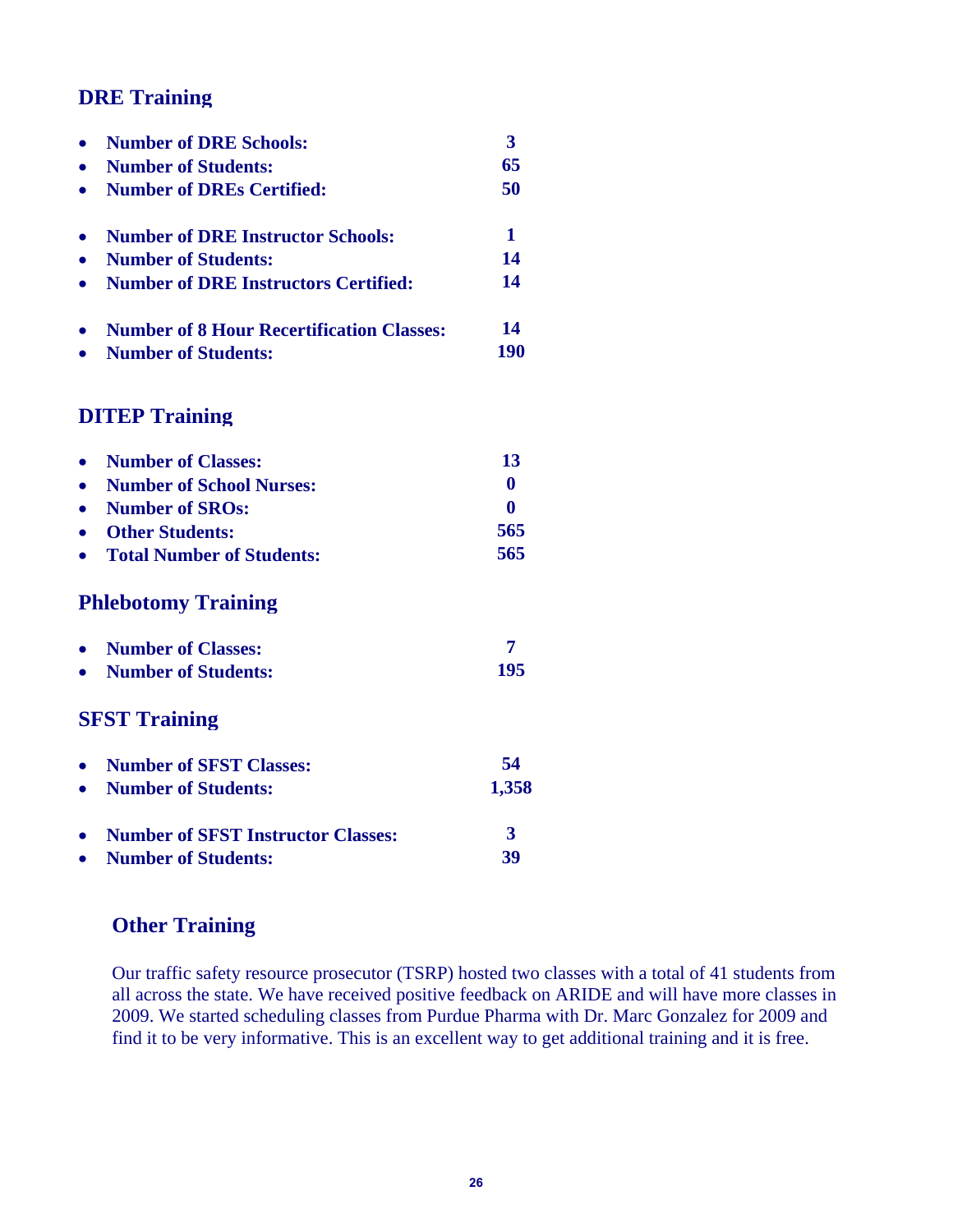#### **Narrative**

2008 was a busy year. The Maricopa County Sheriff's Office and their staff have again opened their doors to us and the rest of the DRE community. We hosted numerous certification training nights at the  $4<sup>th</sup>$  Avenue Jail using Arizona DRE Instructors to supplement the ones coming in from outside the state.

In 2008 we tested 1,270 subjects. Since we usually get more than one evaluation from each subject, we conducted closer to 3,000 evaluations.

We sent 72 DREs to the 2008 DRE Conference in Indianapolis.

**Report Submitted by Dan Mulleneaux, Governor's Office of Highway Safety, DRE State Coordinator**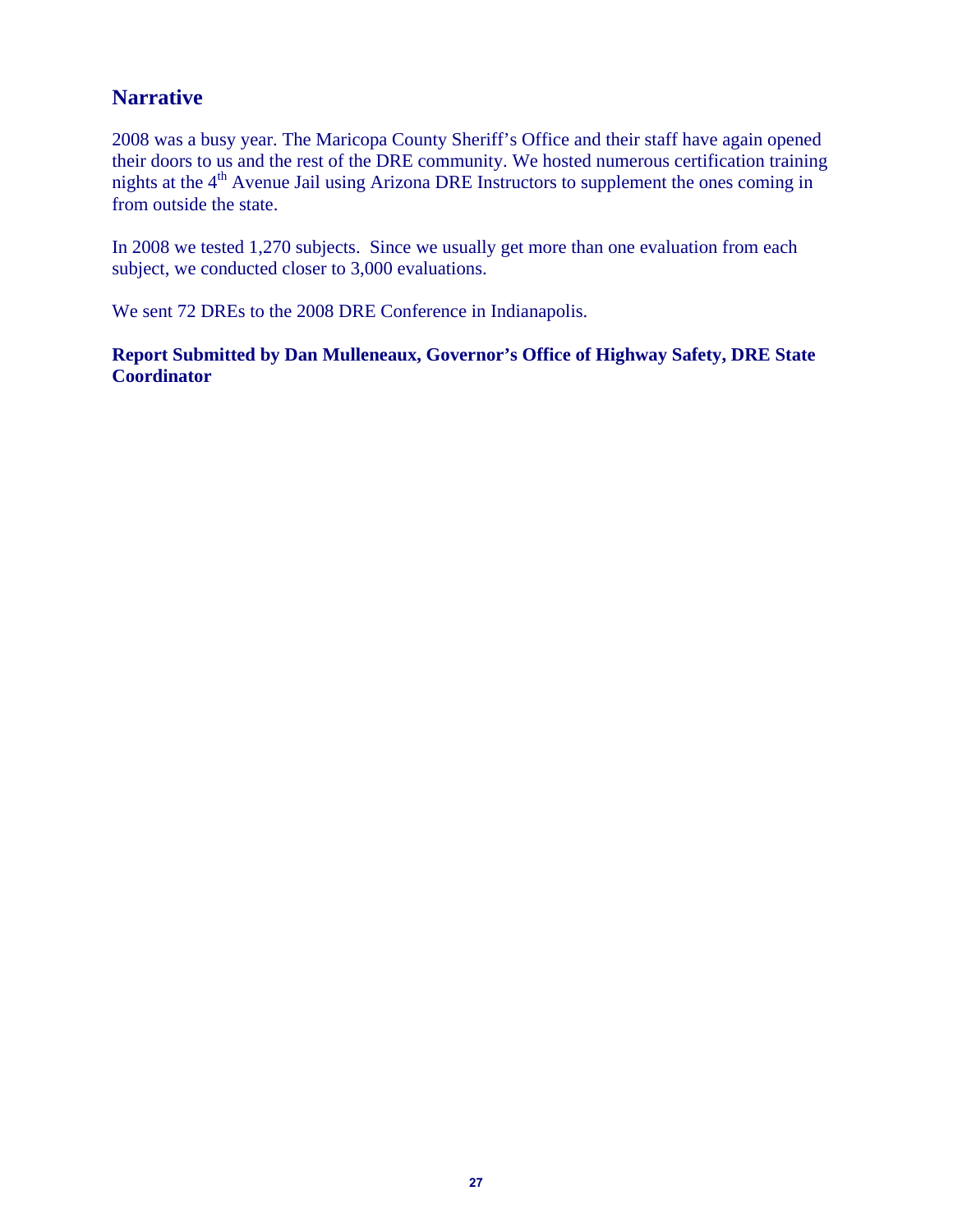# **Arkansas DRE Year End Summary Report 2008**

### **Current DREs**

| <b>Number of evaluators (DREs) in your state:</b> | 132 |
|---------------------------------------------------|-----|
| <b>Number of DRE Instructors in your state:</b>   | 43  |
| <b>Number of agencies that have DREs:</b>         | 42  |

# **Evaluations**

| <b>Number of enforcement evaluations:</b> | 298 |
|-------------------------------------------|-----|
| <b>Number of training evaluations:</b>    | 80  |
| <b>Total number of evaluations:</b>       | 379 |

#### **Drug Category** (DRE Opinion)

| <b>Stimulant:</b>          | 70  |
|----------------------------|-----|
| <b>Depressant:</b>         | 176 |
| <b>Hallucinogen:</b>       |     |
| PCP:                       | 5   |
| <b>Narcotic Analgesic:</b> | 122 |
| <b>Inhalant:</b>           | 3   |
| <b>Cannabis:</b>           | 149 |

#### **Poly Drug Use**

**Total Number: 71** 

**Other** 

| • Alcohol Rule Out:         | o  |
|-----------------------------|----|
| • Medical Rule Out:         | 12 |
| • No Opinion of Impairment: | 27 |
| • Results Pending:          |    |

| . . | Results I chung.      |    |
|-----|-----------------------|----|
|     | • Tox Found No Drugs: | Ч  |
|     | • Refused:            | 12 |
|     |                       |    |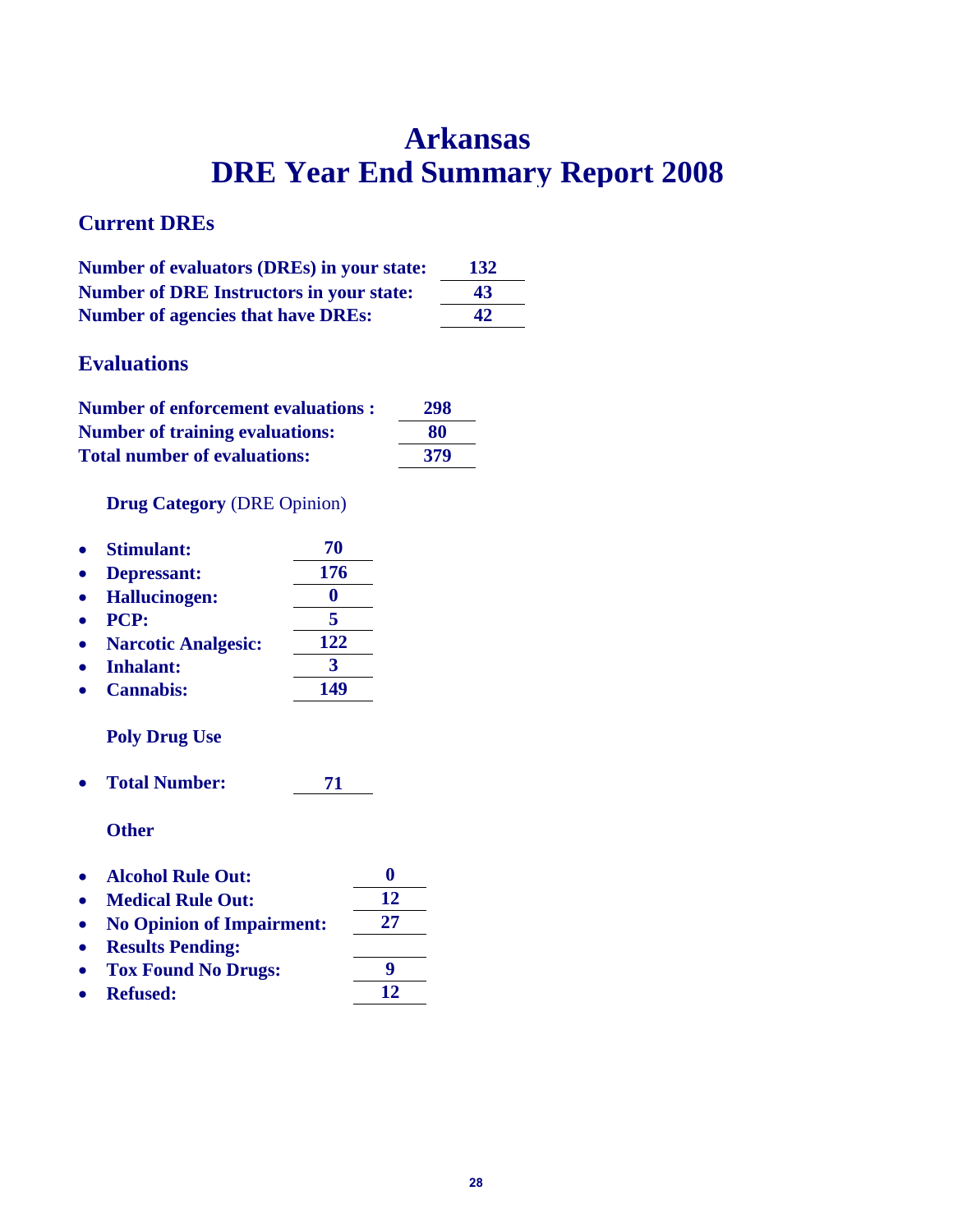### **DRE Training**

|           | <b>Number of DRE Schools:</b>                    | $\overline{2}$ |
|-----------|--------------------------------------------------|----------------|
|           | <b>Number of Students:</b>                       | 32             |
|           | <b>Number of DREs Certified:</b>                 | 18             |
|           |                                                  |                |
|           | <b>Number of DRE Instructor Schools:</b>         | $\mathbf{1}$   |
|           | <b>Number of Students:</b>                       | 10             |
| $\bullet$ | <b>Number of DRE Instructors Certified:</b>      | 9              |
|           |                                                  |                |
|           | <b>Number of 8 Hour Recertification Classes:</b> | 1              |
|           | <b>Number of Students:</b>                       | 78             |
|           | <b>DITEP Training</b>                            |                |
|           | <b>Number of Classes:</b>                        | $\bf{0}$       |
|           | <b>Number of School Nurses:</b>                  | $\bf{0}$       |
|           |                                                  | $\bf{0}$       |
|           | <b>Number of SROs:</b>                           |                |
|           | <b>Other Students:</b>                           | 0              |
|           | <b>Total Number of Students:</b>                 | 0              |
|           | <b>Phlebotomy Training</b>                       |                |
|           | <b>Number of Classes:</b>                        | $\bf{0}$       |
|           | <b>Number of Students:</b>                       | $\mathbf{0}$   |
|           |                                                  |                |
|           | <b>SFST Training</b>                             |                |
|           | <b>Number of SFST Classes:</b>                   | 19             |
|           | <b>Number of Students:</b>                       | 454            |
|           |                                                  |                |
|           | <b>Number of SFST Instructor Classes:</b>        | 1              |
|           | <b>Number of Students:</b>                       | 12             |

#### **Narrative**

Mr. Marty Sullivan of the Administrative Office of the Courts requested a presentation on DRE training at the yearly district judges' conference in September 2008—the first time the DRE program was presented collectively to this group in Arkansas. The speakers—Pam Mays, Criminal Justice Institute, and Corporal Jeff Hust, Arkansas State Police—discussed the development of the program and the 12-step process; conducted an entire evaluation; and had practical exercises for the judges to experience hands-on the clinical aspect of the DRE program. The presentation was well received and a positive impact has been observed in DRE cases from multiple parts of the state since.

#### **Report Submitted by Pam Mays, Arkansas Criminal Justice Institute**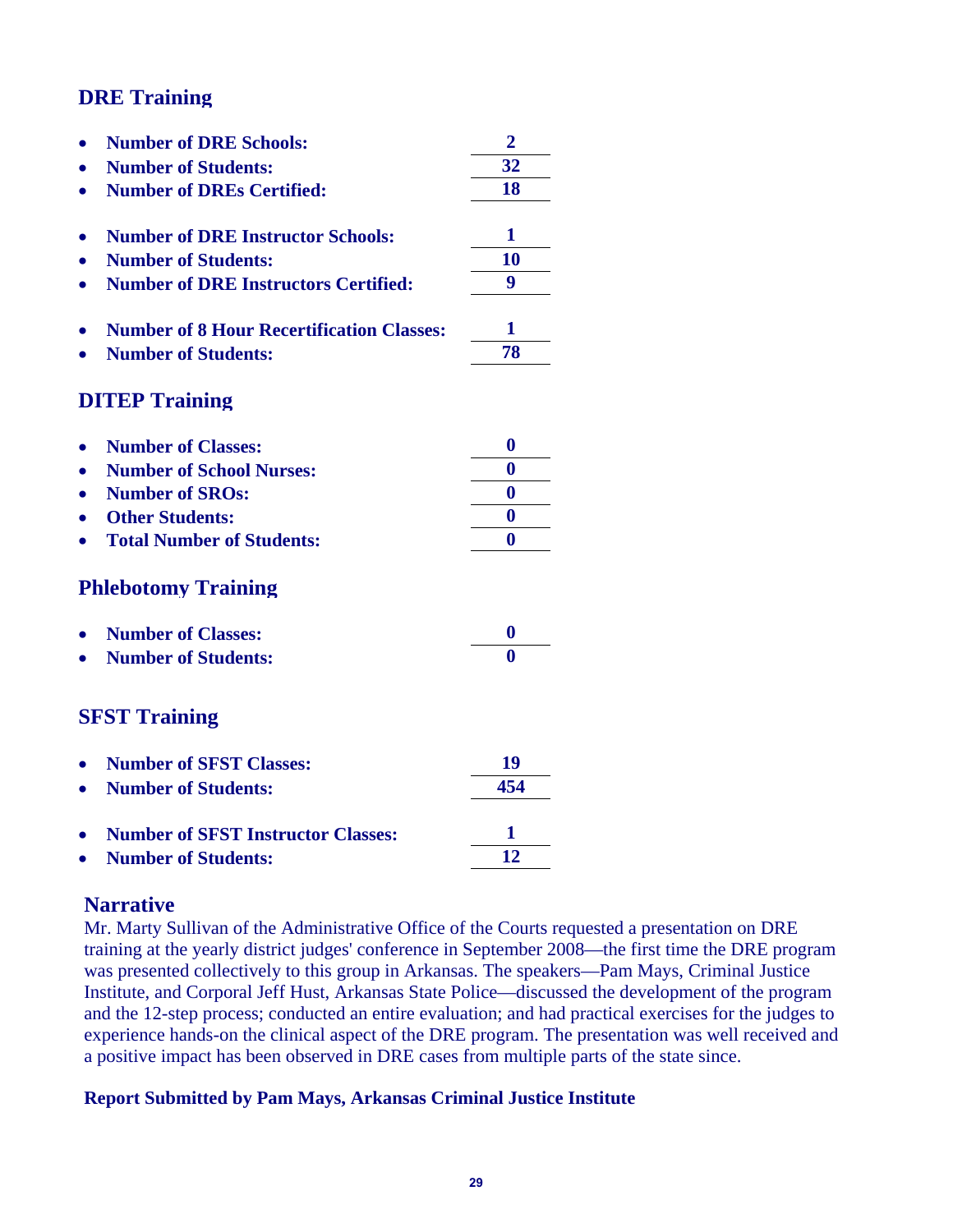# **California DRE Year End Summary Report 2008**

# **Current DREs**

| <b>Number of evaluators (DREs) in your state:</b> | 1224 |
|---------------------------------------------------|------|
| <b>Number of DRE Instructors in your state:</b>   | 183  |
| <b>Number of agencies that have DREs:</b>         | 107  |

### **Evaluations**

| <b>Number of enforcement evaluations:</b> | 3973       |
|-------------------------------------------|------------|
| <b>Number of training evaluations:</b>    | <b>120</b> |
| <b>Total number of evaluations:</b>       | 4098       |

**Drug Category** (DRE Opinion)

| 2262 |
|------|
| 882  |
| 53   |
| 59   |
| 1135 |
|      |
| 1446 |
|      |

#### **Poly Drug Use**

**Total Number: 1643** 

**Other** 

- 
- Alcohol Rule Out: 6<br>• Medical Rule Out: 53 **Medical Rule Out: 33**
- **No Opinion of Impairment: 93**
- **Results Pending: 1216**
- **Tox Found No Drugs: 164**
- **Refused: 287**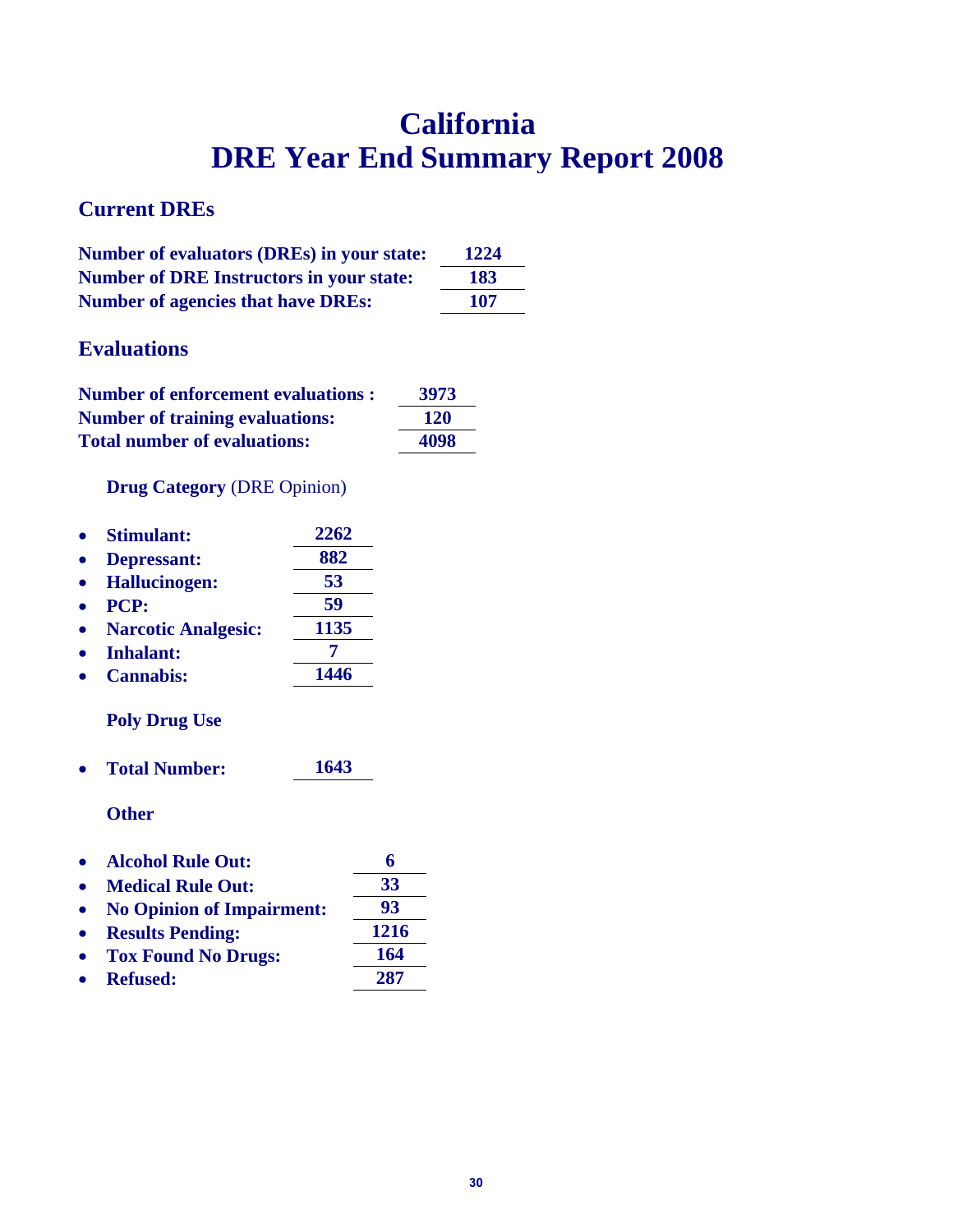# **DRE Training**

| <b>Number of DRE Schools:</b>                    |     |
|--------------------------------------------------|-----|
| <b>Number of Students:</b>                       | 191 |
| <b>Number of DREs Certified:</b>                 | 132 |
| <b>Number of DRE Instructor Schools:</b>         |     |
| <b>Number of Students:</b>                       | 10  |
| <b>Number of DRE Instructors Certified:</b>      |     |
| <b>Number of 8 Hour Recertification Classes:</b> | 31  |
| <b>Number of Students:</b>                       |     |

# **DITEP Training**

| <b>Number of Classes:</b><br>$\bullet$ |    |
|----------------------------------------|----|
| <b>Number of School Nurses:</b>        | 25 |
| Number of SROs:<br>$\bullet$           |    |
| <b>Other Students:</b>                 | 15 |
| <b>Total Number of Students:</b>       |    |
| <b>Phlebotomy Training</b>             |    |

| • Number of Classes:  |  |
|-----------------------|--|
| • Number of Students: |  |

# **SFST Training**

| • Number of SFST Classes:            | 41   |
|--------------------------------------|------|
| • Number of Students:                | 1670 |
| • Number of SFST Instructor Classes: |      |
| • Number of Students:                | 29   |

# **Other Training**

| <b>Prosecutors Training - Number of Classes</b>  | $\Delta$ |
|--------------------------------------------------|----------|
| Number of Students                               | 240      |
| <b>Criminalists Training - Number of Classes</b> |          |
| Number of Students                               | 60       |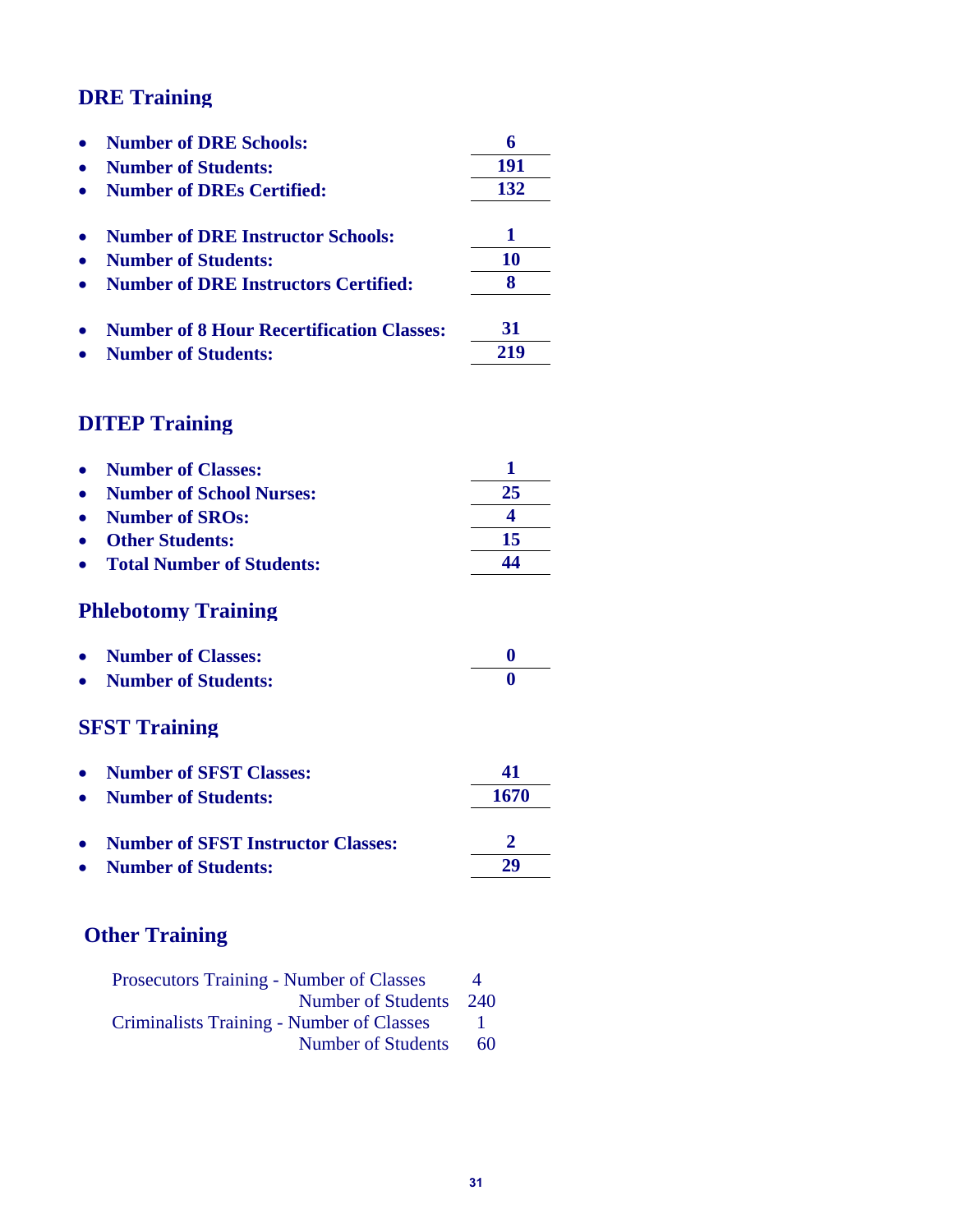#### **Narrative**

In 2008 California revised the state standards to make the DRE Tracking System the required rolling log for recertification. Tracking system training was added to the initial DRE School, field certification, and recertification with hands-on live data entry. This has increased 10 times the data entry into the tracking system.

California has also gone to 100 percent electronic certification files. This has resulted in a much more rapid turn around of documents and a much greener paperless system.

#### **Report Submitted by Sergeant Daniel Lamm, California Highway Patrol, DRE State Coordinator**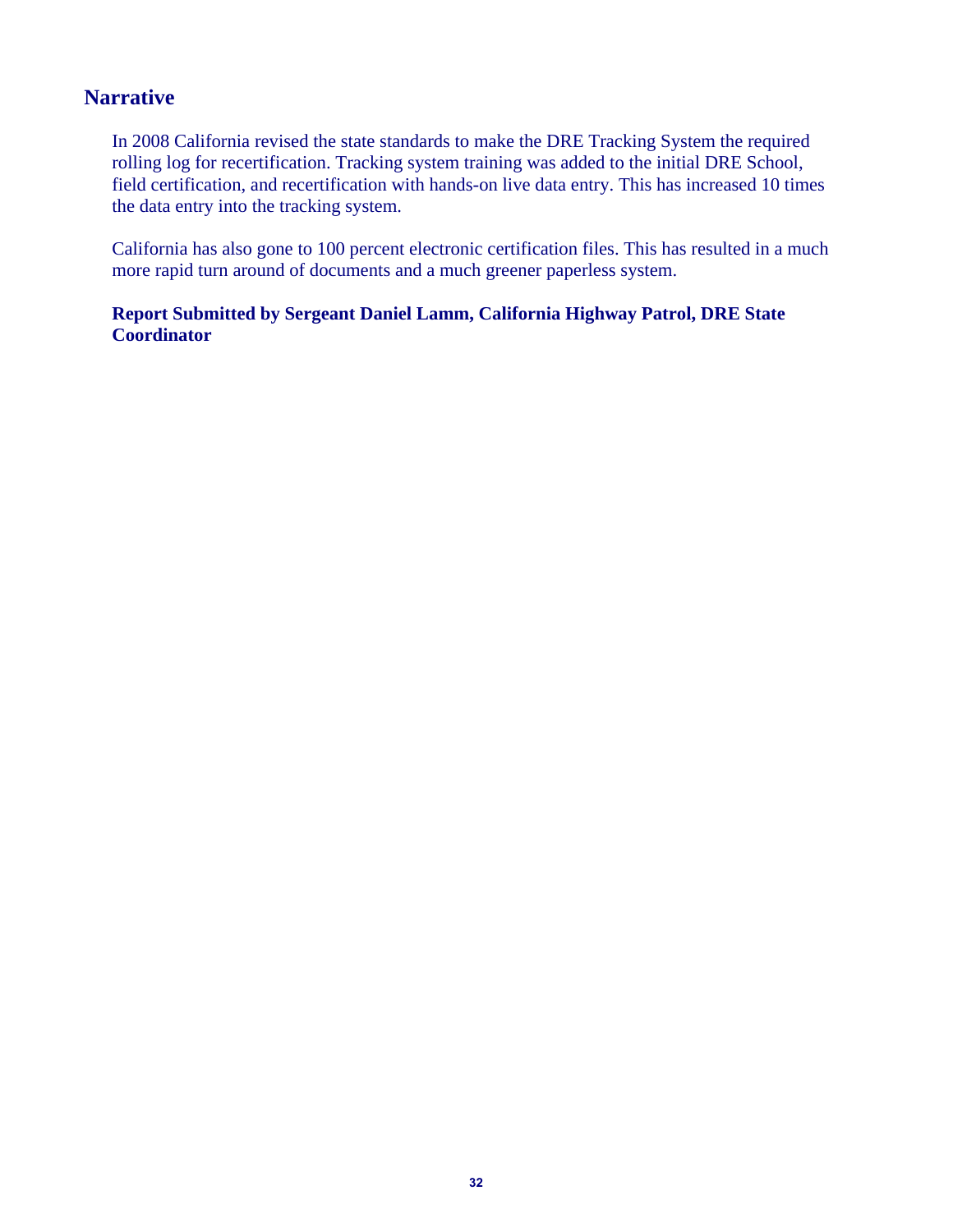# **Colorado DRE Year End Summary Report 2008**

#### **Current DREs**

| Number of evaluators (DREs) in your state:      | 153 |
|-------------------------------------------------|-----|
| <b>Number of DRE Instructors in your state:</b> | 21  |
| <b>Number of agencies that have DREs:</b>       | 50  |

### **Evaluations**

| <b>Number of enforcement evaluations:</b> | 544 |
|-------------------------------------------|-----|
| <b>Number of training evaluations:</b>    | 185 |
| <b>Total number of evaluations:</b>       | 729 |

#### **Drug Category** (DRE Opinion)

| <b>Stimulant:</b>          | 205 |
|----------------------------|-----|
| Depressant:                | 171 |
| <b>Hallucinogen:</b>       |     |
| <b>PCP:</b>                |     |
| <b>Narcotic Analgesic:</b> | 159 |
| <b>Inhalant:</b>           |     |
| <b>Cannabis:</b>           |     |
|                            |     |

#### **Poly Drug Use**

**Total Number: 167** 

**Other** 

- **Alcohol Rule Out: 3**
- Medical Rule Out: 3
- **No Opinion of Impairment: 20**
- **Results Pending: 44**
- **Tox Found No Drugs: 60**
- Refused: 4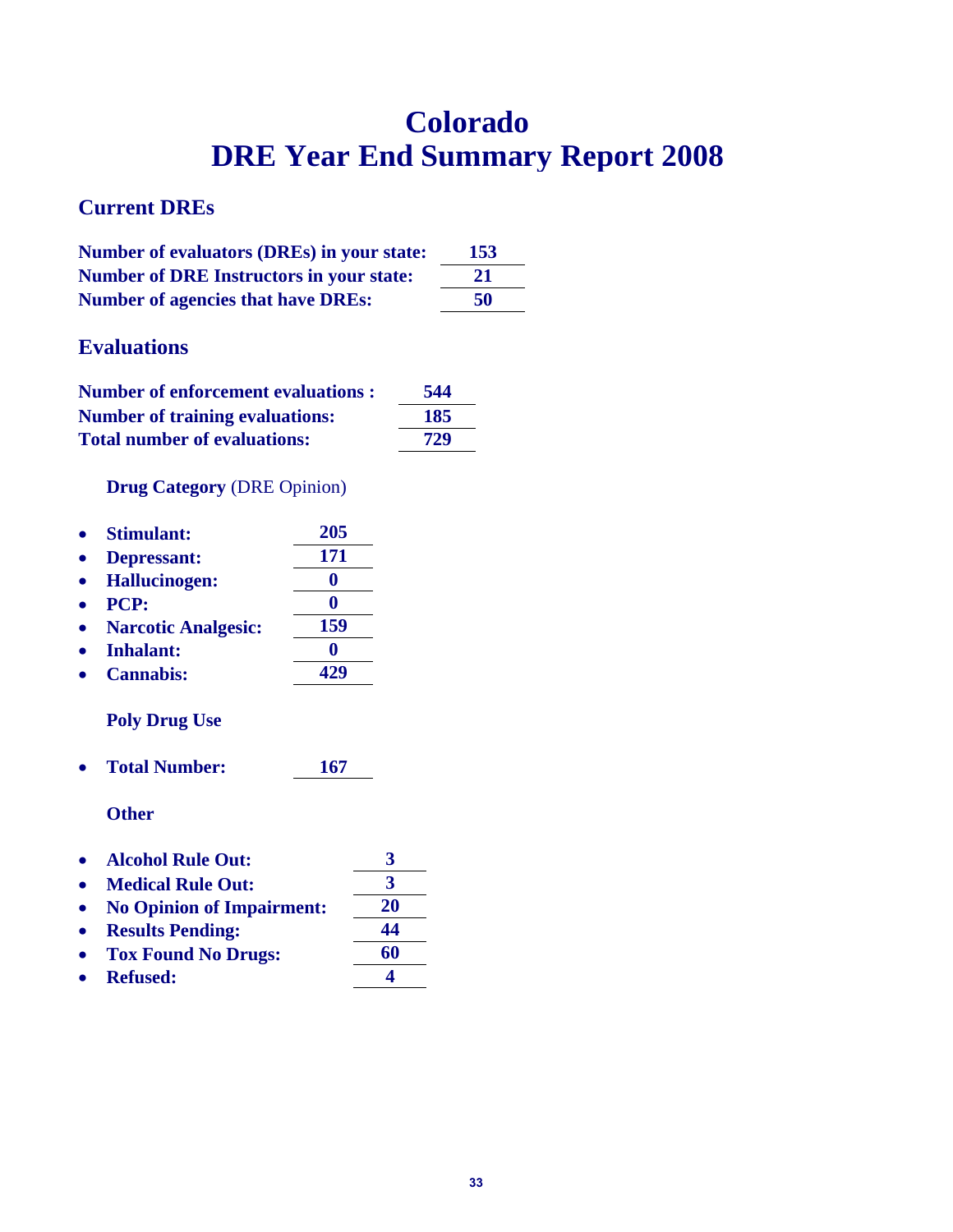### **DRE Training**

| <b>Number of DRE Schools:</b>                    |     |
|--------------------------------------------------|-----|
| <b>Number of Students:</b>                       | 25  |
| <b>Number of DREs Certified:</b>                 | 25  |
| <b>Number of DRE Instructor Schools:</b>         |     |
| <b>Number of Students:</b>                       |     |
| <b>Number of DRE Instructors Certified:</b>      |     |
| <b>Number of 8 Hour Recertification Classes:</b> |     |
| <b>Number of Students:</b>                       | 120 |

### **DITEP Training**

| <b>Number of Classes:</b>                 | 0                |
|-------------------------------------------|------------------|
| <b>Number of School Nurses:</b>           | 0                |
| <b>Number of SROs:</b>                    | 0                |
| <b>Other Students:</b>                    | 0                |
| <b>Total Number of Students:</b>          | $\boldsymbol{0}$ |
| <b>Phlebotomy Training</b>                |                  |
| <b>Number of Classes:</b>                 | 0                |
| <b>Number of Students:</b>                | 0                |
| <b>SFST Training</b>                      |                  |
| <b>Number of SFST Classes:</b>            | 1                |
| <b>Number of Students:</b>                | $\mathbf{2}$     |
| <b>Number of SFST Instructor Classes:</b> | 5                |
| <b>Number of Students:</b>                | 61               |

#### **Narrative**

Colorado DRE Centennial Award

Lieutenant Jim Williamson of the Littleton Police Department was the recipient of the 2008 Colorado DRE Centennial Award, given for significant contributions to Colorado's DRE program. The first runner up for the award was Colorado State Trooper Jerald Wolff. Second runner up was Corporal Ryan Parker. Honorable mention went to the following Colorado State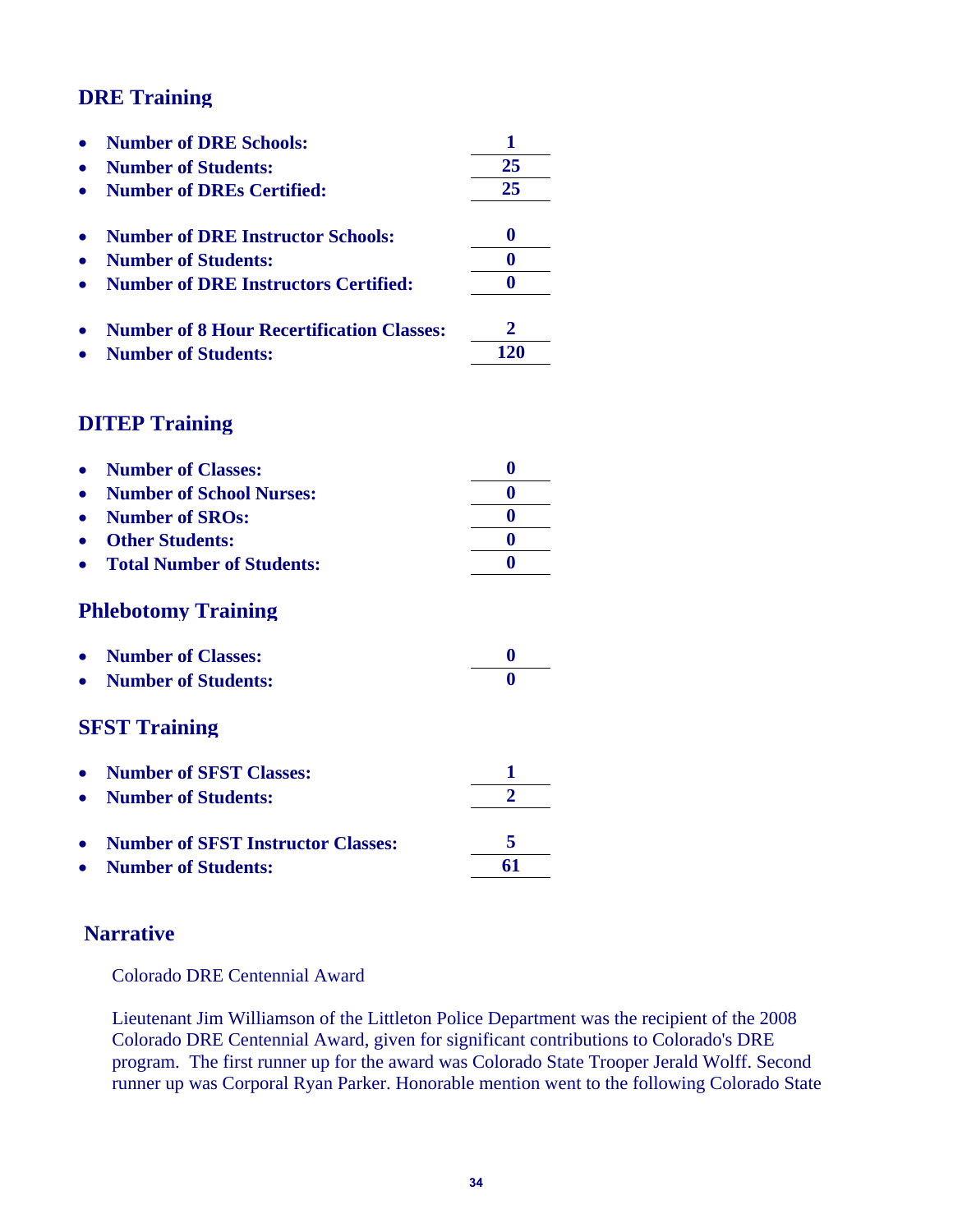Troopers: Sergeant Marshall Schwarz, Sergeant Kirk Gardner, Trooper Jeffrey Thornton, Trooper Mark Parsons, Trooper Michelle Shannon, Trooper Howard Thompson

DRE School April 2008

Colorado's DRE School was held in Avon. The top student was Agent Alan Ma, Lakewood Police. Alan Ma was also selected to attend the DRE conference in Arkansas, scheduled for August 8-20, 2009.

Agent Alan Ma will be presented with the Denver Police Sergeant Daryl Gauthier Top Student award in 2009

DRE evaluations in Colorado increased 8 percent from 2007.

Colorado recognized 18 Colorado DREs as "Top Performers in Impaired Driving Enforcement" at the Colorado Traffic Safety Training Summit.

Colorado has begun to recognize DREs who are leaving the program after 10 years of service with a plaque commemorating their service.

**Report Submitted by Robin Rocke, Colorado Department of Transportation, Assistant DRE Coordinator**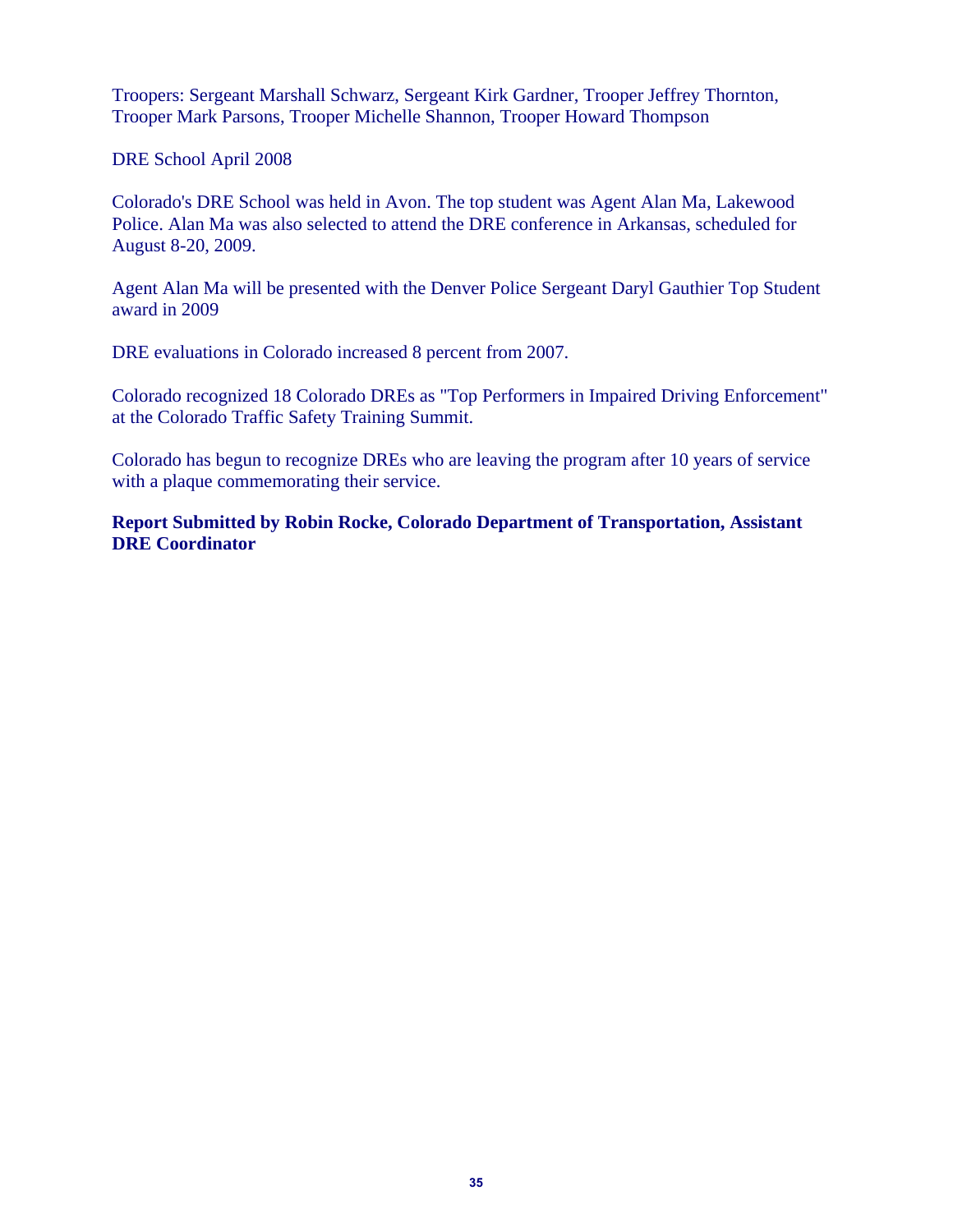# **Delaware DRE Year End Summary Report 2008**

## **Current DREs**

| <b>Number of evaluators (DREs) in your state:</b> |    |
|---------------------------------------------------|----|
| <b>Number of DRE Instructors in your state:</b>   |    |
| <b>Number of agencies that have DREs:</b>         | Δ. |

## **Evaluations**

| <b>Number of enforcement evaluations:</b> | 31           |
|-------------------------------------------|--------------|
| <b>Number of training evaluations:</b>    | $\mathbf{0}$ |
| <b>Total number of evaluations:</b>       | 31           |

**Drug Category** (DRE Opinion)

|           | • Stimulant:         |    |
|-----------|----------------------|----|
|           | • Depressant:        | 13 |
| $\bullet$ | <b>Hallucinogen:</b> |    |
|           | $\bullet$ PCP:       |    |

- **Narcotic Analgesic: 13**
- **Inhalant: 0**
- **Cannabis: 12**

#### **Poly Drug Use**

**Total Number: 14** 

| • Alcohol Rule Out:         | o |
|-----------------------------|---|
| • Medical Rule Out:         | o |
| • No Opinion of Impairment: |   |

- Results Pending: 11 **Tox Found No Drugs: 0**
- **•** Refused: 1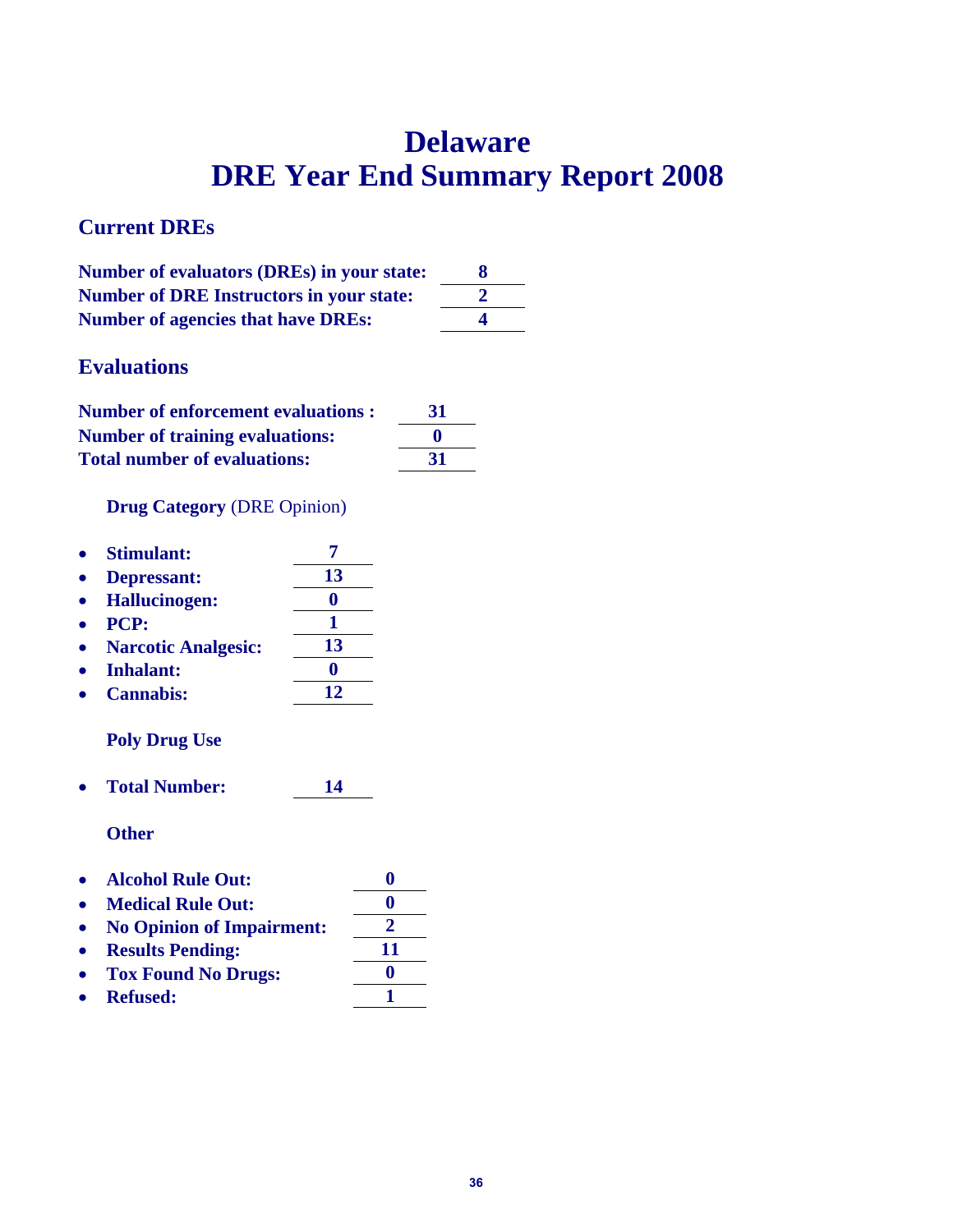| <b>Number of DRE Schools:</b>                      | $\bf{0}$         |
|----------------------------------------------------|------------------|
| <b>Number of Students:</b>                         | $\bf{0}$         |
| <b>Number of DREs Certified:</b>                   | $\bf{0}$         |
| <b>Number of DRE Instructor Schools:</b>           | 0                |
| <b>Number of Students:</b>                         | $\bf{0}$         |
| <b>Number of DRE Instructors Certified:</b>        | $\overline{2}$   |
| <b>Number of 8 Hour Recertification Classes:</b>   | 0                |
| <b>Number of Students:</b>                         | $\bf{0}$         |
| <b>DITEP Training</b><br><b>Number of Classes:</b> | $\boldsymbol{0}$ |
| <b>Number of School Nurses:</b>                    | $\bf{0}$         |
| <b>Number of SROs:</b>                             | $\boldsymbol{0}$ |
| <b>Other Students:</b>                             | $\bf{0}$         |
| <b>Total Number of Students:</b>                   | 0                |
| <b>Phlebotomy Training</b>                         |                  |
| <b>Number of Classes:</b>                          | $\boldsymbol{0}$ |
| <b>Number of Students:</b>                         | 0                |
| <b>SFST Training</b>                               |                  |

| • Number of SFST Classes:            |    |
|--------------------------------------|----|
| • Number of Students:                | 46 |
| • Number of SFST Instructor Classes: | Q  |
| • Number of Students:                | 68 |

## **Narrative**

Delaware was able to send two DREs to a Maryland DRE Instructor school and have them certified. Big thanks to Maryland for their help and willingness to partner with us.

#### **Report Submitted by Lisa Shaw, Delaware Office of Highway Safety, DRE State Coordinator**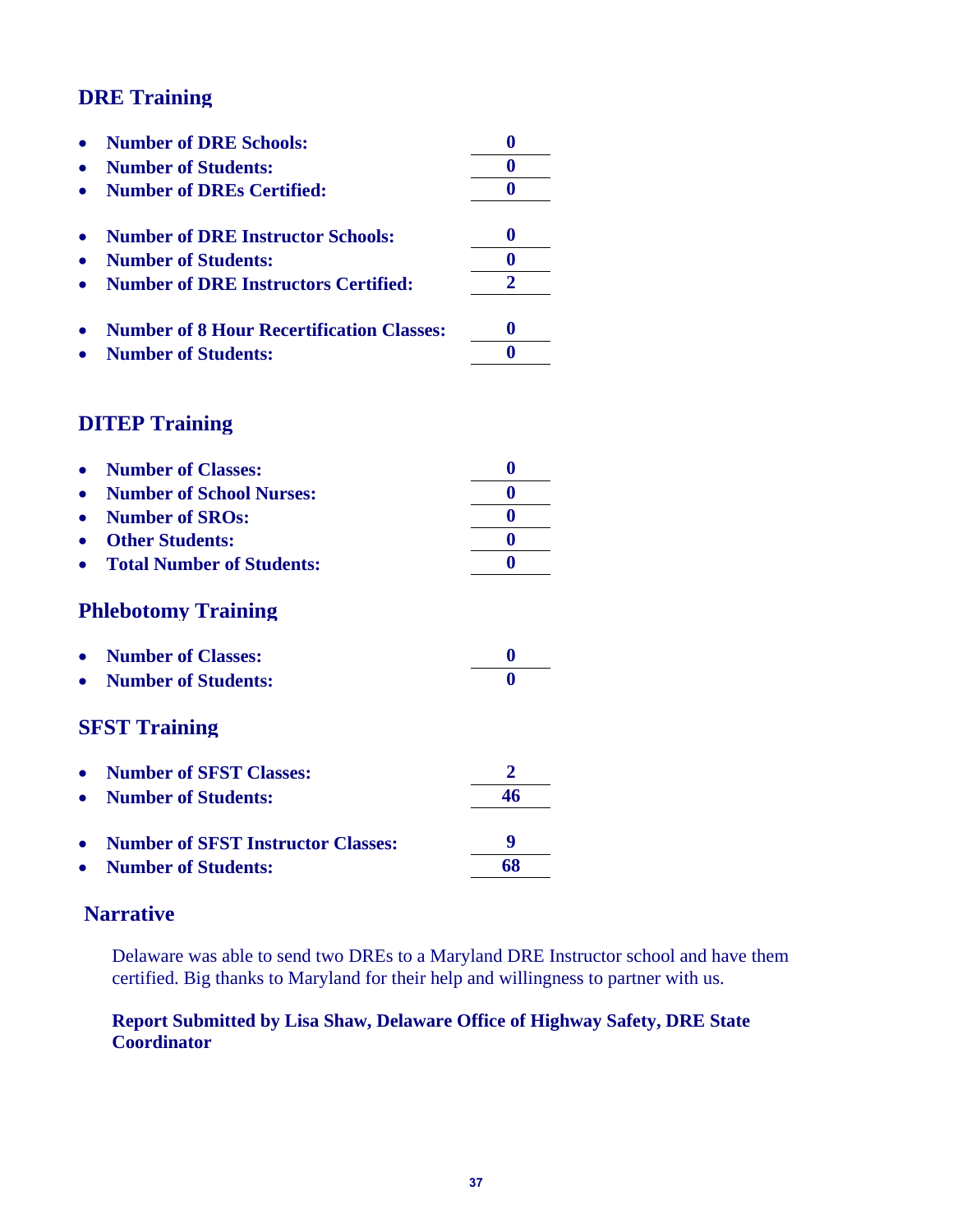# **District of Columbia DRE Year End Summary Report 2008**

## **Current DREs**

| <b>Number of evaluators (DREs) in your state:</b> |  |
|---------------------------------------------------|--|
| <b>Number of DRE Instructors in your state:</b>   |  |
| <b>Number of agencies that have DREs:</b>         |  |

### **Evaluations**

| <b>Number of enforcement evaluations:</b> |    |
|-------------------------------------------|----|
| <b>Number of training evaluations:</b>    | 23 |
| <b>Total number of evaluations:</b>       | 30 |

**Drug Category** (DRE Opinion)

| 20 |
|----|
|    |
|    |
|    |

#### **Poly Drug Use**

**Total Number: 12** 

- **Alcohol Rule Out: 0**
- Medical Rule Out: 0
- **No Opinion of Impairment: 0**
- **e** Results Pending: 0
- Tox Found No Drugs: 0
- **Refused: 2**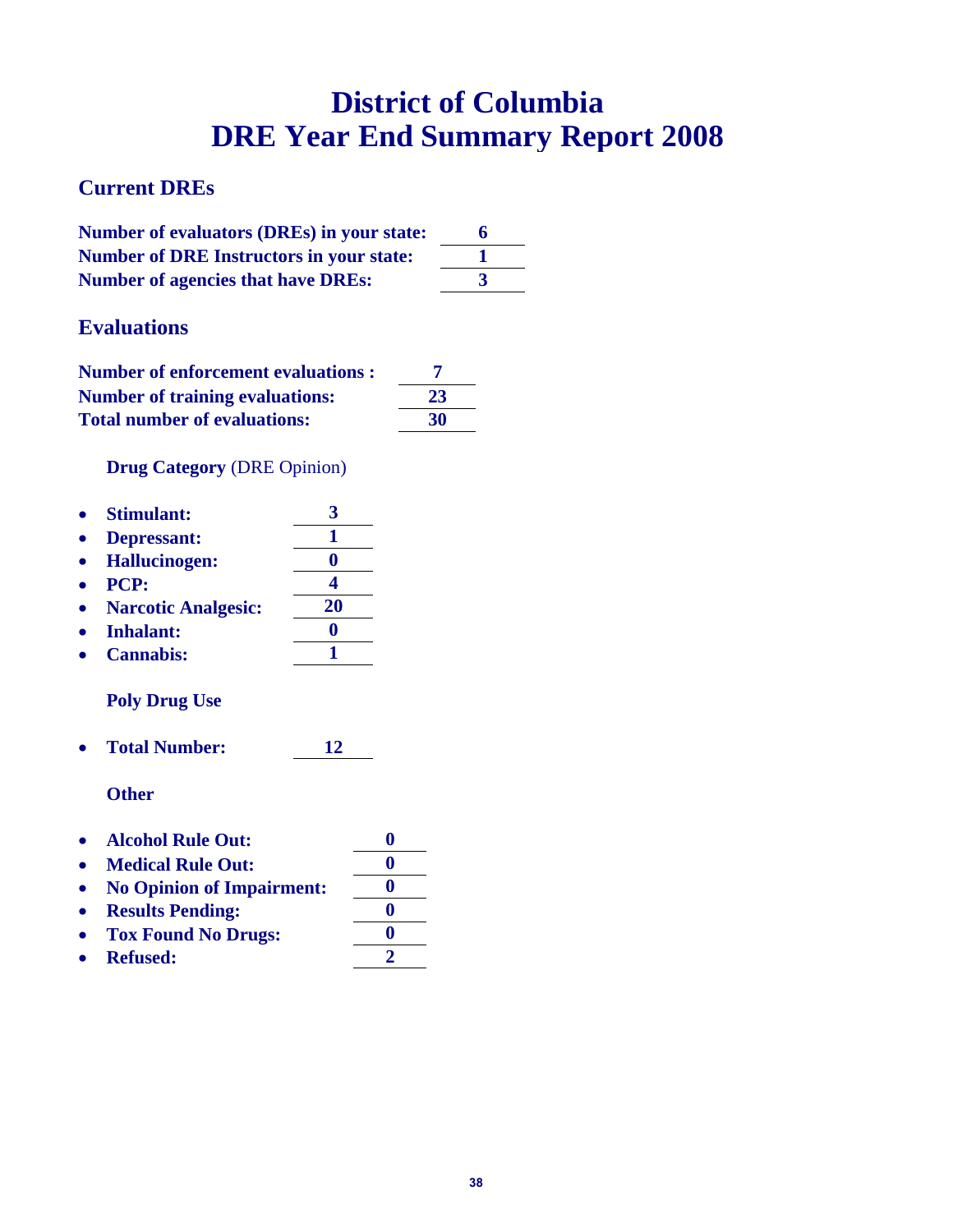|                                                  | $\bf{0}$                |
|--------------------------------------------------|-------------------------|
| <b>Number of DRE Schools:</b>                    |                         |
| <b>Number of Students:</b>                       | $\bf{0}$                |
| <b>Number of DREs Certified:</b>                 | $\overline{\mathbf{3}}$ |
|                                                  |                         |
| <b>Number of DRE Instructor Schools:</b>         | $\bf{0}$                |
| <b>Number of Students:</b>                       | $\bf{0}$                |
| <b>Number of DRE Instructors Certified:</b>      | 0                       |
|                                                  |                         |
| <b>Number of 8 Hour Recertification Classes:</b> | $\boldsymbol{0}$        |
| <b>Number of Students:</b>                       | $\bf{0}$                |
|                                                  |                         |
| <b>DITEP Training</b>                            |                         |
|                                                  |                         |
| <b>Number of Classes:</b>                        | $\bf{0}$                |
| <b>Number of School Nurses:</b>                  | $\bf{0}$                |
| <b>Number of SROs:</b>                           | $\boldsymbol{0}$        |
| <b>Other Students:</b>                           | $\bf{0}$                |
| <b>Total Number of Students:</b>                 | $\bf{0}$                |
| <b>Phlebotomy Training</b>                       |                         |
|                                                  |                         |
| <b>Number of Classes:</b>                        | $\bf{0}$                |
| <b>Number of Students:</b>                       | $\bf{0}$                |
|                                                  |                         |
| <b>SFST Training</b>                             |                         |
|                                                  |                         |
| <b>Number of SFST Classes:</b>                   | $\bf{0}$                |
| <b>Number of Students:</b>                       | $\bf{0}$                |
|                                                  |                         |
| <b>Number of SFST Instructor Classes:</b>        | 0                       |
| <b>Number of Students:</b>                       | $\bf{0}$                |

### **Other Training**

Attendance at the I.P.T.M.'s Symposium of Alcohol and Drugged Driving

#### **Narrative**

2008 was an interesting year with all the distractions of a Presidential election and inauguration. All three agencies that participate in the DRE program had their manpower stretched to the limit, but three officers were still able to complete their certifications.

#### **Report Submitted by John A. Emrick, Jr., Federal Law Enforcement Training Center, DRE Coordinator**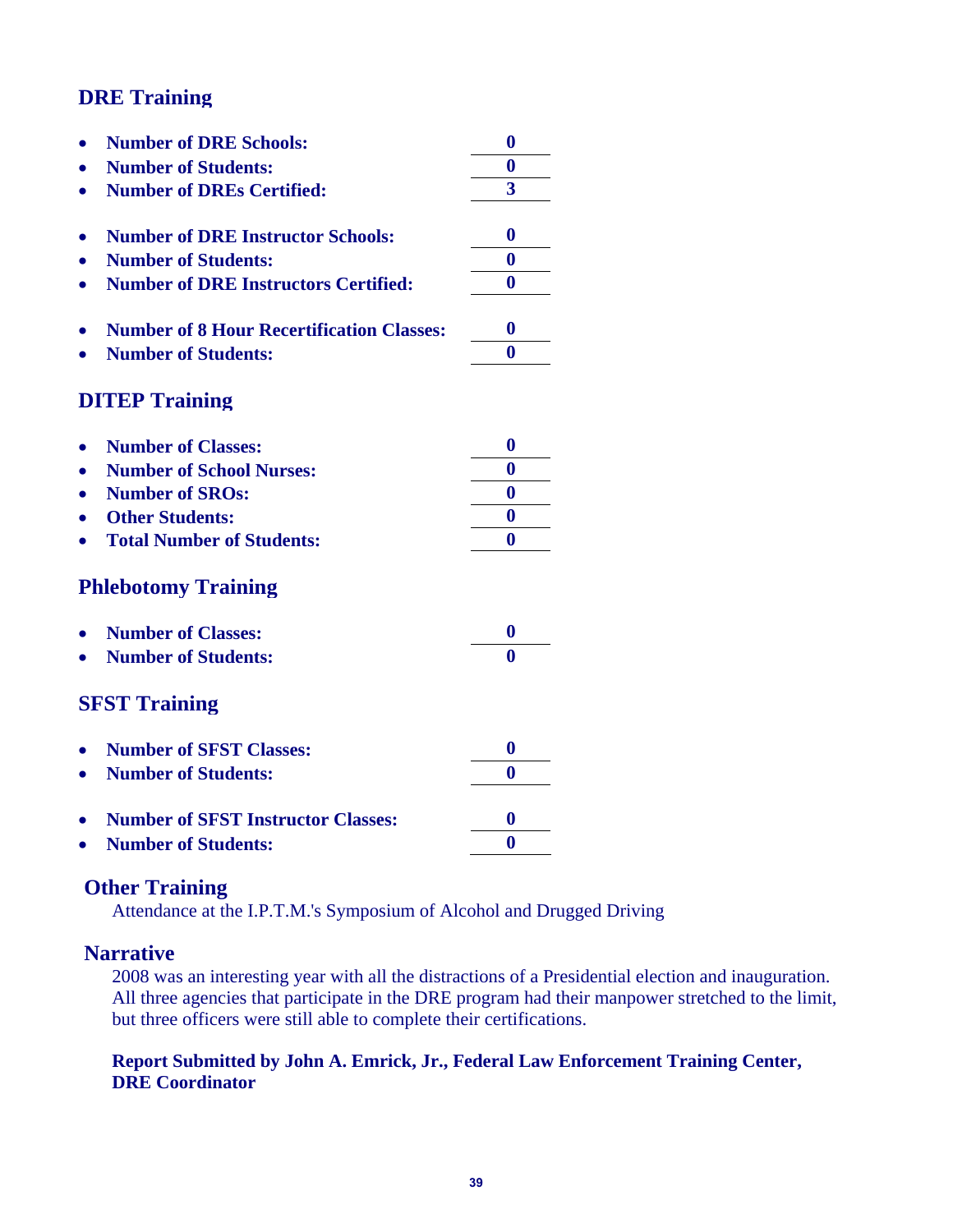# **Florida DRE Year End Summary Report 2008**

## **Current DREs**

| <b>Number of evaluators (DREs) in your state:</b> | 189 |
|---------------------------------------------------|-----|
| <b>Number of DRE Instructors in your state:</b>   | 46  |
| <b>Number of agencies that have DREs:</b>         | 72  |

## **Evaluations**

| <b>Number of enforcement evaluations:</b> | 758 |
|-------------------------------------------|-----|
| <b>Number of training evaluations:</b>    | 148 |
| <b>Total number of evaluations:</b>       | 906 |

**Drug Category** (DRE Opinion)

| 188                   |
|-----------------------|
| 467                   |
| 3                     |
| $\mathcal{D}_{\cdot}$ |
| 336                   |
|                       |
| 336                   |
|                       |

### **Poly Drug Use**

**Total Number: 440** 

- **Alcohol Rule Out: 27**
- Medical Rule Out: 16
- **No Opinion of Impairment: 30**
- **Results Pending: 231**
- **Tox Found No Drugs: 87**
- **Refused: 49**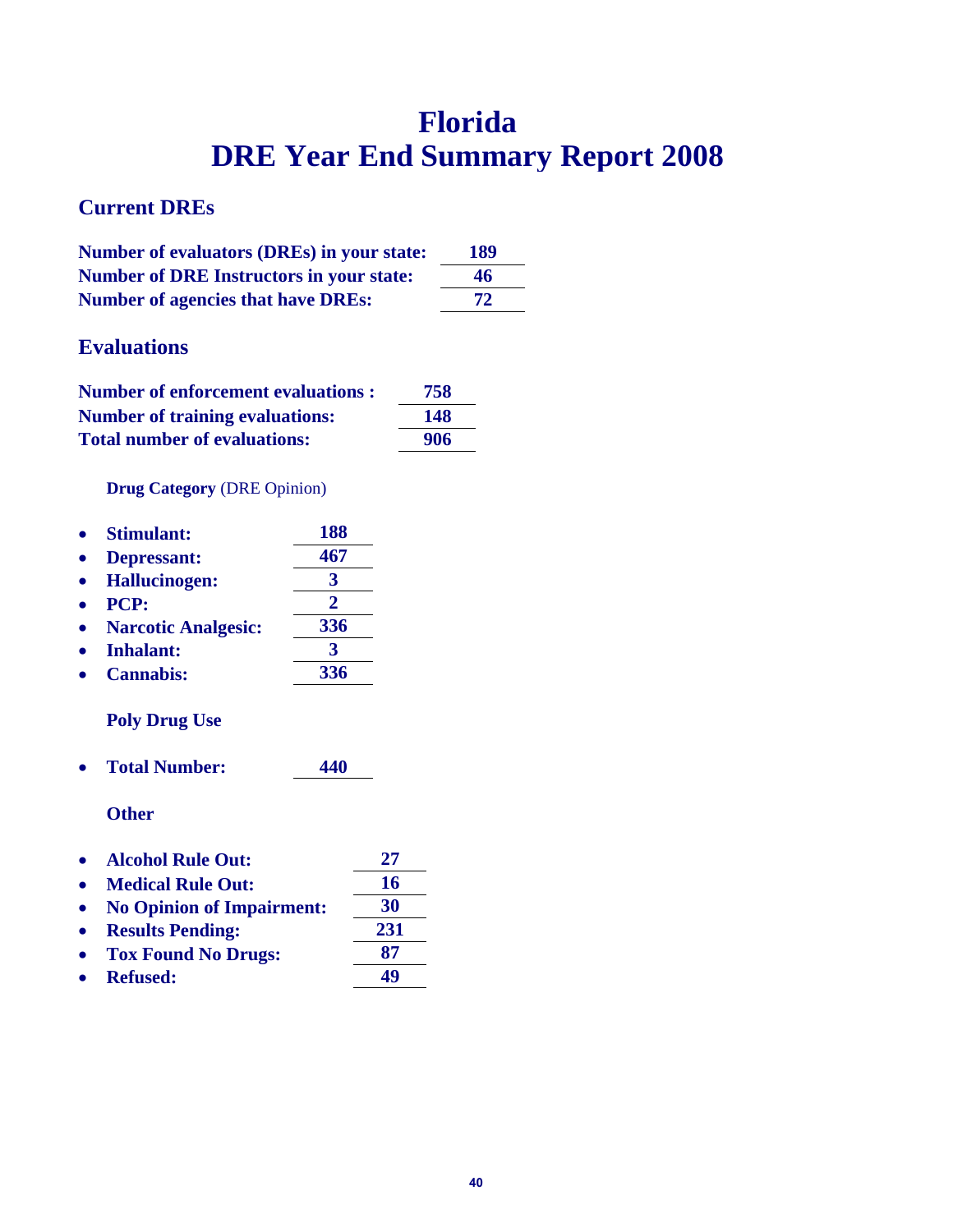| <b>Number of DRE Schools:</b>                    | $\overline{2}$ |
|--------------------------------------------------|----------------|
| <b>Number of Students:</b>                       | 36             |
| <b>Number of DREs Certified:</b>                 | 36             |
|                                                  |                |
| <b>Number of DRE Instructor Schools:</b>         | $\bf{0}$       |
| <b>Number of Students:</b>                       | $\bf{0}$       |
| <b>Number of DRE Instructors Certified:</b>      | $\bf{0}$       |
| <b>Number of 8 Hour Recertification Classes:</b> | $\mathbf 2$    |
| <b>Number of Students:</b>                       | 95             |
| <b>DITEP Training</b>                            |                |
| <b>Number of Classes:</b>                        | $\bf{0}$       |
| <b>Number of School Nurses:</b>                  | $\bf{0}$       |
| <b>Number of SROs:</b>                           | $\bf{0}$       |
| <b>Other Students:</b>                           | $\bf{0}$       |
| <b>Total Number of Students:</b>                 | $\bf{0}$       |
| <b>Phlebotomy Training</b>                       |                |
| <b>Number of Classes:</b>                        | $\bf{0}$       |
| <b>Number of Students:</b>                       | 0              |
| <b>SFST Training</b>                             |                |
| <b>Number of SFST Classes:</b>                   | 20             |
| <b>Number of Students:</b>                       | 529            |
| <b>Number of SFST Instructor Classes:</b>        | 4              |
| <b>Number of Students:</b>                       | 67             |
|                                                  |                |

### **Other Training**

Advanced Roadside Impaired Driving Enforcement: 4 classes, total students: 132. Medical Foundations for Visual Systems Testing classes: 2 classes, total students: 53. HGN Workshop for Law Enforcement and Prosecutors: 2 classes, total students: 81.

Report Submitted by Kyle J. Clark, Institute of Police Technology and Management, State DRE Coordinator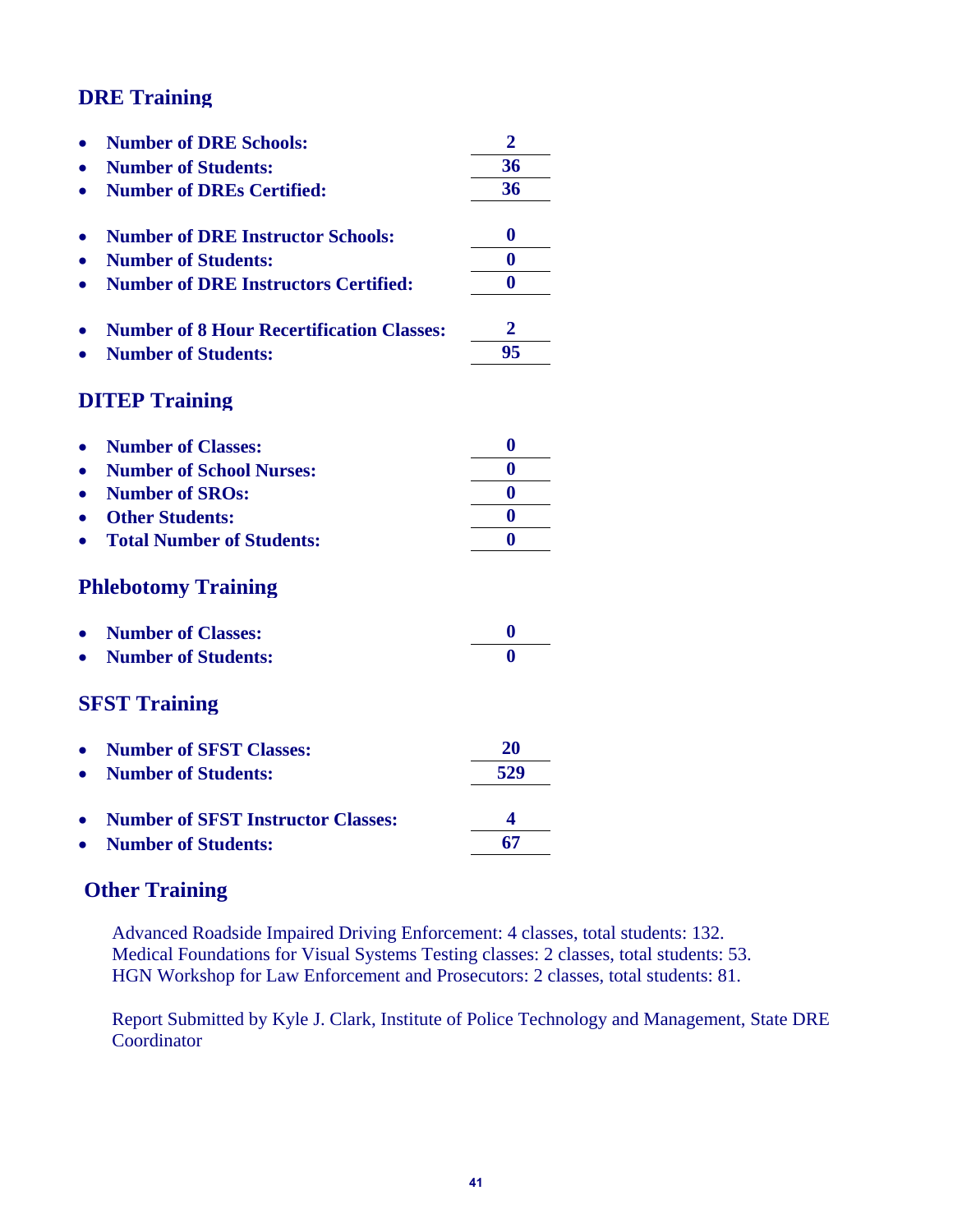# **Georgia DRE Year End Summary Report 2008**

## **Current DREs**

| <b>Number of evaluators (DREs) in your state:</b> | 66 |
|---------------------------------------------------|----|
| <b>Number of DRE Instructors in your state:</b>   | 10 |
| <b>Number of agencies that have DREs:</b>         | 40 |

## **Evaluations**

| <b>Number of enforcement evaluations:</b> | 55  |
|-------------------------------------------|-----|
| <b>Number of training evaluations:</b>    | 73  |
| <b>Total number of evaluations:</b>       | 128 |

#### **Drug Category** (DRE Opinion)

| 33 |
|----|
| 45 |
|    |
|    |
| 25 |
|    |
| 72 |
|    |

## **Poly Drug Use**

**Total Number: 46** 

- **Alcohol Rule Out: 0**
- Medical Rule Out: 1
- No Opinion of Impairment: 7
- Results Pending:  $\frac{n/a}{5}$ <br>• Tox Found No Drugs: 5
- Tox Found No Drugs:  $\frac{5}{7}$
- **•** Refused: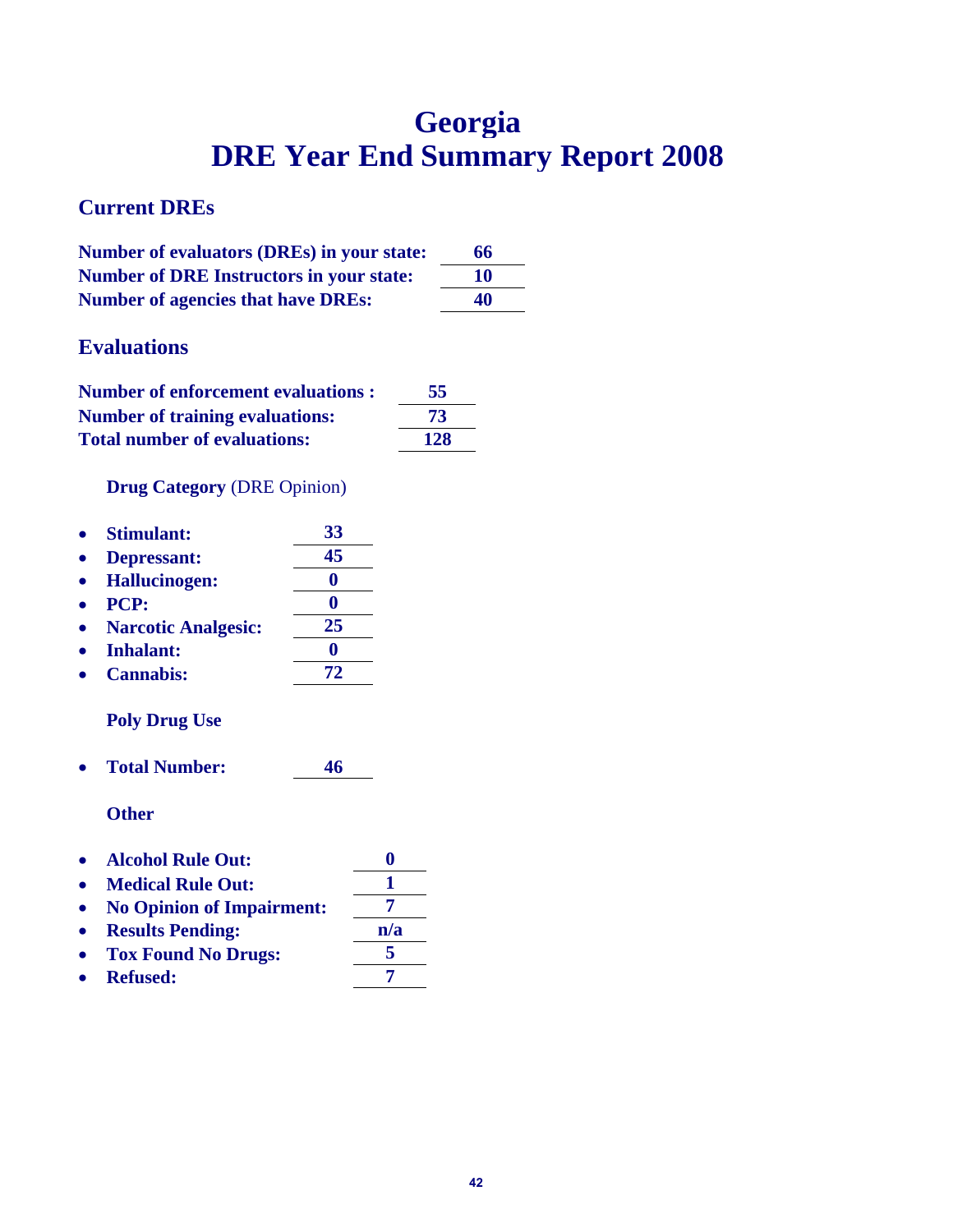| <b>Number of DRE Schools:</b>                    |    |
|--------------------------------------------------|----|
| <b>Number of Students:</b>                       | 19 |
| <b>Number of DREs Certified:</b>                 | 12 |
| <b>Number of DRE Instructor Schools:</b>         | o  |
| <b>Number of Students:</b>                       |    |
| <b>Number of DRE Instructors Certified:</b>      |    |
| <b>Number of 8 Hour Recertification Classes:</b> |    |
| <b>Number of Students:</b>                       | 30 |

## **DITEP Training**

| • Number of Classes:        |  |
|-----------------------------|--|
| • Number of School Nurses:  |  |
| • Number of SROs:           |  |
| • Other Students:           |  |
| • Total Number of Students: |  |

## **Phlebotomy Training**

| • Number of Classes:  |  |
|-----------------------|--|
| • Number of Students: |  |

## **SFST Training**

| • Number of SFST Classes:            | 15  |
|--------------------------------------|-----|
| • Number of Students:                | 348 |
| • Number of SFST Instructor Classes: |     |
| • Number of Students:                | 71  |

**Report Submitted by Bruce Stanford, Georgia Public Safety Training Center, State DRE Coordinator**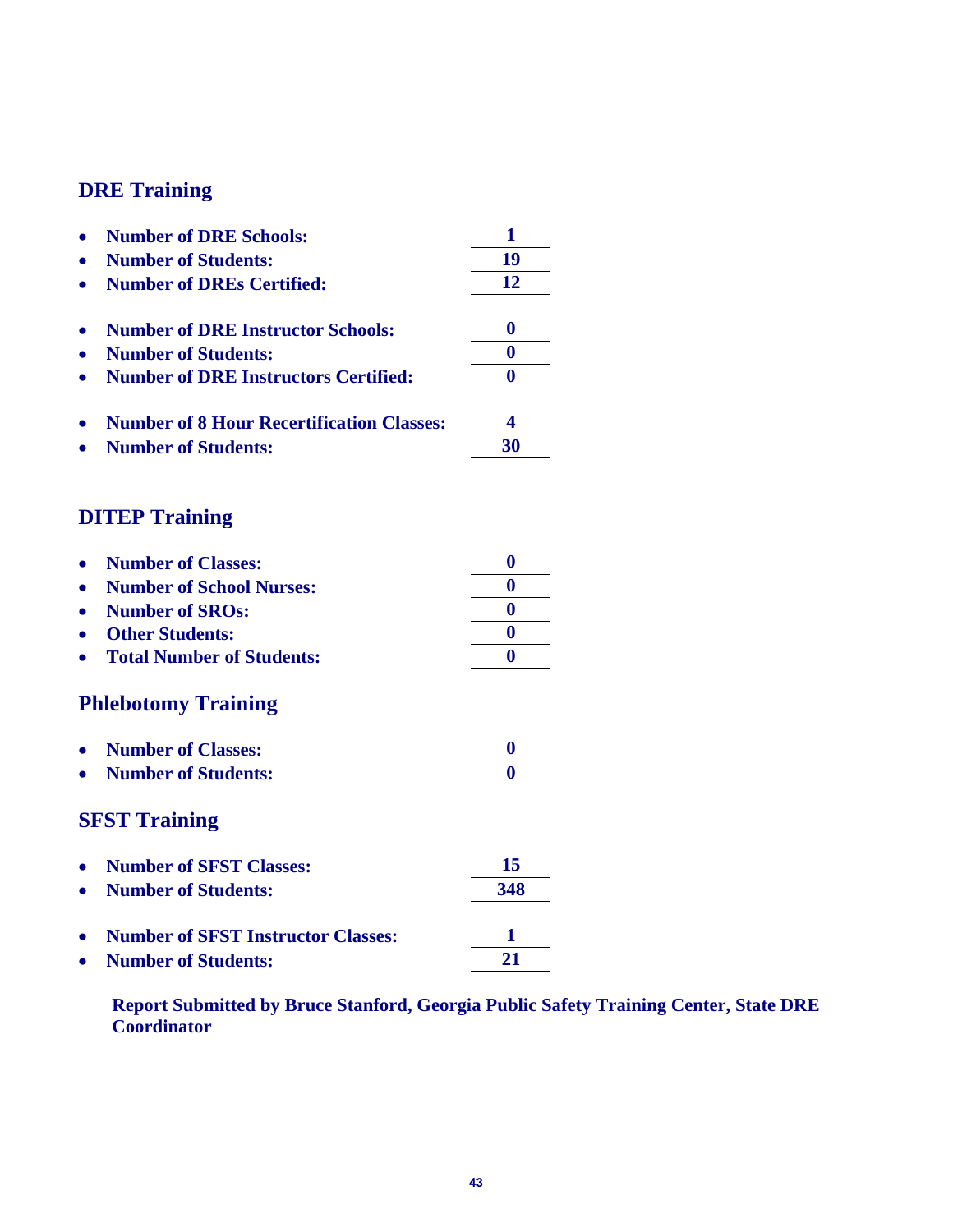# **Hawaii DRE Year End Summary Report 2008**

## **Current DREs**

| <b>Number of evaluators (DREs) in your state:</b> | 35 |
|---------------------------------------------------|----|
| <b>Number of DRE Instructors in your state:</b>   |    |
| <b>Number of agencies that have DREs:</b>         |    |

## **Evaluations**

| <b>Number of enforcement evaluations:</b> | 85 |
|-------------------------------------------|----|
| <b>Number of training evaluations:</b>    |    |
| <b>Total number of evaluations:</b>       | 85 |

**Drug Category** (DRE Opinion)

| <b>Stimulant:</b>          | 18 |
|----------------------------|----|
| Depressant:                | 35 |
| <b>Hallucinogen:</b>       |    |
| PCP:                       |    |
| <b>Narcotic Analgesic:</b> | 19 |
| <b>Inhalant:</b>           | 2. |
| <b>Cannabis:</b>           | 48 |

## **Poly Drug Use**

**Total Number: 34** 

| <b>Alcohol Rule Out:</b> |  |
|--------------------------|--|
|                          |  |

- Medical Rule Out: 2
- No Opinion of Impairment:  $\frac{0}{0}$ <br>• Results Pending:
- **•** Results Pending:
- **Tox Found No Drugs: 4**
- **e** Refused: 2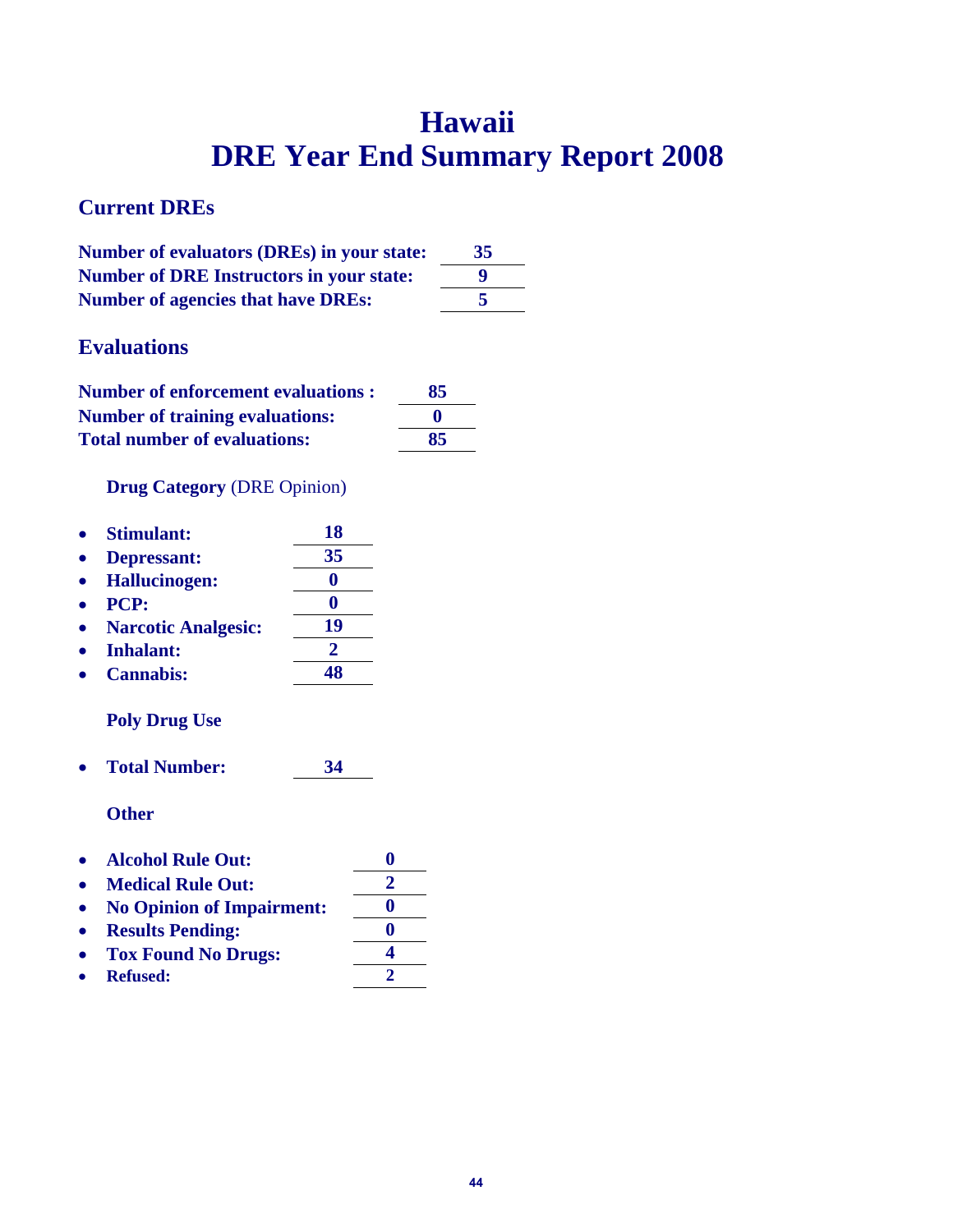| <b>Number of DRE Schools:</b>                            | 1                |
|----------------------------------------------------------|------------------|
| <b>Number of Students:</b>                               | 23               |
| <b>Number of DREs Certified:</b>                         | 6                |
| <b>Number of DRE Instructor Schools:</b>                 | $\bf{0}$         |
| <b>Number of Students:</b>                               | $\bf{0}$         |
| <b>Number of DRE Instructors Certified:</b><br>$\bullet$ | 0                |
| <b>Number of 8 Hour Recertification Classes:</b>         | 1                |
| <b>Number of Students:</b>                               | 10               |
| <b>DITEP Training</b>                                    |                  |
| <b>Number of Classes:</b>                                | $\bf{0}$         |
| <b>Number of School Nurses:</b>                          | $\bf{0}$         |
| <b>Number of SROs:</b>                                   | $\bf{0}$         |
| <b>Other Students:</b>                                   | $\bf{0}$         |
| <b>Total Number of Students:</b>                         | $\bf{0}$         |
| <b>Phlebotomy Training</b>                               |                  |
| <b>Number of Classes:</b>                                | $\bf{0}$         |
| <b>Number of Students:</b>                               | 0                |
| <b>SFST Training</b>                                     |                  |
| <b>Number of SFST Classes:</b>                           | 3                |
| <b>Number of Students:</b>                               | 104              |
| <b>Number of SFST Instructor Classes:</b>                | $\boldsymbol{0}$ |
| <b>Number of Students:</b>                               | $\bf{0}$         |

### **Interesting Cases**

A prominent State of Hawaii senator and advocate for stricter DUI penalties and ignition interlocks was arrested and charged for DUI and later pled no contest to DUI.

### **Narrative**

Hawaii passed legislation in 2008 to have ignition interlocks for repeat DUI offenders in place by 2010.

#### **Report Submitted by Ryan Nishibun, Honolulu Police Department, State DRE Coordinator**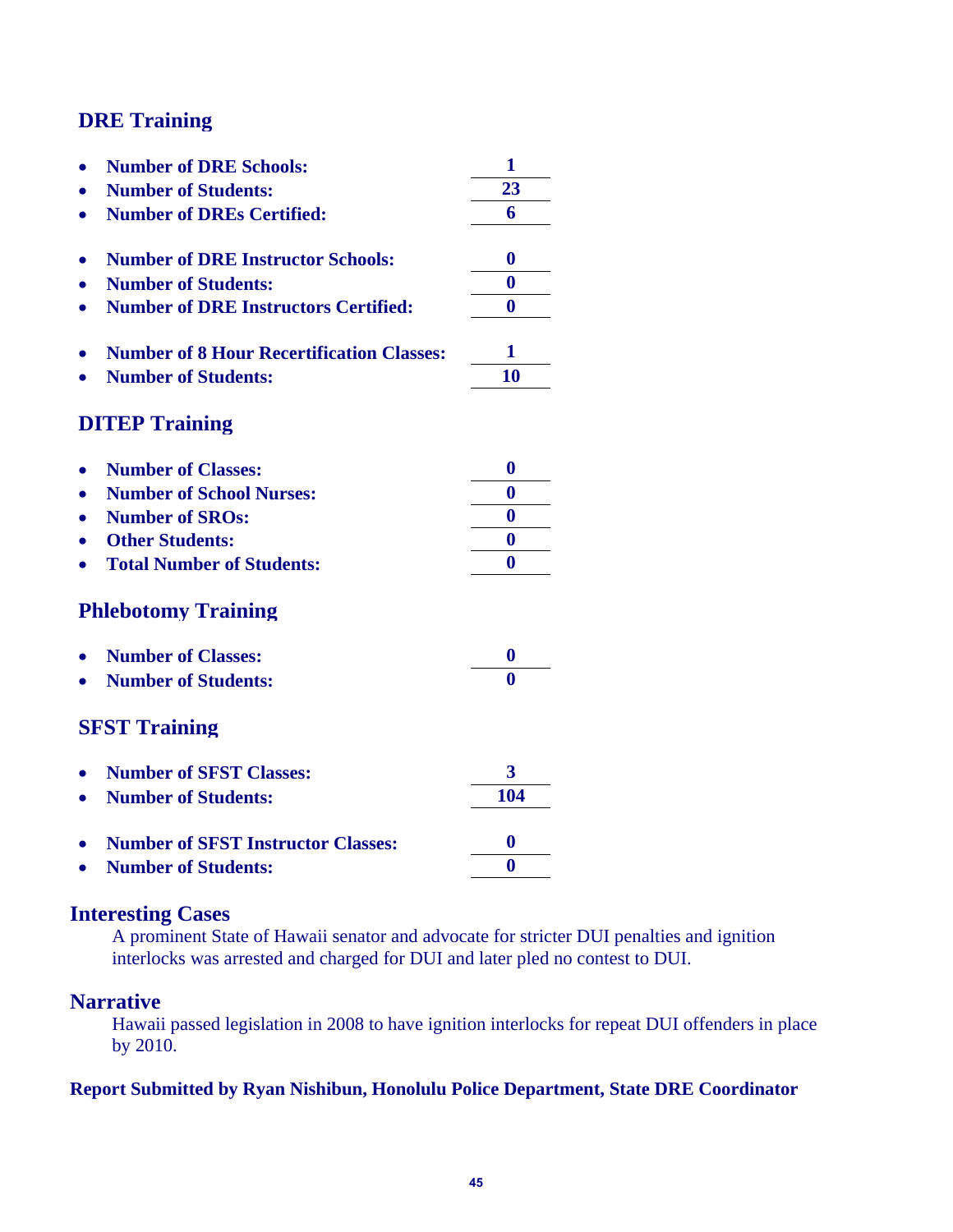# **Idaho DRE Year End Summary Report 2008**

## **Current DREs**

| <b>Number of evaluators (DREs) in your state:</b> | 96 |
|---------------------------------------------------|----|
| <b>Number of DRE Instructors in your state:</b>   | 22 |
| <b>Number of agencies that have DREs:</b>         | 42 |

## **Evaluations**

| <b>Number of enforcement evaluations :</b> | 83 |
|--------------------------------------------|----|
| <b>Number of training evaluations:</b>     |    |
| <b>Total number of evaluations:</b>        | 87 |

**Drug Category** (DRE Opinion)

| <b>Stimulant:</b>          |    |
|----------------------------|----|
| Depressant:                | 31 |
| <b>Hallucinogen:</b>       |    |
| PCP:                       |    |
| <b>Narcotic Analgesic:</b> | 17 |
| <b>Inhalant:</b>           |    |
| <b>Cannabis:</b>           | 28 |

## **Poly Drug Use**

**Total Number: 24** 

| $\bullet$ | <b>Alcohol Rule Out:</b> |  |
|-----------|--------------------------|--|
| $\bullet$ | <b>Medical Rule Out:</b> |  |

- 
- No Opinion of Impairment:  $\frac{10}{2}$
- Results Pending:<br>• Tox Found No Drugs:  $\frac{?}{3}$ • Tox Found No Drugs:  $\frac{3}{2}$
- **•** Refused: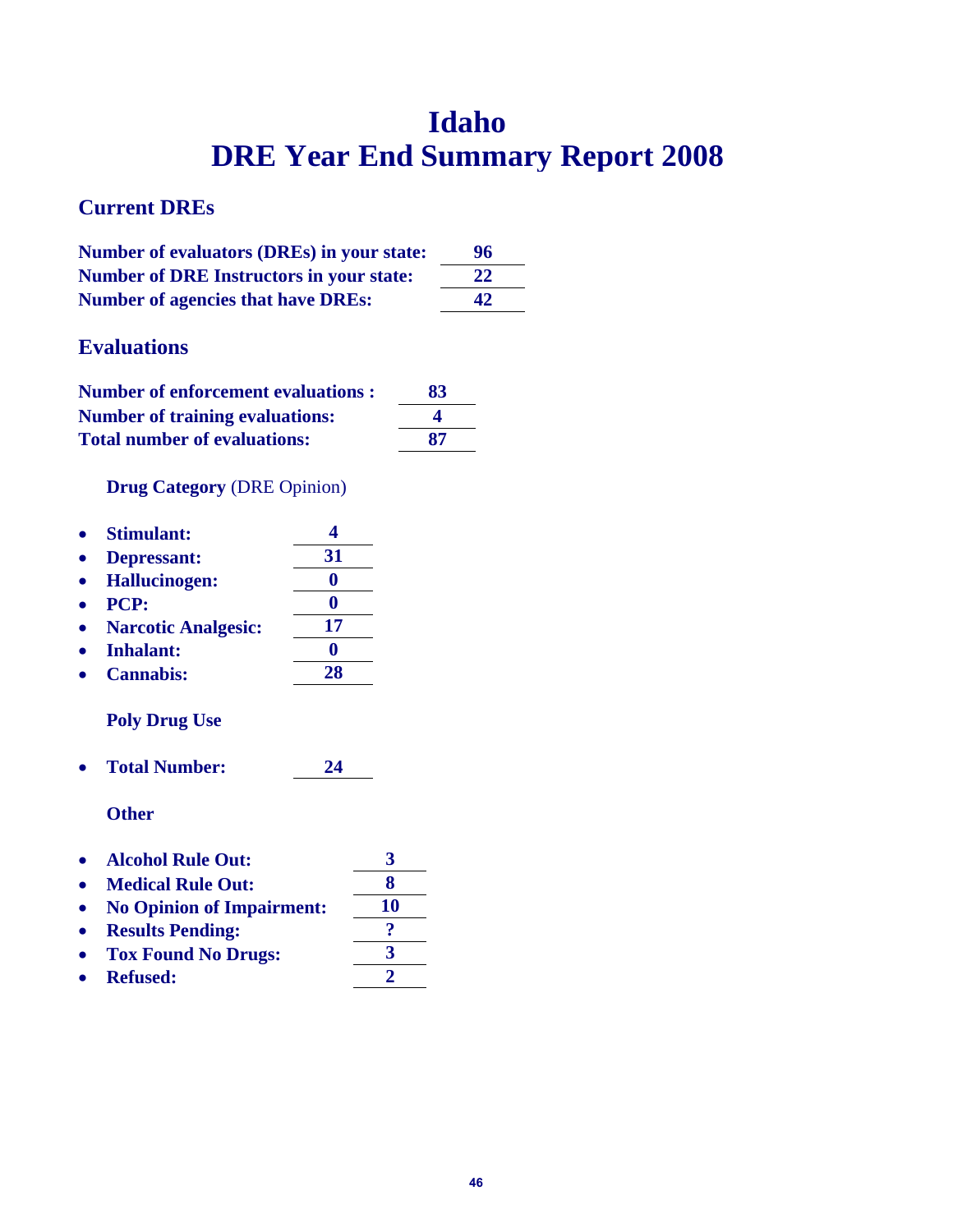| <b>Number of DRE Schools:</b>                            | $\bf{0}$            |
|----------------------------------------------------------|---------------------|
| <b>Number of Students:</b>                               | $\bf{0}$            |
| <b>Number of DREs Certified:</b>                         | $\boldsymbol{0}$    |
| <b>Number of DRE Instructor Schools:</b>                 | $\overline{2}$      |
| <b>Number of Students:</b>                               | 8                   |
| <b>Number of DRE Instructors Certified:</b><br>$\bullet$ | 0                   |
| <b>Number of 8 Hour Recertification Classes:</b>         | 1                   |
| <b>Number of Students:</b>                               | 80                  |
| <b>DITEP Training</b>                                    |                     |
| <b>Number of Classes:</b><br>$\bullet$                   | 0                   |
| <b>Number of School Nurses:</b>                          | $\bf{0}$            |
| <b>Number of SROs:</b>                                   | 0                   |
| <b>Other Students:</b>                                   | $\bf{0}$            |
| <b>Total Number of Students:</b>                         | $\bf{0}$            |
| <b>Phlebotomy Training</b>                               |                     |
| <b>Number of Classes:</b>                                | $\bf{0}$            |
| <b>Number of Students:</b>                               | $\mathbf{0}$        |
| <b>SFST Training</b>                                     |                     |
| <b>Number of SFST Classes:</b>                           | $\ddot{\mathbf{c}}$ |
| <b>Number of Students:</b>                               | $\ddot{\mathbf{z}}$ |
| <b>Number of SFST Instructor Classes:</b>                | 1                   |
| <b>Number of Students:</b><br>$\bullet$                  | $\overline{2}$      |

## **Narrative**

On April 15, 2008 I provided Data Tracking training to Idaho DREs. I stressed the need to enter evaluations in the PIRE system, making sure that all DREs knew evaluation entry was mandatory. Unfortunately, only 87 evaluations were entered during 2008. We hope that 2009 will be a better reported year.

#### **Report Submitted by Sgt. Dean L. Matlock, Idaho State Police, State DRE Coordinator**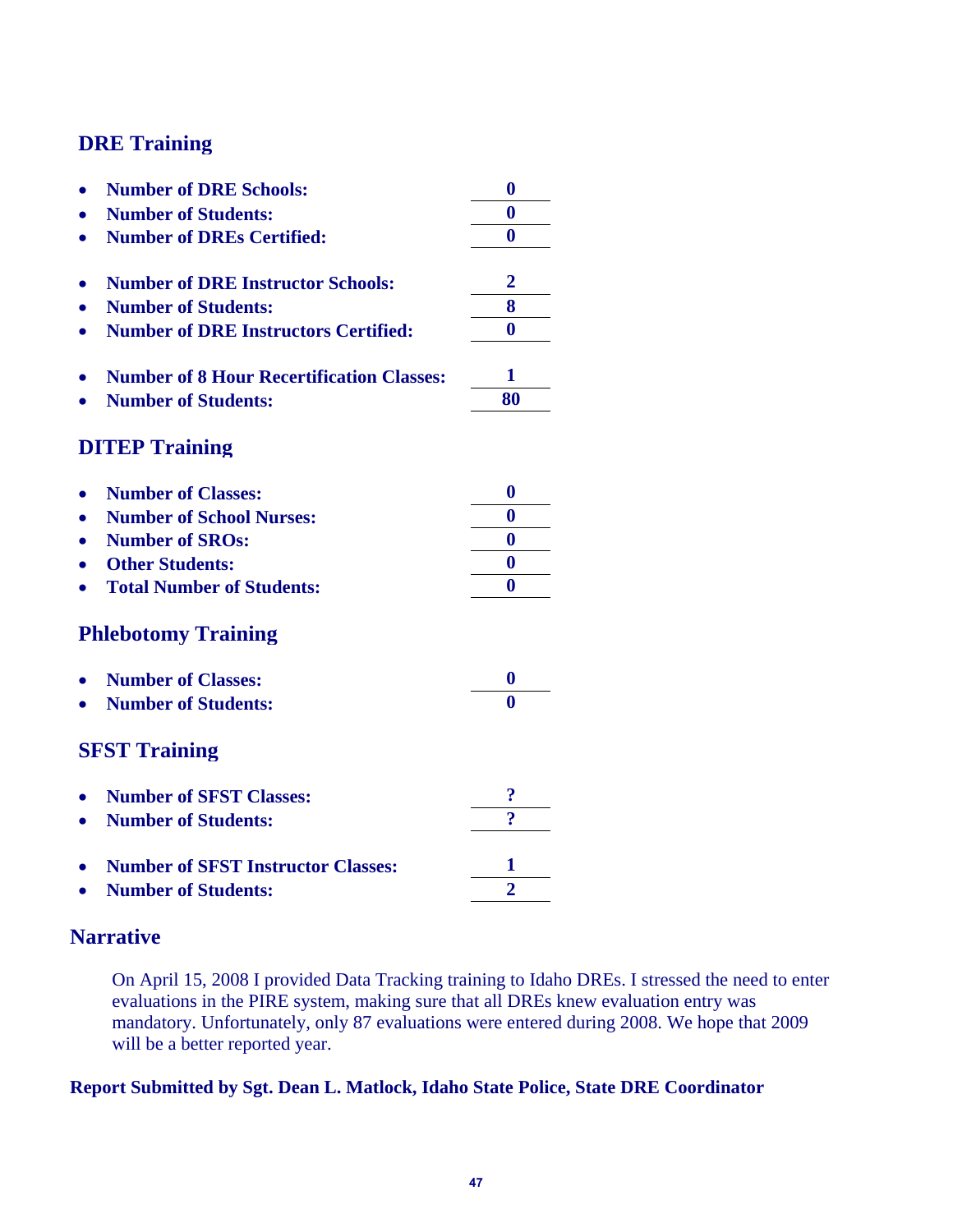**Illinois** 

*(No report submitted)*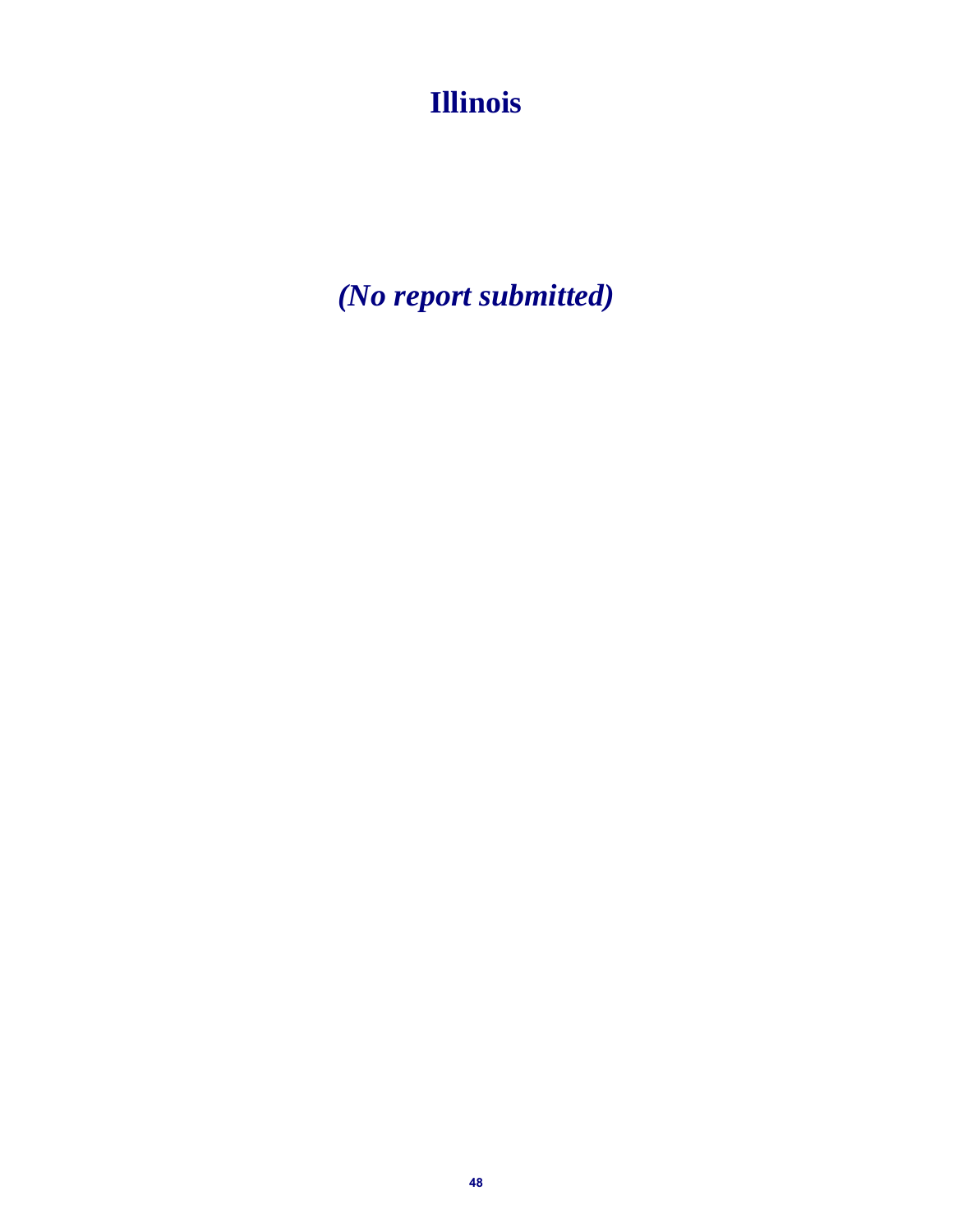# **Indiana DRE Year End Summary Report 2008**

## **Current DREs**

| <b>Number of evaluators (DREs) in your state:</b> | 147 |
|---------------------------------------------------|-----|
| <b>Number of DRE Instructors in your state:</b>   | 36  |
| <b>Number of agencies that have DREs:</b>         | 68  |

## **Evaluations**

| <b>Number of enforcement evaluations:</b> | 290 |
|-------------------------------------------|-----|
| <b>Number of training evaluations:</b>    | 116 |
| <b>Total number of evaluations:</b>       | 406 |

#### **Drug Category** (DRE Opinion)

| <b>Stimulant:</b>          | 74  |
|----------------------------|-----|
| Depressant:                | 141 |
| <b>Hallucinogen:</b>       | 3   |
| <b>PCP:</b>                | 3   |
| <b>Narcotic Analgesic:</b> | 98  |
| <b>Inhalant:</b>           |     |
| <b>Cannabis:</b>           | 189 |

### **Poly Drug Use**

**Total Number: 128** 

- **Alcohol Rule Out: 4**
- Medical Rule Out: 13
- **No Opinion of Impairment: 18**
- Results Pending: 124<br>• Tox Found No Drugs: 15
- **Tox Found No Drugs:**
- Refused: 21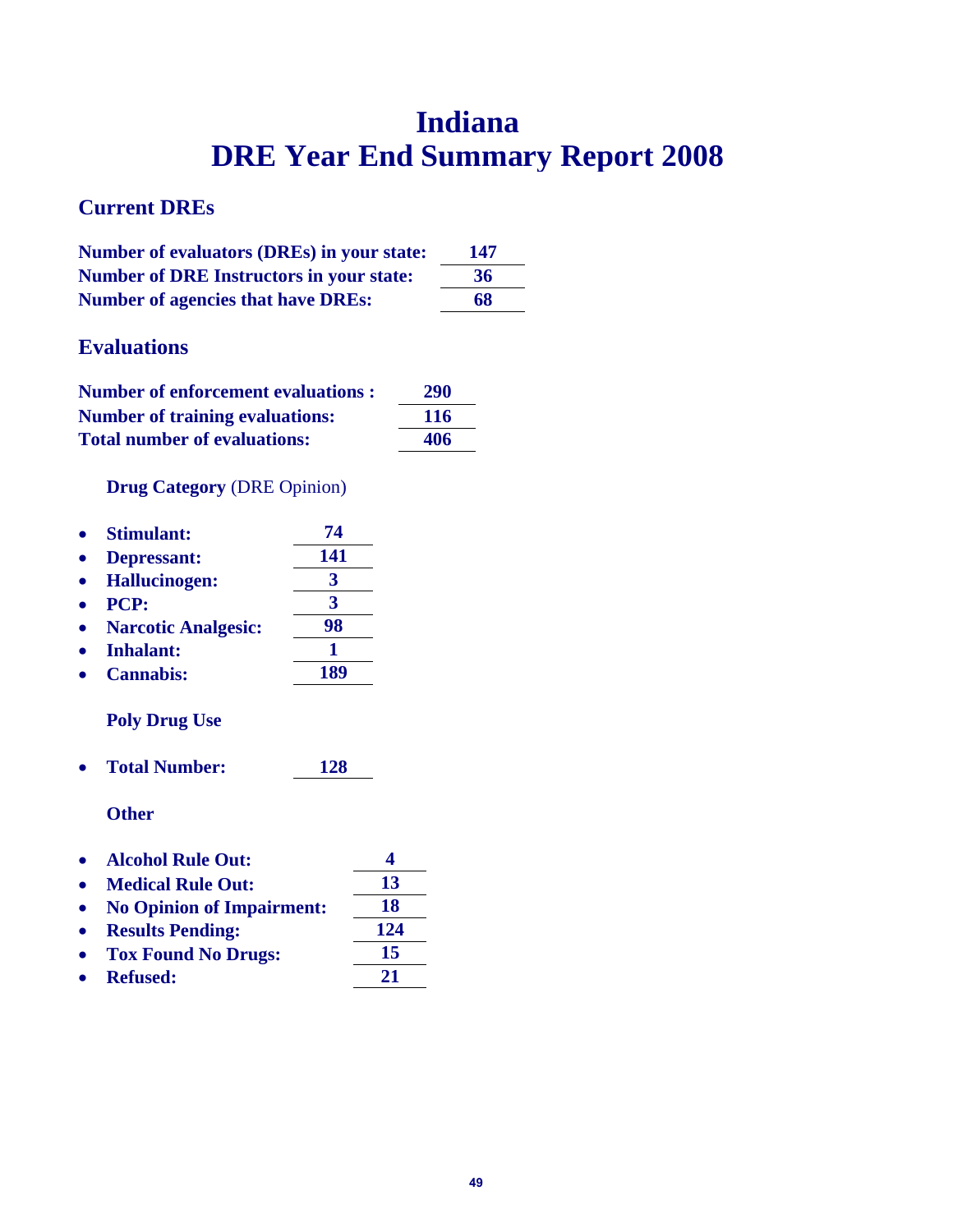| <b>Number of DRE Schools:</b>                    |       |
|--------------------------------------------------|-------|
| <b>Number of Students:</b>                       | $42*$ |
| <b>Number of DREs Certified:</b>                 | $36*$ |
| <b>Number of DRE Instructor Schools:</b>         | O     |
| <b>Number of Students:</b>                       |       |
| <b>Number of DRE Instructors Certified:</b>      |       |
| <b>Number of 8 Hour Recertification Classes:</b> |       |
| <b>Number of Students:</b>                       |       |

**\* Includes one officer from Michigan and five from Ohio. The Michigan officer, and two of the Ohio officers went on to complete certification.** 

## **DITEP Training**

|                            | <b>Number of Classes:</b>                 |       |  |
|----------------------------|-------------------------------------------|-------|--|
|                            | <b>Number of School Nurses:</b>           | 0     |  |
|                            | <b>Number of SROs:</b>                    | 0     |  |
|                            | <b>Other Students:</b>                    | 0     |  |
|                            | <b>Total Number of Students:</b>          | 0     |  |
| <b>Phlebotomy Training</b> |                                           |       |  |
|                            | <b>Number of Classes:</b>                 | 0     |  |
|                            | <b>Number of Students:</b>                | 0     |  |
| <b>SFST Training</b>       |                                           |       |  |
|                            | <b>Number of SFST Classes:</b>            | $17*$ |  |
|                            | <b>Number of Students:</b>                | 713   |  |
|                            | <b>Number of SFST Instructor Classes:</b> |       |  |
|                            | <b>Number of Students:</b>                | 30    |  |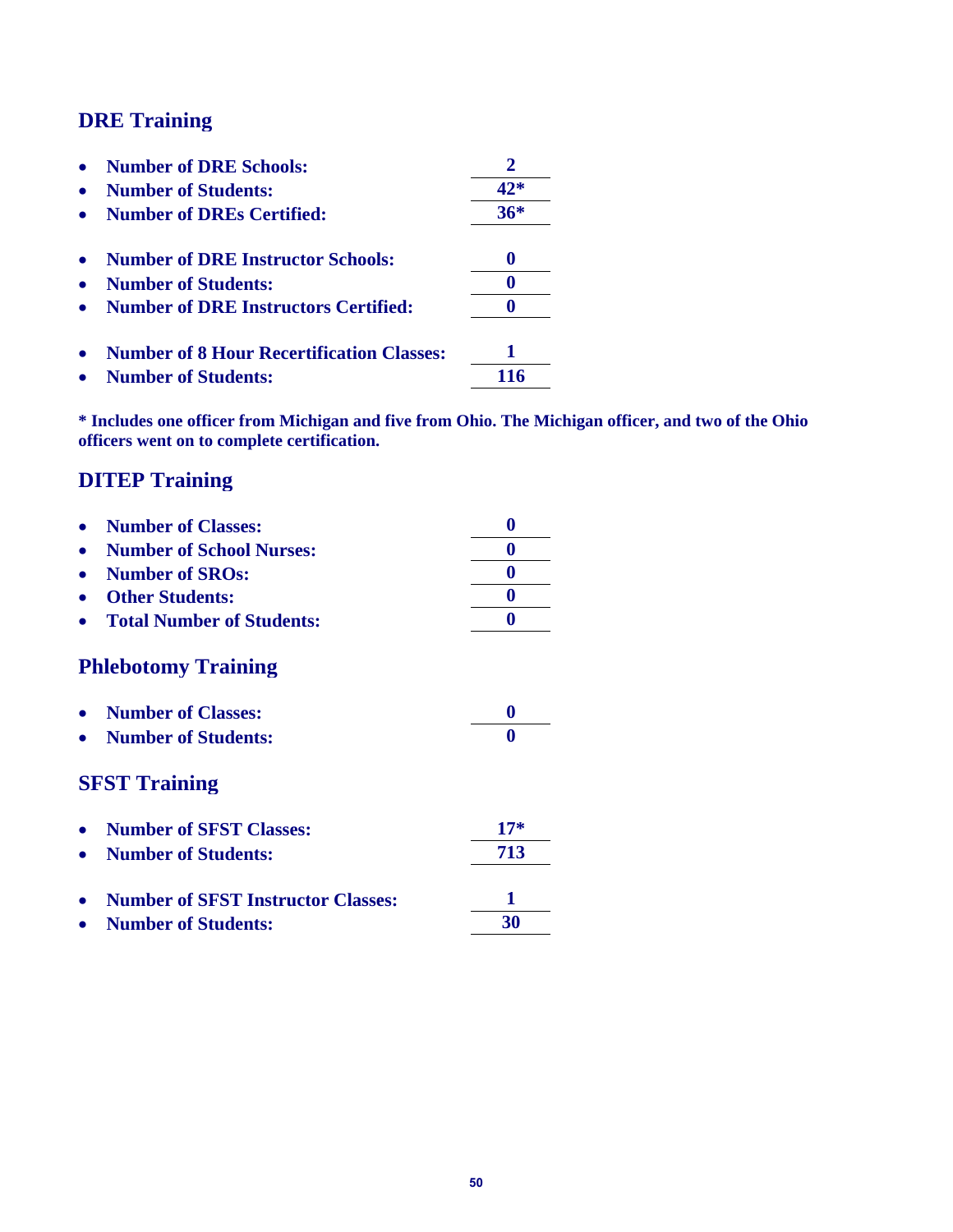## **Other Training**

In 2008 we were busy co-hosting the IACP's 14<sup>th</sup> Annual Impaired Driving Conference. Our goal was to provide a conference with some of the most informative training. We also wanted to make the atmosphere comfortable and enjoyable for all other officers, prosecutors, toxicologists, government representatives, and associated impaired driving advocates. I firmly believe we accomplished our goals. Feedback from attendees was extremely positive. The most important measure we used in our post conference meeting was the fact that we were proud of the entire outcome.

The SFST training portion shows only 17 classes for the 713 trained. This list includes all officers trained as part of several different academy classes.

#### **Narrative**

Although the DREs have been contacted and are constantly asked to enter their evaluations on the data tracking Web site, it is difficult to get some of them to do so. Unfortunately, this remains a problem and leaves us with low numbers until time comes for the officer to be recertified.

#### **Report Submitted by Joseph Turner, Indiana Law Enforcement Academy, State DRE Coordinator**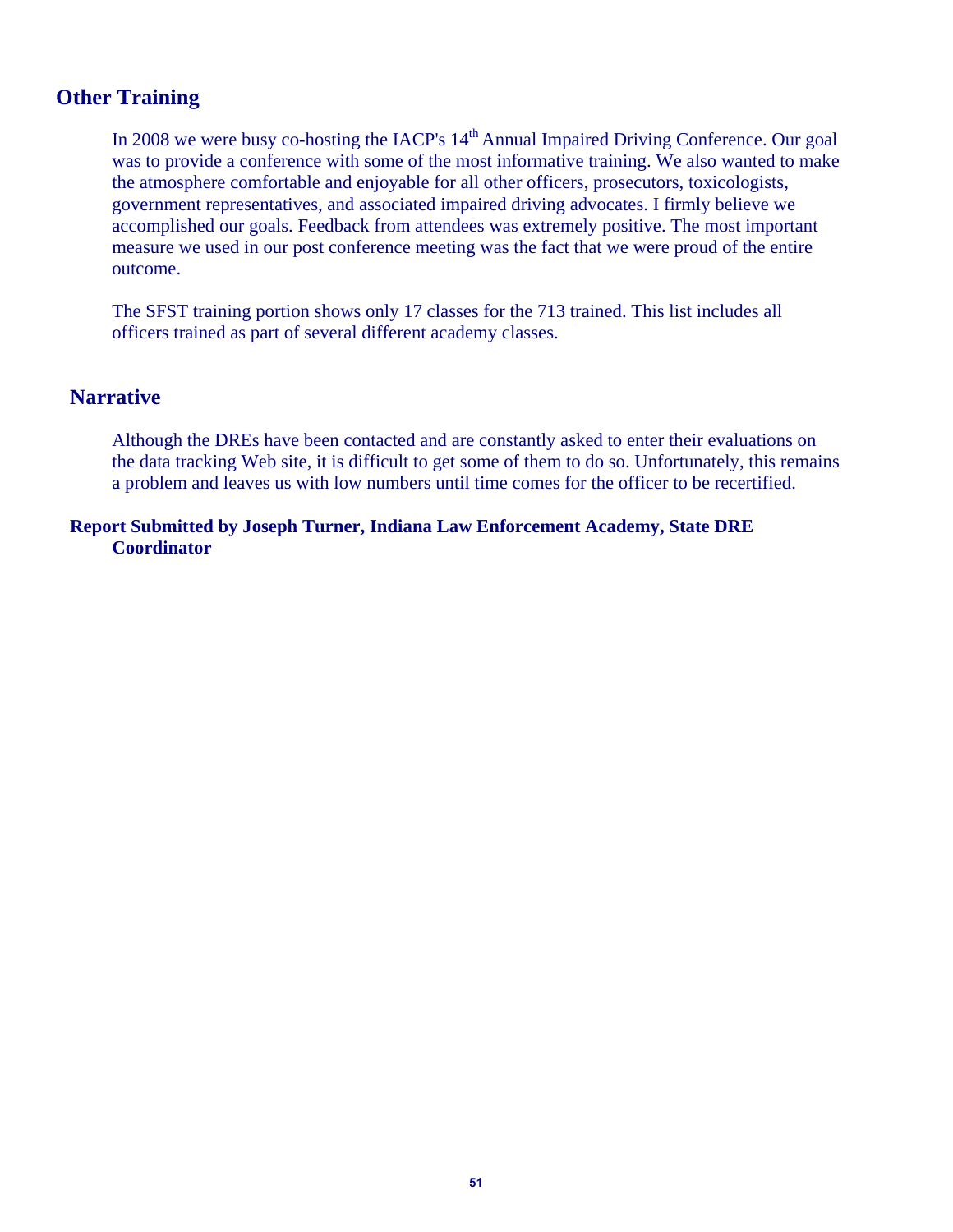# **Iowa DRE Year End Summary Report 2008**

## **Current DREs**

| <b>Number of evaluators (DREs) in your state:</b> | 135   |
|---------------------------------------------------|-------|
| <b>Number of DRE Instructors in your state:</b>   | $10*$ |
| <b>Number of agencies that have DREs:</b>         | 107   |
|                                                   |       |

 **\* One pending to be certified** 

## **Evaluations**

| <b>Number of enforcement evaluations:</b> | 208 |
|-------------------------------------------|-----|
| <b>Number of training evaluations:</b>    | 156 |
| <b>Total number of evaluations:</b>       | 364 |

### **Drug Category** (DRE Opinion)

| Stimulant:                                                   | 46  |    |
|--------------------------------------------------------------|-----|----|
| Depressant:                                                  | 27  |    |
| <b>Hallucinogen:</b>                                         | 1   |    |
| <b>PCP:</b>                                                  | 4   |    |
| <b>Narcotic Analgesic:</b>                                   | 15  |    |
| Inhalant:                                                    | 1   |    |
| <b>Cannabis:</b>                                             | 138 |    |
| <b>Poly Drug Use</b><br><b>Total Number:</b><br><b>Other</b> | 42  |    |
| <b>Alcohol Rule Out:</b>                                     |     | 0  |
| <b>Medical Rule Out:</b>                                     |     | 6  |
| <b>No Opinion of Impairment:</b>                             |     | 21 |
|                                                              |     |    |

- Results Pending: 5<br>• Tox Found No Drugs: 7 • Tox Found No Drugs:  $\frac{7}{25}$
- **•** Refused: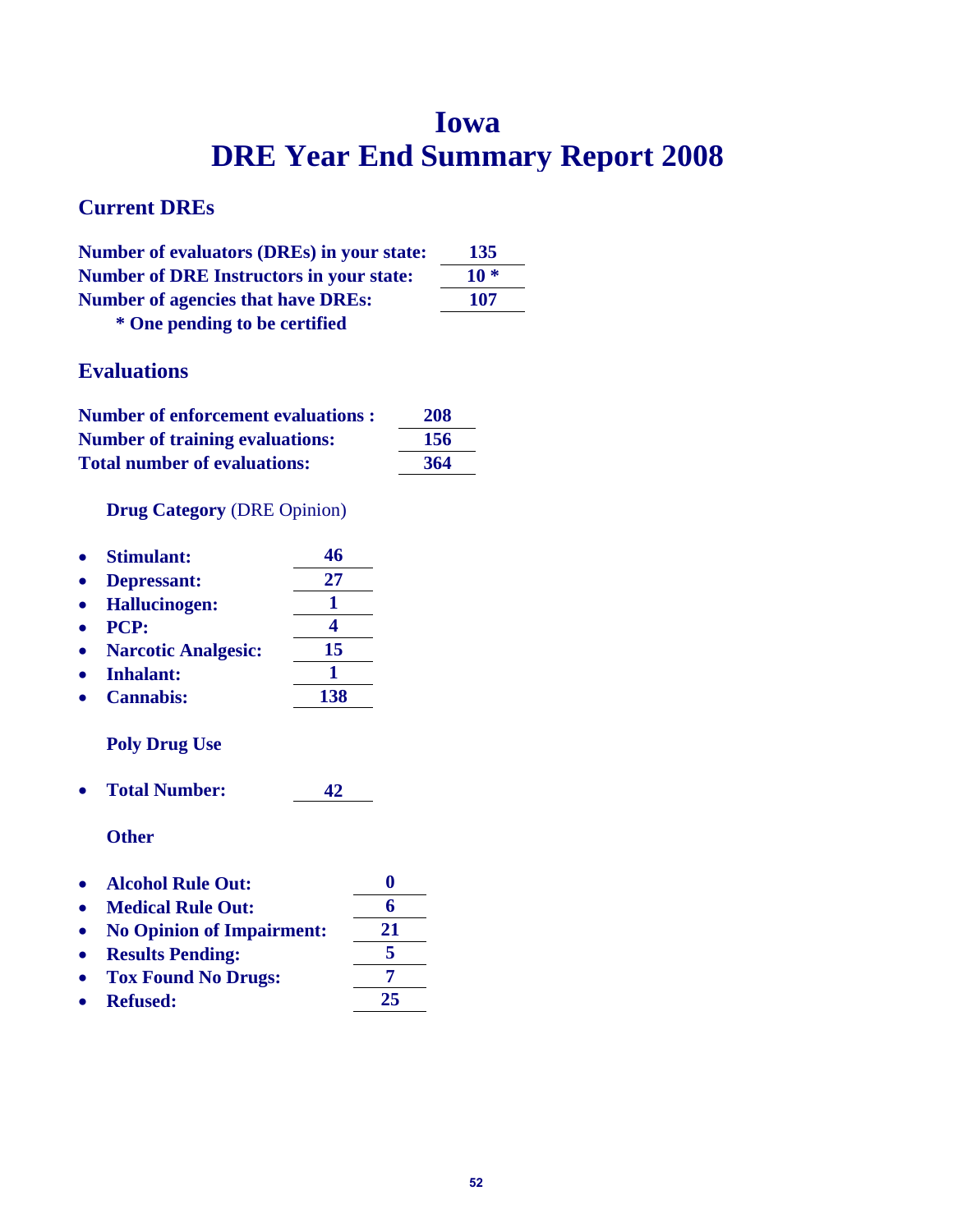|           | <b>Number of DRE Schools:</b>                    | 1                |
|-----------|--------------------------------------------------|------------------|
|           | <b>Number of Students:</b>                       | 13               |
|           | <b>Number of DREs Certified:</b>                 | 13               |
|           |                                                  |                  |
|           | <b>Number of DRE Instructor Schools:</b>         | $\bf{0}$         |
|           | <b>Number of Students:</b>                       | $\bf{0}$         |
|           | <b>Number of DRE Instructors Certified:</b>      | 1                |
|           | <b>Number of 8 Hour Recertification Classes:</b> | 4                |
|           | <b>Number of Students:</b>                       | 37               |
|           | <b>DITEP Training</b>                            |                  |
|           | <b>Number of Classes:</b>                        | 6                |
|           | <b>Number of School Nurses:</b>                  | 7                |
|           | <b>Number of SROs:</b>                           | $\bf{0}$         |
|           | <b>Other Students:</b>                           | <b>118</b>       |
|           | <b>Total Number of Students:</b>                 | 125              |
|           | <b>Phlebotomy Training</b>                       |                  |
|           | <b>Number of Classes:</b>                        | 0                |
|           | <b>Number of Students:</b>                       | 0                |
|           | <b>SFST Training</b>                             |                  |
|           | <b>Number of SFST Classes:</b>                   | $\boldsymbol{0}$ |
| $\bullet$ | <b>Number of Students:</b>                       | 0                |
|           | <b>Number of SFST Instructor Classes:</b>        | $\bf{0}$         |
|           | <b>Number of Students:</b>                       | $\bf{0}$         |
|           |                                                  |                  |

## **Interesting Cases**

More evaluations and OWIs are involving prescription and over-the-counter drugs.

### **Report Submitted by Denny Becker, Governor's Traffic Safety Bureau, State DRE Coordinator**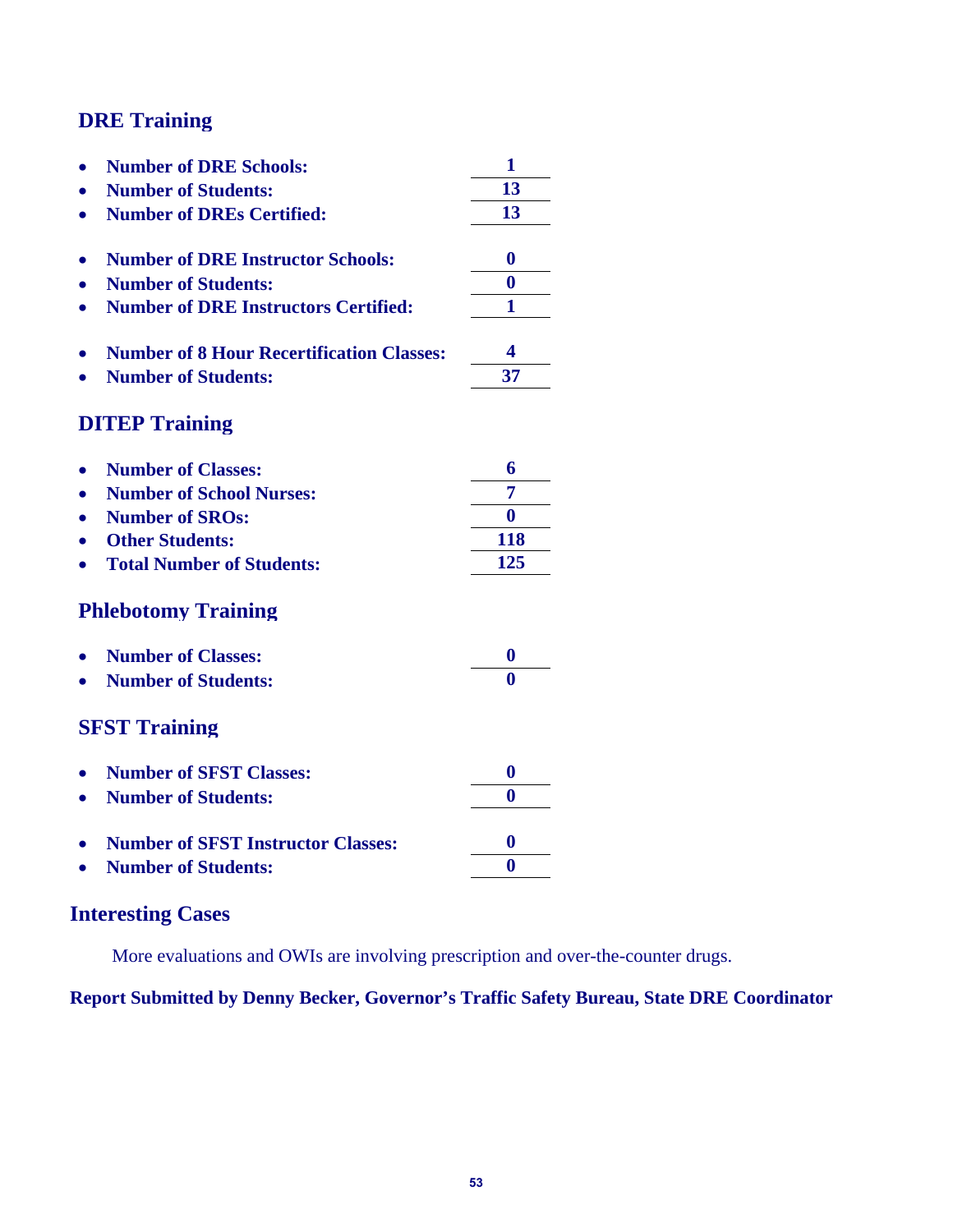# **Kansas DRE Year End Summary Report 2008**

## **Current DREs**

| <b>Number of evaluators (DREs) in your state:</b> | 89  |
|---------------------------------------------------|-----|
| <b>Number of DRE Instructors in your state:</b>   | 15  |
| <b>Number of agencies that have DREs:</b>         | -31 |

## **Evaluations**

| <b>Number of enforcement evaluations:</b> | 331 |
|-------------------------------------------|-----|
| <b>Number of training evaluations:</b>    | 135 |
| <b>Total number of evaluations:</b>       | 466 |

#### **Drug Category** (DRE Opinion)

| <b>Stimulant:</b>          | 125 |
|----------------------------|-----|
| Depressant:                | 132 |
| <b>Hallucinogen:</b>       | 8   |
| <b>PCP:</b>                | 10  |
| <b>Narcotic Analgesic:</b> | 108 |
| <b>Inhalant:</b>           | 5   |
| <b>Cannabis:</b>           | 177 |
|                            |     |

### **Poly Drug Use**

**Total Number: 108** 

- **Alcohol Rule Out: 6**
- Medical Rule Out: 6
- **No Opinion of Impairment: 26**
- **Results Pending:**
- Tox Found No Drugs: 14
- Refused: 6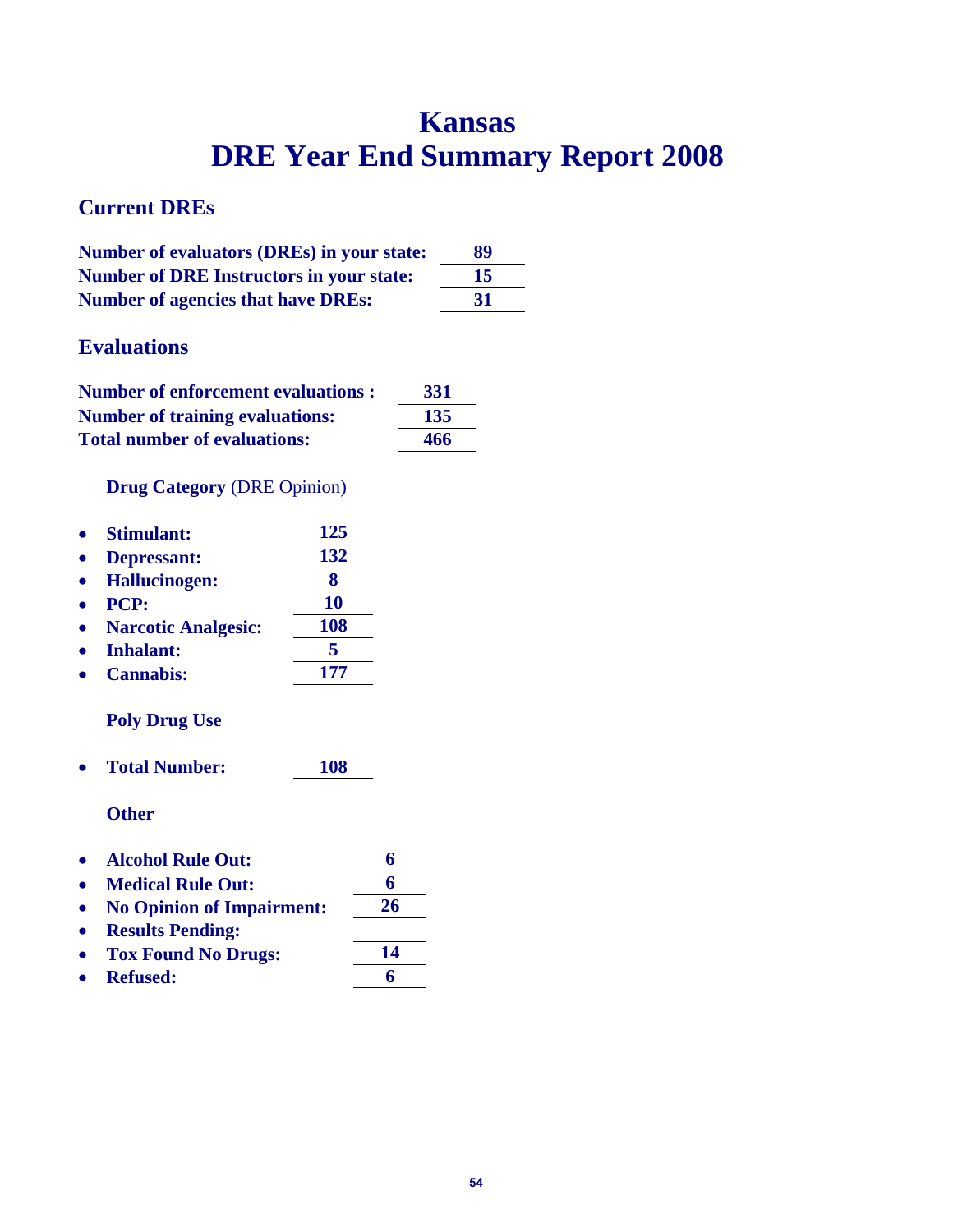| <b>Number of DRE Schools:</b>                    |  |
|--------------------------------------------------|--|
| <b>Number of Students:</b>                       |  |
| <b>Number of DREs Certified:</b>                 |  |
| <b>Number of DRE Instructor Schools:</b>         |  |
| <b>Number of Students:</b>                       |  |
| <b>Number of DRE Instructors Certified:</b>      |  |
| <b>Number of 8 Hour Recertification Classes:</b> |  |
| <b>Number of Students:</b>                       |  |

## **DITEP Training**

| <b>Number of Classes:</b>        | 11       |
|----------------------------------|----------|
| <b>Number of School Nurses:</b>  | 64       |
| <b>Number of SROs:</b>           | 52       |
| <b>Other Students:</b>           | 193      |
| <b>Total Number of Students:</b> | 309      |
| <b>Phlebotomy Training</b>       |          |
| <b>Number of Classes:</b>        | $\bf{0}$ |
| <b>Number of Students:</b>       |          |
| <b>SFST Training</b>             |          |
| <b>Number of SFST Classes:</b>   | 20       |
| <b>Number of Students:</b>       | 521      |

| • Number of SFST Instructor Classes: |    |
|--------------------------------------|----|
| • Number of Students:                | 10 |

# **Other Training**

SFST Refresher Training (see narrative)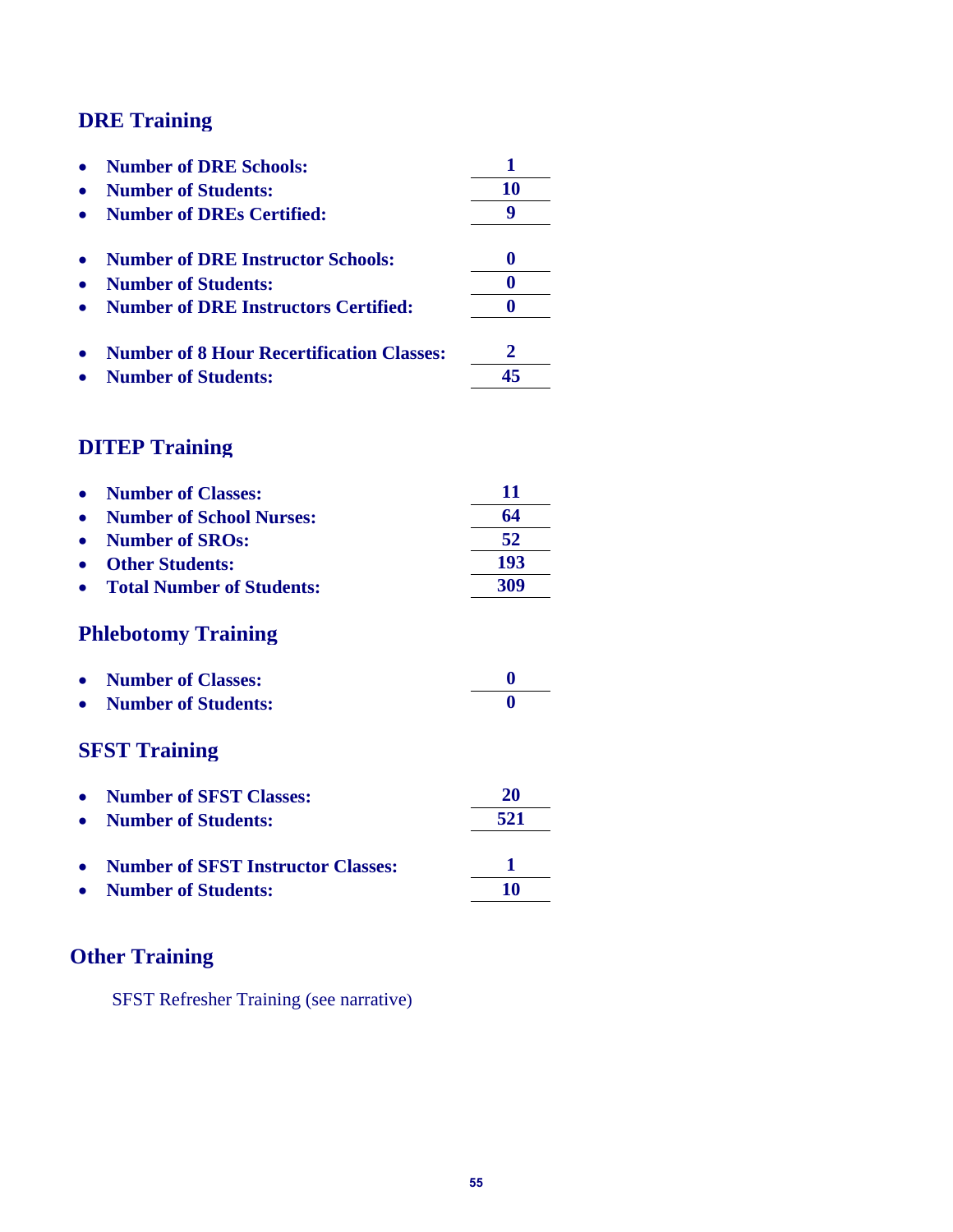## **Interesting Cases**

*State of Kansas vs Richard Shadden,* 40 Kan.App.2d 11303, 199 P.3d 167 (1/16/2009) Kansas Court of Appeals says officers cannot testify to percentages on the field sobriety tests without first subjecting the scientific studies to a Frye Hearing. Officers can testify to the clues observed, and can say the subject passed or failed, but cannot testify to percentage of accuracy of each test. This was a defense motion *in limine* to exclude the reference to sobriety tests as "tests" and indicating that he failed such exercises. Also excluded were any references to the scientific credibility of the results of such exercises. Ultimately, this ruling became more of a disadvantage for the defense than for the prosecution. One tactic they liked to use was to get the officer to testify about the 68 percent or 65 percent accuracy and then use the inverse of those numbers (32% or 35%) to show reasonable doubt that the tests were bullet proof. Now they can no longer talk about the percentage of inaccuracy **.** 

#### **Narrative**

In 2008 we completed the first cycle of SFST Refresher training under our new Credentialing Program. We held 165 practitioner inservice classes and credentialed 1,787 officers in addition to the credentials furnished to the 521 officers that completed SFST Basic Classes. Further, we provided instructor inservice to 55 approved instructors. For those practitioner officers who failed to participate during the past cycle, the refresher training for the 2007-2008 training cycle will be available on line by around mid July.

#### **Report Submitted by Jeff Collier, Kansas Highway Patrol, State DRE Coordinator**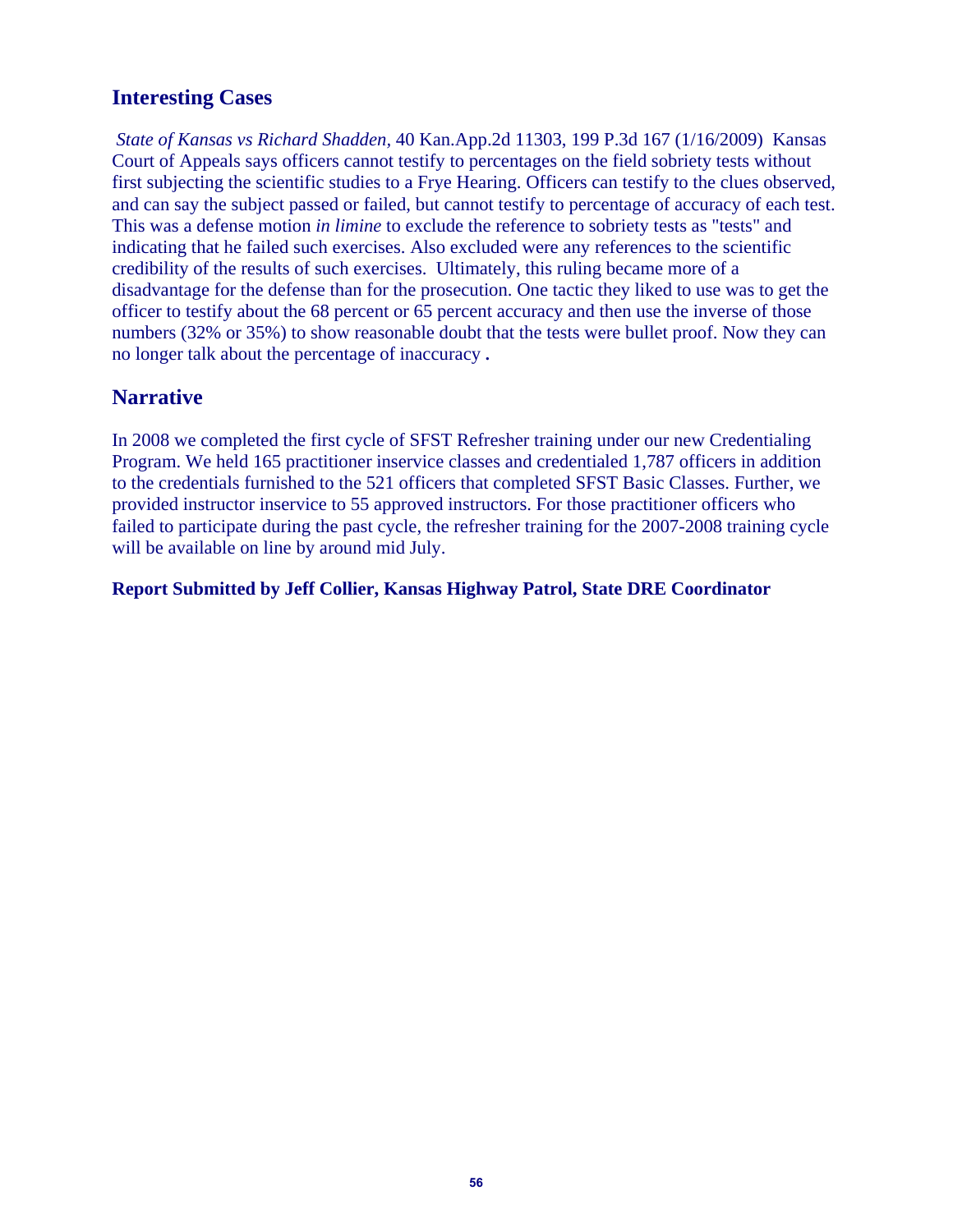# **Kentucky DRE Year End Summary Report 2008**

## **Current DREs**

| <b>Number of evaluators (DREs) in your state:</b> | 106 |
|---------------------------------------------------|-----|
| <b>Number of DRE Instructors in your state:</b>   | 16  |
| <b>Number of agencies that have DREs:</b>         | 25  |

## **Evaluations**

| <b>Number of enforcement evaluations :</b> | 129 |
|--------------------------------------------|-----|
| <b>Number of training evaluations:</b>     | 100 |
| <b>Total number of evaluations:</b>        | 229 |

**Drug Category** (DRE Opinion)

| <b>Stimulant:</b>          |     |
|----------------------------|-----|
| Depressant:                | 80  |
| <b>Hallucinogen:</b>       |     |
| <b>PCP:</b>                | 2   |
| <b>Narcotic Analgesic:</b> | 78  |
| <b>Inhalant:</b>           |     |
| <b>Cannabis:</b>           | 115 |

#### **Poly Drug Use**

**Total Number: 100** 

- **Alcohol Rule Out: 0**
- Medical Rule Out: 1
- **No Opinion of Impairment: 5**
- **Results Pending: 0**
- **Tox Found No Drugs: 4**
- **Refused: 4**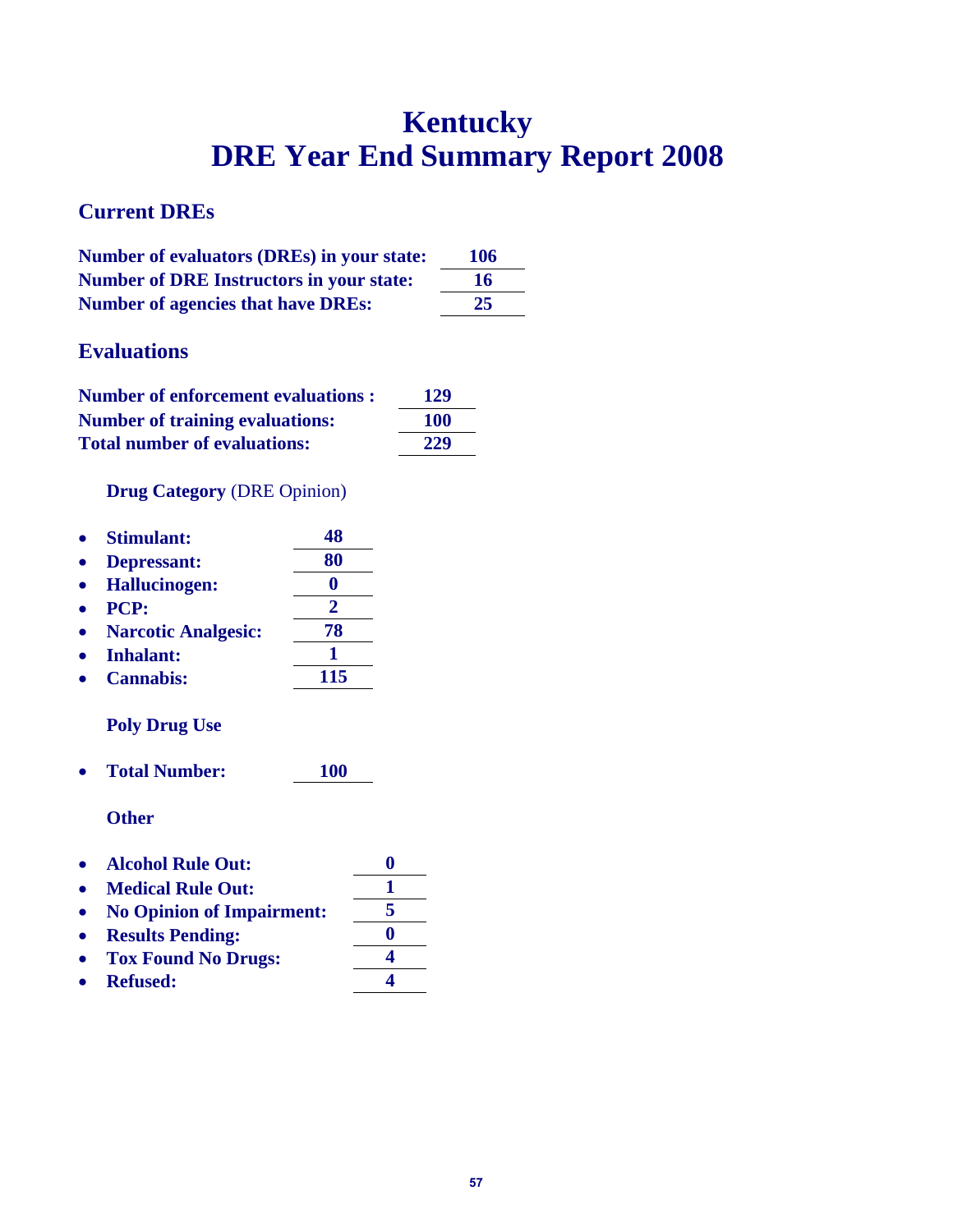|           | <b>Number of DRE Schools:</b>                    | 3                |
|-----------|--------------------------------------------------|------------------|
|           | <b>Number of Students:</b>                       | 36               |
|           | <b>Number of DREs Certified:</b>                 | 18               |
|           |                                                  |                  |
|           | <b>Number of DRE Instructor Schools:</b>         | 1                |
|           | <b>Number of Students:</b>                       | 4                |
|           | <b>Number of DRE Instructors Certified:</b>      | 3                |
|           |                                                  |                  |
|           | <b>Number of 8 Hour Recertification Classes:</b> | 3                |
|           | <b>Number of Students:</b>                       | 35               |
|           | <b>DITEP Training</b>                            |                  |
|           |                                                  |                  |
|           | <b>Number of Classes:</b>                        | $\bf{0}$         |
| $\bullet$ | <b>Number of School Nurses:</b>                  | $\bf{0}$         |
|           | <b>Number of SROs:</b>                           | $\bf{0}$         |
|           | <b>Other Students:</b>                           | $\boldsymbol{0}$ |
|           | <b>Total Number of Students:</b>                 | $\mathbf{0}$     |
|           | <b>Phlebotomy Training</b>                       |                  |
|           | <b>Number of Classes:</b>                        | 0                |
|           | <b>Number of Students:</b>                       | $\mathbf{0}$     |
|           | <b>SFST Training</b>                             |                  |
|           | <b>Number of SFST Classes:</b>                   | 13               |
| $\bullet$ | <b>Number of Students:</b>                       | 335              |
|           |                                                  |                  |
|           | <b>Number of SFST Instructor Classes:</b>        | $\bf{0}$         |
|           | <b>Number of Students:</b>                       |                  |
|           |                                                  |                  |

## **Other Training**

Breath Test Operator's Class (40 hours): 14 classes, 327 students.

#### **Report Submitted by Terry Mosser, Department of Criminal Justice Training, State DRE Coordinator**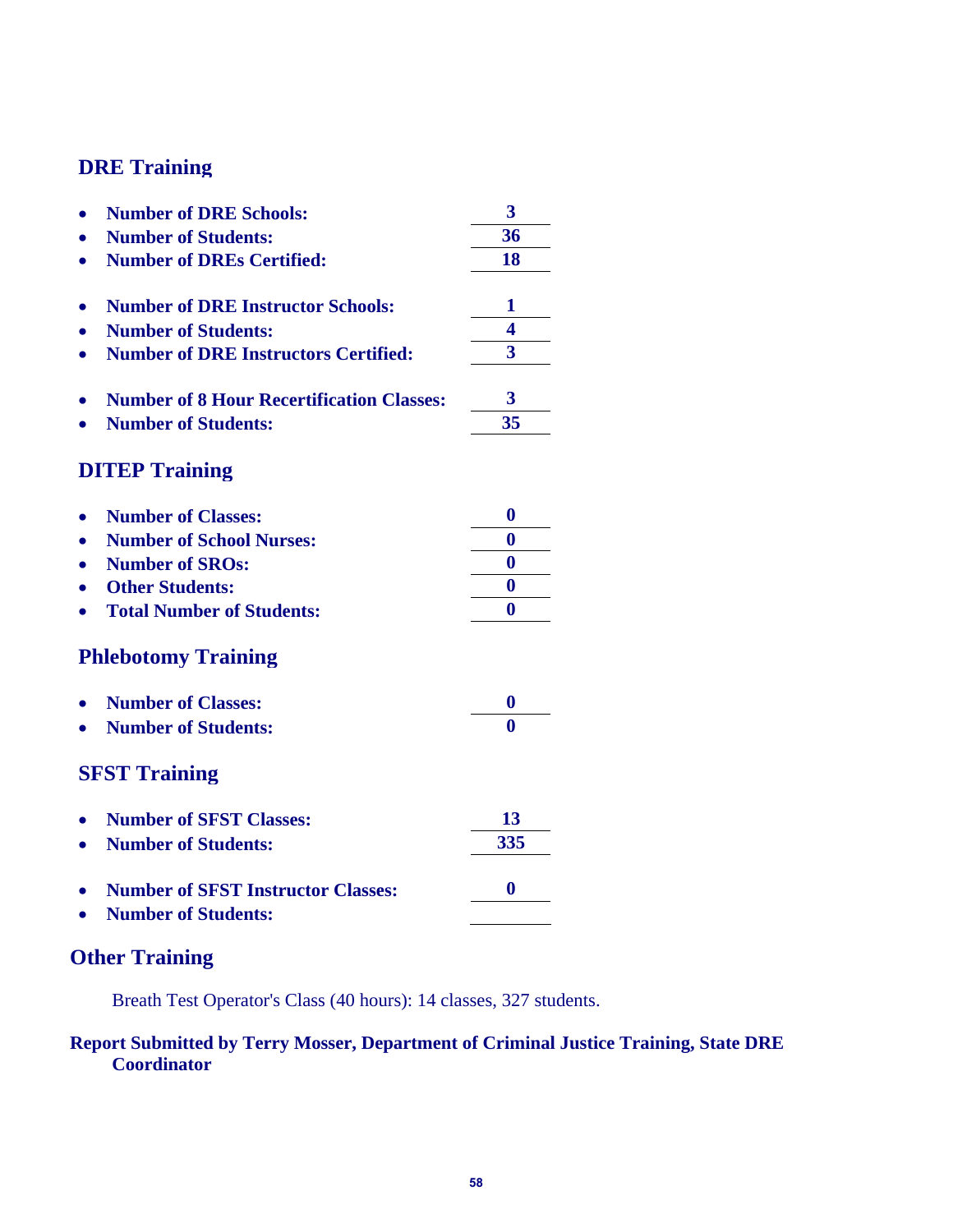# **Louisiana DRE Year End Summary Report 2008**

### **Current DREs**

| <b>Number of evaluators (DREs) in your state:</b> | 30 |
|---------------------------------------------------|----|
| <b>Number of DRE Instructors in your state:</b>   |    |
| <b>Number of agencies that have DREs:</b>         | 6  |

## **Evaluations**

| <b>Number of enforcement evaluations:</b> | 91  |
|-------------------------------------------|-----|
| <b>Number of training evaluations:</b>    | 70  |
| <b>Total number of evaluations:</b>       | 116 |

**Drug Category** (DRE Opinion)

|           | • Stimulant:         |    |
|-----------|----------------------|----|
|           | • Depressant:        | 43 |
| $\bullet$ | <b>Hallucinogen:</b> | o  |

| $\bullet$ | PCP: |  |
|-----------|------|--|
|           |      |  |

- **Narcotic Analgesic: 32**
- **Inhalant: 0**
- **Cannabis: 35**

#### **Poly Drug Use**

**Total Number: 87** 

- **Alcohol Rule Out: 2**
- Medical Rule Out: 1
- **No Opinion of Impairment: 0**
- **Results Pending: 45 Tox Found No Drugs: 0 Refused: 5**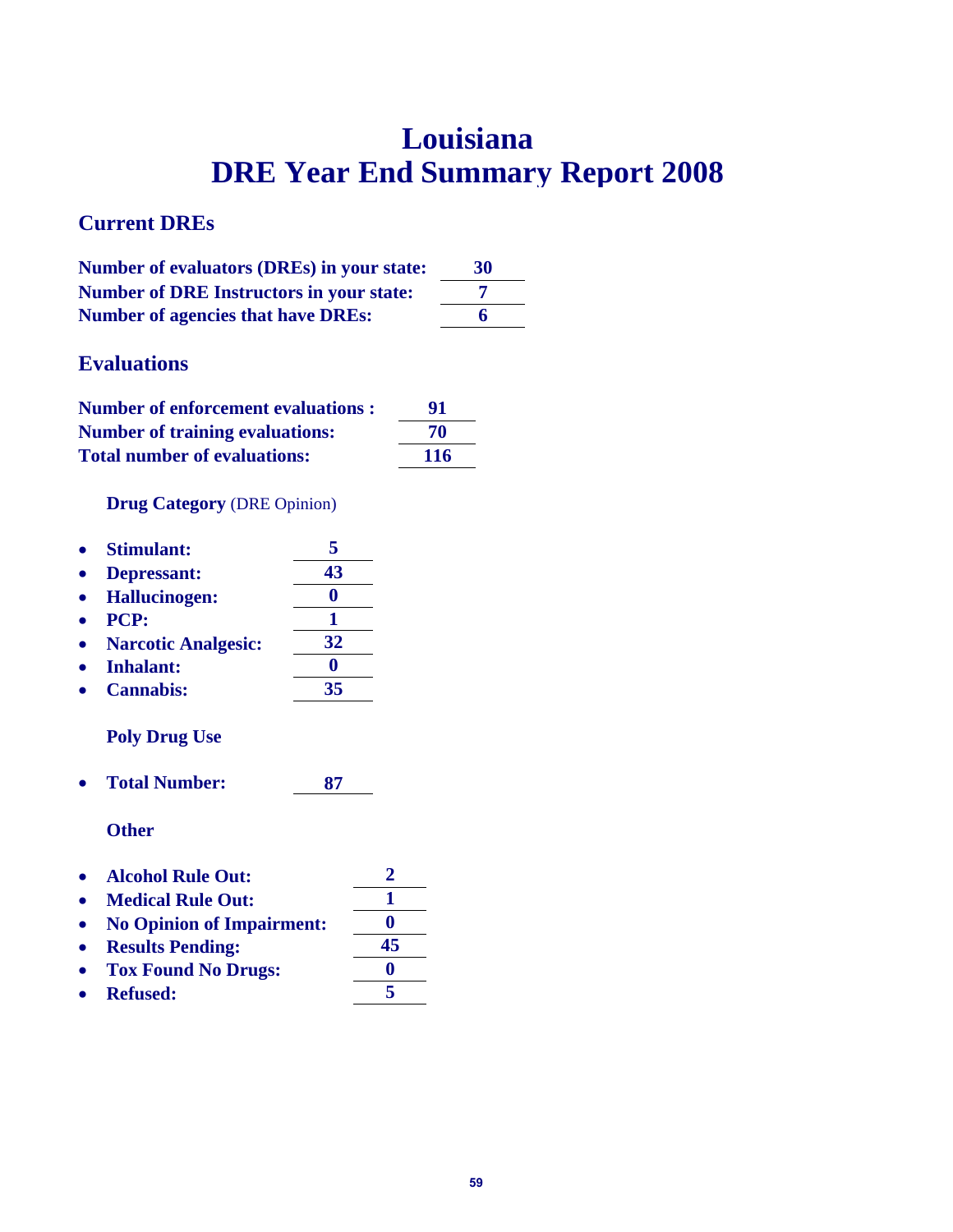| <b>Number of DRE Schools:</b>                    |    |
|--------------------------------------------------|----|
| <b>Number of Students:</b>                       |    |
| <b>Number of DREs Certified:</b>                 |    |
| <b>Number of DRE Instructor Schools:</b>         |    |
| <b>Number of Students:</b>                       |    |
| <b>Number of DRE Instructors Certified:</b>      |    |
| <b>Number of 8 Hour Recertification Classes:</b> |    |
| <b>Number of Students:</b>                       | 15 |

# **DITEP Training**

| <b>Number of Classes:</b>                 | 0    |
|-------------------------------------------|------|
| <b>Number of School Nurses:</b>           | 0    |
| <b>Number of SROs:</b>                    | 0    |
| <b>Other Students:</b>                    | 0    |
| <b>Total Number of Students:</b>          | 0    |
| <b>Phlebotomy Training</b>                |      |
| <b>Number of Classes:</b>                 | 0    |
| <b>Number of Students:</b>                | 0    |
| <b>SFST Training</b>                      |      |
| <b>Number of SFST Classes:</b>            | $3*$ |
| <b>Number of Students:</b>                | 80*  |
| <b>Number of SFST Instructor Classes:</b> | 1    |
| <b>Number of Students:</b>                | 25   |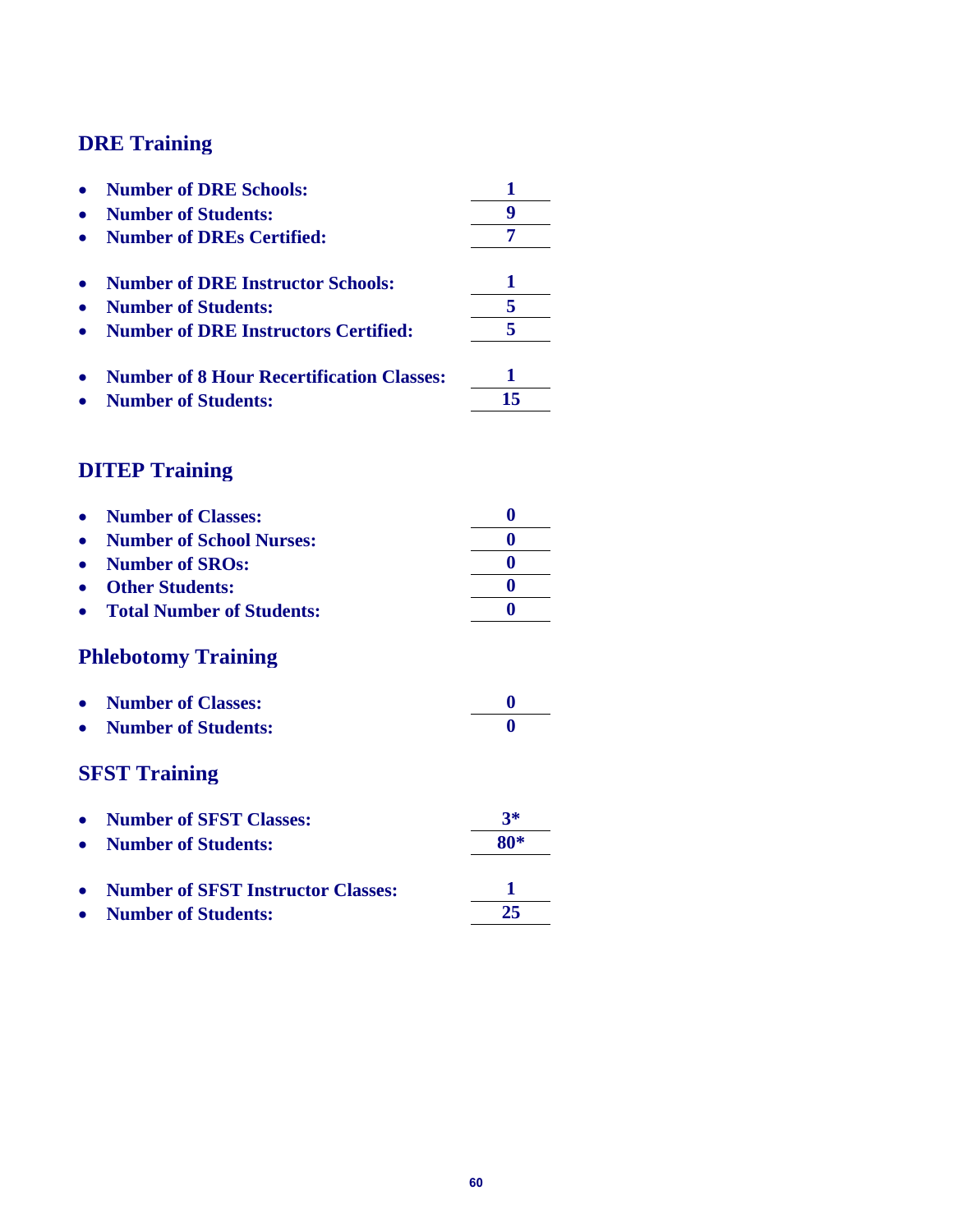### **Narrative**

A big boost to the program in Louisiana has been the addition of five new DRE instructors. This has helped greatly with field certifications and is another step toward total self sufficiency. Louisiana has also seen great success with the drug impairment training conducted statewide by our DREs. The training being offered to prosecutors' offices and the judiciary has helped with the overall understanding of the drug impaired driving problem in Louisiana and has helped to build several partnerships. Many court cases, which in previous years were dismissed or resolved by other means, are now being aggressively prosecuted. The governor's office and others are looking at several different DWI-related matters during this legislative session in an attempt to strengthen the criminal statute for DWI and the implied consent statutes. We are also trying to strengthen the SFST and DEC Program by working toward having SFST included as a basic POST requirement in order to complete basic police academy requirements. This is a crucial step in strengthening the overall quality of the SFST and DEC Program.

**Report Submitted by Sergeant. Jay Cripple, Louisiana State Police, State DRE Coordinator**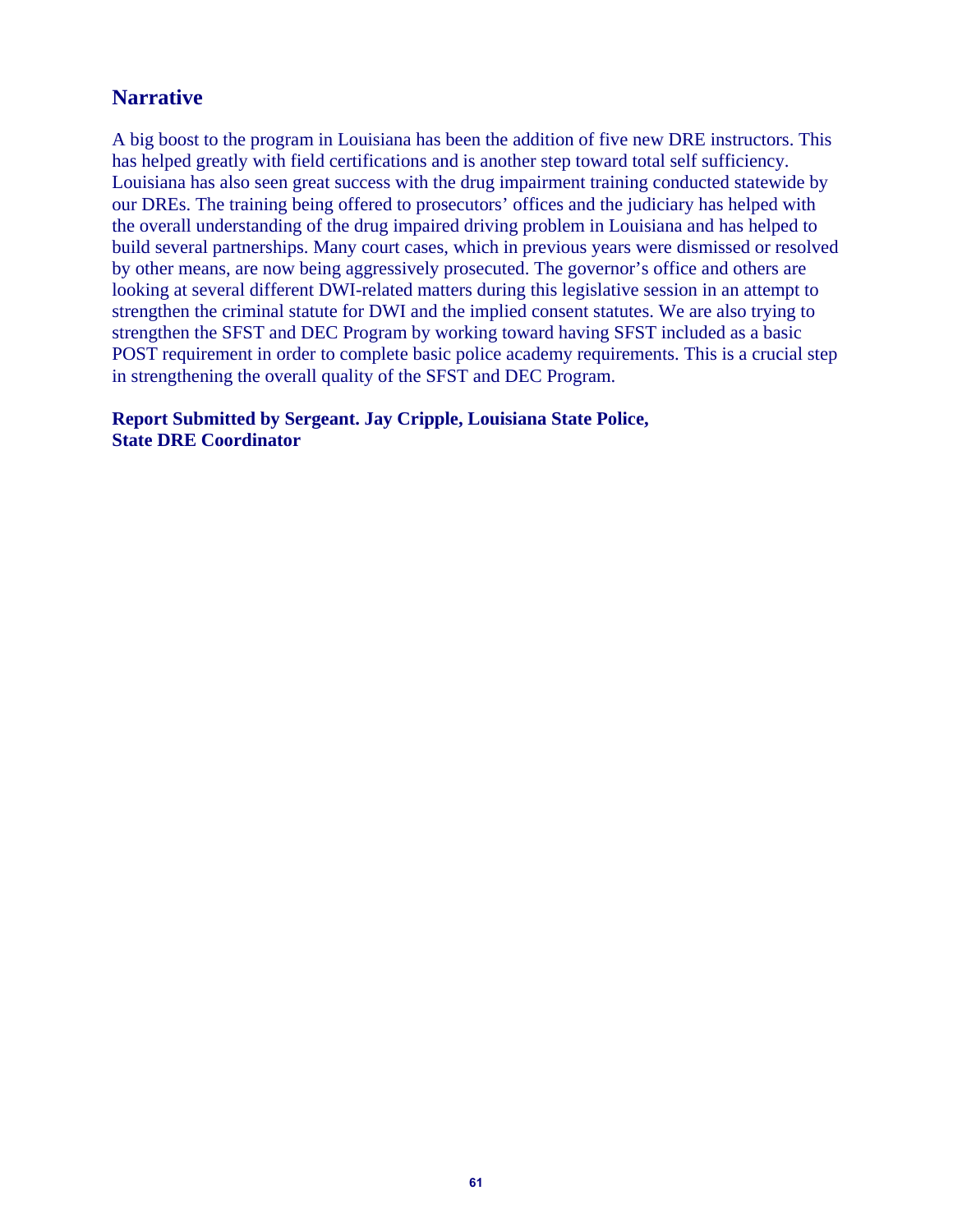# **Maine DRE Year End Summary Report 2008**

## **Current DREs**

| <b>Number of evaluators (DREs) in your state:</b> | 82 |
|---------------------------------------------------|----|
| <b>Number of DRE Instructors in your state:</b>   | 16 |
| <b>Number of agencies that have DREs:</b>         | 46 |

## **Evaluations**

| <b>Number of enforcement evaluations :</b> | 319          |
|--------------------------------------------|--------------|
| <b>Number of training evaluations:</b>     | $\mathbf{0}$ |
| <b>Total number of evaluations:</b>        | 319          |

#### **Drug Category** (DRE Opinion)

| <b>Stimulant:</b>          | 52  |
|----------------------------|-----|
| Depressant:                | 174 |
| <b>Hallucinogen:</b>       |     |
| PCP:                       | 7   |
| <b>Narcotic Analgesic:</b> | 170 |
| <b>Inhalant:</b>           |     |
| <b>Cannabis:</b>           | 83  |
|                            |     |

### **Poly Drug Use**

**Total Number: 200** 

- **Alcohol Rule Out: 0**
- Medical Rule Out: 0
- **No Opinion of Impairment: 0**
- **e** Results Pending: 0
- **Tox Found No Drugs: 24**
- Refused: 0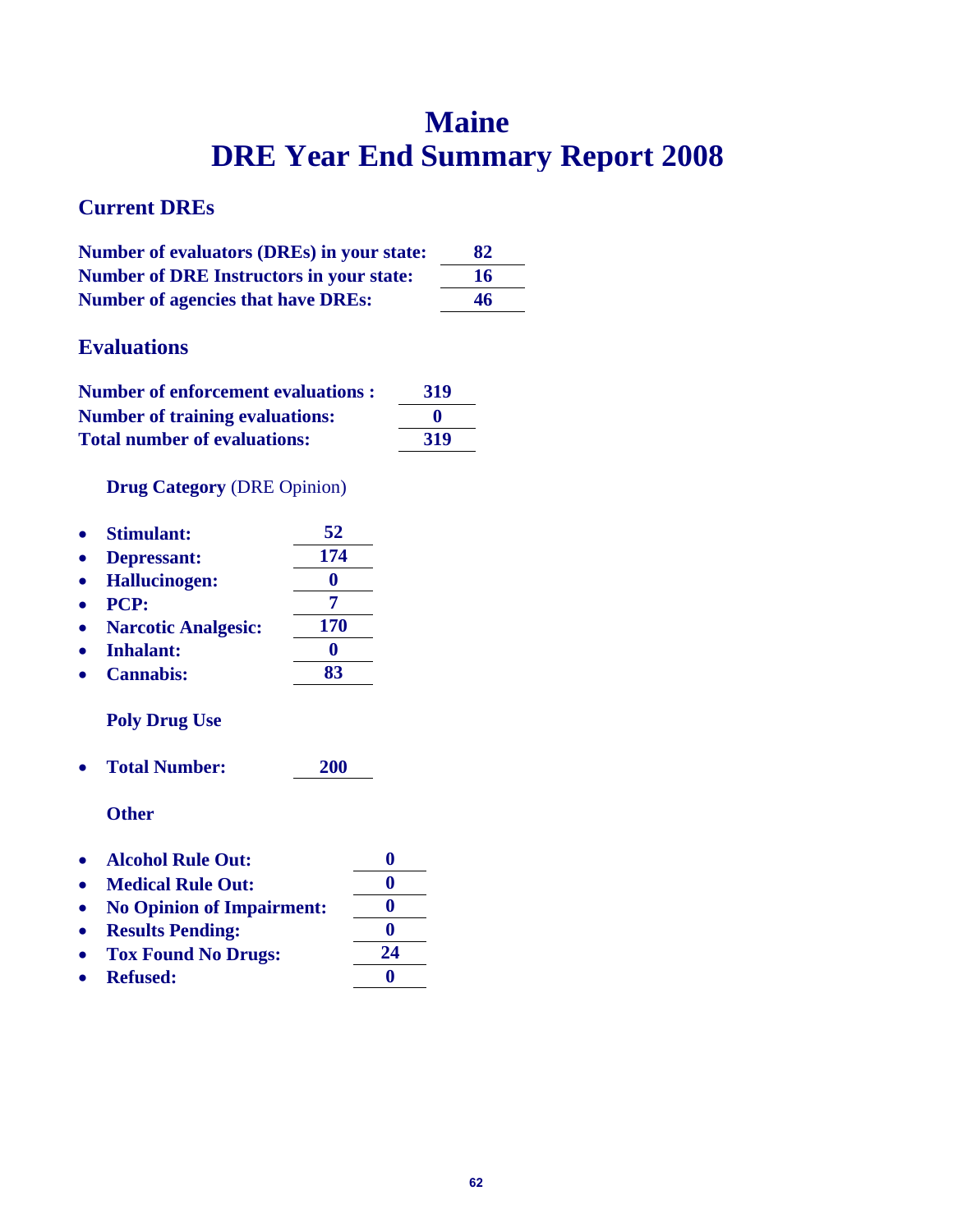| <b>Number of DRE Schools:</b>                    |   |
|--------------------------------------------------|---|
| <b>Number of Students:</b>                       |   |
| <b>Number of DREs Certified:</b>                 |   |
| <b>Number of DRE Instructor Schools:</b>         |   |
| <b>Number of Students:</b>                       |   |
| <b>Number of DRE Instructors Certified:</b>      |   |
| <b>Number of 8 Hour Recertification Classes:</b> | 2 |
| <b>Number of Students:</b>                       |   |

## **DITEP Training**

| <b>Number of Classes:</b><br><b>Number of School Nurses:</b><br><b>Number of SROs:</b><br><b>Other Students:</b> | 9<br>9   |
|------------------------------------------------------------------------------------------------------------------|----------|
| <b>Total Number of Students:</b>                                                                                 | 117      |
| <b>Phlebotomy Training</b>                                                                                       |          |
| <b>Number of Classes:</b>                                                                                        | $\bf{0}$ |
| <b>Number of Students:</b>                                                                                       | 0        |
| <b>SFST Training</b>                                                                                             |          |
| <b>Number of SFST Classes:</b>                                                                                   | 18       |
| <b>Number of Students:</b>                                                                                       | 181      |
| <b>Number of SFST Instructor Classes:</b>                                                                        | $\bf{0}$ |
| <b>Number of Students:</b>                                                                                       |          |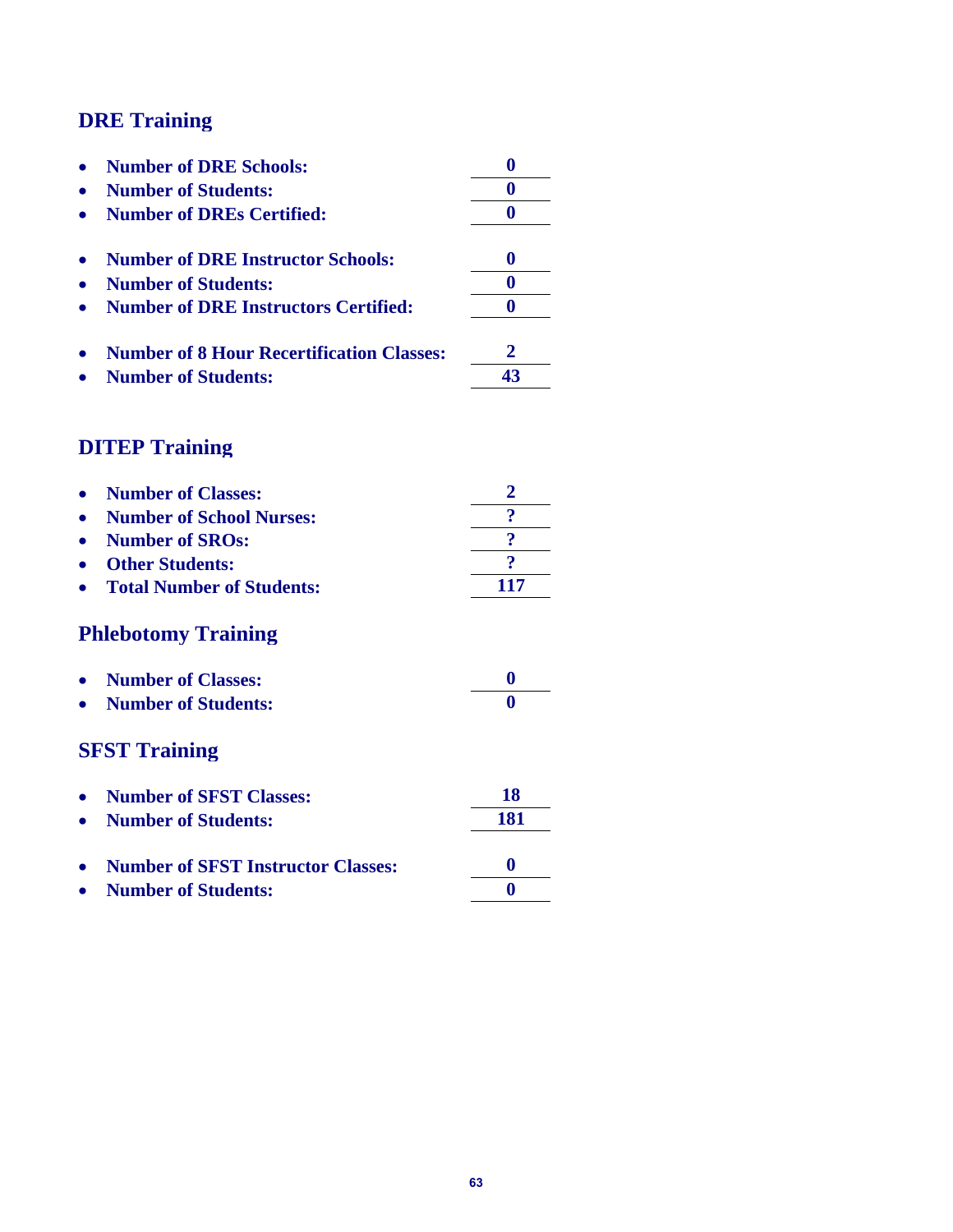## **Other Training**

Maine conducted four Advanced Roadside Impaired Driving Enforcement (ARIDE) Programs with 60 students and saw an immediate value in increased communication between the SFST practitioner and the DRE. We have not required DRE candidates to attend ARIDE as a prerequisite to the DRE School, although many did in preparation for our 2009 DRE School. We conducted a test run of the ARIDE program with a limited number of students to get instructors familiar with the new curriculum. We decided to require attendees to review their SFST skills with an instructor signoff prior to the class. This created a more streamlined class as all attendees were at the same SFST level of proficiency on day one.

### **Narrative**

We are planning for our next DRE School in February 2009. Two Maine officers attended the DRE school held in New Hampshire and have returned to Maine to complete their field evaluations and certification. Our current DRE population has leveled off at around 80 officers, down from a previous number of 125. Our next school will put us at the 100 level, which is about what we have been able to sustain. We continue to offer SFST training to all basic cadets going through the academy and also sponsor off site classes. We will continue to offer ARIDE and DITEP courses and are working with our state's Bureau of Highway Safety to schedule our NHTSA SFST assessment for 2009.

**Report Submitted by James A. Lyman, Criminal Justice Academy, State DRE Coordinator**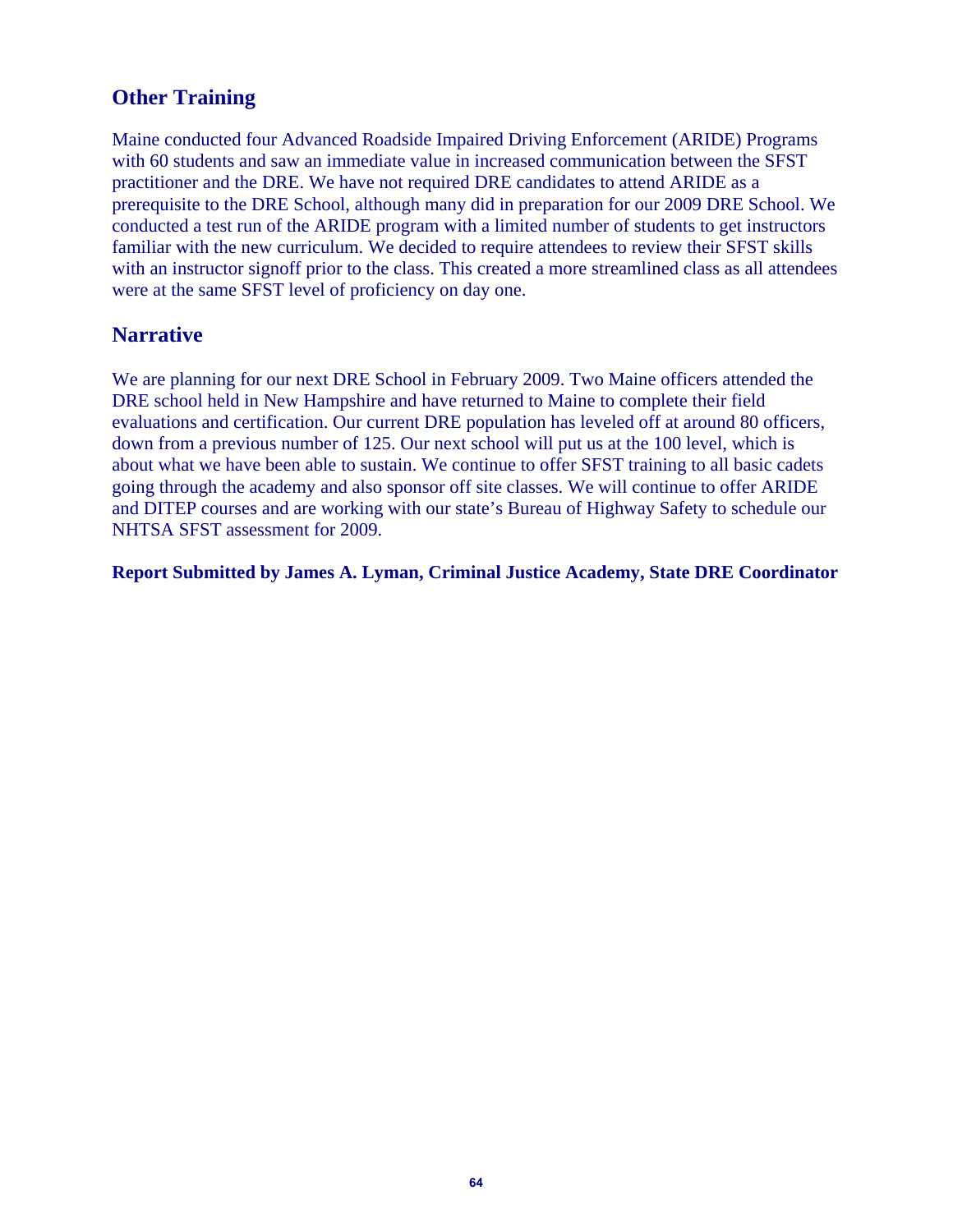# **Maryland DRE Year End Summary Report 2008**

## **Current DREs**

| <b>Number of evaluators (DREs) in your state:</b> | <b>102</b> |
|---------------------------------------------------|------------|
| <b>Number of DRE Instructors in your state:</b>   | 32         |
| <b>Number of agencies that have DREs:</b>         | 24         |

### **Evaluations**

| <b>Number of enforcement evaluations :</b> | 385 |
|--------------------------------------------|-----|
| <b>Number of training evaluations:</b>     | 125 |
| <b>Total number of evaluations:</b>        | 510 |

**Drug Category** (DRE Opinion)

| $\bullet$ | <b>Stimulant:</b>          | 33  |
|-----------|----------------------------|-----|
| $\bullet$ | <b>Depressant:</b>         | 157 |
| $\bullet$ | <b>Hallucinogen:</b>       |     |
| $\bullet$ | <b>PCP:</b>                | 61  |
| $\bullet$ | <b>Narcotic Analgesic:</b> | 107 |
| $\bullet$ | <b>Inhalant:</b>           |     |
| $\bullet$ | <b>Cannabis:</b>           |     |

Training evaluations were not included. Those evaluations are so heavily weighted toward narcotic analgesics and stimulants, and to include them would provide a grossly misrepresented view of the drugs involved in impaired driving cases in Maryland.

#### **Poly Drug Use**

**Total Number: 124** 

- **Alcohol Rule Out: 6**
- Medical Rule Out: 15
- **No Opinion of Impairment: 48**
- **Results Pending: 0**
- Tox Found No Drugs: 0
- **Refused: 151**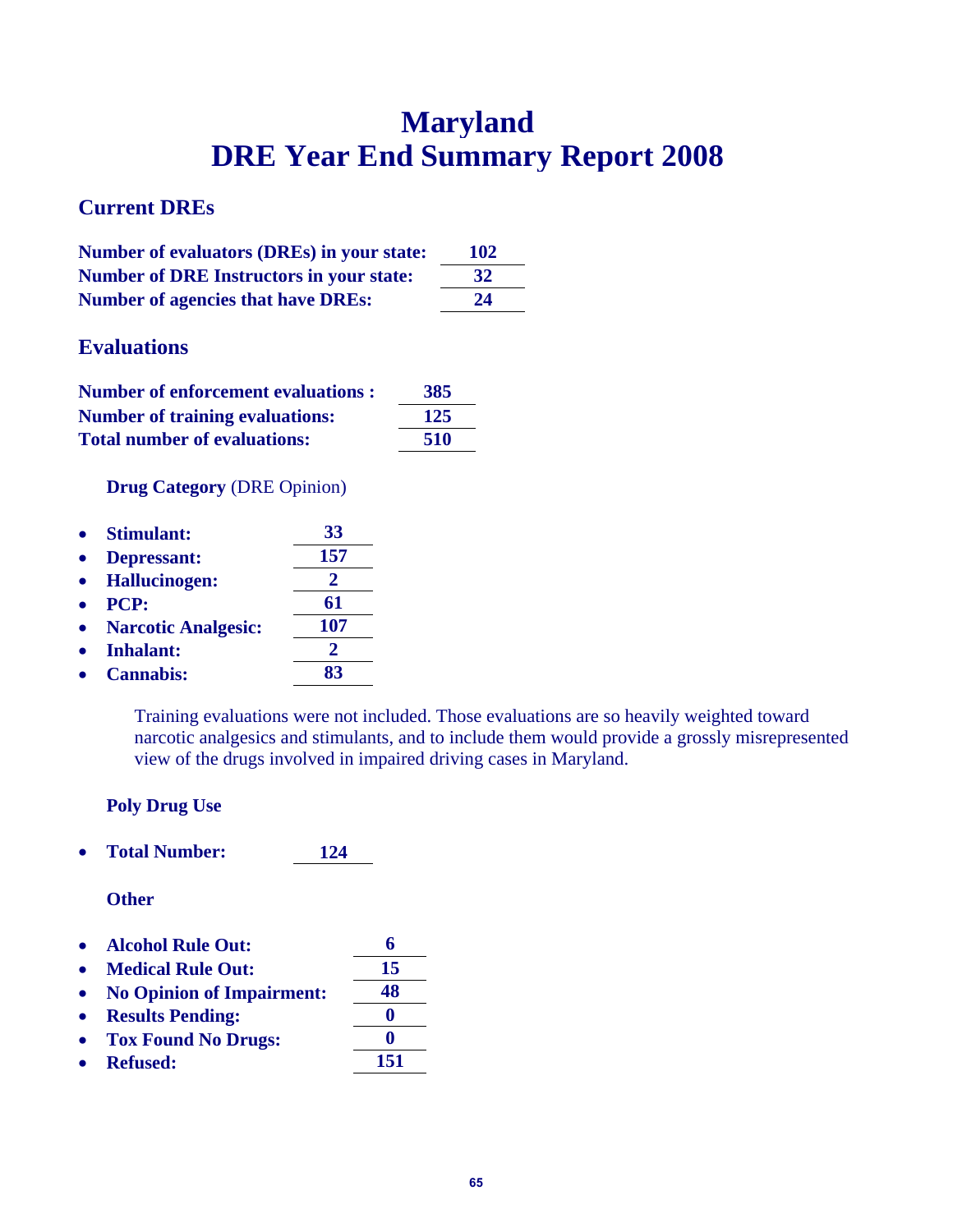|           | <b>Number of DRE Schools:</b>                    | 1              |
|-----------|--------------------------------------------------|----------------|
|           | <b>Number of Students:</b>                       | 16             |
|           | <b>Number of DREs Certified:</b>                 | 10             |
|           | <b>Number of DRE Instructor Schools:</b>         | 1              |
|           | <b>Number of Students:</b>                       | $\overline{7}$ |
|           | <b>Number of DRE Instructors Certified:</b>      | 3              |
|           |                                                  |                |
|           | <b>Number of 8 Hour Recertification Classes:</b> | 1              |
|           | <b>Number of Students:</b>                       | 90             |
|           | <b>DITEP Training</b>                            |                |
|           |                                                  |                |
|           | <b>Number of Classes:</b>                        | $\bf{0}$       |
|           | <b>Number of School Nurses:</b>                  | 0              |
|           | <b>Number of SROs:</b>                           | $\bf{0}$       |
|           | <b>Other Students:</b>                           | $\bf{0}$       |
| $\bullet$ | <b>Total Number of Students:</b>                 | 0              |
|           | <b>Phlebotomy Training</b>                       |                |
|           | <b>Number of Classes:</b>                        | $\bf{0}$       |
|           | <b>Number of Students:</b>                       | 0              |
|           | <b>SFST Training</b>                             |                |
|           | <b>Number of SFST Classes:</b>                   | ∗              |
|           | <b>Number of Students:</b>                       | $\ast$         |
|           | <b>Number of SFST Instructor Classes:</b>        | ∗              |
|           | <b>Number of Students:</b>                       | $\ast$         |
|           |                                                  |                |

\* SFST Training classes conducted throughout Maryland are not tracked by the DRE coordinator, the Highway Safety Office or by the Police Training Commission.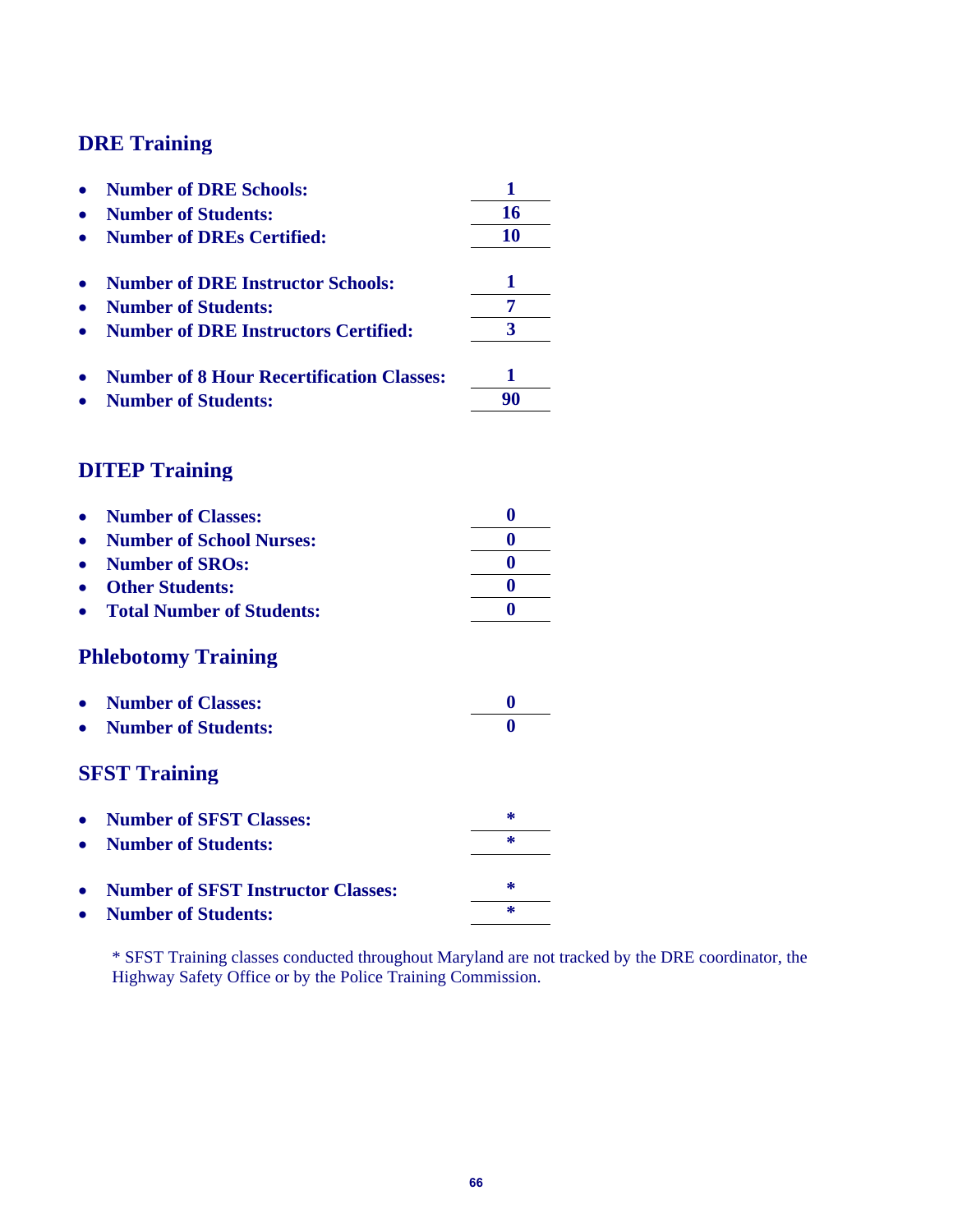#### **Other Training**

Training is provided to prosecutors when requested. This primarily occurs in the metropolitan areas. The one-day training covers the background, training and procedures involved in Standardized Field Sobriety Testing (SFST), evidential breath testing and the Drug Recognition Expert (DRE) program. The feedback received from these training programs has resulted in work toward a regular schedule of regional training programs in the future. Attempts to provide similar educational opportunities for judges have met with much less success.

#### **Narrative**

Maryland has been unable to analyze blood specimens for the presence of drugs since October 01, 2007, and that remained the case throughout 2008. This absence of testing has resulted in a slight reduction of guilty findings in situations in which a DRE evaluation was completed. It has also contributed to a reduction in the number of DRE evaluations. Some prosecutors are not interested in proceeding with a case when there is no option for a laboratory finding, and some judges won't hear a DRE case in which a defendant submitted a blood specimen but no testing was available. This has led to hesitancy by some DREs to conduct evaluations in areas where a case will not be heard and reluctance by some agencies to pay overtime for a DRE to respond off-duty. Fiscal constraints within many agencies, leading to reductions in call-out overtime, has also kept back DREs from being used when they may have been in the past.

 Progress was made this year. The Maryland Highway Safety Office provided funds to purchase equipment, and the Maryland State Police Forensic Sciences Division hired two forensic scientists and a supervisor in spite of a challenging economic environment. Personnel training, instrument certification and development of analytical protocols are expected to take place throughout 2009 with in-state testing to commence before the end of next year.

 Maryland continues to report its statistical data to the national DRE tracking system on an annual basis by sending a complete data file to the Pacific Institute for Research and Evaluation (PIRE). DREs enter data from each evaluation into an internet-based system accessed via the www.mddre.org Web site.

 An assessment of the Maryland DRE program, conducted in November 2008 with funding provided by the Maryland Highway Safety Office, helped to identify successful aspects of the program as well as opportunities for improvement. The assessment will help guide the internal operations of the Maryland program over the next several years.

 Use of the MEDTOX Sure-Screen 12-panel urine test kits, approved by the IACP Technical Advisory Panel, was initiated for certification training in the fall of 2008. The kits were significantly less expensive than the laboratory urine screening previously used. These kits accurately identified drug categories more regularly than did the laboratory testing. Each DRE instructor needed to be properly trained to interpret test results accurately, but this was accomplished with no great difficulty or inconvenience. Instructors and students liked using these test kits because of the ease of use and the speed at which results are obtained. On-site testing also helps prevent the loss of urine specimens as was experienced during 2007. We will continue to use these kits and recommend this method to other jurisdictions.

#### **Report Submitted by Lieutenant Tom Woodward, Maryland State Police, State DRE Coordinator**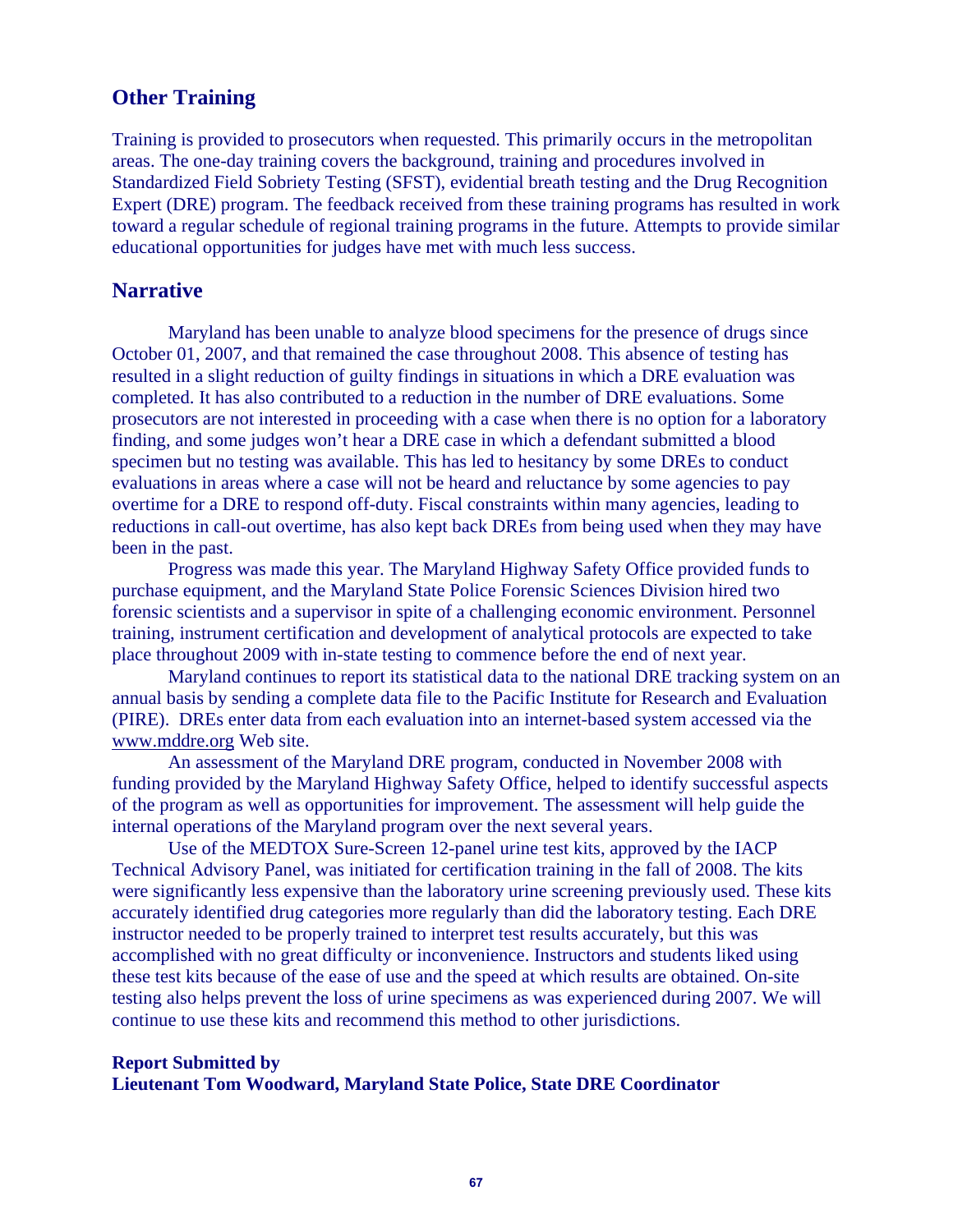# **Massachusetts DRE Year End Summary Report 2008**

#### **Current DREs**

| Number of evaluators (DREs) in your state:      | 51 |
|-------------------------------------------------|----|
| <b>Number of DRE Instructors in your state:</b> | 17 |
| <b>Number of agencies that have DREs:</b>       | 37 |

### **Evaluations**

| <b>Number of enforcement evaluations:</b> | $190*$      |
|-------------------------------------------|-------------|
| <b>Number of training evaluations:</b>    | <b>148*</b> |
| <b>Total number of evaluations:</b>       | 338*        |

**\* estimate (46 of 51 DREs reporting)** 

**Drug Category** (DRE Opinion)

| 96  |
|-----|
| 114 |
| Ζ.  |
| 2   |
| 84  |
|     |
| 74  |
|     |

#### **Poly Drug Use**

**Total Number: 101** 

- Alcohol Rule Out: 7<br>• Medical Rule Out: 5
- **Medical Rule Out: 5**
- **No Opinion of Impairment: 2**
- **e** Results Pending: 0 **Tox Found No Drugs: 5**
- 
- Refused: 15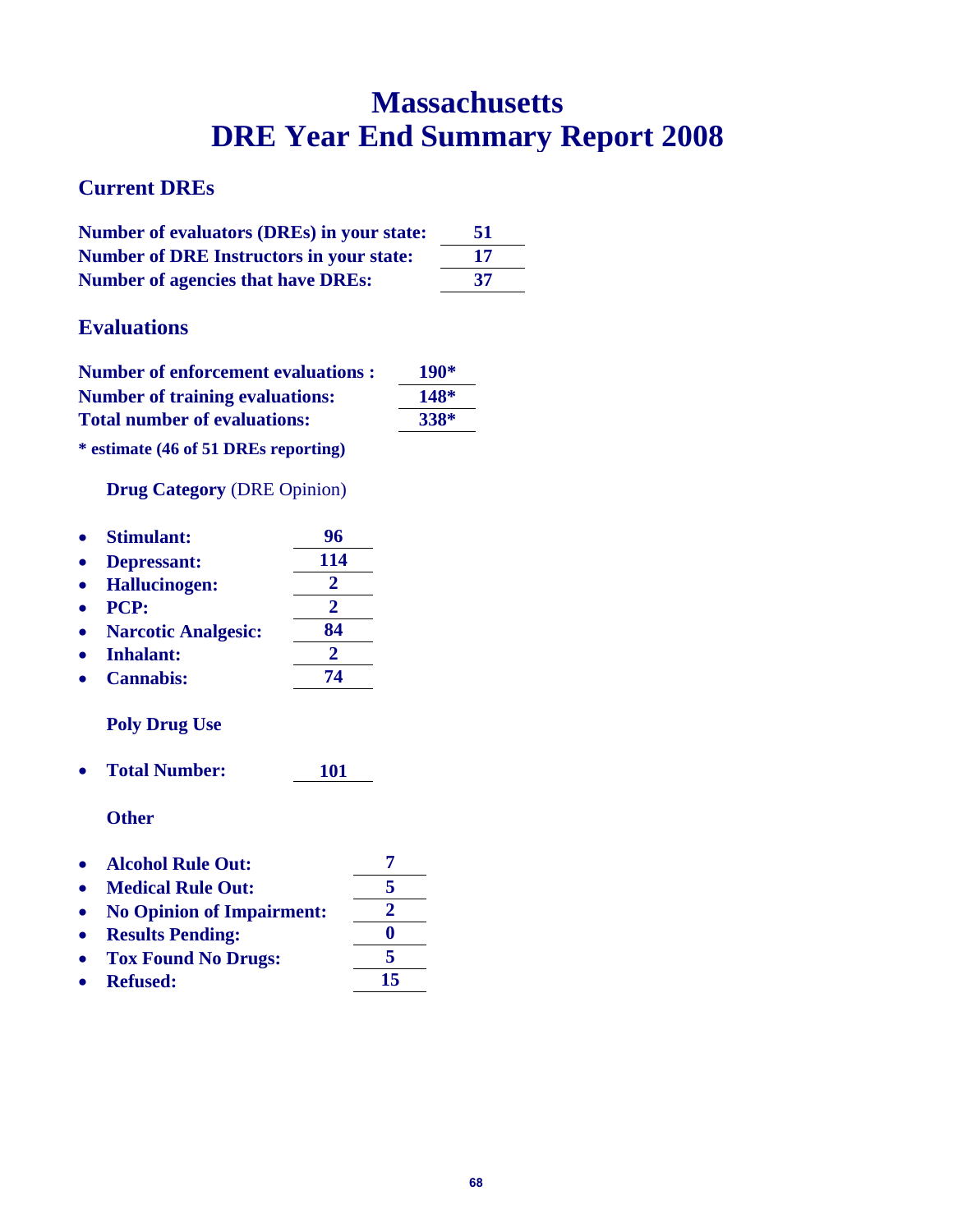| <b>Number of DRE Schools:</b>                    | 1                |
|--------------------------------------------------|------------------|
| <b>Number of Students:</b>                       | 16               |
| <b>Number of DREs Certified:</b>                 | 14               |
| <b>Number of DRE Instructor Schools:</b>         | $\boldsymbol{0}$ |
| <b>Number of Students:</b>                       | $\bf{0}$         |
| <b>Number of DRE Instructors Certified:</b>      | 0                |
|                                                  |                  |
| <b>Number of 8 Hour Recertification Classes:</b> | 2                |
| <b>Number of Students:</b>                       | 55               |
| <b>DITEP Training</b>                            |                  |
|                                                  |                  |
| <b>Number of Classes:</b>                        | 3                |
| <b>Number of School Nurses:</b>                  | 32               |
| <b>Number of SROs:</b>                           | 7                |
| <b>Other Students:</b>                           | 141              |
| <b>Total Number of Students:</b>                 | 183              |
| <b>Phlebotomy Training</b>                       |                  |
| <b>Number of Classes:</b>                        | $\boldsymbol{0}$ |
| <b>Number of Students:</b>                       | 0                |
| <b>SFST Training</b>                             |                  |
| <b>Number of SFST Classes:</b>                   | 12               |
| <b>Number of Students:</b>                       | 351              |
|                                                  |                  |
| <b>Number of SFST Instructor Classes:</b>        | 1                |
| <b>Number of Students:</b>                       | 16               |

#### **Narrative**

In 2008, the Massachusetts Drug Evaluation and Classification (DEC) Program was placed under the direction of the Massachusetts Municipal Police Training Committee (MPTC). The Highway Safety Division, Office of Grants and Research, Executive Office of Public Safety continues to fund the program. At the end of this calendar year, Massachusetts had 51 DREs. Currently 17 certified instructors and two students are working towards final certification.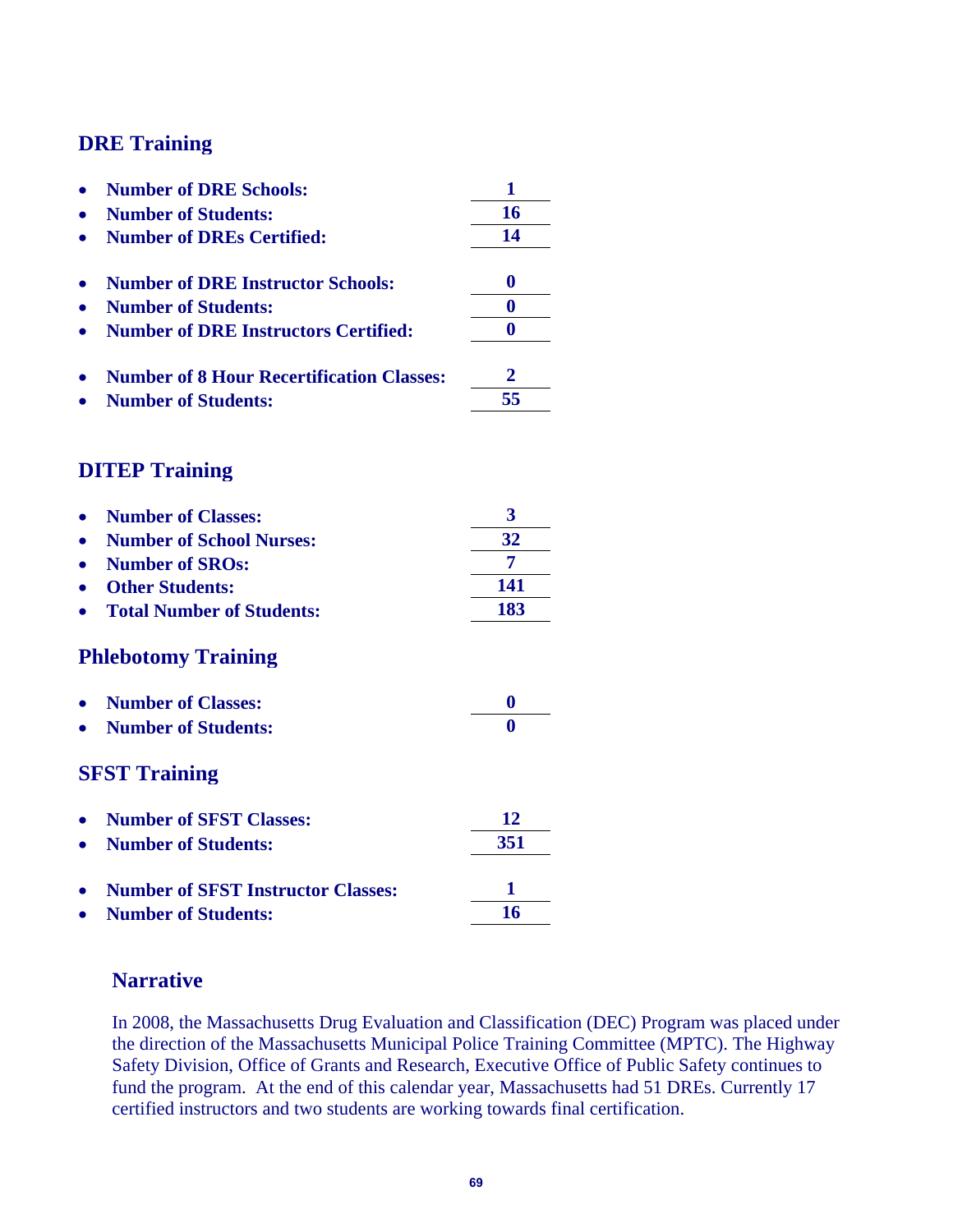Massachusetts conducted one DRE School in the spring. Sixteen students attended; 15 successfully completed the classroom portion of certification. Since the program's inception, it has been somewhat difficult to get students through the field certification phase in a timely manner. Twelve students from this year's class were able to travel to Maricopa County Jail in Phoenix, Arizona to conduct field evaluations. This was successful: all of the students not only completed all of their evaluations, but they were able to complete the Final Knowledge Exam as well. After returning from Arizona, all students were completely certified in a matter of weeks. We are still continuing to utilize other arenas for field evaluations, as some students are or were not able to travel to Arizona, and other states have requested using Massachusetts as a field evaluation site for their students.

Although no DRE instructor schools were conducted this year, a combined DRE/SFST Instructor school has been scheduled for the next calendar year. One SFST Instructor School was conducted and certified 16 SFST Instructors.

DRE instructors were utilized a few times throughout the year for sobriety checkpoints in conjunction with state and local police departments; however, they were not utilized nearly as many times as they were the previous year. There were 3 OUI drugs arrests at sobriety checkpoints where DRE instructors were on location. Many other sobriety checkpoints were conducted without DREs or instructors and resulted in very few OUI drugs arrests. The OUI drugs arrests that were made did not have the benefit of a drug influence evaluation conducted. It is planned to try to increase the number of DRE/Instructors at sobriety checkpoints in calendar year 2009.

Massachusetts passed a law in November decriminalizing small amounts of marijuana. The law itself is rather confusing to most of the general public. Many people think that marijuana possession is now legal. It is believed that this leads to a more care-free attitude, which may lead to many more instances of driving under the influence of marijuana. The law enforcement community, as well as the DREs, is waiting to see how this law will affect instances of impaired driving.

Requests by Massachusetts prosecutors for DREs to testify in OUI Drugs cases continue to increase. The vast majority of these cases are those where the defendant had been arrested for impaired driving but no evaluation took place. The DREs have been called in to reconstruct the events, and explain drug impairment in court. This program has been a great success for the Massachusetts DEC program. Requests from prosecutors continue to grow, as does the number of DREs who are being qualified as experts in Massachusetts courts. One problem encountered this year is that, although the number of requests for DRE testimony increases, the actual amount of DREs who are testifying has decreased. There are a number of reasons for this. First, many of the DREs have in the past testified in court on their own time, for no compensation. At one time Massachusetts had grant funds available to fund DRE testimony; however, that program no longer exists. The actual funds would be available, but due to state rules and some other issues, DREs cannot be paid directly by the state.

We have made several attempts to get other groups and agencies involved in receiving funds to pay for DREs in court, but have not been able to get that funding to come to fruition. During the next calendar year, attempts will again be made to rectify the problem.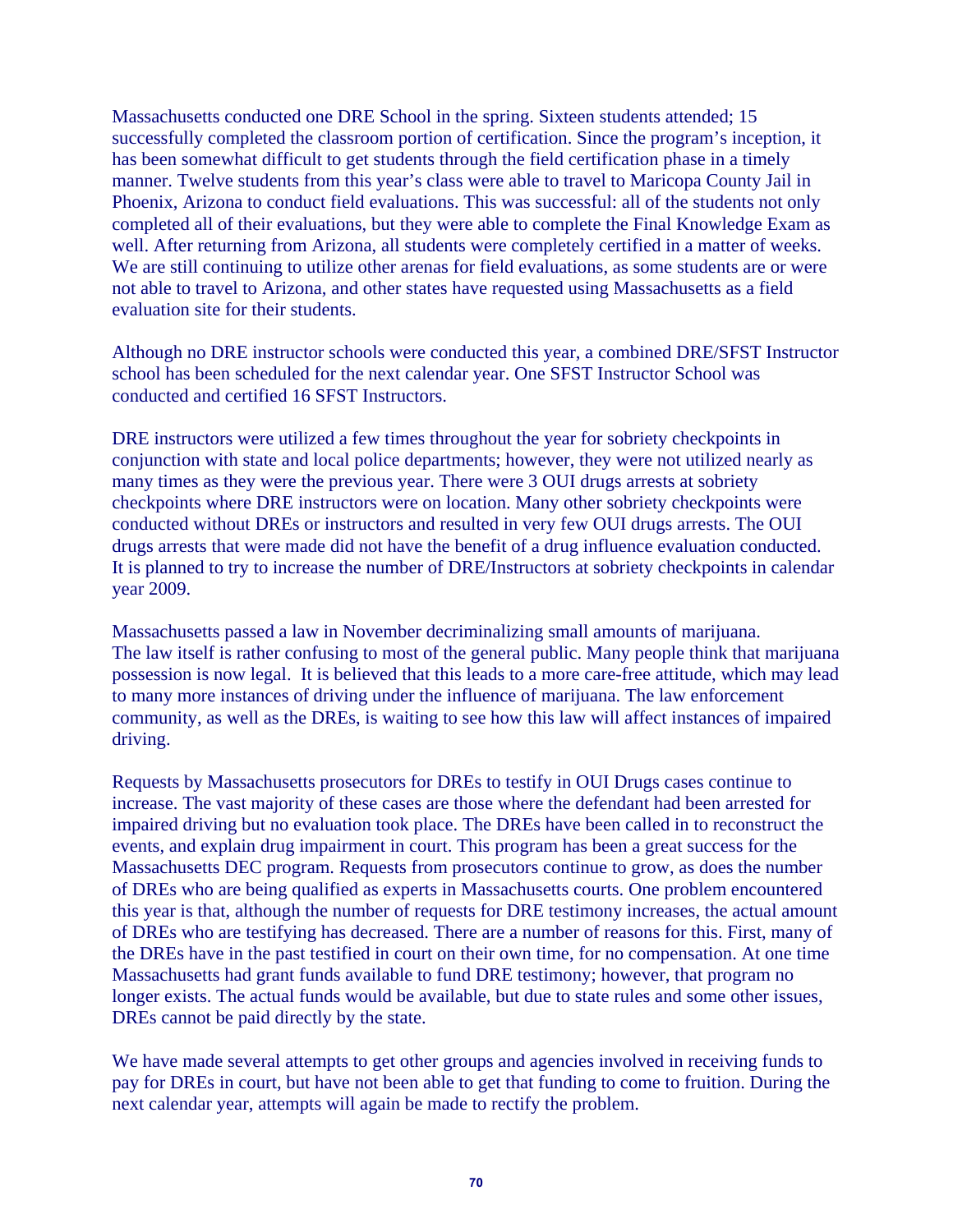Another frequent problem seems to be that many prosecutors have heard about DREs testifying in cases but have little training and knowledge of the DEC Program; nor do they understand how to properly present it in court. Several trainings for prosecutors are planned for 2009. Also, there will be one prosecutor attending the spring 2009 DRE School, and it is anticipated that she will be certified. Massachusetts also is looking to host a "Prosecuting the Drugged Driver" course, as New Hampshire did this current year.

New updates to the DEC curriculum were again recommended to the IACP Technical Assistance Panel (TAP) at their annual meeting in November. One suggested revision to the "CNS Depressant" category of drugs was accepted by the TAP, and changes will be made to the curriculum starting in 2009. Other updates proposed by our DREs have been presented to the TAP, and a subcommittee is preparing a recommendation for changes. Further, updates to the "Hippus", "Rebound Dilation", and "Lack of Convergence" definitions have been accepted by the TAP and will be in the 2009 curriculum version.

The Highway Safety Division, Executive Office of Public Safety, continues to fund a program that provides preliminary breath test units and simulators to all certified DREs.

Massachusetts conducted three Drug Impairment Training for Education Professionals (DITEP) courses, which trained more than 100 school teachers, administrators and counselors, a school resource officer, and 24 school nurses.

The Advanced Roadside Impaired Driving Enforcement (ARIDE) training was not conducted in Massachusetts in 2008; there are plans for the ARIDE course in 2009.

Drug Abuse, Impairment and Treatment Training for Health Care Professionals is a program that was developed in Massachusetts for EMTs, paramedics, nurses and doctors. This has met with success, and is requested routinely by a variety of groups in health care, nursing conferences, EMS conferences, EMS Continuing Education Seminars, and general health care agencies. The design of this course is to educate health care workers in the symptomology of drug impairment, drug abuse, and drug overdose. Research conducted here has led to some suggested treatments for drug impairment and overdose that were not previously utilized. Over 500 EMTs, paramedics, nurses and doctors were trained in 2008. Feedback on this program has been nothing short of outstanding.

The Massachusetts DRE Program utilizes the DRE Tracking Web Site to input evaluation data. Many of the DREs regularly enter their evaluations into the system; however, as in years past, several of the DREs are not as proficient as others entering data. Although one of the recertification requirements in Massachusetts is to enter all evaluations in the system, the full compliance rate on a regular basis is only at approximately 85 percent. This is better than last year's compliance rate. The current data listed above is an estimate based on actual data entered into the system. Out of 51 certified DREs, 46 have entered evaluation information into the system; however, some have made only partial entries.

Of the total 338 evaluations conducted in Massachusetts in 2008, the DREs were correct in their findings 85.9 percent of the time. Please note that of this percentage, 37 of 46 DREs had 100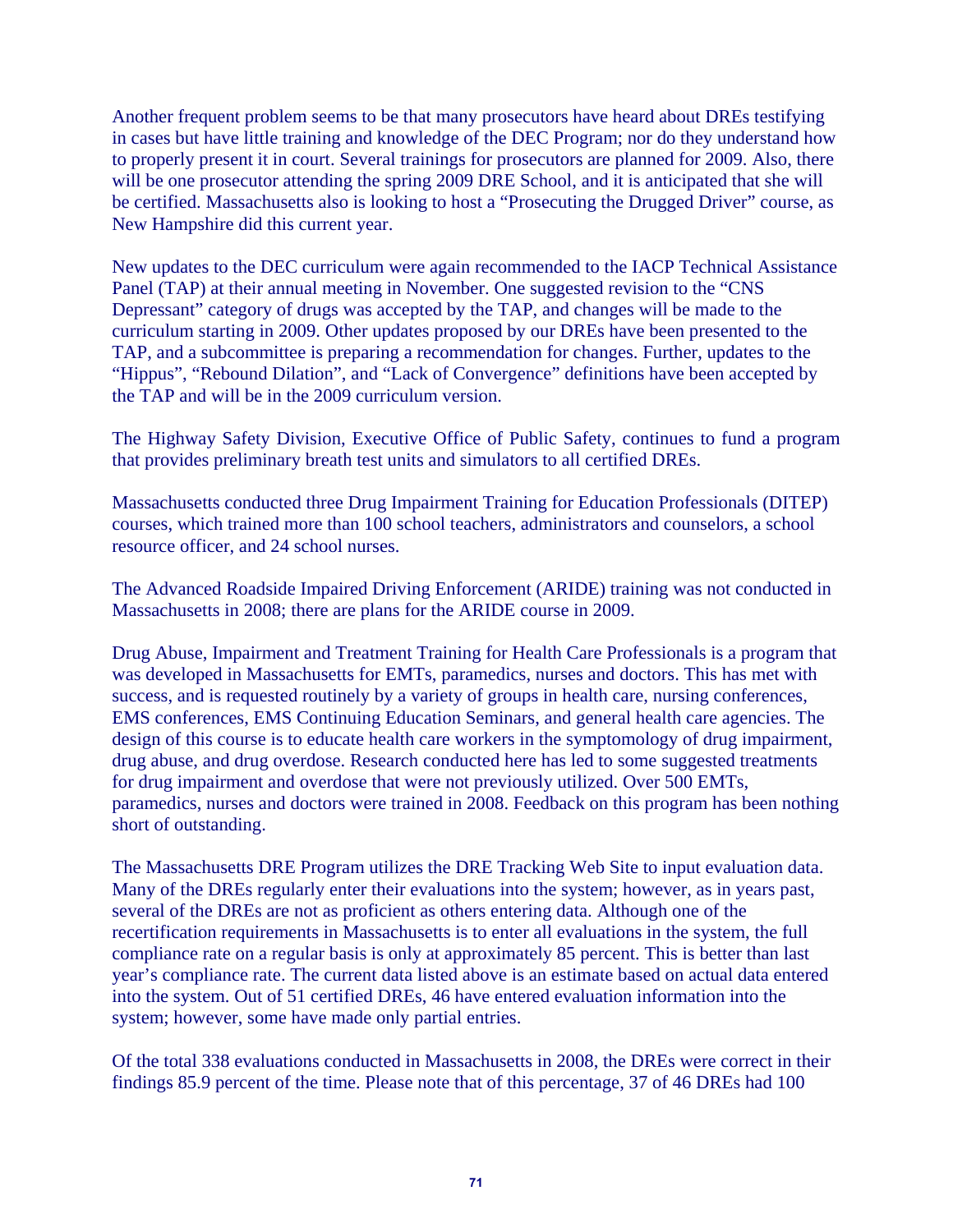percent confirmation of their findings; therefore, the vast majority of DREs had excellent confirmation rates.

Drug catgories found were CNS Depressants (114); CNS Stimulants (96); Hallucinogens (2); Dissociative Anesthetics (2); Narcotic Analgesics (84); Inhalants (2); Cannabis (74) There were 101 instances of polydrug use in subjects evaluated out of a total of 338 evaluations, thereby making polydrug use at approximately 30 percent.

The following graph depicts the drug categories found during evaluations:



As shown above, CNS Depressants, CNS Stimulants and Narcotic Analgesics are the prevalent drugs found. In calendar year 2009, it is believed that Cannabis use will increase dramatically, as mentioned above.

#### **Report Submitted by Sgt. Don Decker, Marblehead Police Department, State DRE Coordinator and Pamela King, Municipal Police Training Committee, Statewide Programs Coordinator**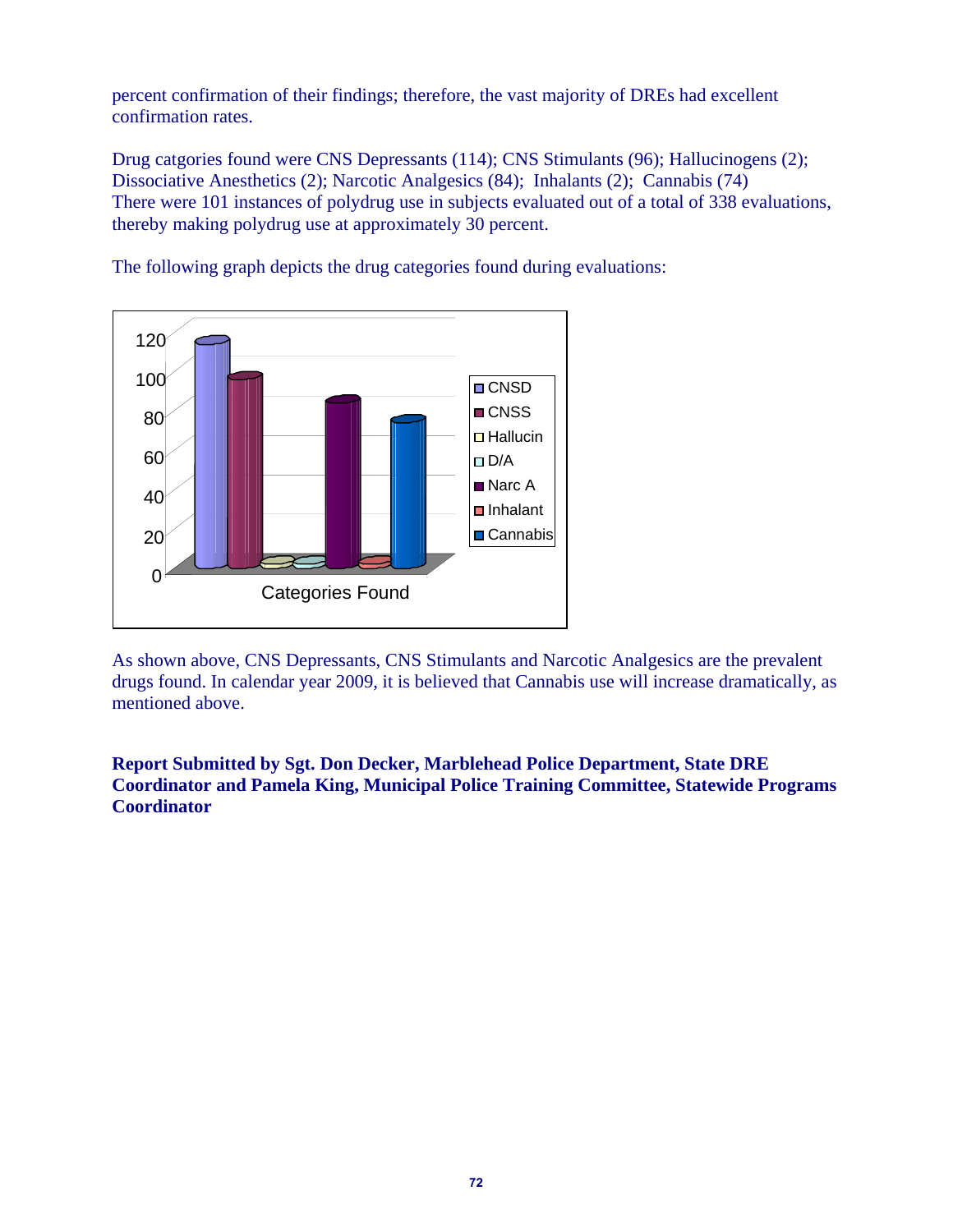## **Minnesota DRE Year End Summary Report 2008**

### **Current DREs**

| <b>Number of evaluators (DREs) in your state:</b> | <b>165</b> |
|---------------------------------------------------|------------|
| <b>Number of DRE Instructors in your state:</b>   | 47         |
| <b>Number of agencies that have DREs:</b>         | 84         |

### **Evaluations**

| <b>Number of enforcement evaluations:</b> | 677 |
|-------------------------------------------|-----|
| <b>Number of training evaluations:</b>    | 127 |
| <b>Total number of evaluations:</b>       | 804 |

### **Drug Category** (DRE Opinion)

| <b>180</b> |
|------------|
| 177        |
| g          |
| 14         |
| 113        |
| 11         |
| 179        |
|            |

### **Poly Drug Use**

**Total Number: 181** 

- **Alcohol Rule Out: 12**
- **Medical Rule Out: 8**
- No Opinion of Impairment:  $\frac{34}{97}$
- **• Results Pending:**
- Tox Found No Drugs: 30
- **Refused: 28**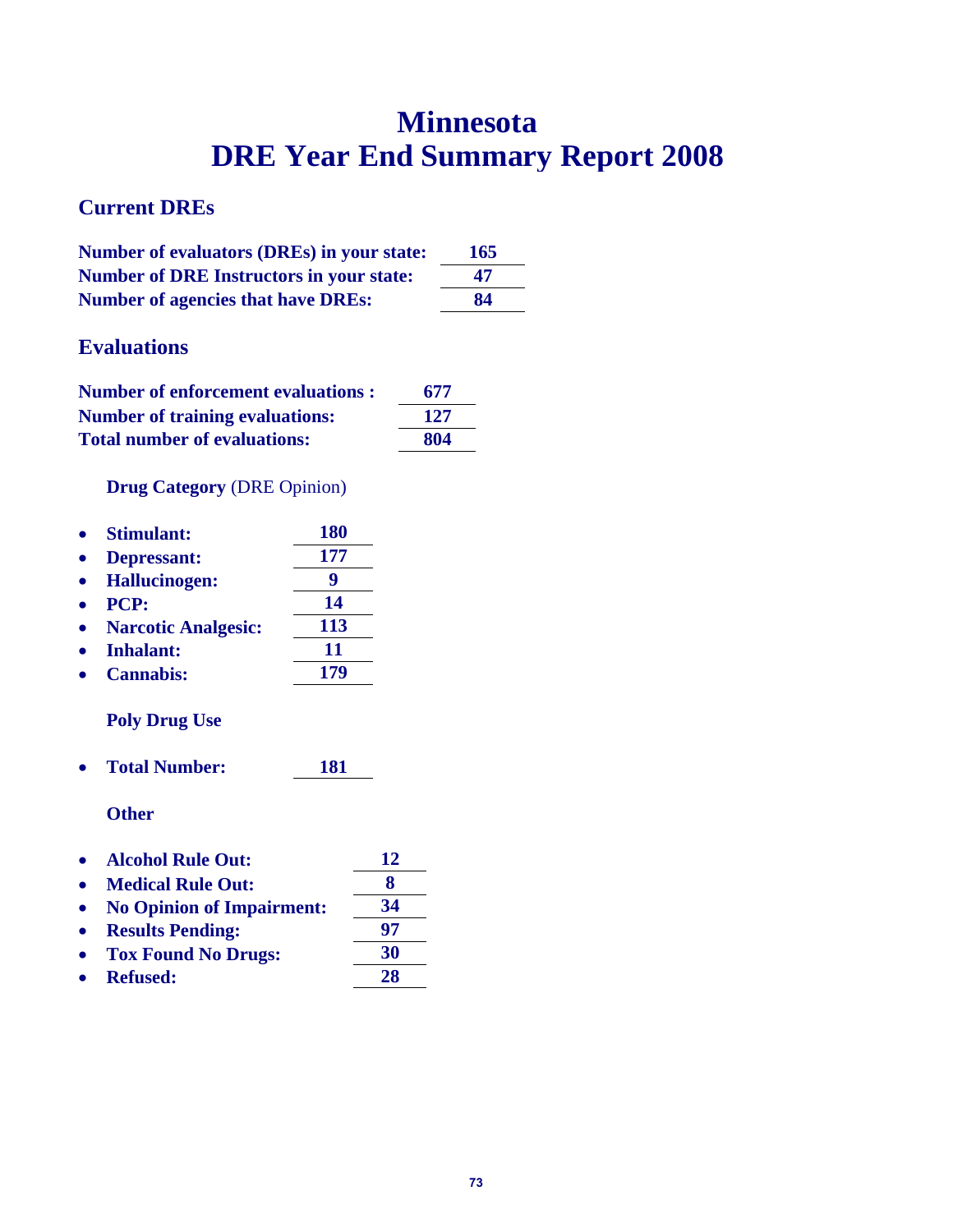|                            | <b>Number of DRE Schools:</b>                    | 1                |  |
|----------------------------|--------------------------------------------------|------------------|--|
|                            | <b>Number of Students:</b>                       | 24               |  |
|                            | <b>Number of DREs Certified:</b>                 | 24               |  |
|                            | <b>Number of DRE Instructor Schools:</b>         | 1                |  |
|                            | <b>Number of Students:</b>                       | 19               |  |
|                            | <b>Number of DRE Instructors Certified:</b>      | 19               |  |
|                            |                                                  |                  |  |
|                            | <b>Number of 8 Hour Recertification Classes:</b> | 1                |  |
|                            | <b>Number of Students:</b>                       | 126              |  |
|                            | <b>DITEP Training</b>                            |                  |  |
|                            | <b>Number of Classes:</b>                        | $\bf{0}$         |  |
|                            | <b>Number of School Nurses:</b>                  | $\boldsymbol{0}$ |  |
|                            | <b>Number of SROs:</b>                           | $\bf{0}$         |  |
|                            | <b>Other Students:</b>                           | $\bf{0}$         |  |
|                            | <b>Total Number of Students:</b>                 | $\bf{0}$         |  |
| <b>Phlebotomy Training</b> |                                                  |                  |  |
|                            | <b>Number of Classes:</b>                        | $\boldsymbol{0}$ |  |
|                            | <b>Number of Students:</b>                       | $\mathbf{0}$     |  |
| <b>SFST Training</b>       |                                                  |                  |  |
|                            | <b>Number of SFST Classes:</b>                   | 28               |  |
|                            | <b>Number of Students:</b>                       | 564              |  |
|                            | <b>Number of SFST Instructor Classes:</b>        | 1                |  |
|                            | <b>Number of Students:</b>                       | 25               |  |
|                            |                                                  |                  |  |

### **Narrative**

•Minnesota continues to publish the quarterly *Snare the Drug Impaired* newsletter that is sent to over 1000 recipients.

•Over 39,000 arrests for DWI were made in 2008. To date, 719 of those arrests resulted in a conviction for DWI-CS.

•Minnesota's 16th DRE School was held in April. With the certification of the 24 officers that attended that training, Minnesota now has 165 DREs from 84 agencies.

#### **Report Submitted by Sergeant Don Marose, Minnesota State Patrol, State DRE Coordinator**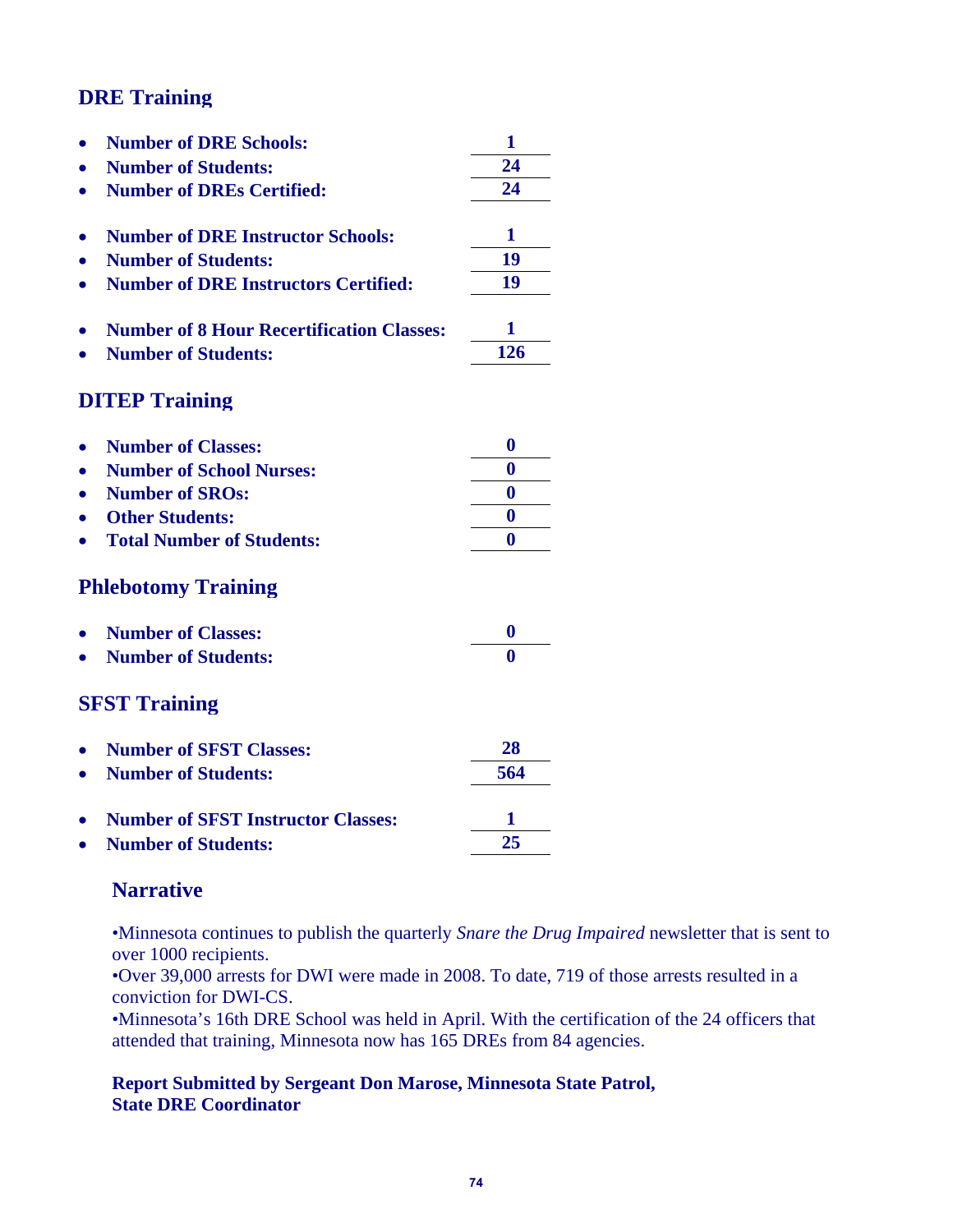## **Mississippi DRE Year End Summary Report 2008**

### **Current DREs**

| <b>Number of evaluators (DREs) in your state:</b> | -11 |
|---------------------------------------------------|-----|
| <b>Number of DRE Instructors in your state:</b>   | o   |
| <b>Number of agencies that have DREs:</b>         | 11  |

### **Evaluations**

| <b>Number of enforcement evaluations:</b> | $\mathbf{0}$ |
|-------------------------------------------|--------------|
| <b>Number of training evaluations:</b>    | 132          |
| <b>Total number of evaluations:</b>       | 132          |

**Drug Category** (DRE Opinion)

| <b>Stimulant:</b>          | 85 |
|----------------------------|----|
| Depressant:                | 29 |
| <b>Hallucinogen:</b>       |    |
| PCP:                       |    |
| <b>Narcotic Analgesic:</b> | 16 |
| <b>Inhalant:</b>           |    |
| <b>Cannabis:</b>           | QΔ |

### **Poly Drug Use**

**Total Number: 68** 

|           | • Alcohol Rule Out:              | x   |
|-----------|----------------------------------|-----|
| $\bullet$ | <b>Medical Rule Out:</b>         |     |
| $\bullet$ | <b>No Opinion of Impairment:</b> | 13  |
| $\bullet$ | <b>Results Pending:</b>          | o   |
|           |                                  | 1 A |

- **Tox Found No Drugs: 12**
- Refused: 0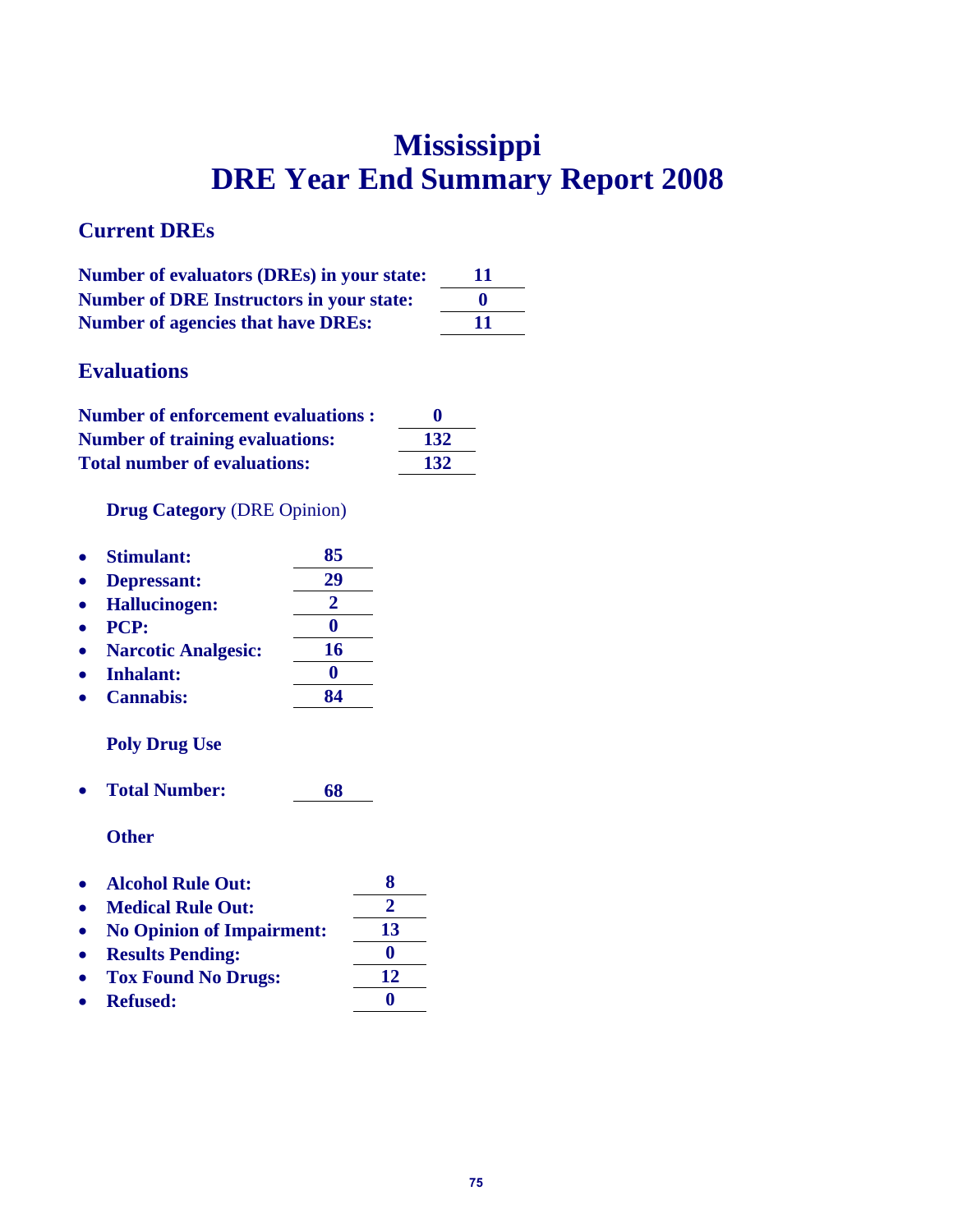|           | <b>Number of DRE Schools:</b>                    | 1        |
|-----------|--------------------------------------------------|----------|
|           | <b>Number of Students:</b>                       | 18       |
|           | <b>Number of DREs Certified:</b>                 | 11       |
|           |                                                  |          |
|           | <b>Number of DRE Instructor Schools:</b>         | $\bf{0}$ |
|           | <b>Number of Students:</b>                       | $\bf{0}$ |
|           | <b>Number of DRE Instructors Certified:</b>      | 0        |
|           | <b>Number of 8 Hour Recertification Classes:</b> | $\bf{0}$ |
|           | <b>Number of Students:</b>                       | 0        |
|           |                                                  |          |
|           | <b>DITEP Training</b>                            |          |
|           | <b>Number of Classes:</b>                        | $\bf{0}$ |
|           | <b>Number of School Nurses:</b>                  | 0        |
|           | <b>Number of SROs:</b>                           | $\bf{0}$ |
|           | <b>Other Students:</b>                           | $\bf{0}$ |
|           | <b>Total Number of Students:</b>                 | $\bf{0}$ |
|           | <b>Phlebotomy Training</b>                       |          |
|           | <b>Number of Classes:</b>                        | 0        |
|           | <b>Number of Students:</b>                       | 0        |
|           | <b>SFST Training</b>                             |          |
| $\bullet$ | <b>Number of SFST Classes:</b>                   | 21       |
|           | <b>Number of Students:</b>                       | 297      |
|           |                                                  |          |
|           | <b>Number of SFST Instructor Classes:</b>        | 1        |
|           | <b>Number of Students:</b>                       | 21       |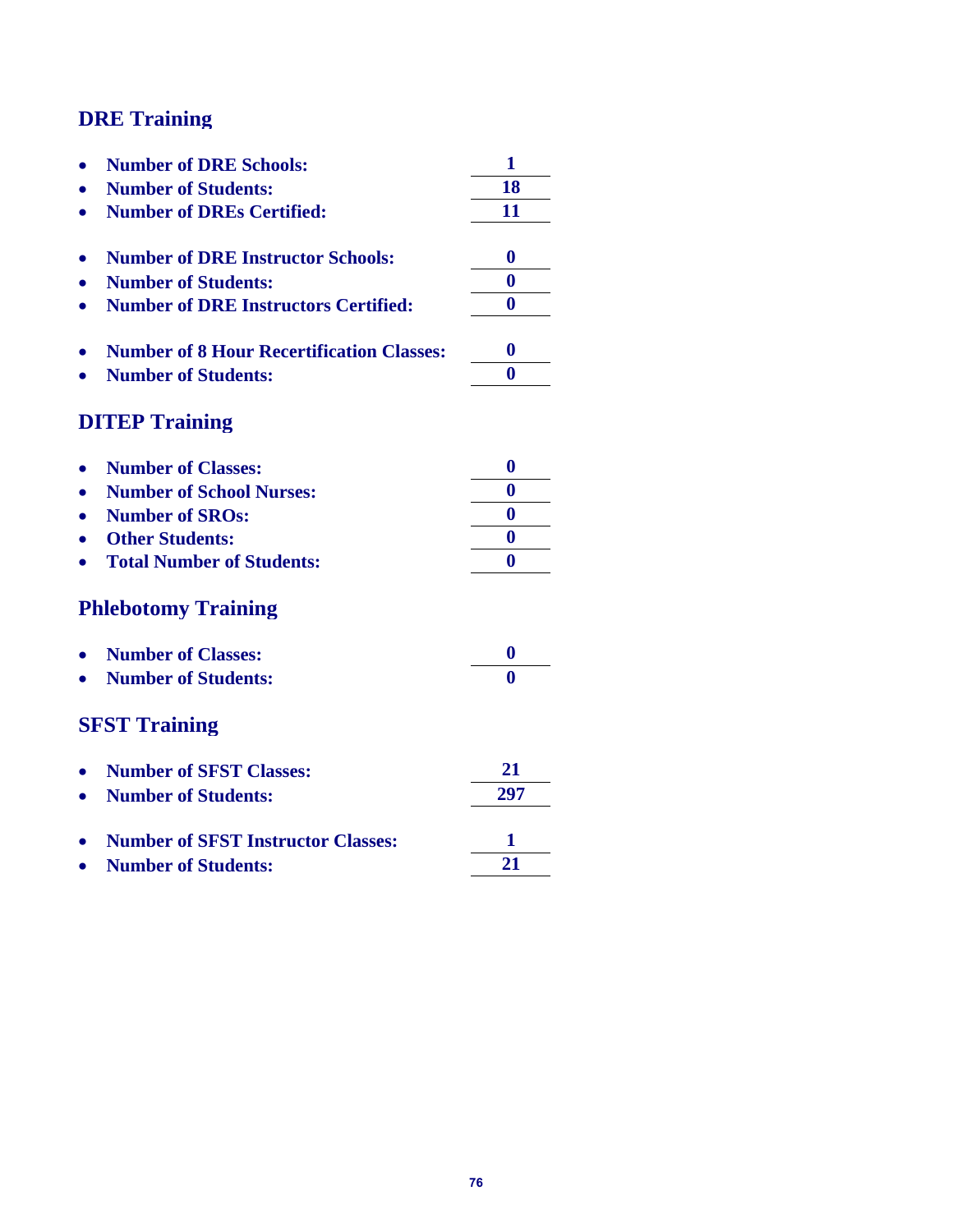### **Narrative**

The first DRE training in Mississippi was held in Madison in September 2008. We had 18 law enforcement, two prosecutors and one toxicologist in attendance.

The Mississippi Law Enforcement Liaison Office, along with Special Assistant Attorney General Molly Miller (Mississippi's Traffic Safety Resource Prosecutor), has provided training to prosecutors, municipal judges, justice court judges and chiefs of police on the DRE program. All entities have been very receptive to the training and the DRE program. We are also in the process of including ARIDE training in the LEL curriculum in the upcoming fiscal year. We also hope to have a second DRE School in the spring of 2010.

**Report Submitted by Tammy Moore, Deputy Director, Mississippi Law Enforcement Liaison Office, State DRE Coordinator**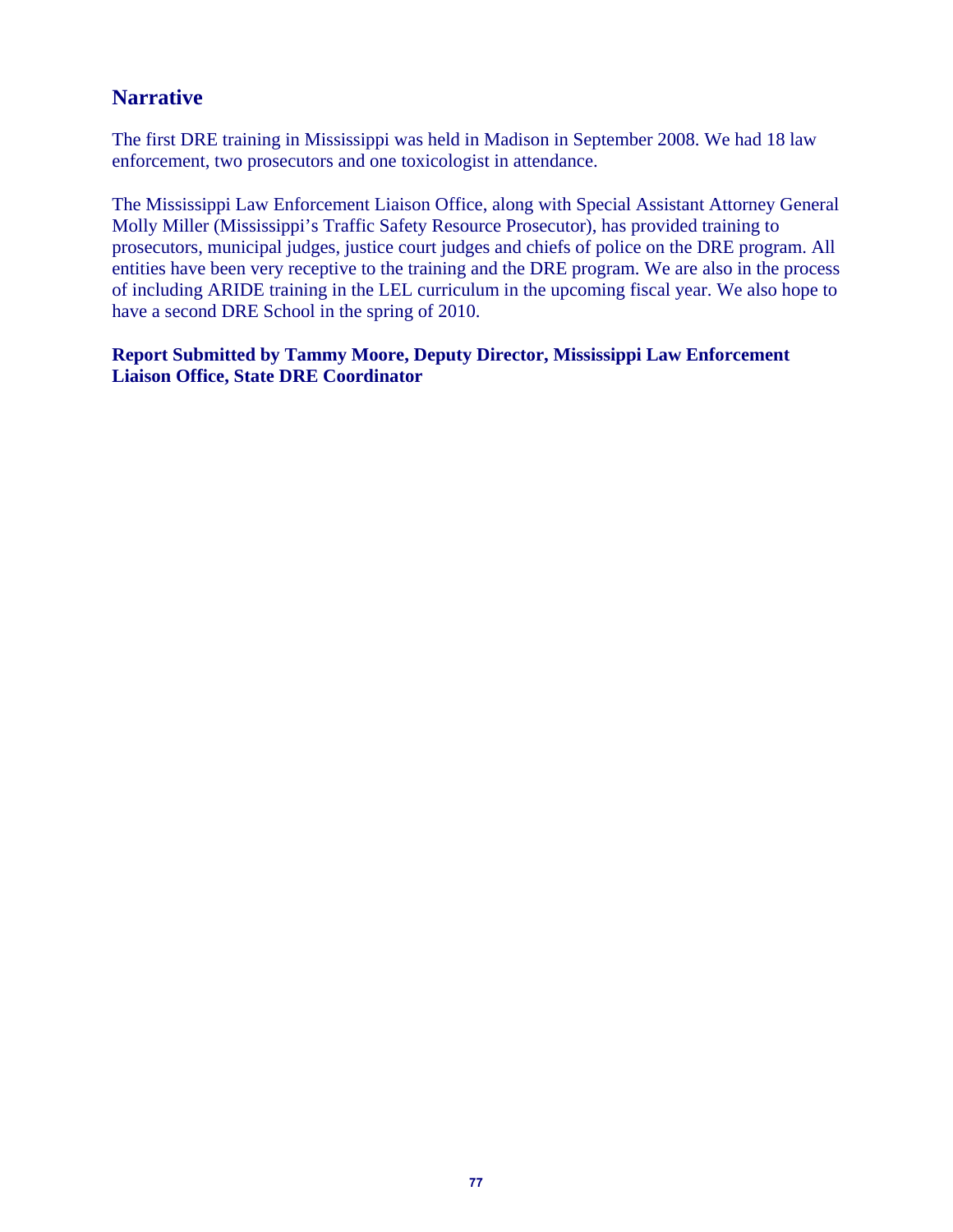## **Missouri DRE Year End Summary Report 2008**

### **Current DREs**

| <b>Number of evaluators (DREs) in your state:</b> | <b>108</b> |
|---------------------------------------------------|------------|
| <b>Number of DRE Instructors in your state:</b>   | 36         |
| <b>Number of agencies that have DREs:</b>         | 62         |

### **Evaluations**

| <b>Number of enforcement evaluations:</b> | 613 |
|-------------------------------------------|-----|
| <b>Number of training evaluations:</b>    | 115 |
| <b>Total number of evaluations:</b>       | 728 |

### **Drug Category** (DRE Opinion)

| <b>Stimulant:</b>          | <b>120</b> |
|----------------------------|------------|
| Depressant:                | 179        |
| <b>Hallucinogen:</b>       |            |
| PCP:                       | 23         |
| <b>Narcotic Analgesic:</b> | 153        |
| <b>Inhalant:</b>           |            |
| <b>Cannabis:</b>           | 322        |
|                            |            |

### **Poly Drug Use**

**Total Number: 256** 

- **Alcohol Rule Out: 5**
- Medical Rule Out: 17
- **No Opinion of Impairment: 21**
- **Results Pending: unk**
- **Tox Found No Drugs: 44**
- **Refused: 62**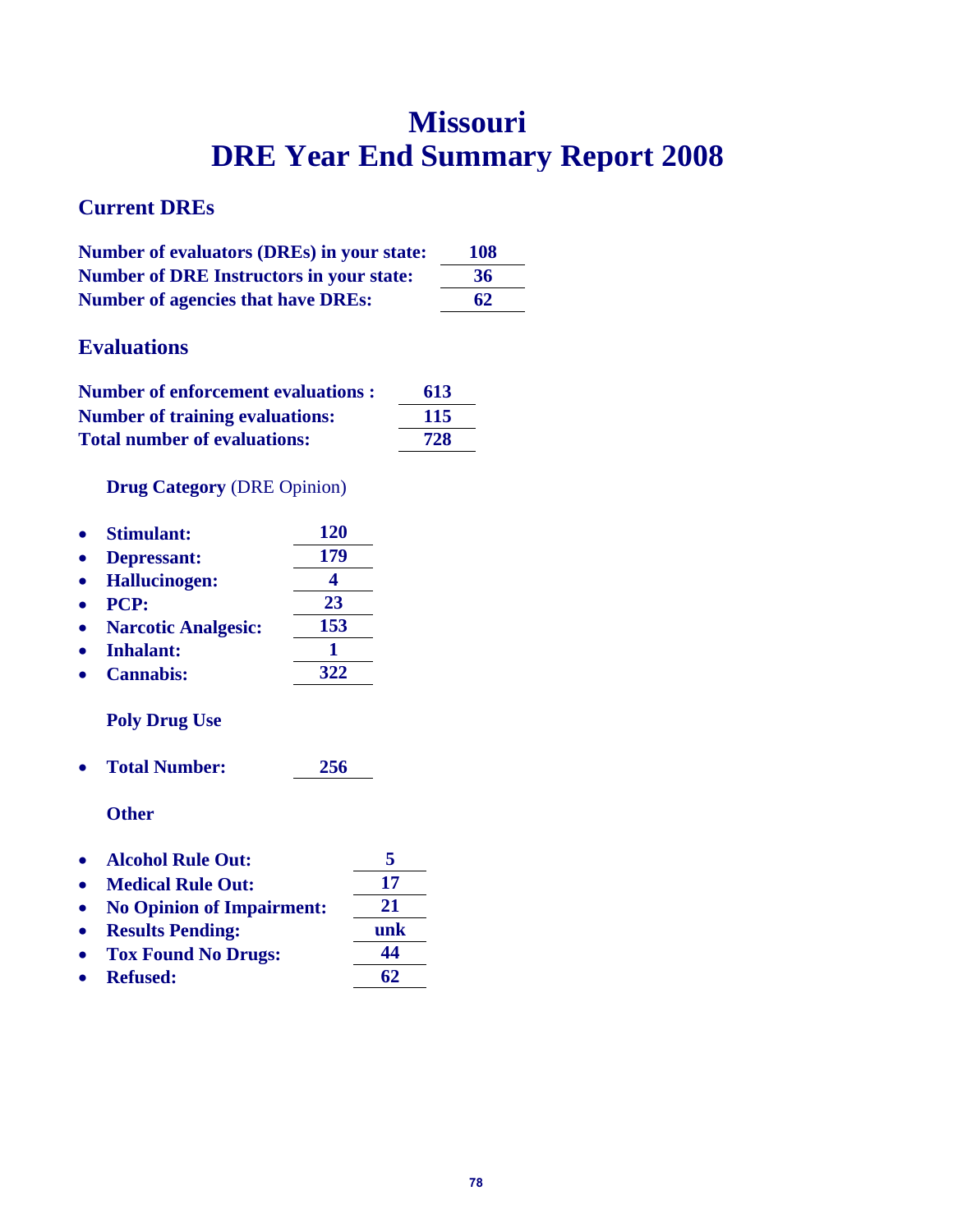|           | <b>Number of DRE Schools:</b>                    | $\overline{2}$   |
|-----------|--------------------------------------------------|------------------|
|           | <b>Number of Students:</b>                       | 40               |
|           | <b>Number of DREs Certified:</b>                 | 36               |
|           |                                                  |                  |
|           | <b>Number of DRE Instructor Schools:</b>         | $\overline{2}$   |
|           | <b>Number of Students:</b>                       | 14               |
| $\bullet$ | <b>Number of DRE Instructors Certified:</b>      | 14               |
|           | <b>Number of 8 Hour Recertification Classes:</b> | 1                |
|           | <b>Number of Students:</b>                       | 18               |
|           |                                                  |                  |
|           | <b>DITEP Training</b>                            |                  |
|           | <b>Number of Classes:</b>                        | $\boldsymbol{0}$ |
| $\bullet$ | <b>Number of School Nurses:</b>                  | $\bf{0}$         |
|           | <b>Number of SROs:</b>                           | $\bf{0}$         |
|           | <b>Other Students:</b>                           | $\bf{0}$         |
|           | <b>Total Number of Students:</b>                 | 0                |
|           | <b>Phlebotomy Training</b>                       |                  |
|           | <b>Number of Classes:</b>                        | $\bf{0}$         |
|           | <b>Number of Students:</b>                       | $\bf{0}$         |
|           | <b>SFST Training</b>                             |                  |
|           | <b>Number of SFST Classes:</b>                   | 0                |
| $\bullet$ | <b>Number of Students:</b>                       | 0                |
|           |                                                  |                  |
|           | <b>Number of SFST Instructor Classes:</b>        | $\bf{0}$         |
|           | <b>Number of Students:</b>                       | 0                |

**Report Submitted By Randy Silver, Missouri Highway Safety Division, State DRE Coordinator**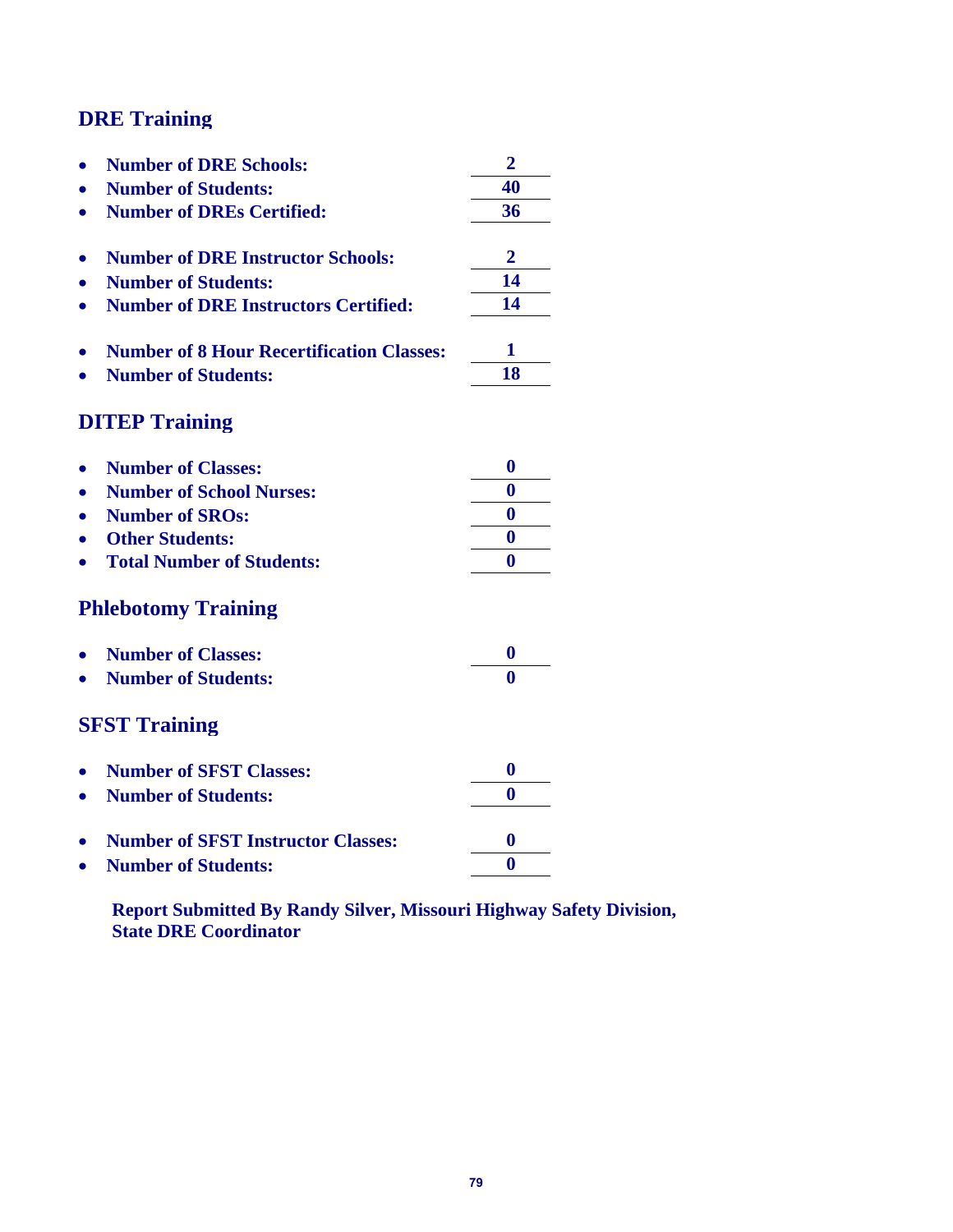## **Montana DRE Year End Summary Report 2008**

### **Current DREs**

| <b>Number of evaluators (DREs) in your state:</b> | 22 |
|---------------------------------------------------|----|
| <b>Number of DRE Instructors in your state:</b>   |    |
| <b>Number of agencies that have DREs:</b>         |    |

### **Evaluations**

| <b>Number of enforcement evaluations:</b> | 51 |
|-------------------------------------------|----|
| <b>Number of training evaluations:</b>    |    |
| <b>Total number of evaluations:</b>       | 53 |

**Drug Category** (DRE Opinion)

| $\bullet$ | <b>Stimulant:</b>    |  |
|-----------|----------------------|--|
|           | • Depressant:        |  |
| $\bullet$ | <b>Hallucinogen:</b> |  |

- **PCP: 0**
- **•** Narcotic Analgesic:
- Inhalant: 1
- **Cannabis: 8**

### **Poly Drug Use**

**Total Number: 8** 

- Alcohol Rule Out: 0<br>• Medical Rule Out: 2
- Medical Rule Out:  $\frac{2}{\sqrt{3}}$ **No Opinion of Impairment: 3**
- **Results Pending: 0**
- **Tox Found No Drugs: 4**
- Refused: 2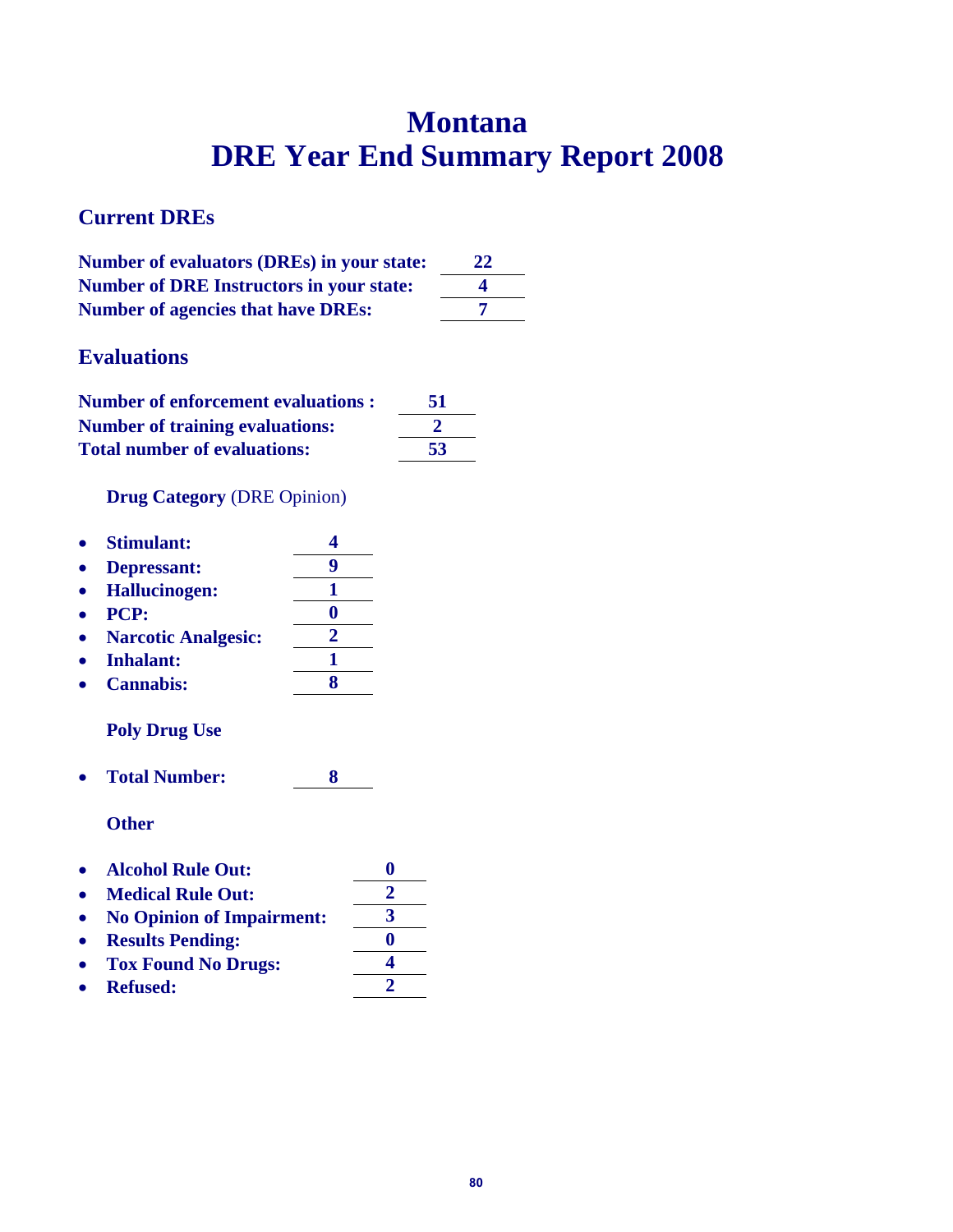|           | <b>Number of DRE Schools:</b>                    | $\bf{0}$         |
|-----------|--------------------------------------------------|------------------|
|           | <b>Number of Students:</b>                       | $\bf{0}$         |
|           | <b>Number of DREs Certified:</b>                 | $\bf{0}$         |
|           | <b>Number of DRE Instructor Schools:</b>         | $\bf{0}$         |
|           | <b>Number of Students:</b>                       | $\bf{0}$         |
|           | <b>Number of DRE Instructors Certified:</b>      | $\bf{0}$         |
|           |                                                  |                  |
|           | <b>Number of 8 Hour Recertification Classes:</b> | 4                |
|           | <b>Number of Students:</b>                       | 15               |
|           | <b>DITEP Training</b>                            |                  |
|           |                                                  |                  |
|           | <b>Number of Classes:</b>                        | $\bf{0}$         |
| $\bullet$ | <b>Number of School Nurses:</b>                  | $\bf{0}$         |
|           | <b>Number of SROs:</b>                           | $\bf{0}$         |
|           | <b>Other Students:</b>                           | $\bf{0}$         |
|           | <b>Total Number of Students:</b>                 | $\bf{0}$         |
|           | <b>Phlebotomy Training</b>                       |                  |
|           | <b>Number of Classes:</b>                        | $\boldsymbol{0}$ |
|           | <b>Number of Students:</b>                       | 0                |
|           | <b>SFST Training</b>                             |                  |
|           | <b>Number of SFST Classes:</b>                   | 7                |
|           | <b>Number of Students:</b>                       | 250              |
|           | <b>Number of SFST Instructor Classes:</b>        | $\bf{0}$         |
|           |                                                  | 0                |
|           | <b>Number of Students:</b>                       |                  |

### **Other Training**

Approximately 10 SFST refresher trainings (sponsored by Montana Highway Patrol).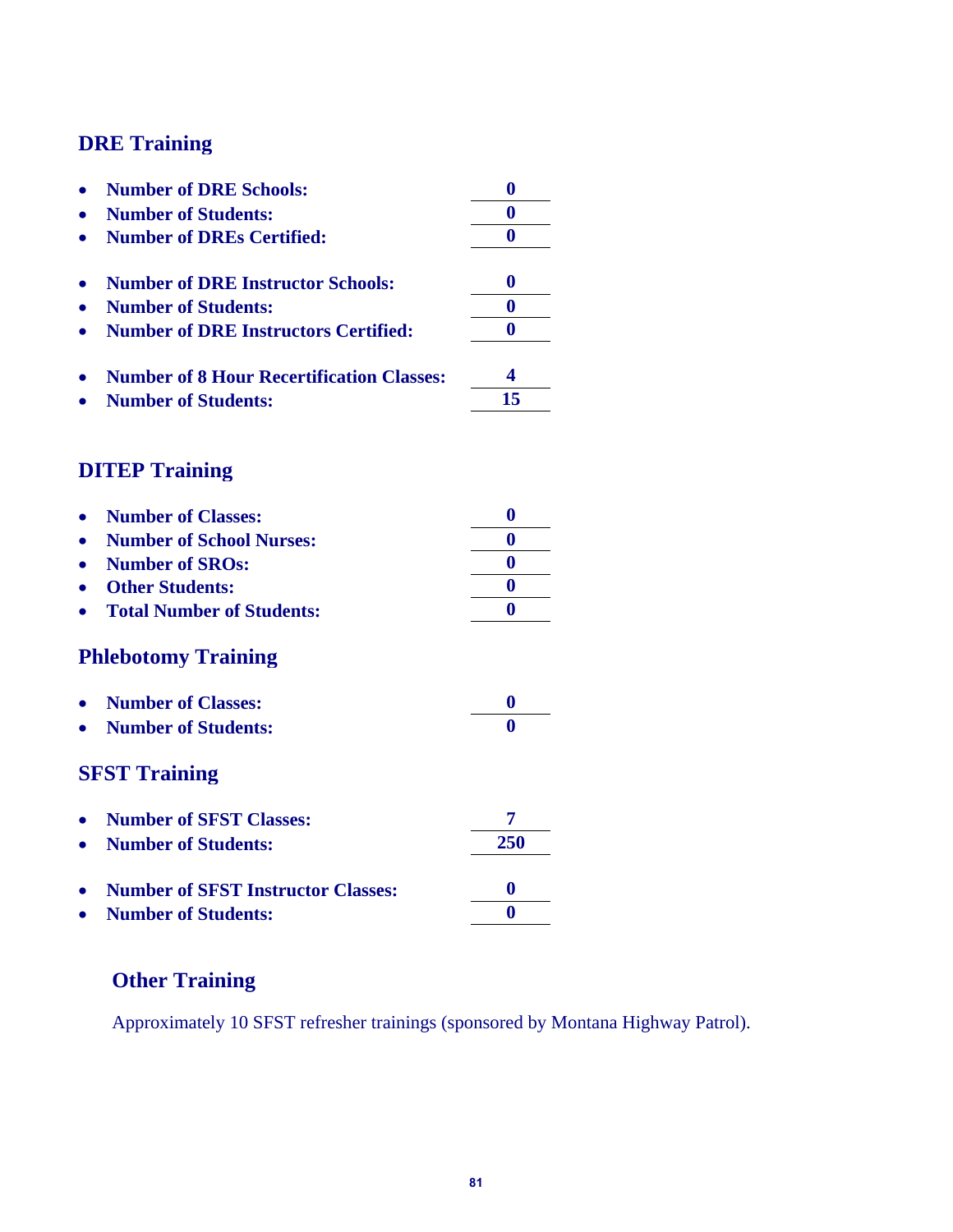### **Narrative**

Montana nearly doubled the number of evaluations conducted in the state from 2007 to 2008. A large factor is an increased awareness of drug impaired drivers at levels below the certified DREs, in large part because of the SFST classes and recertifications taught by the Montana Highway Patrol.

In 2008 Montana sent three officers to DRE Instructor School in Los Angeles, California. With the addition of these three instructors, Montana now has a total of four spread out across the state. With the additional instructors, we will bring ARIDE to the state and it will be used as a prerequisite for the DRE program. The DRE School planned for the fall of 2009 has now been postponed until the spring of 2010 due to budgetary reasons.

We have added three new DREs in 2009 and are just waiting on the certification process to be completed on two of them. We have also added a new DRE instructor for the state.

Our state law enforcement academy has stopped using wet labs for DUI training. This is a major foundational problem for our courts. Missoula Police Department DREs have recognized this shortcoming, and we are planning to start our own wet labs to preserve Horizontal Gaze Nystagmus testimony. I've passed along the concern in the recertification class and am encouraging other agencies to do the same. The Montana Highway Patrol also conducts its own wet labs to compensate for the lack of quality HGN training. Additional SFST trainings conducted outside of the Montana Law Enforcement Academy contain wet labs. The Montana Highway Patrol will continue to conduct trainings in this manner to help preserve HGN testimony for the state.

Our reporting to the national data tracking program has become better over the past year. I continue to urge officers to use the program and have reminded them of the benefits to all by using the program.

**Report Submitted by Trooper Kurt Sager, Montana Highway Patrol, State DRE Coordinator**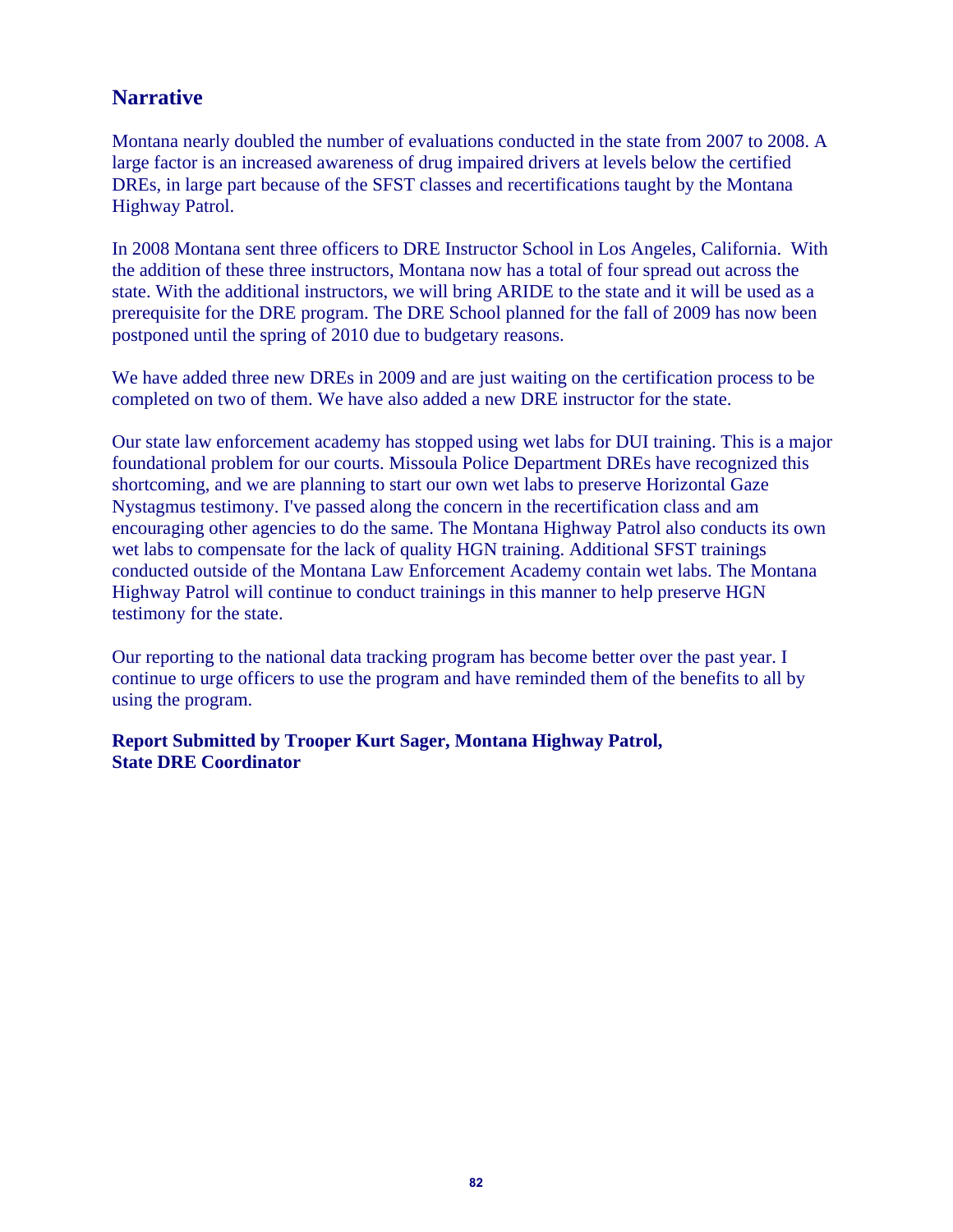## **Nebraska DRE Year End Summary Report 2008**

### **Current DREs**

| <b>Number of evaluators (DREs) in your state:</b> | 98  |
|---------------------------------------------------|-----|
| <b>Number of DRE Instructors in your state:</b>   | -17 |
| <b>Number of agencies that have DREs:</b>         | 30  |

### **Evaluations**

| <b>Number of enforcement evaluations:</b> | 365  |
|-------------------------------------------|------|
| <b>Number of training evaluations:</b>    | 72   |
| <b>Total number of evaluations:</b>       | 440* |

**\* The total 2008 evaluations for Nebraska include 365 enforcement evaluations, 72 training evaluations and 3 other evaluations** 

#### **Drug Category** (DRE Opinion)

|           | <b>Stimulant:</b>                | <b>100</b> |          |
|-----------|----------------------------------|------------|----------|
| $\bullet$ | <b>Depressant:</b>               | 168        |          |
| $\bullet$ | <b>Hallucinogen:</b>             | 2          |          |
|           | <b>PCP:</b>                      | 4          |          |
| $\bullet$ | <b>Narcotic Analgesic:</b>       | 58         |          |
|           | <b>Inhalant:</b>                 | 0          |          |
|           | <b>Cannabis:</b>                 | 229        |          |
|           | <b>Poly Drug Use</b>             |            |          |
|           | <b>Total Number:</b>             | 84         |          |
|           | <b>Other</b>                     |            |          |
|           | <b>Alcohol Rule Out:</b>         |            | $\bf{0}$ |
|           | <b>Medical Rule Out:</b>         |            | 9        |
|           | <b>No Opinion of Impairment:</b> |            | 23       |
| $\bullet$ | <b>Results Pending:</b>          |            | 42       |
|           | <b>Tox Found No Drugs:</b>       |            | 18       |
|           | <b>Refused:</b>                  |            | 24       |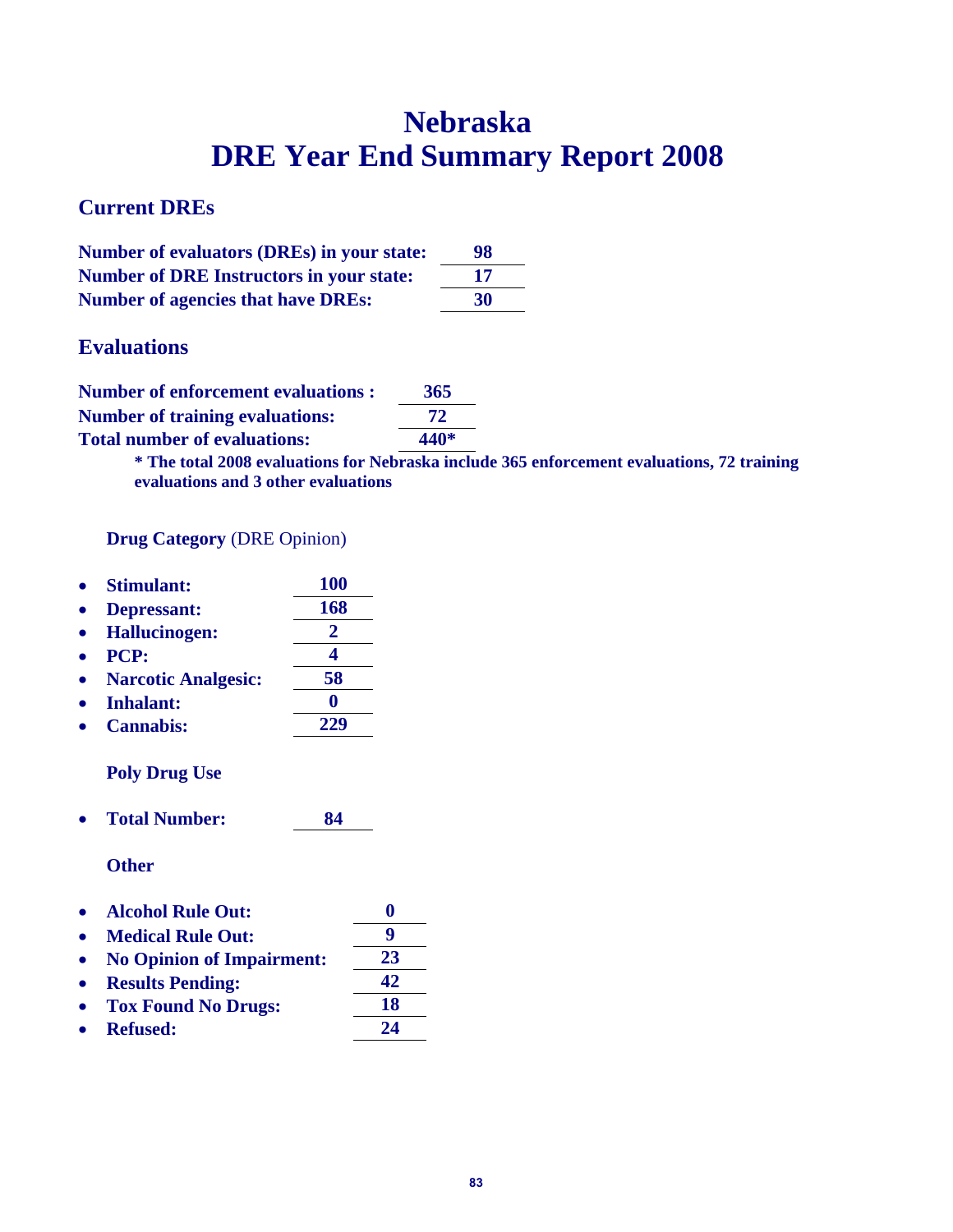|           | <b>Number of DRE Schools:</b>                    | 1            |
|-----------|--------------------------------------------------|--------------|
|           | <b>Number of Students:</b>                       | 20           |
|           | <b>Number of DREs Certified:</b>                 | 20           |
|           |                                                  |              |
|           | <b>Number of DRE Instructor Schools:</b>         | 1            |
|           | <b>Number of Students:</b>                       | 7            |
| $\bullet$ | <b>Number of DRE Instructors Certified:</b>      | 6            |
|           | <b>Number of 8 Hour Recertification Classes:</b> | 1            |
|           | <b>Number of Students:</b>                       | 65           |
|           | <b>DITEP Training</b>                            |              |
|           | <b>Number of Classes:</b>                        | $\bf{0}$     |
|           | <b>Number of School Nurses:</b>                  | $\bf{0}$     |
|           | <b>Number of SROs:</b>                           | $\bf{0}$     |
|           | <b>Other Students:</b>                           | $\bf{0}$     |
|           | <b>Total Number of Students:</b>                 | $\bf{0}$     |
|           | <b>Phlebotomy Training</b>                       |              |
|           | <b>Number of Classes:</b>                        | 0            |
|           | <b>Number of Students:</b>                       | $\mathbf{0}$ |
|           | <b>SFST Training</b>                             |              |
|           | <b>Number of SFST Classes:</b>                   | **           |
|           | <b>Number of Students:</b>                       | **           |
|           | <b>Number of SFST Instructor Classes:</b>        | 1            |
|           |                                                  | 20           |
| $\bullet$ | <b>Number of Students:</b>                       |              |

**\* The Nebraska Office of Highway Safety does not track SFST classes sponsored across the state only the SFST instructor training sponsored by this office.**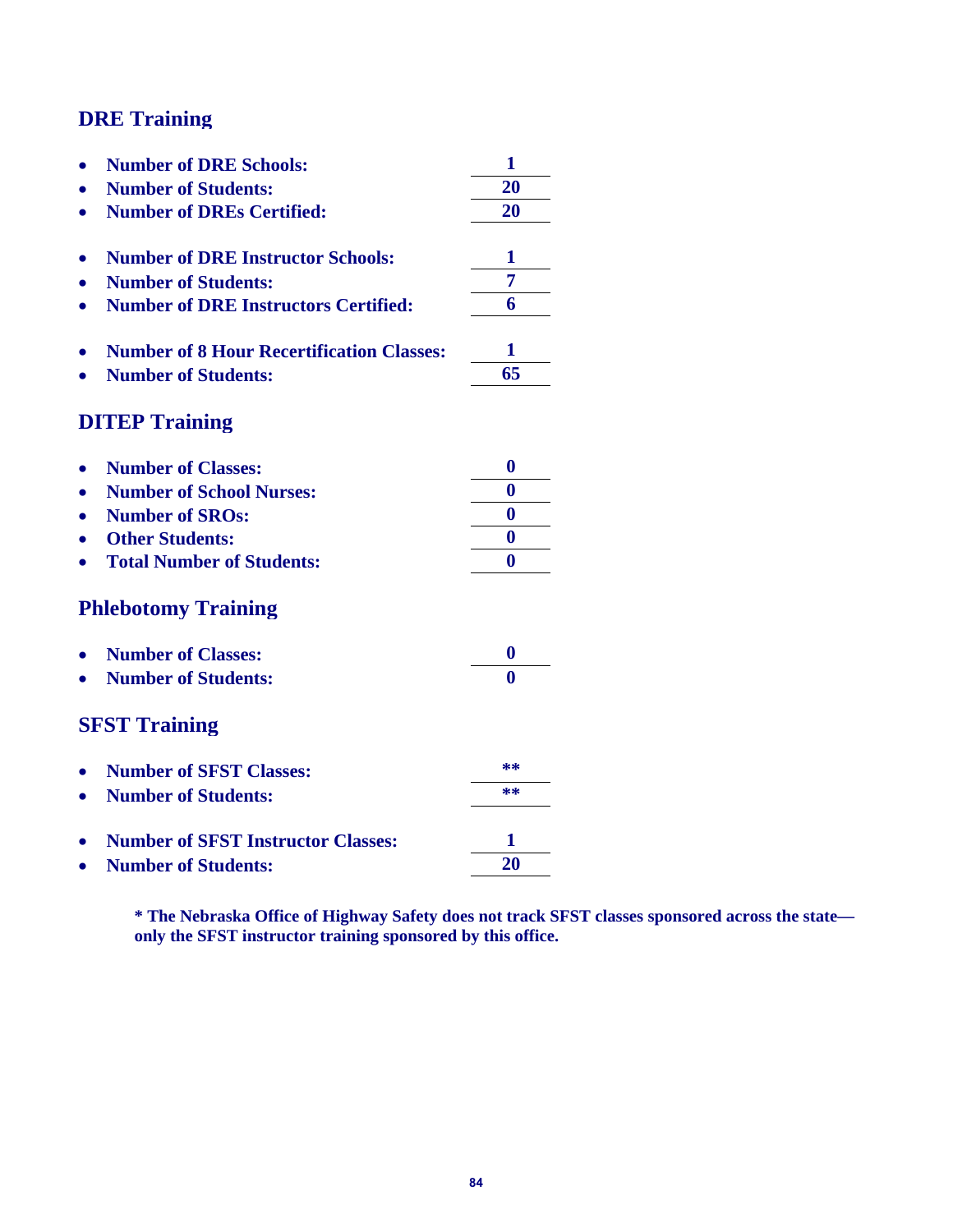### **Other Training**

In 2008, funding was provided through the Nebraska Office of Highway Safety for two DRE instructors and three DREs to attend the 2008 IACP Impaired Driving Conference. It should be noted that Nebraska was under a travel restriction during 2008, which significantly decreased the out-of-state training.

### **Narrative**

In 2008, Nebraska DREs conducted 440 evaluations with a toxicology confirmation rate of 92.4 percent. The 2008 DRE activity reflected in this report was extracted from the DRE data tracking collection system. Nebraska DREs are required to be up-to-date on their entries into the DRE data collection system to be considered for funding assistance for the IACP Annual Training Conference on Drugs, Alcohol and Impaired Driving and prior to being recertified as a DRE.

#### **Report Submitted by Becky Stinson, Nebraska Office of Highway Safety, State DRE Coordinator**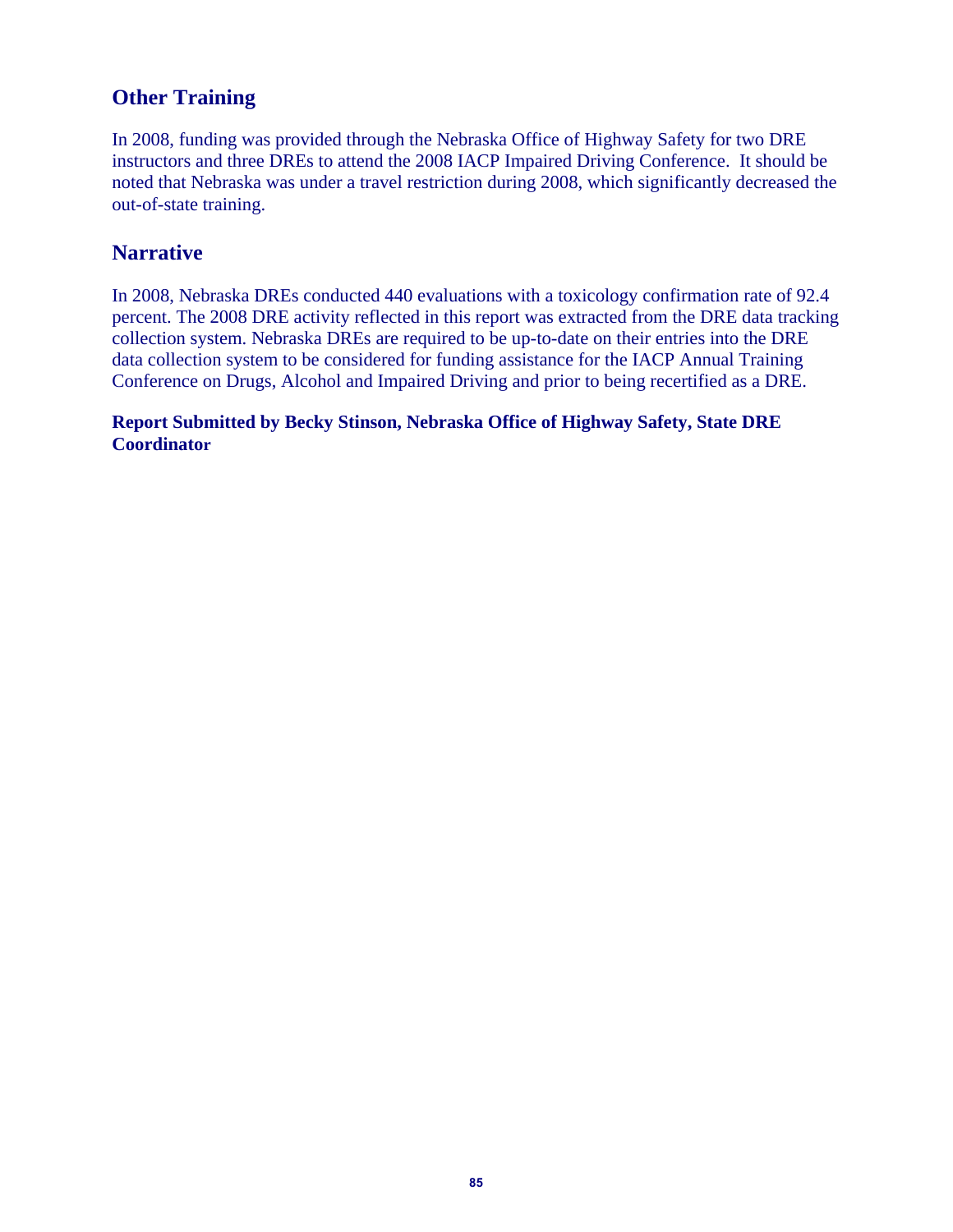**Nevada** 

*(No report submitted)*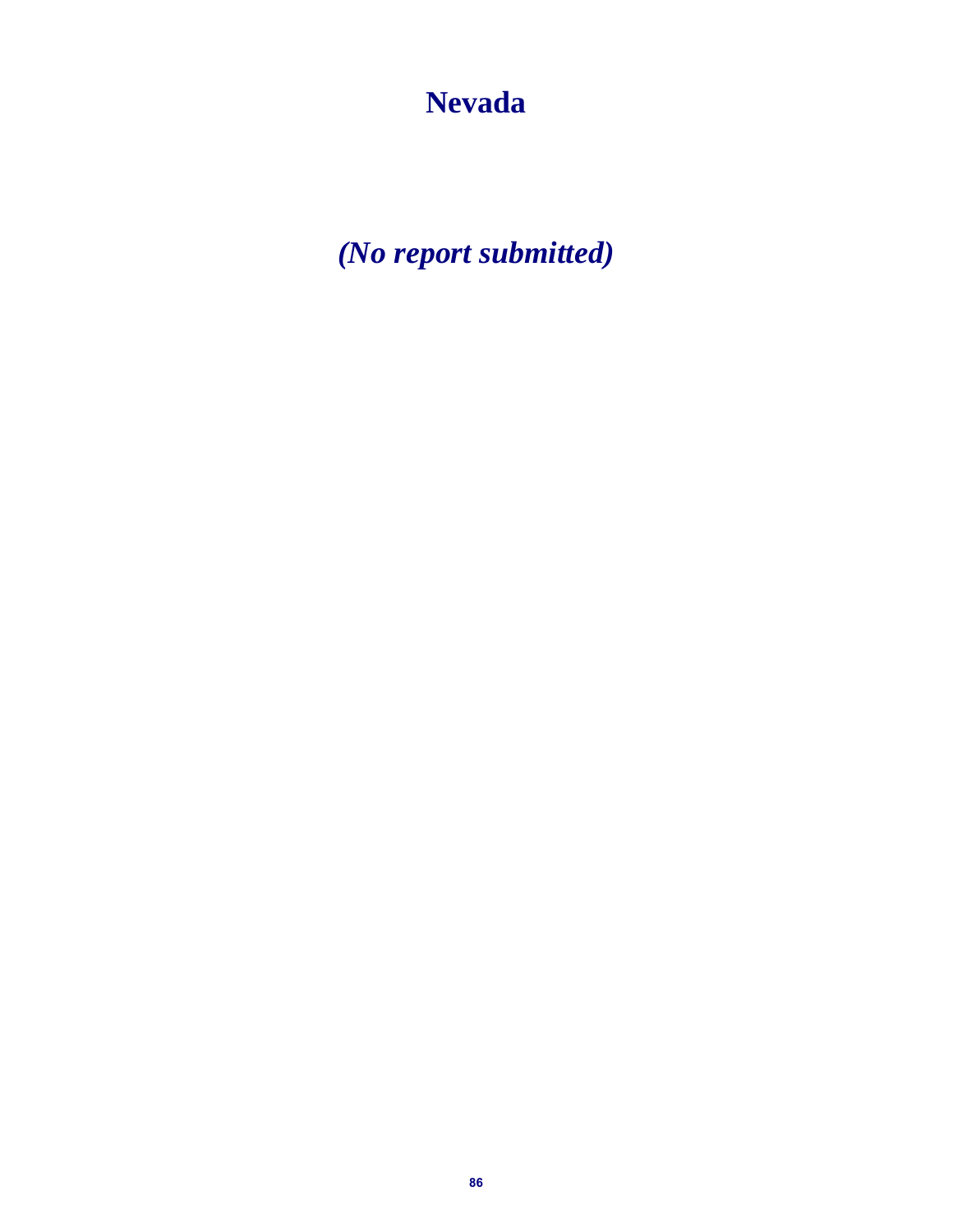## **New Hampshire DRE Year End Summary Report 2008**

### **Current DREs**

| <b>Number of evaluators (DREs) in your state:</b> | 85 |
|---------------------------------------------------|----|
| <b>Number of DRE Instructors in your state:</b>   | 20 |
| <b>Number of agencies that have DREs:</b>         | 31 |

### **Evaluations**

| <b>Number of enforcement evaluations:</b> | 46  |
|-------------------------------------------|-----|
| <b>Number of training evaluations:</b>    | 147 |
| <b>Total number of evaluations:</b>       | 193 |

**Drug Category** (DRE Opinion)

| $\bullet$ | <b>Stimulant:</b>          | 55 |
|-----------|----------------------------|----|
| $\bullet$ | Depressant:                | 22 |
| $\bullet$ | <b>Hallucinogen:</b>       |    |
| $\bullet$ | <b>PCP:</b>                |    |
| $\bullet$ | <b>Narcotic Analgesic:</b> | IХ |
|           |                            |    |

 **Inhalant: 0 Cannabis: 48** 

### **Poly Drug Use**

**Total Number: 92** 

- **Alcohol Rule Out: 13**
- **Medical Rule Out: 3**
- **No Opinion of Impairment: 8**
- **Results Pending: 0 Tox Found No Drugs: 4**
- **•** Refused: 11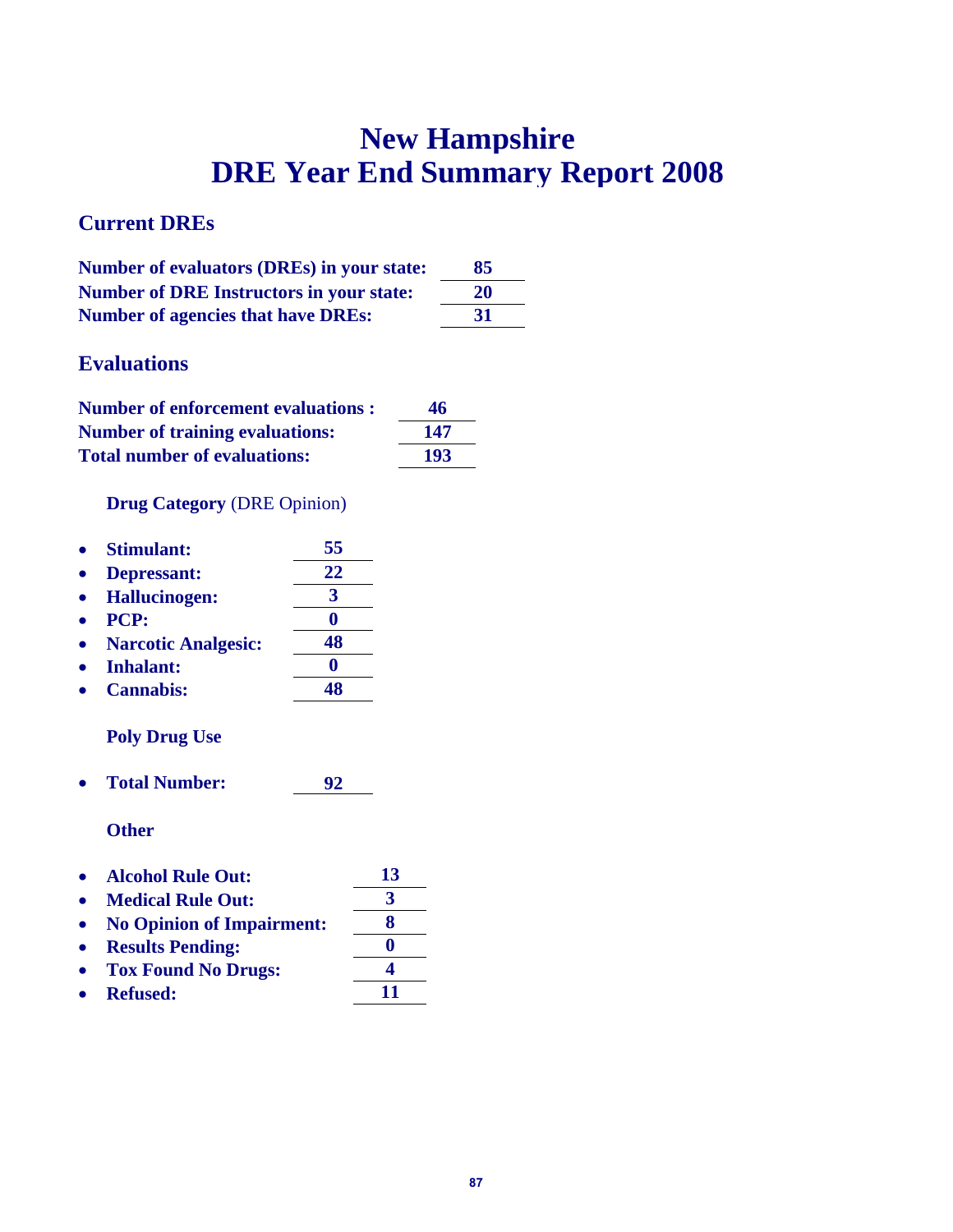|           | <b>Number of DRE Schools:</b>                    | 1            |
|-----------|--------------------------------------------------|--------------|
|           | <b>Number of Students:</b>                       | 11           |
|           | <b>Number of DREs Certified:</b>                 | 10           |
|           |                                                  |              |
|           | <b>Number of DRE Instructor Schools:</b>         | $\bf{0}$     |
|           | <b>Number of Students:</b>                       | $\bf{0}$     |
| $\bullet$ | <b>Number of DRE Instructors Certified:</b>      | $\bf{0}$     |
|           | <b>Number of 8 Hour Recertification Classes:</b> | 1            |
|           | <b>Number of Students:</b>                       | 70           |
|           |                                                  |              |
|           | <b>DITEP Training</b>                            |              |
|           | <b>Number of Classes:</b>                        | $\bf{0}$     |
| $\bullet$ | <b>Number of School Nurses:</b>                  | $\bf{0}$     |
|           | <b>Number of SROs:</b>                           | $\bf{0}$     |
|           | <b>Other Students:</b>                           | $\bf{0}$     |
|           | <b>Total Number of Students:</b>                 | $\mathbf{0}$ |
|           | <b>Phlebotomy Training</b>                       |              |
|           | <b>Number of Classes:</b>                        | $\bf{0}$     |
|           | <b>Number of Students:</b>                       | 0            |
|           | <b>SFST Training</b>                             |              |
|           | <b>Number of SFST Classes:</b>                   | 6            |
| $\bullet$ | <b>Number of Students:</b>                       | 200          |
|           | <b>Number of SFST Instructor Classes:</b>        | $\bf{0}$     |
|           | <b>Number of Students:</b>                       | $\bf{0}$     |
|           |                                                  |              |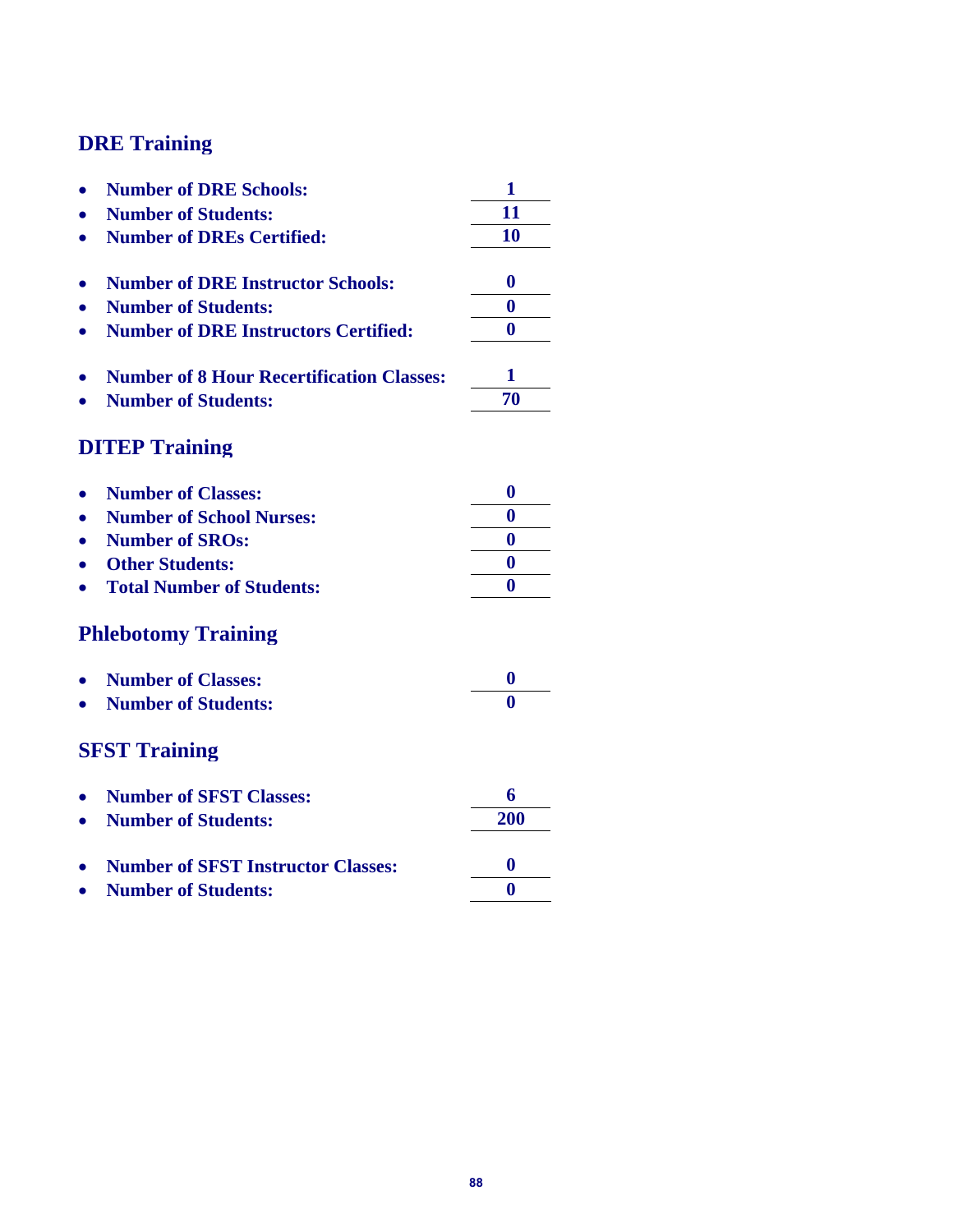# **Other Training**<br>A.R.I.D.E. 20 st

20 students

### **Narrative**

New Hampshire's DRE Program is, as of July 2008, a division of the NH Liquor Commission, supported by grant funding through NH Highway Safety. Funding of the state DRE coordinator position allows us the ability to devote 100 percent to the program, its members and associated training. Great progression is anticipated in our statistics, membership, achievement and realization of our many goals.

**Report Submitted by Bill Quigley, New Hampshire, State DRE Coordinator**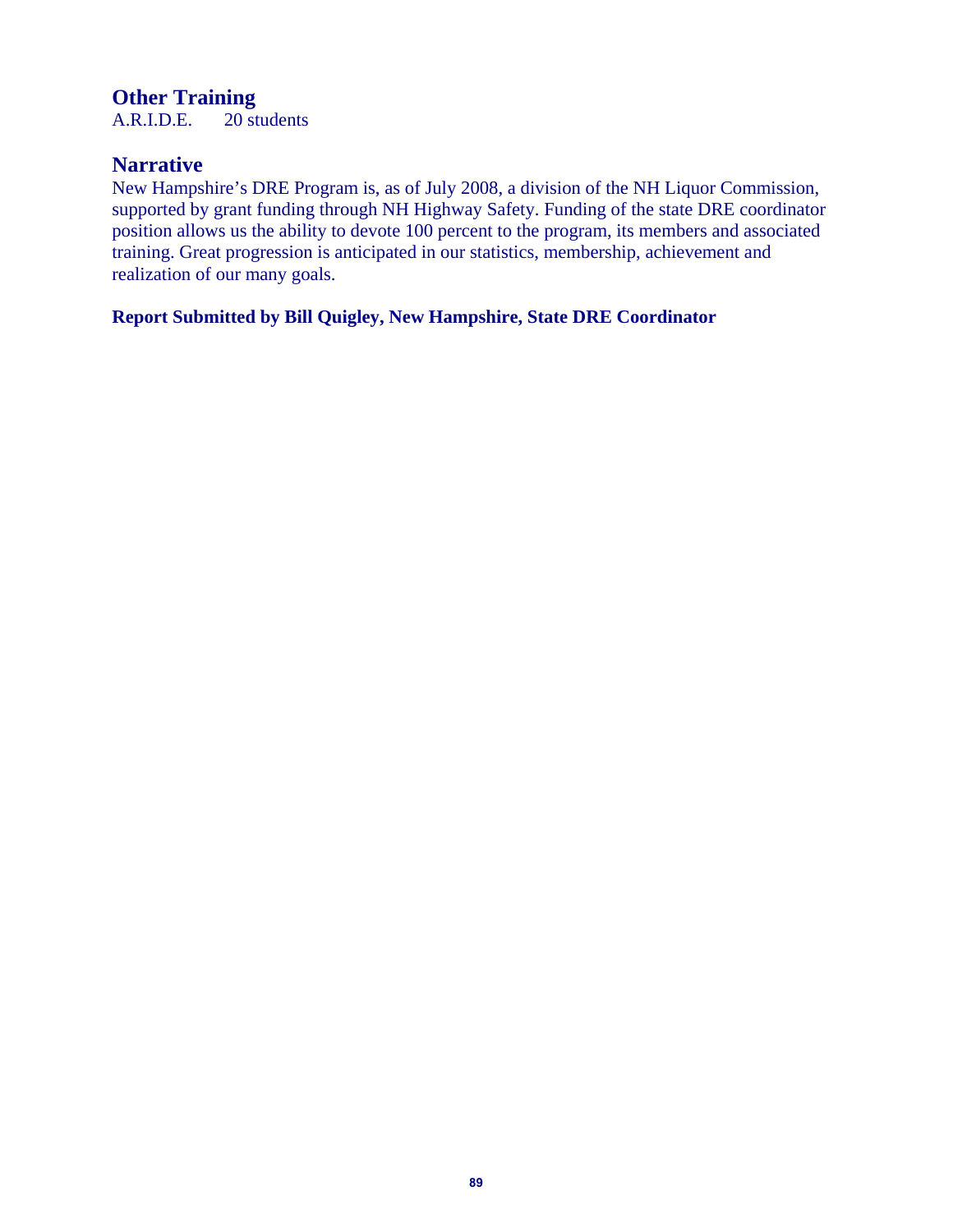## **New Jersey DRE Year End Summary Report 2008**

### **Current DREs**

| Number of evaluators (DREs) in your state:      | 218 |
|-------------------------------------------------|-----|
| <b>Number of DRE Instructors in your state:</b> | 37  |
| <b>Number of agencies that have DREs:</b>       | 126 |
| <b>Evaluations</b>                              |     |
| <b>Number of enforcement evaluations:</b>       | 312 |
| <b>Number of training evaluations:</b>          | 336 |
| <b>Total number of evaluations:</b>             | 648 |

**Drug Category** (DRE Opinion)

| <b>Stimulant:</b><br>$\bullet$               | 204 |
|----------------------------------------------|-----|
| <b>Depressant:</b><br>$\bullet$              | 113 |
| <b>Hallucinogen:</b><br>$\bullet$            |     |
| <b>Dissociative Anesthetic:</b><br>$\bullet$ | 12  |
| <b>Narcotic Analgesic:</b><br>$\bullet$      | 293 |
| <b>Inhalant:</b>                             |     |
| <b>Cannabis:</b>                             | 125 |

**The drug categories of stimulant and narcotic analgesic are high and not reflective of the state's motoring public. Certification training takes place in high density urban areas within the state. We have found these two drug categories, especially in conjunction (poly-drug use), to be the majority of our training evaluations.** 

**Poly Drug Use** 

|           | <b>Total Number:</b>             | 193 |
|-----------|----------------------------------|-----|
|           | <b>Other</b>                     |     |
| $\bullet$ | <b>Alcohol Rule Out:</b>         | 0   |
| $\bullet$ | <b>Medical Rule Out:</b>         | 0   |
| $\bullet$ | <b>No Opinion of Impairment:</b> | 27  |
| $\bullet$ | <b>Results Pending:</b>          | unk |
| $\bullet$ | <b>Tox Found No Drugs:</b>       | 8   |
|           | <b>Refused:</b>                  | 10  |
|           |                                  |     |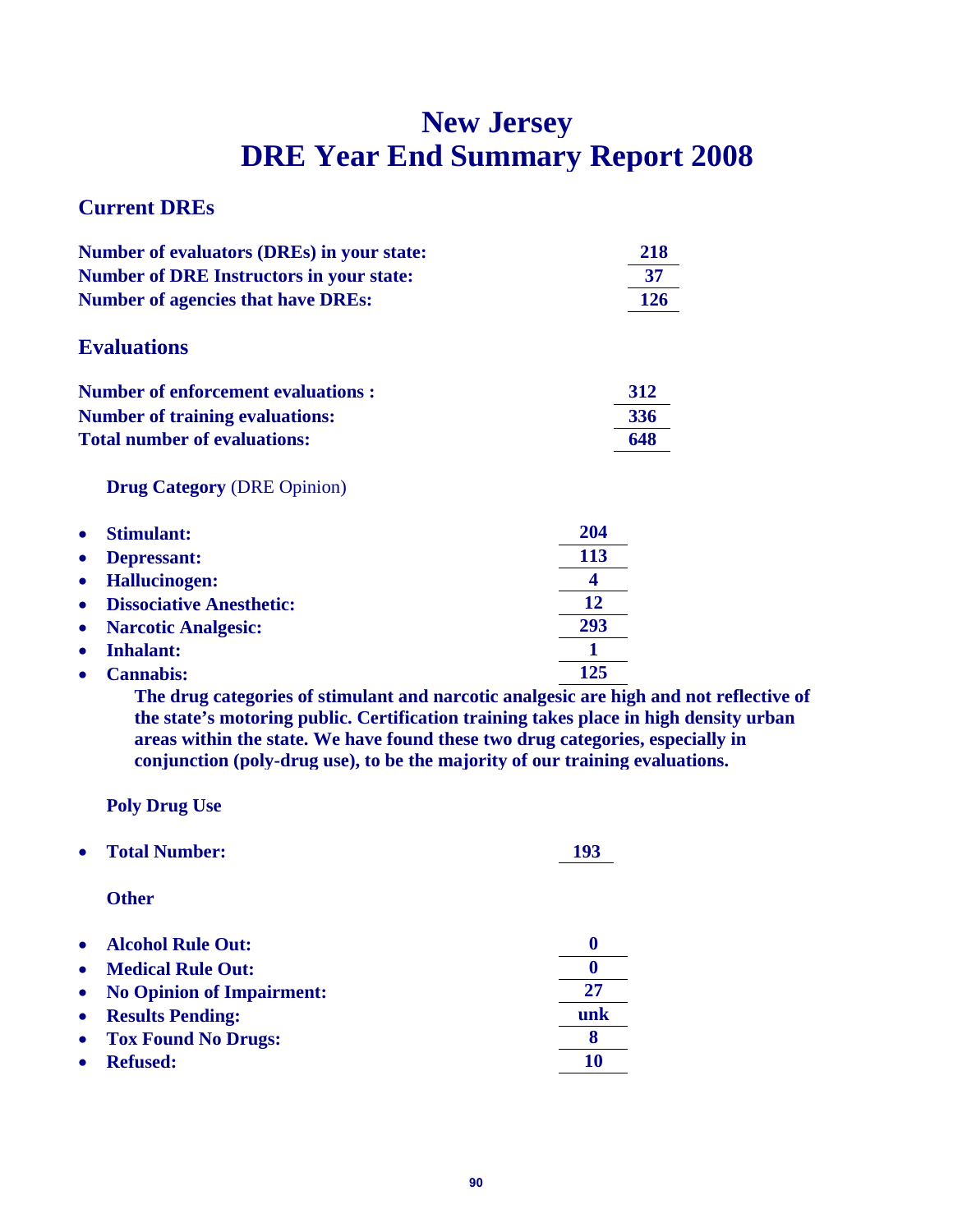| $\bullet$ | <b>Number of DRE Schools:</b>                    | $\bf{0}$       |
|-----------|--------------------------------------------------|----------------|
| $\bullet$ | <b>Number of Students:</b>                       | $\bf{0}$       |
| $\bullet$ | <b>Number of DREs Certified:</b>                 | $\bf{0}$       |
| ٠         | <b>Number of DRE Instructor Schools:</b>         | $\bf{0}$       |
| $\bullet$ | <b>Number of Students:</b>                       | $\bf{0}$       |
| $\bullet$ | <b>Number of DRE Instructors Certified:</b>      | $\bf{0}$       |
|           |                                                  |                |
|           | <b>Number of 8 Hour Recertification Classes:</b> | $\overline{2}$ |
| $\bullet$ | <b>Number of Students:</b>                       | 67             |
|           | <b>DITEP Training</b>                            |                |
|           |                                                  |                |
| $\bullet$ | <b>Number of Classes:</b>                        | $\bf{0}$       |
| $\bullet$ | <b>Number of School Nurses:</b>                  | $\bf{0}$       |
| ٠         | <b>Number of SROs:</b>                           | $\mathbf{0}$   |
| $\bullet$ | <b>Other Students:</b>                           | $\bf{0}$       |
| $\bullet$ | <b>Total Number of Students:</b>                 | $\mathbf{0}$   |
|           | <b>Phlebotomy Training</b>                       |                |
| $\bullet$ | <b>Number of Classes:</b>                        | 0              |
| $\bullet$ | <b>Number of Students:</b>                       | 0              |
|           | <b>SFST Training</b>                             |                |
| $\bullet$ | <b>Number of SFST Classes:</b>                   | 30             |
|           | <b>Number of Students:</b>                       | 727            |
|           |                                                  |                |
| $\bullet$ | <b>Number of SFST Instructor Classes:</b>        | 1              |
| ٠         | <b>Number of Students:</b>                       | 8              |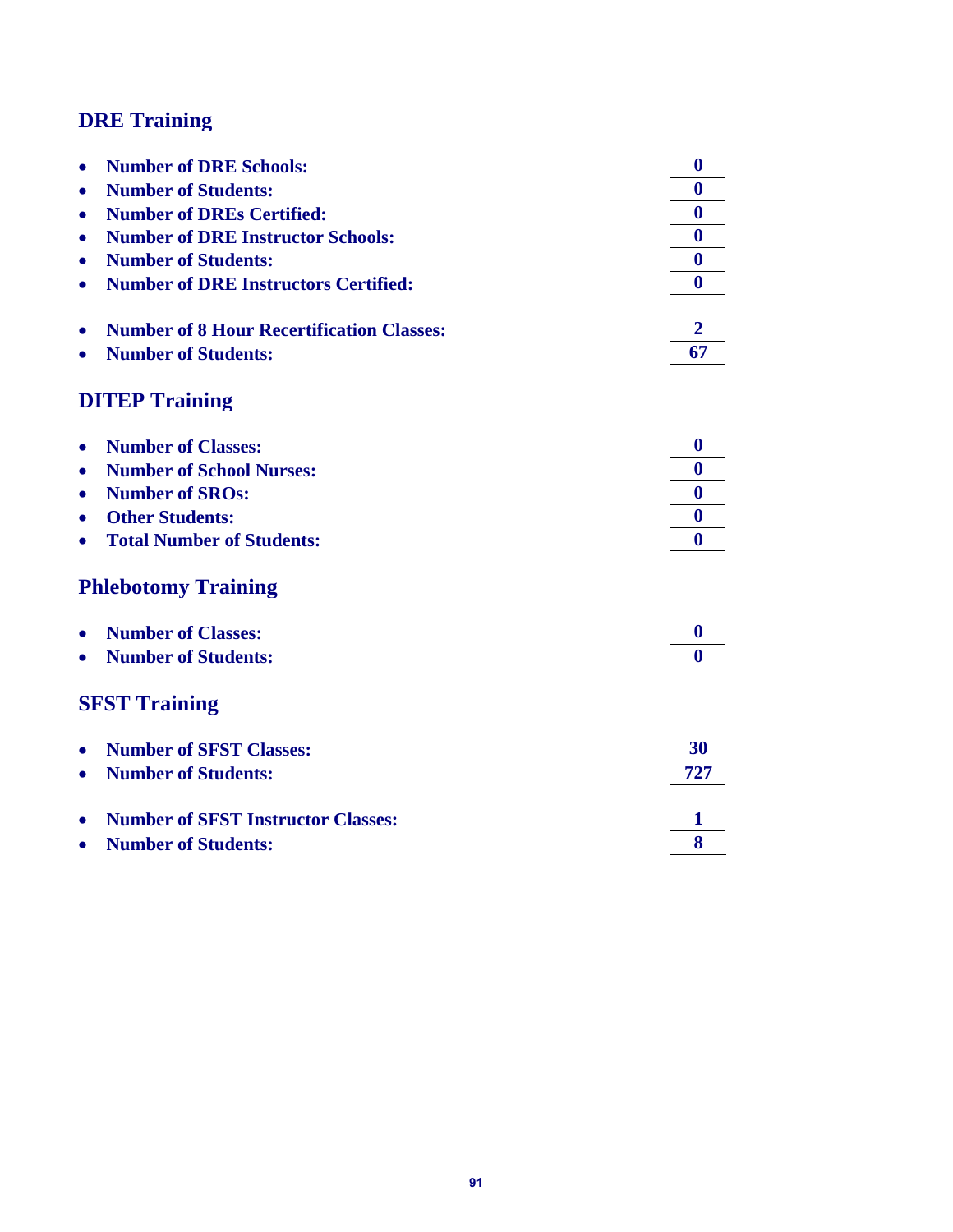### **Other Training**

Drug Abuse Recognition Training Probation Services – 135 students

### **Narrative**

The state continues its close working relationship with the Forensic Science Bureau by having toxicologists from that unit audit the DRE training. These scientists assist in blocks of instruction dealing with tox sample procedures, and receive feedback from officers on law enforcement concerns relating to these procedures.

**Report Submitted by Sgt. Kevin M. Flanagan, New Jersey State Police, State DRE Coordinator**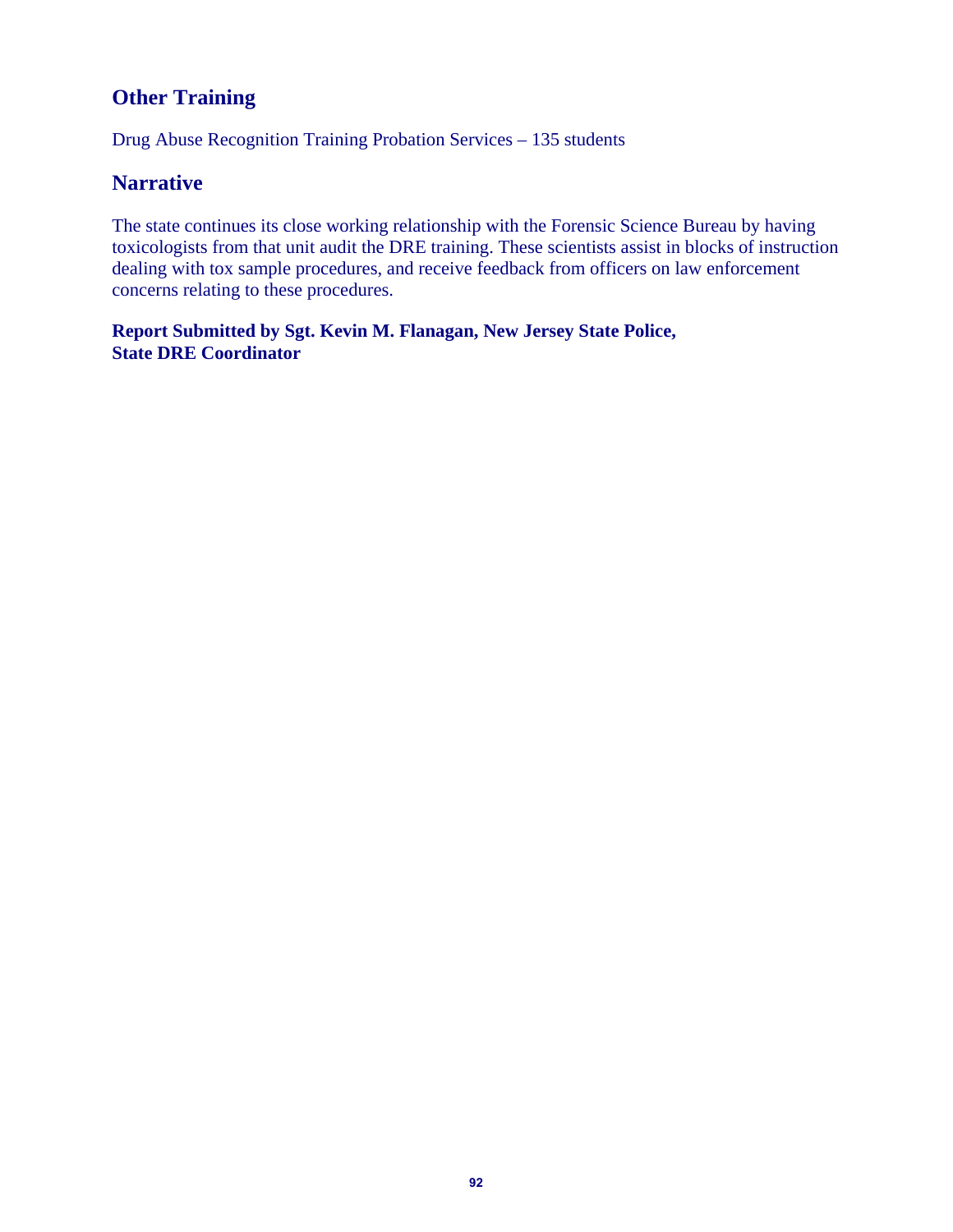## **New Mexico DRE Year End Summary Report 2008**

### **Current DREs**

| <b>Number of evaluators (DREs) in your state:</b> | 107 |
|---------------------------------------------------|-----|
| <b>Number of DRE Instructors in your state:</b>   | 13  |
| <b>Number of agencies that have DREs:</b>         | 24  |

### **Evaluations**

| <b>Number of enforcement evaluations:</b> | 208 |
|-------------------------------------------|-----|
| <b>Number of training evaluations:</b>    | 6   |
| <b>Total number of evaluations:</b>       | 214 |

### **Drug Category** (DRE Opinion)

| <b>Stimulant:</b>               | 37        |
|---------------------------------|-----------|
| Depressant:                     | 80        |
| • Hallucinogen:                 |           |
| <b>Dissociative Anesthetic:</b> |           |
| <b>Narcotic Analgesic:</b>      | 53        |
| Inhalant:                       | <b>NA</b> |
| <b>Cannabis:</b>                | 56        |

### **Poly Drug Use**

**Total Number: 54** 

| <b>Alcohol Rule Out:</b>         | 3  |
|----------------------------------|----|
| <b>Medical Rule Out:</b>         | 12 |
| <b>No Opinion of Impairment:</b> | 11 |
| <b>Results Pending:</b>          | 23 |
| <b>Tox Found No Drugs:</b>       | 12 |
| <b>Refused:</b>                  |    |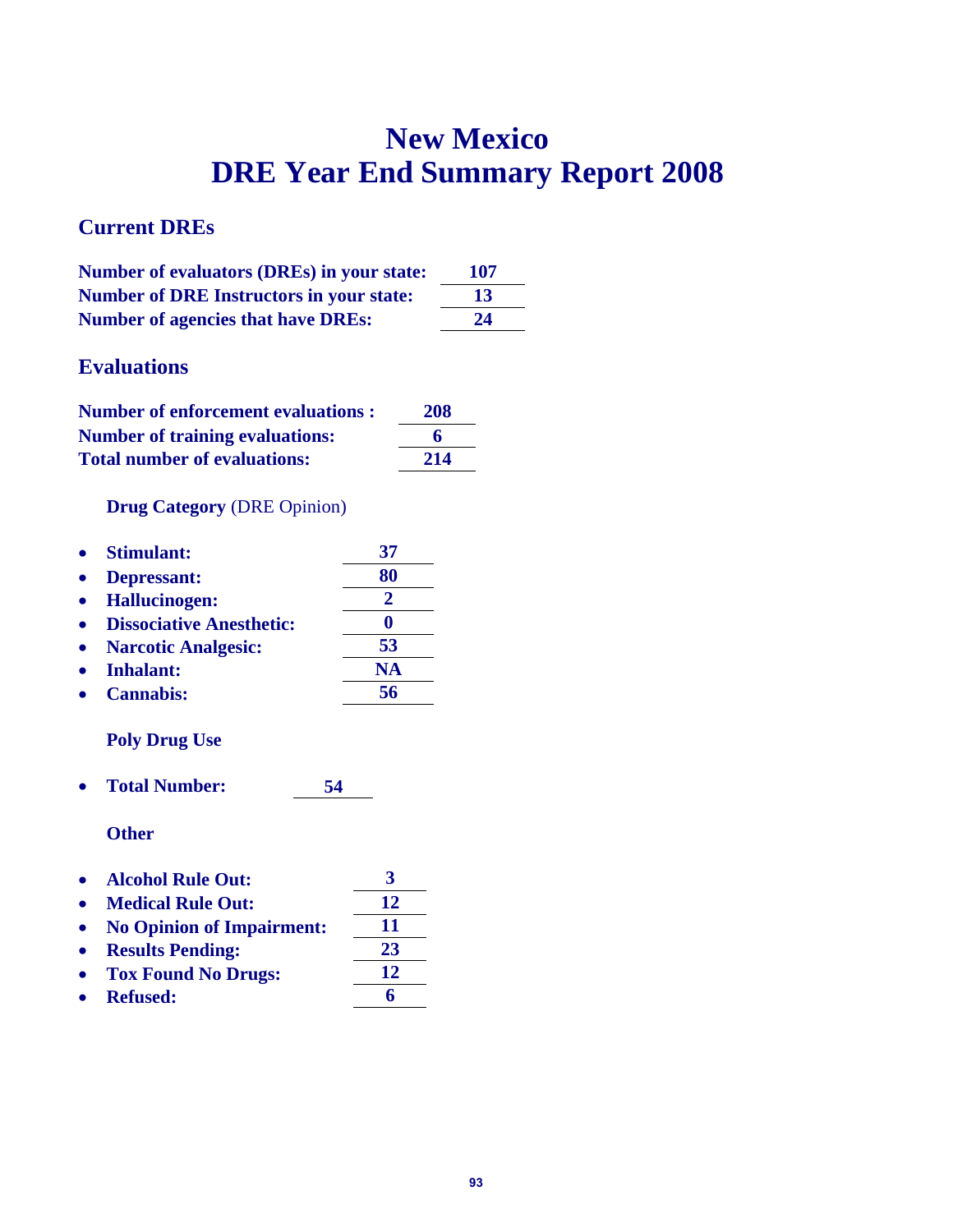| <b>Number of DRE Schools:</b>                    | $\overline{2}$ |
|--------------------------------------------------|----------------|
| <b>Number of Students:</b>                       | 41             |
| <b>Number of DREs Certified:</b>                 | 28             |
|                                                  |                |
| <b>Number of DRE Instructor Schools:</b>         | $\bf{0}$       |
| <b>Number of Students:</b>                       | $\bf{0}$       |
| <b>Number of DRE Instructors Certified:</b>      | $\overline{2}$ |
| <b>Number of 8 Hour Recertification Classes:</b> | 5              |
| <b>Number of Students:</b>                       | 62             |
| <b>DITEP Training</b>                            |                |
|                                                  |                |
| <b>Number of Classes:</b>                        |                |
| <b>Number of School Nurses:</b>                  | 51             |
| <b>Number of SROs:</b>                           |                |
| <b>Other Students:</b>                           |                |
| <b>Total Number of Students:</b>                 | 54             |
| <b>Phlebotomy Training</b>                       |                |
| <b>Number of Classes:</b>                        | <b>NA</b>      |
| <b>Number of Students:</b>                       | <b>NA</b>      |
| <b>SFST Training</b>                             |                |
| <b>Number of SFST Classes:</b>                   | <b>NA</b>      |
| <b>Number of Students:</b>                       | <b>NA</b>      |
|                                                  |                |
| <b>Number of SFST Instructor Classes:</b>        | <b>NA</b>      |
| <b>Number of Students:</b>                       | <b>NA</b>      |
|                                                  |                |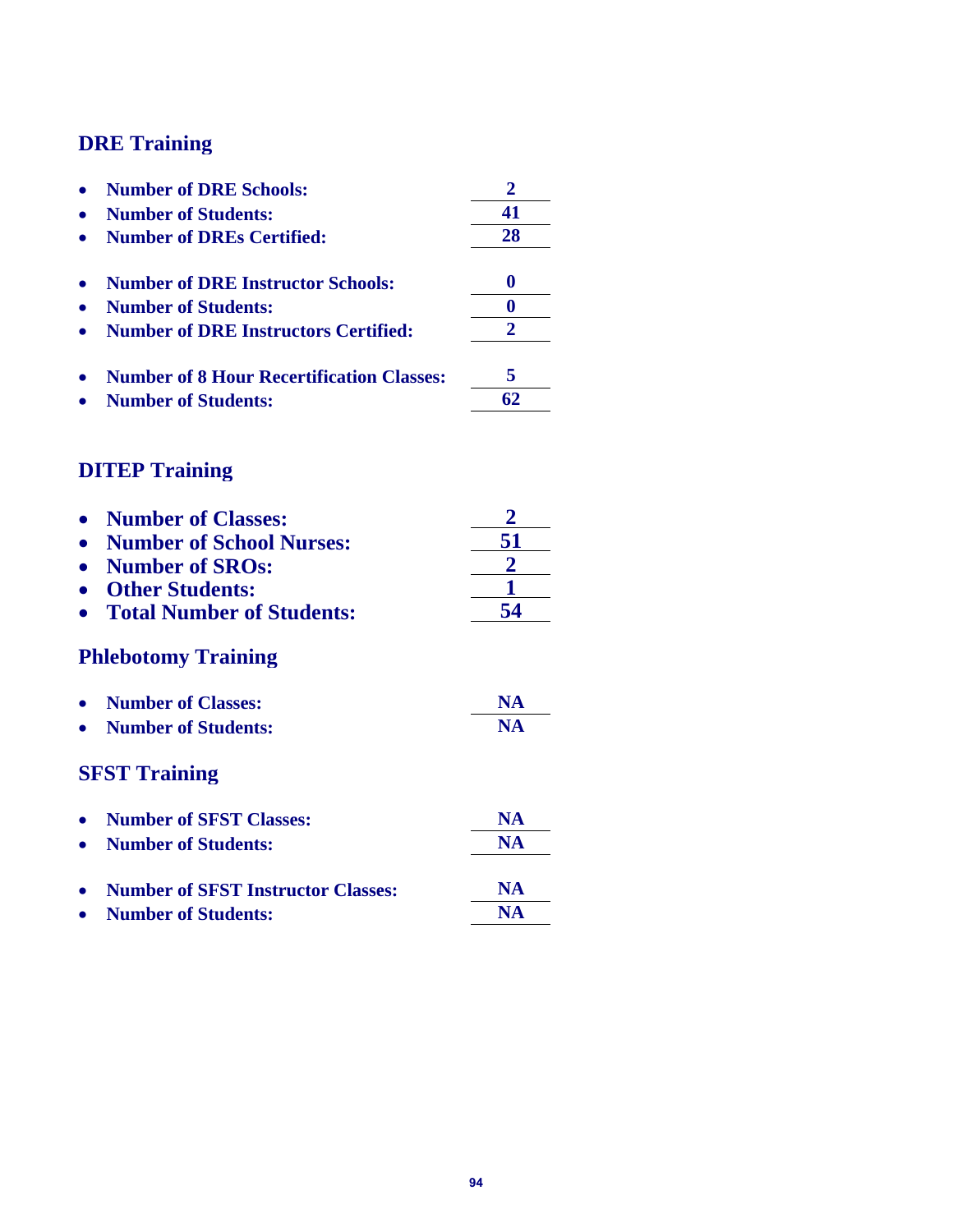### **Other Training**

Throughout 2008 both district attorneys and law enforcement were trained in four classes on what are DREs, when to use them, and how to prosecute these cases successfully. These prove to be invaluable for our rural areas where both officers and DAs are uneducated on the program. These are done in conjunction with, and with the help of, our traffic safety resource prosecutor, Donna Bevacqua-Young.

### **Interesting Cases**

A city worker (mayor's clean detail) was killed by an individual driving on the freeway under the influence of Ambien. This had significant impact within the media concerning the DRE Program.

### **Narrative**

Two successful classes were held in 2008 in spite of a late start to the grant. Of the 41 students scheduled to attend, 36 participated. Out of those 36 students, 28 became certified. We are still holding our certification phase in Arizona. The training evaluations are not included in the above figure.

Out of our 107 DREs in the state, most are actively involved in the program. The "resume builders" have been let go from the program. The biggest problem facing New Mexico is still getting all DREs to enter their reports in the DRE national tracking system. Therefore, there is a difference in evaluations presented and what is in the tracking system. The numbers represented are the best estimate we can give with the information I am given.

**Report Submitted by Christine Frank, Albuquerque Police Department, State DRE Coordinator**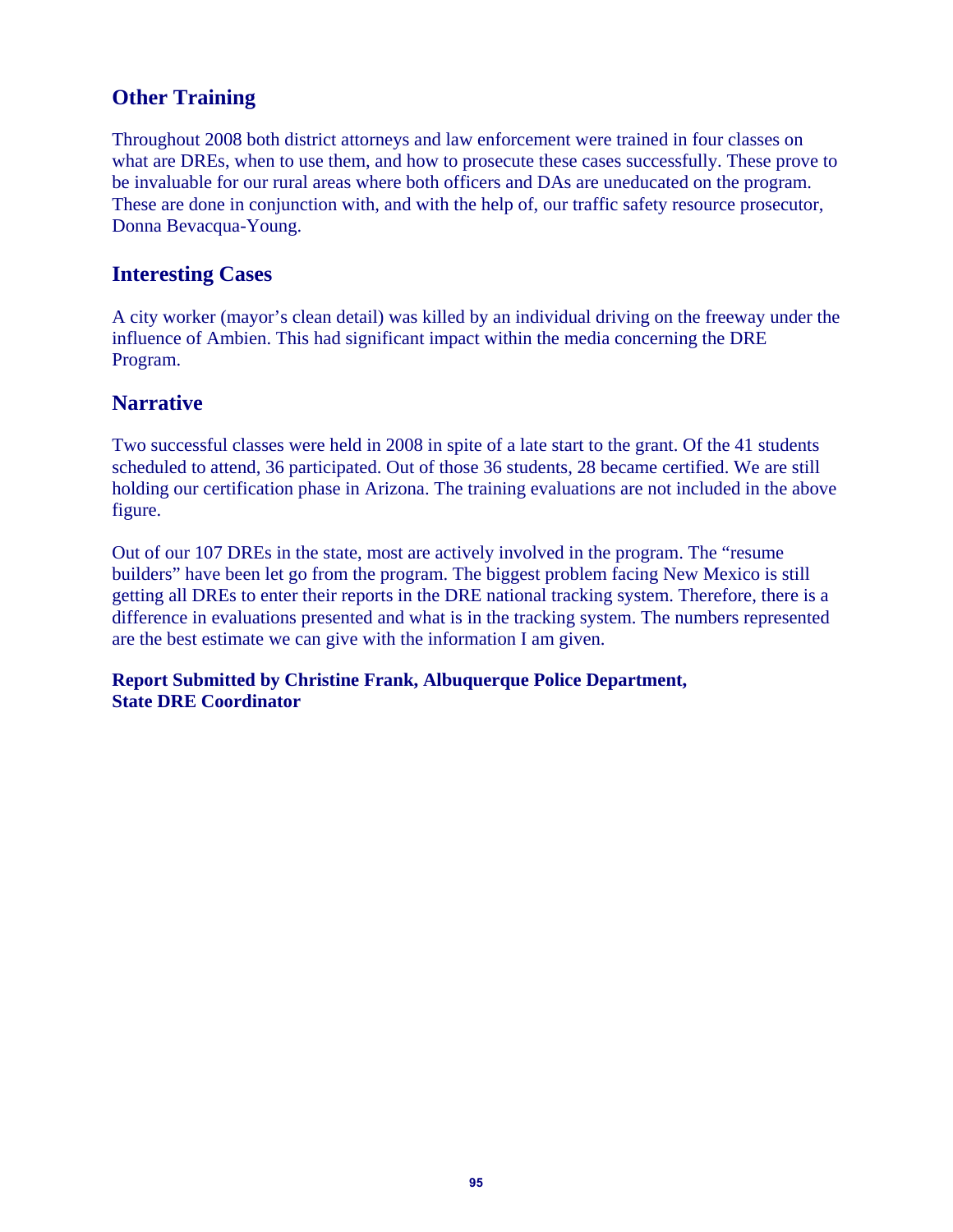## **New York State DRE Year End Summary Report 2008**

### **Current DREs**

| <b>Number of evaluators (DREs) in your state:</b> | 142 |
|---------------------------------------------------|-----|
| <b>Number of DRE Instructors in your state:</b>   | 20  |
| <b>Number of agencies that have DREs:</b>         | 59  |

### **Evaluations**

| <b>Number of enforcement evaluations:</b> | 634 |
|-------------------------------------------|-----|
| <b>Number of training evaluations:</b>    | 193 |
| <b>Total number of evaluations:</b>       | 827 |

### **Drug Category** (DRE Opinion)

| <b>Stimulant:</b>          | 193       |
|----------------------------|-----------|
| Depressant:                | 189       |
| <b>Hallucinogen:</b>       |           |
| PCP:                       | <b>10</b> |
| <b>Narcotic Analgesic:</b> | 188       |
| <b>Inhalant:</b>           |           |
| <b>Cannabis:</b>           | 286       |
|                            |           |

### **Poly Drug Use**

**Total Number: 277** 

- **Alcohol Rule Out: 1**
- Medical Rule Out: 3
- No Opinion of Impairment:  $\frac{76}{65}$
- **• Results Pending:**
- Tox Found No Drugs: 15
- Refused: 41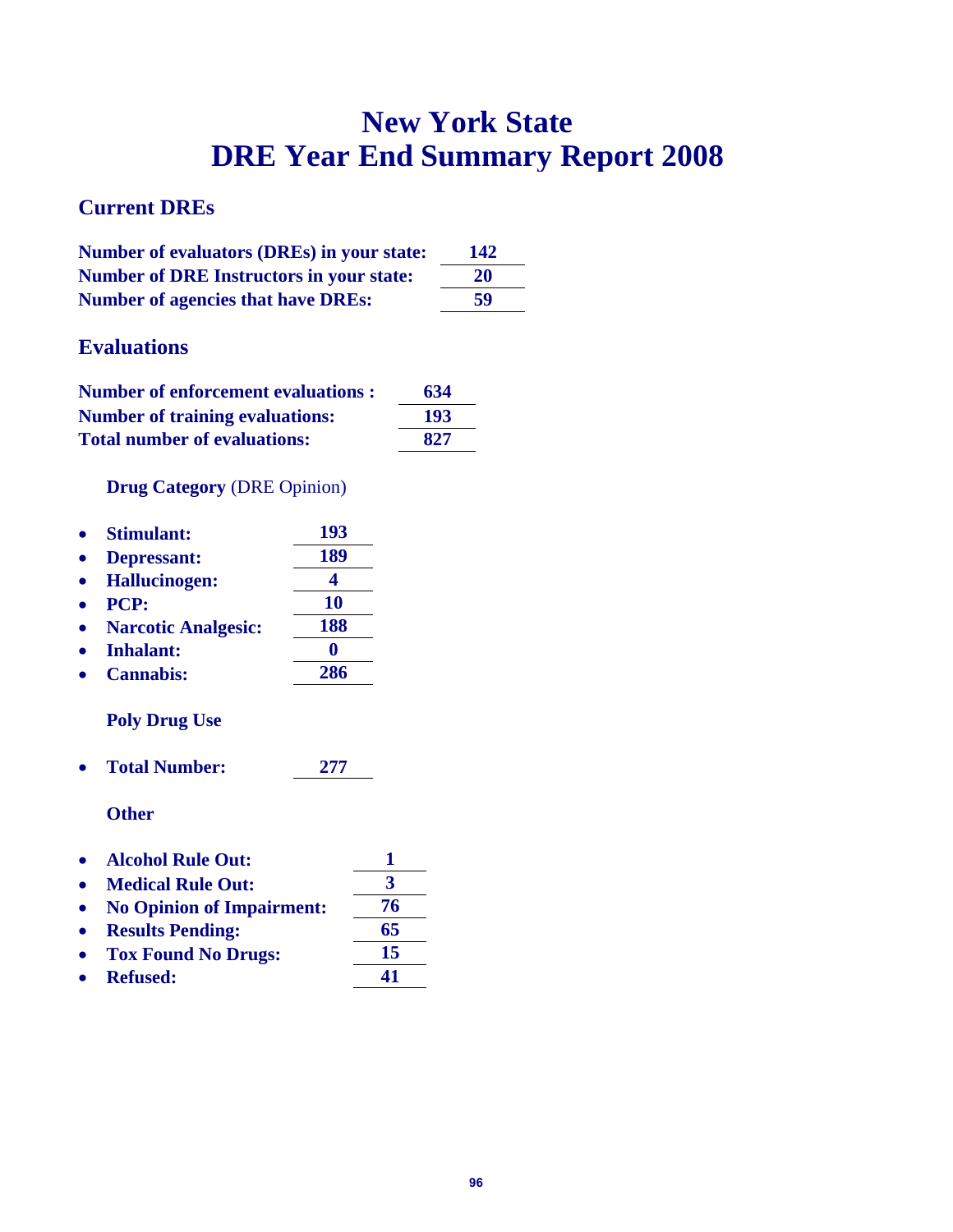| <b>Number of DRE Schools:</b>                    |  |
|--------------------------------------------------|--|
| <b>Number of Students:</b>                       |  |
| <b>Number of DREs Certified:</b>                 |  |
| <b>Number of DRE Instructor Schools:</b>         |  |
| <b>Number of Students:</b>                       |  |
| <b>Number of DRE Instructors Certified:</b>      |  |
| <b>Number of 8 Hour Recertification Classes:</b> |  |
| <b>Number of Students:</b>                       |  |

### **DITEP Training**

| <b>Number of Classes:</b>                 |          |
|-------------------------------------------|----------|
| <b>Number of School Nurses:</b>           | 168      |
| <b>Number of SROs:</b>                    | 20       |
| <b>Other Students:</b>                    | 10       |
| <b>Total Number of Students:</b>          | 205      |
| <b>Phlebotomy Training</b>                |          |
| <b>Number of Classes:</b>                 | $\bf{0}$ |
| <b>Number of Students:</b>                | 0        |
| <b>SFST Training</b>                      |          |
| <b>Number of SFST Classes:</b>            | N/A      |
| <b>Number of Students:</b>                | N/A      |
| <b>Number of SFST Instructor Classes:</b> | N/A      |
| <b>Number of Students:</b>                | N/A      |

### **Other Training**

Pharmaceutical Diversion, Cops in Court, DWI Mock trail

### **Report Submitted by Richard J. Devlin, Governor's Traffic Safety Committee, State DRE Coordinator**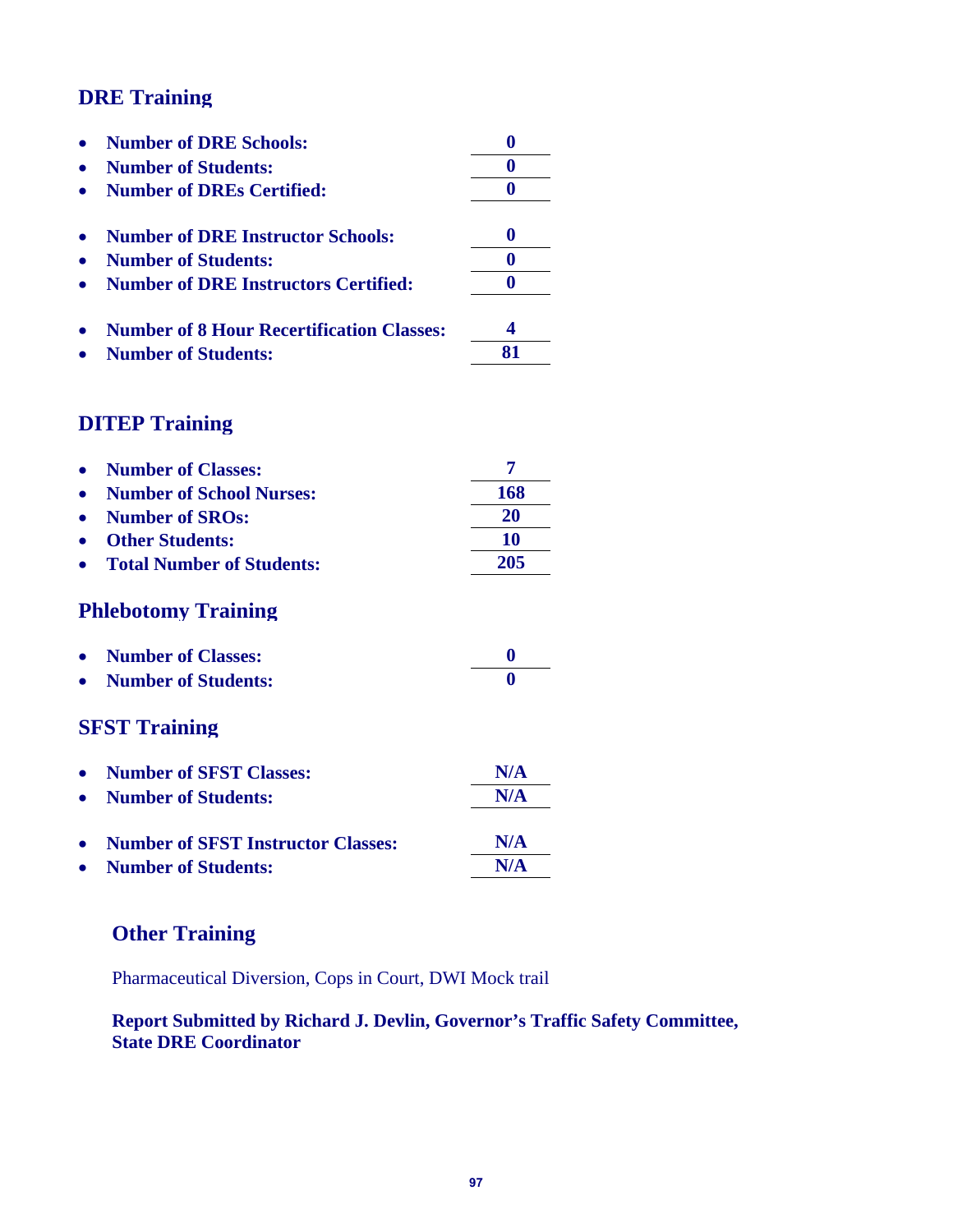## **North Carolina DRE Year End Summary Report 2008**

### **Current DREs**

| Number of evaluators (DREs) in your state:      | 114 |
|-------------------------------------------------|-----|
| <b>Number of DRE Instructors in your state:</b> | 25  |
| <b>Number of agencies that have DREs:</b>       | 60  |

### **Evaluations**

| <b>Number of enforcement evaluations:</b> | 306 |
|-------------------------------------------|-----|
| <b>Number of training evaluations:</b>    | 465 |
| <b>Total number of evaluations:</b>       | 771 |

### **Drug Category** (DRE Opinion)

| <b>Stimulant:</b>          | 74         |
|----------------------------|------------|
| Depressant:                | 350        |
| <b>Hallucinogen:</b>       | 20         |
| <b>PCP:</b>                | 13         |
| <b>Narcotic Analgesic:</b> | <b>170</b> |
| <b>Inhalant:</b>           | 2          |
| <b>Cannabis:</b>           | 204        |
|                            |            |

### **Poly Drug Use**

**Total Number: 291** 

- **Alcohol Rule Out: 6**
- Medical Rule Out: 19
- **No Opinion of Impairment: 41**
- **Results Pending: 253**
- Tox Found No Drugs: 16
- Refused: 14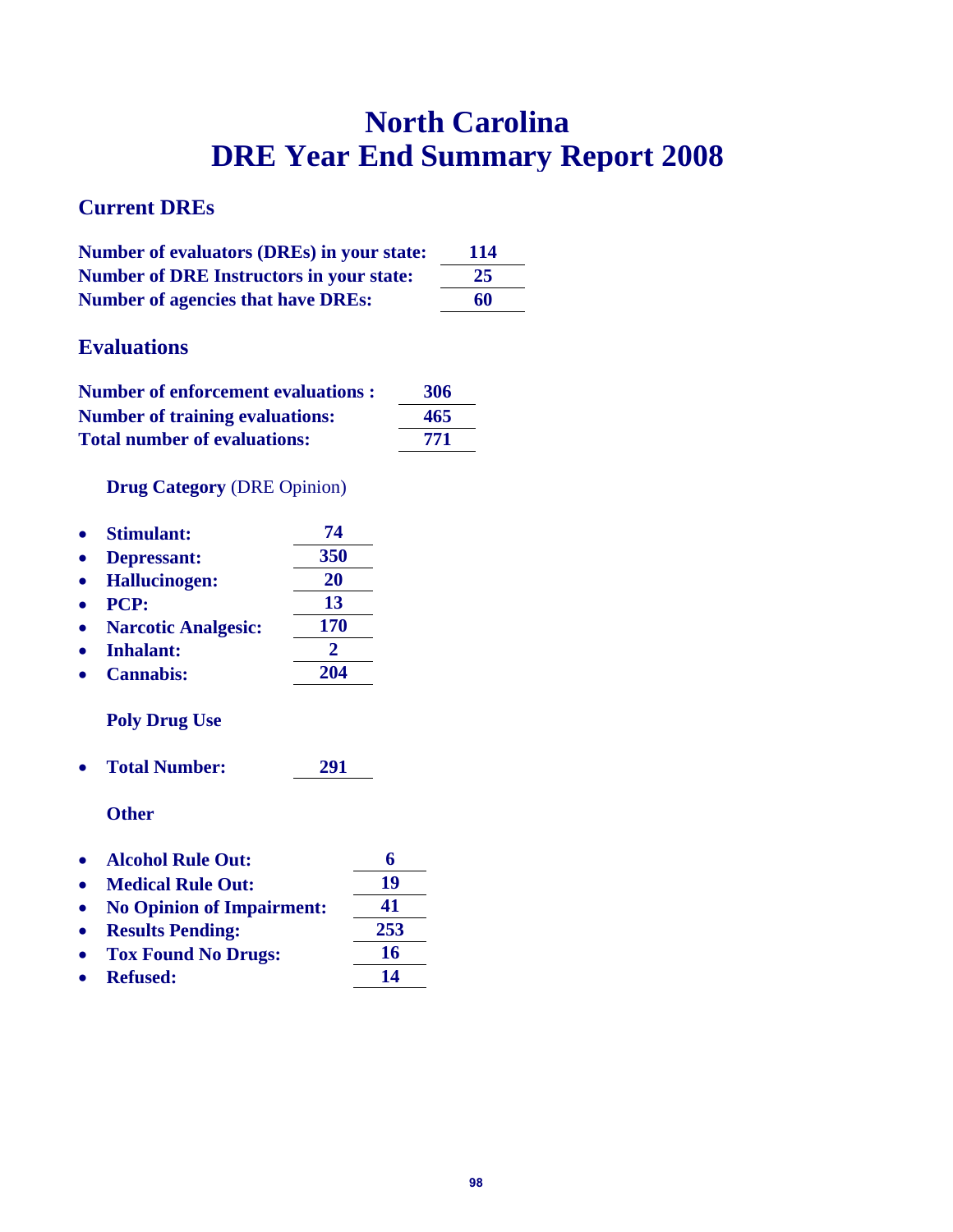|                            | <b>Number of DRE Schools:</b>                    | $\overline{2}$   |
|----------------------------|--------------------------------------------------|------------------|
|                            | <b>Number of Students:</b>                       | 28               |
|                            | <b>Number of DREs Certified:</b>                 | 27               |
|                            |                                                  |                  |
|                            | <b>Number of DRE Instructor Schools:</b>         | $\bf{0}$         |
|                            | <b>Number of Students:</b>                       | $\bf{0}$         |
| $\bullet$                  | <b>Number of DRE Instructors Certified:</b>      | 0                |
|                            |                                                  |                  |
|                            | <b>Number of 8 Hour Recertification Classes:</b> | 1                |
|                            | <b>Number of Students:</b>                       | 79               |
|                            |                                                  |                  |
|                            | <b>DITEP Training</b>                            |                  |
|                            | <b>Number of Classes:</b>                        | $\bf{0}$         |
|                            | <b>Number of School Nurses:</b>                  | $\bf{0}$         |
|                            | <b>Number of SROs:</b>                           | $\bf{0}$         |
|                            | <b>Other Students:</b>                           | $\boldsymbol{0}$ |
|                            | <b>Total Number of Students:</b>                 | $\mathbf{0}$     |
| <b>Phlebotomy Training</b> |                                                  |                  |
|                            | <b>Number of Classes:</b>                        | $\boldsymbol{0}$ |
|                            | <b>Number of Students:</b>                       | 0                |
|                            |                                                  |                  |
|                            | <b>SFST Training</b>                             |                  |
|                            | <b>Number of SFST Classes:</b>                   | 57               |
| $\bullet$                  | <b>Number of Students:</b>                       | 548              |
|                            |                                                  |                  |
|                            | <b>Number of SFST Instructor Classes:</b>        | $\mathbf{2}$     |
|                            | <b>Number of Students:</b>                       | 21               |
|                            |                                                  |                  |

### **Other Training**

A Prosecuting the Drugged Driver training course was conducted in conjunction with the North Carolina Conference of District Attorneys, July 28-August 1, 2008, at the Wilmington Hilton, Wilmington, North Carolina. A total of 26 DREs, 16 prosecutors, and 12 DREs from South Carolina and Alabama attended the training.

#### **Report Submitted by Eddie M. Buffaloe, Assistant Director, Forensic Tests for Alcohol, State DRE Coordinator**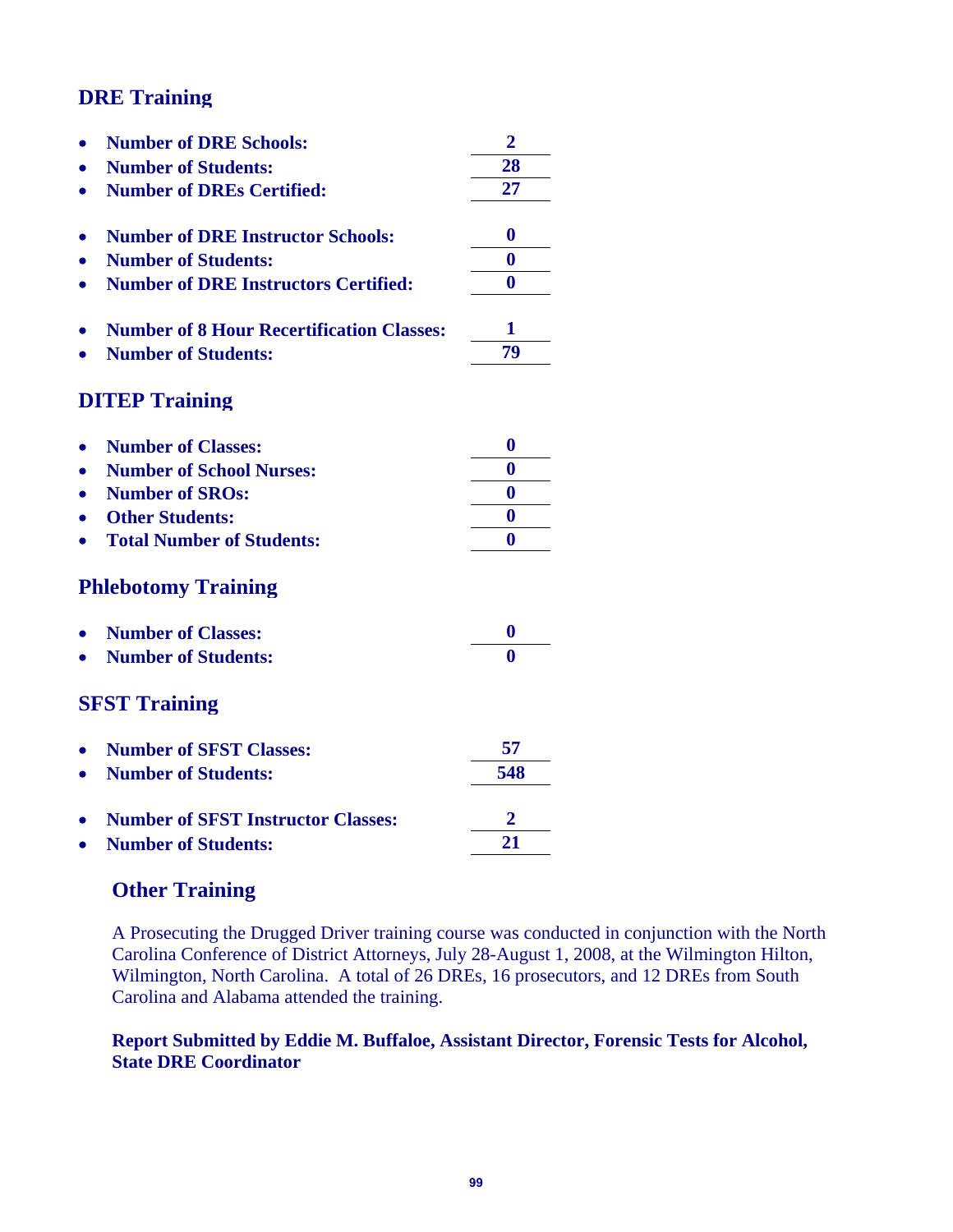## **North Dakota DRE Year End Summary Report 2008**

### **Current DREs**

| Number of evaluators (DREs) in your state:      | 20 |
|-------------------------------------------------|----|
| <b>Number of DRE Instructors in your state:</b> |    |
| <b>Number of agencies that have DREs:</b>       |    |

### **Evaluations**

| <b>Number of enforcement evaluations:</b> | 29 |
|-------------------------------------------|----|
| <b>Number of training evaluations:</b>    |    |
| <b>Total number of evaluations:</b>       | 34 |

**Drug Category** (DRE Opinion)

| Depressant: | 11                                                                                                 |
|-------------|----------------------------------------------------------------------------------------------------|
|             |                                                                                                    |
|             |                                                                                                    |
|             |                                                                                                    |
|             | 6                                                                                                  |
|             |                                                                                                    |
|             | 15                                                                                                 |
|             | <b>Hallucinogen:</b><br>PCP:<br><b>Narcotic Analgesic:</b><br><b>Inhalant:</b><br><b>Cannabis:</b> |

**Total Number: 12** 

- **Alcohol Rule Out: 3**
- Medical Rule Out: 1
- **No Opinion of Impairment: 0**
- Results Pending: **1976**<br>• Tox Found No Drugs: **1986**
- **Tox Found No Drugs:**
- **Refused: 3**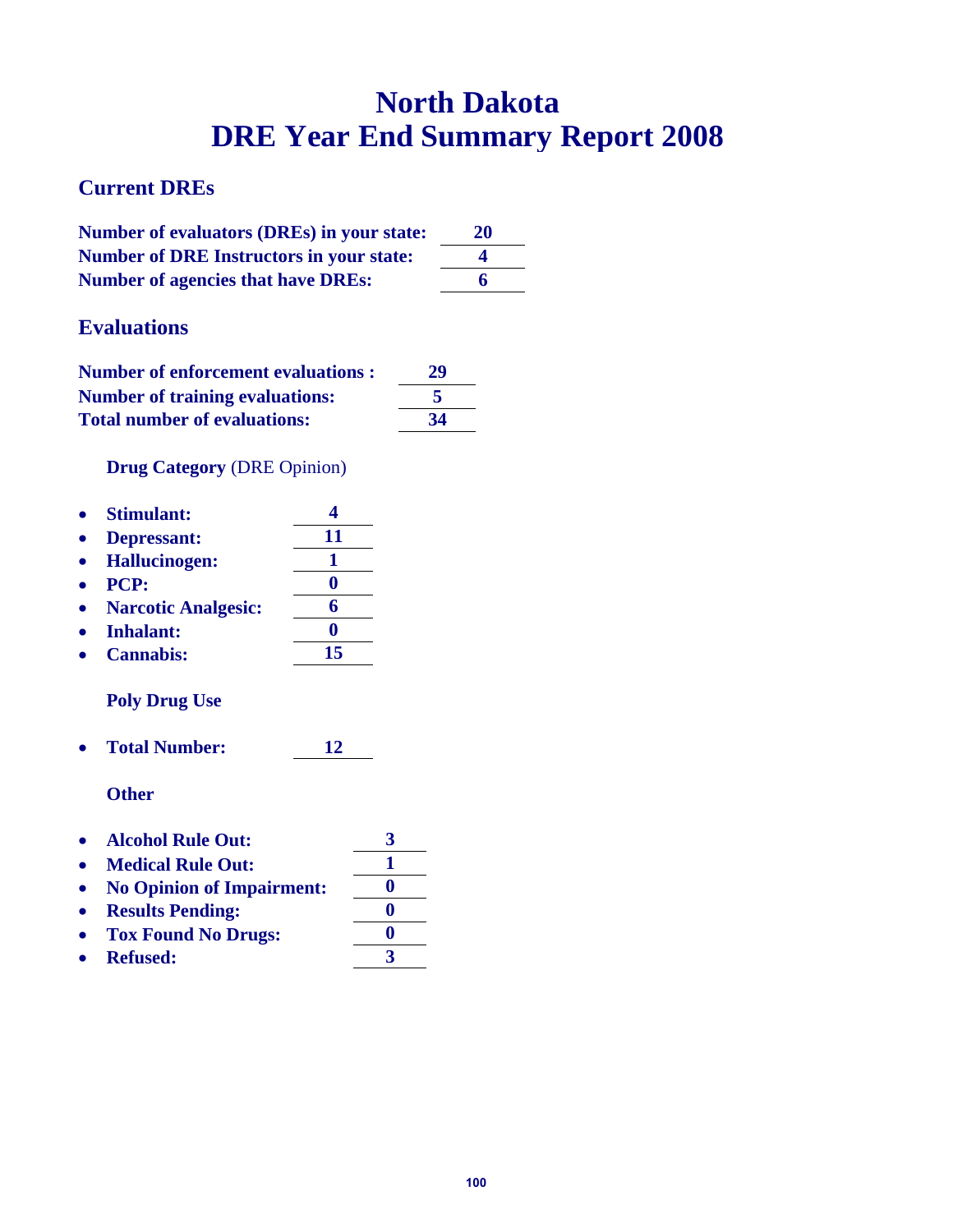|           | <b>Number of DRE Schools:</b>                    | $\bf{0}$     |
|-----------|--------------------------------------------------|--------------|
|           | <b>Number of Students:</b>                       | $\bf{0}$     |
|           | <b>Number of DREs Certified:</b>                 | $\bf{0}$     |
|           |                                                  |              |
|           | <b>Number of DRE Instructor Schools:</b>         | $\bf{0}$     |
|           | <b>Number of Students:</b>                       | 0            |
| $\bullet$ | <b>Number of DRE Instructors Certified:</b>      | $\bf{0}$     |
|           |                                                  |              |
|           | <b>Number of 8 Hour Recertification Classes:</b> | $\mathbf{0}$ |
|           | <b>Number of Students:</b>                       | $\mathbf{0}$ |
|           |                                                  |              |
|           | <b>DITEP Training</b>                            |              |
|           | <b>Number of Classes:</b>                        | $\bf{0}$     |
|           | <b>Number of School Nurses:</b>                  | $\bf{0}$     |
|           | <b>Number of SROs:</b>                           | $\bf{0}$     |
|           | <b>Other Students:</b>                           | $\bf{0}$     |
|           | <b>Total Number of Students:</b>                 | $\bf{0}$     |
|           | <b>Phlebotomy Training</b>                       |              |
|           |                                                  |              |
|           | <b>Number of Classes:</b>                        | 0            |
|           | <b>Number of Students:</b>                       | $\mathbf{0}$ |
|           | <b>SFST Training</b>                             |              |
|           |                                                  |              |
|           | <b>Number of SFST Classes:</b>                   | 3            |
|           | <b>Number of Students:</b>                       | 75           |
|           | <b>Number of SFST Instructor Classes:</b>        | $\bf{0}$     |
|           | <b>Number of Students:</b>                       | $\bf{0}$     |
|           |                                                  |              |

### **Narrative**

North Dakota has seen a steady increase in the number of officers who are DREs and the number of officers interested in becoming DREs. With four instructors, North Dakota's goal for 2009 is to hold a DRE school in late summer or early fall.

#### **Report Submitted by Robert J. Arman, North Dakota Highway Patrol, State DRE Coordinator**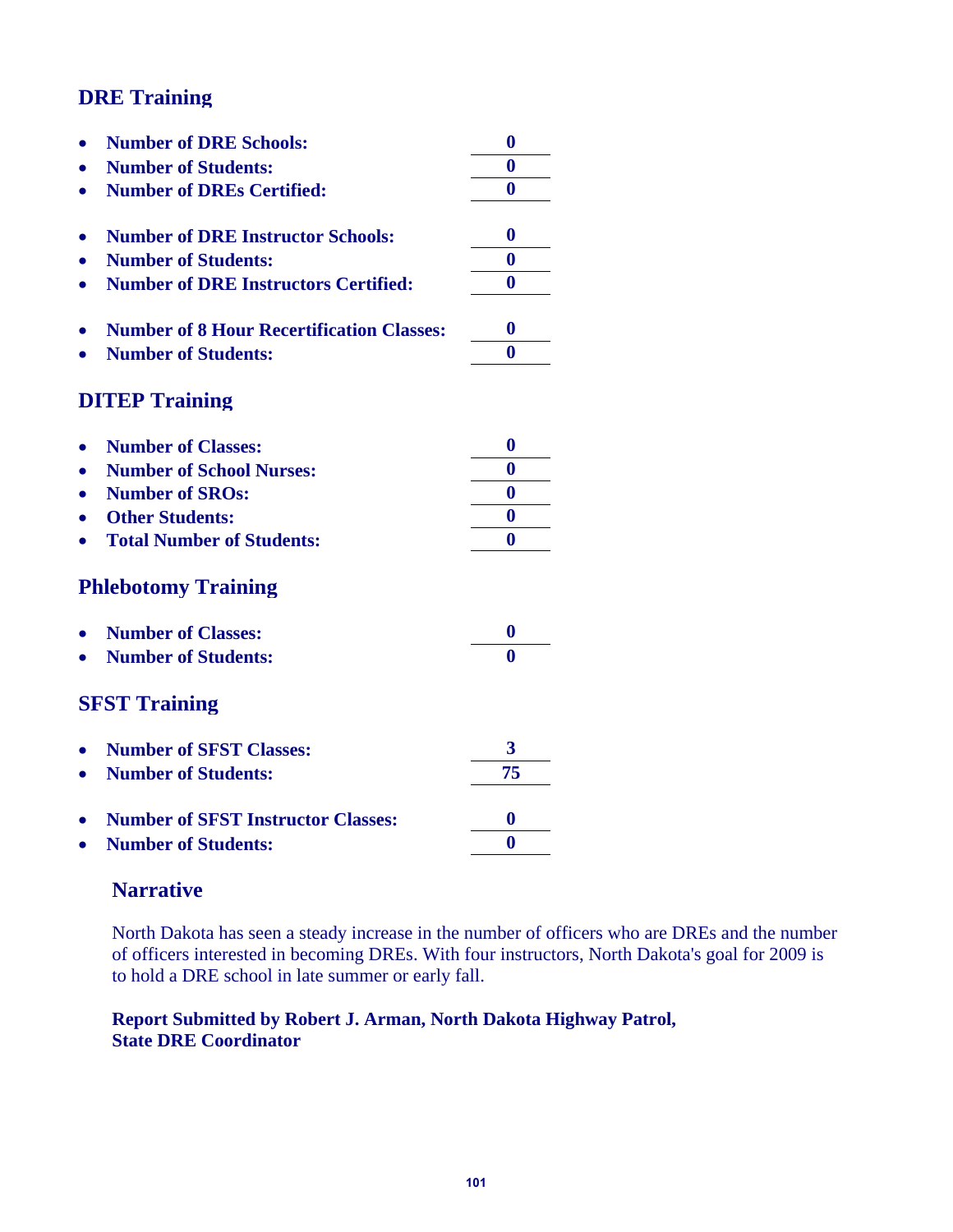## **Oklahoma DRE Year End Summary Report 2008**

### **Current DREs**

| Number of evaluators (DREs) in your state:      | 181 |
|-------------------------------------------------|-----|
| <b>Number of DRE Instructors in your state:</b> | 61  |
| <b>Number of agencies that have DREs:</b>       | 49  |

### **Evaluations**

| <b>Number of enforcement evaluations :</b> | 214 |
|--------------------------------------------|-----|
| <b>Number of training evaluations:</b>     | 69  |
| <b>Total number of evaluations:</b>        | 283 |

**Drug Category** (DRE Opinion)

| <b>Stimulant:</b>          | 53  |
|----------------------------|-----|
| Depressant:                | 137 |
| <b>Hallucinogen:</b>       |     |
| <b>PCP:</b>                | 5   |
| <b>Narcotic Analgesic:</b> | 91  |
| <b>Inhalant:</b>           | 3   |
| <b>Cannabis:</b>           | 103 |
| <b>Poly Drug Use</b>       |     |

**Total Number: 112** 

- **Alcohol Rule Out: 5**
- **Medical Rule Out: 4**
- No Opinion of Impairment: 12
- **Results Pending: 26**
- Tox Found No Drugs: 10<br>• Refused: 34
- **•** Refused: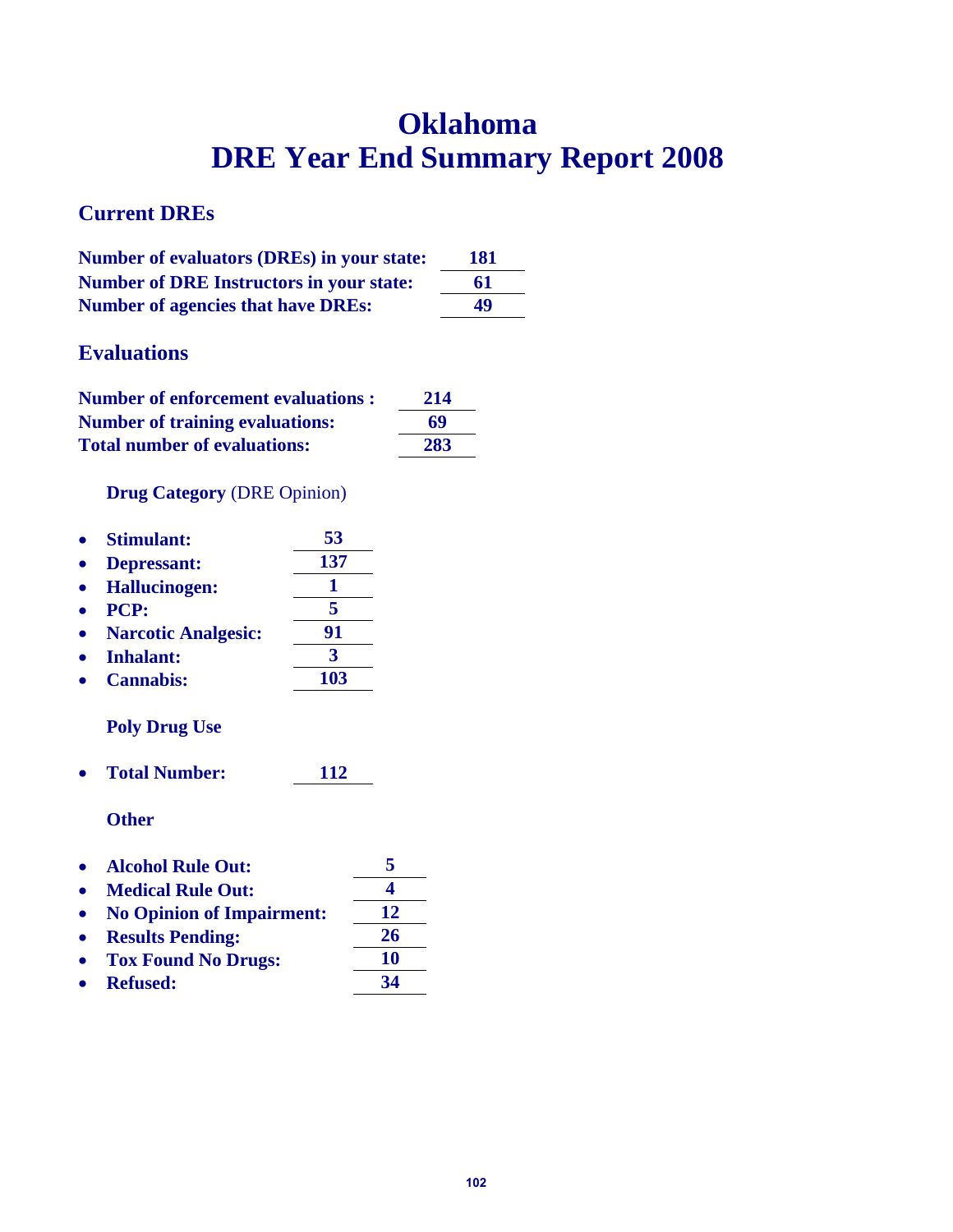| <b>Number of DRE Schools:</b>                    | 1              |
|--------------------------------------------------|----------------|
| <b>Number of Students:</b>                       | 25             |
| <b>Number of DREs Certified:</b>                 | 22             |
|                                                  |                |
| <b>Number of DRE Instructor Schools:</b>         | 1              |
| <b>Number of Students:</b>                       | $\mathbf{1}$   |
| <b>Number of DRE Instructors Certified:</b>      | 13             |
| <b>Number of 8 Hour Recertification Classes:</b> | $\overline{2}$ |
| <b>Number of Students:</b>                       | $\bf{0}$       |
| <b>DITEP Training</b>                            |                |
|                                                  |                |
| <b>Number of Classes:</b>                        | $\overline{2}$ |
| <b>Number of School Nurses:</b>                  | 36             |
| <b>Number of SROs:</b>                           | 38             |
| <b>Other Students:</b>                           | 47             |
| <b>Total Number of Students:</b>                 | 53             |
| <b>Phlebotomy Training</b>                       |                |
| <b>Number of Classes:</b>                        | $\bf{0}$       |
| <b>Number of Students:</b>                       | 0              |
| <b>SFST Training</b>                             |                |
| <b>Number of SFST Classes:</b>                   | 15             |
| <b>Number of Students:</b>                       | 180            |
| <b>Number of SFST Instructor Classes:</b>        | 3              |
| <b>Number of Students:</b>                       | 18             |
|                                                  |                |

### **Other Training**

With the assistance of the Oklahoma Highway Safety Office, grant funds were used to send DRE instructors to the IACP's annual impaired driving conference in Indianapolis. The information they obtained assisted with in-service training of local DRE officers.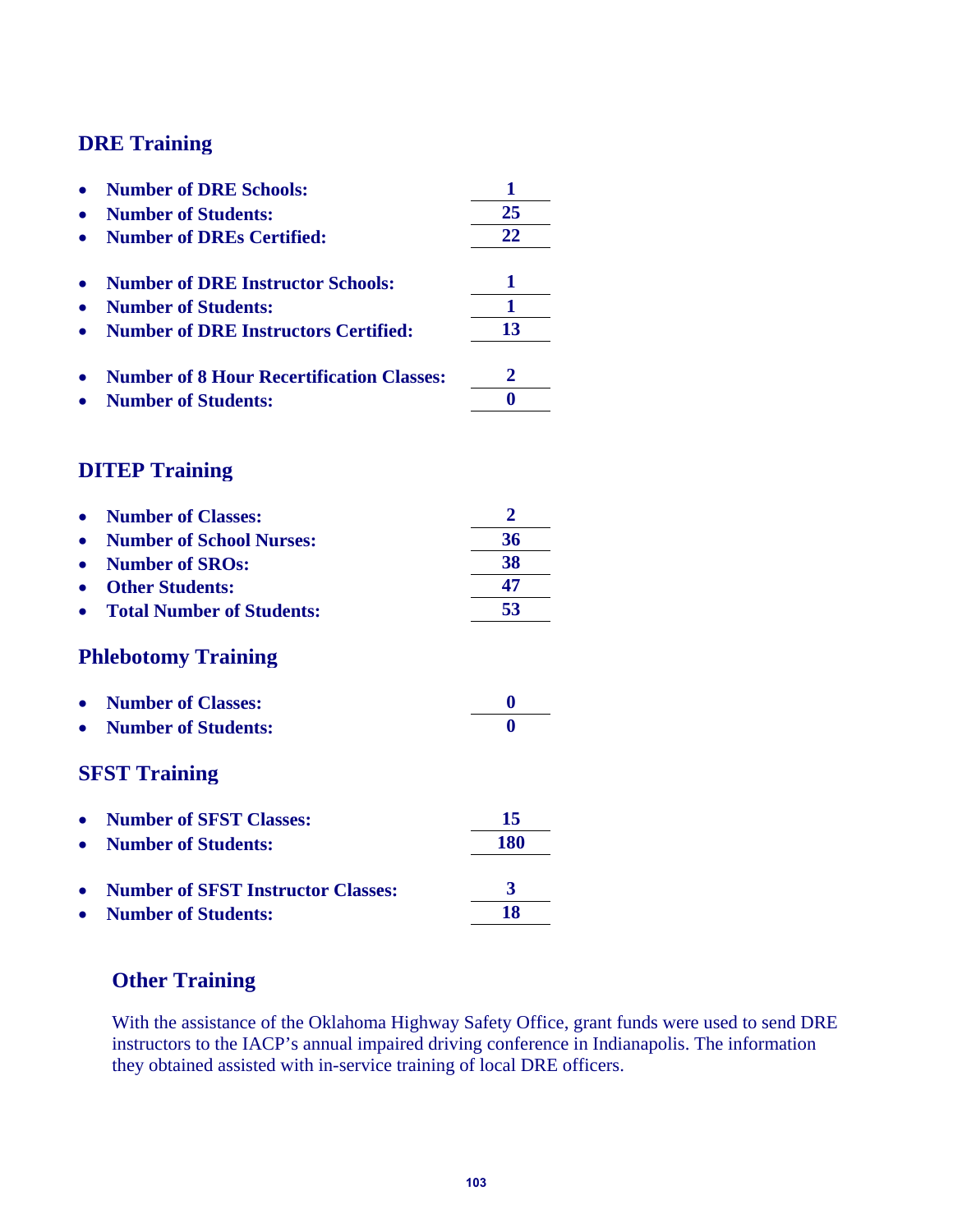### **Interesting Cases**

Local DRE officers are still reporting that they are seeing an increase in the number of prescription drug abuse cases among younger drivers. This appears to be consistent with similar reports from other states. Recently a local sheriff's office sponsored a "Drug Drop-Off Day", in which three sites were advertised and staffed so that citizens could bring by unused prescription medications and drop them off for proper disposal.

### **Narrative**

Oklahoma continues to get positive support from our highway safety office. One DRE class was conducted this year and plans are being made for another class next year. We are continuing our efforts to expand into the rural areas of the state. Many departments have less than 20 officers and, when a DRE is needed, the closest DRE may be an hour away. We have begun to get a more active response from the county sheriff offices so that they can assist us in providing DRE coverage on a county-wide basis.

**Report Submitted by Major Jim Maisano, Norman Police Department, State DRE Coordinator**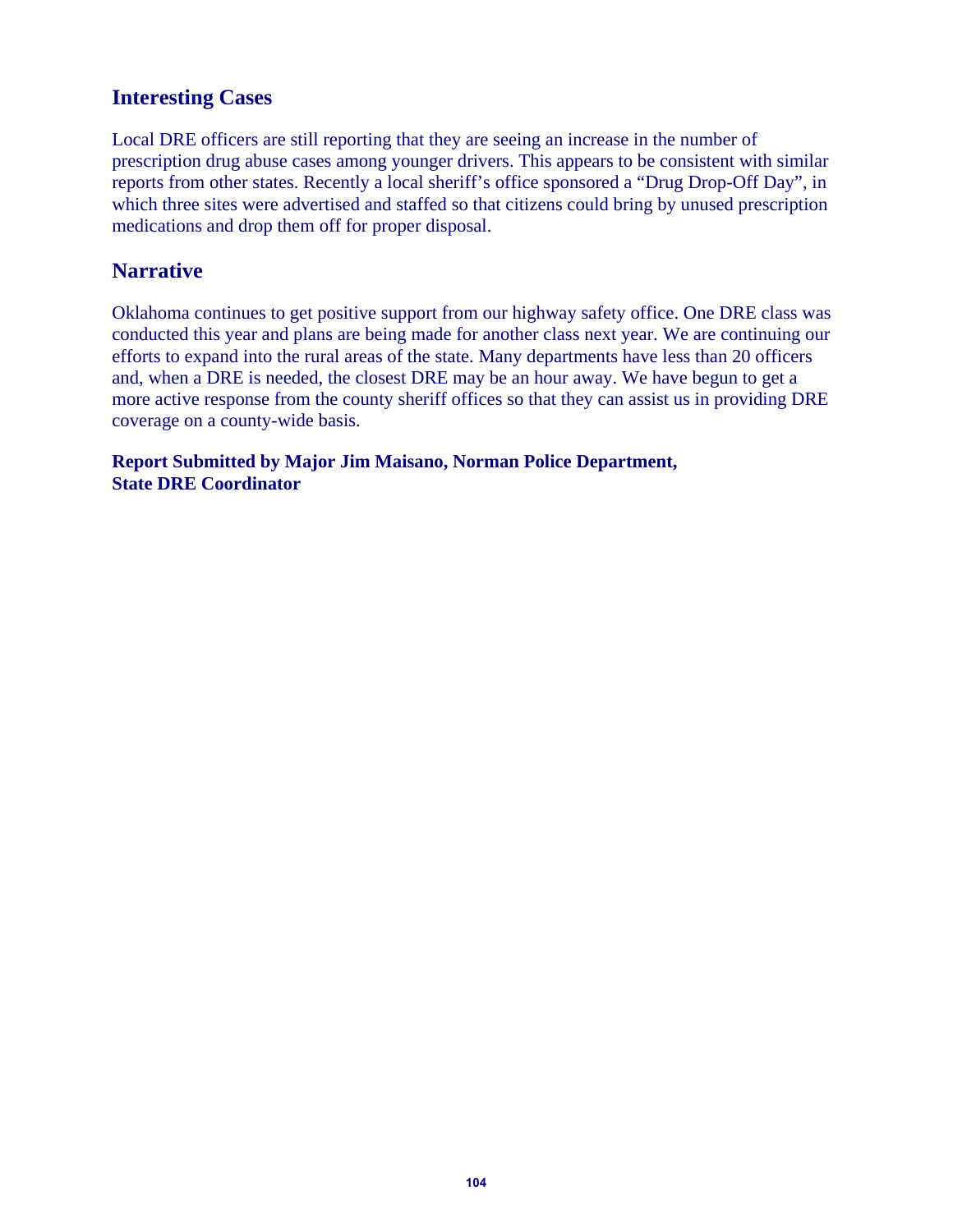## **Oregon DRE Year End Summary Report 2008**

### **Current DREs**

| <b>Number of evaluators (DREs) in your state:</b> | 190 |
|---------------------------------------------------|-----|
| <b>Number of DRE Instructors in your state:</b>   | 37  |
| <b>Number of agencies that have DREs:</b>         | 72  |

### **Evaluations**

| <b>Number of enforcement evaluations:</b> | 1175 |
|-------------------------------------------|------|
| <b>Number of training evaluations:</b>    | 150  |
| <b>Total number of evaluations:</b>       | 1325 |

### **Drug Category (DRE Opinion)**

| <b>Stimulant:</b>          | 292 |
|----------------------------|-----|
| Depressant:                | 463 |
| <b>Hallucinogen:</b>       | 14  |
| PCP:                       |     |
| <b>Narcotic Analgesic:</b> | 376 |
| <b>Inhalant:</b>           |     |
| <b>Cannabis:</b>           | 553 |
|                            |     |

### **Poly Drug Use**

**Total Number: 540** 

- **Alcohol Rule Out: 44**
- Medical Rule Out: 35
- **No Opinion of Impairment: 0**
- **e** Results Pending: 10
- Tox Found No Drugs: 124
- **Refused: 36**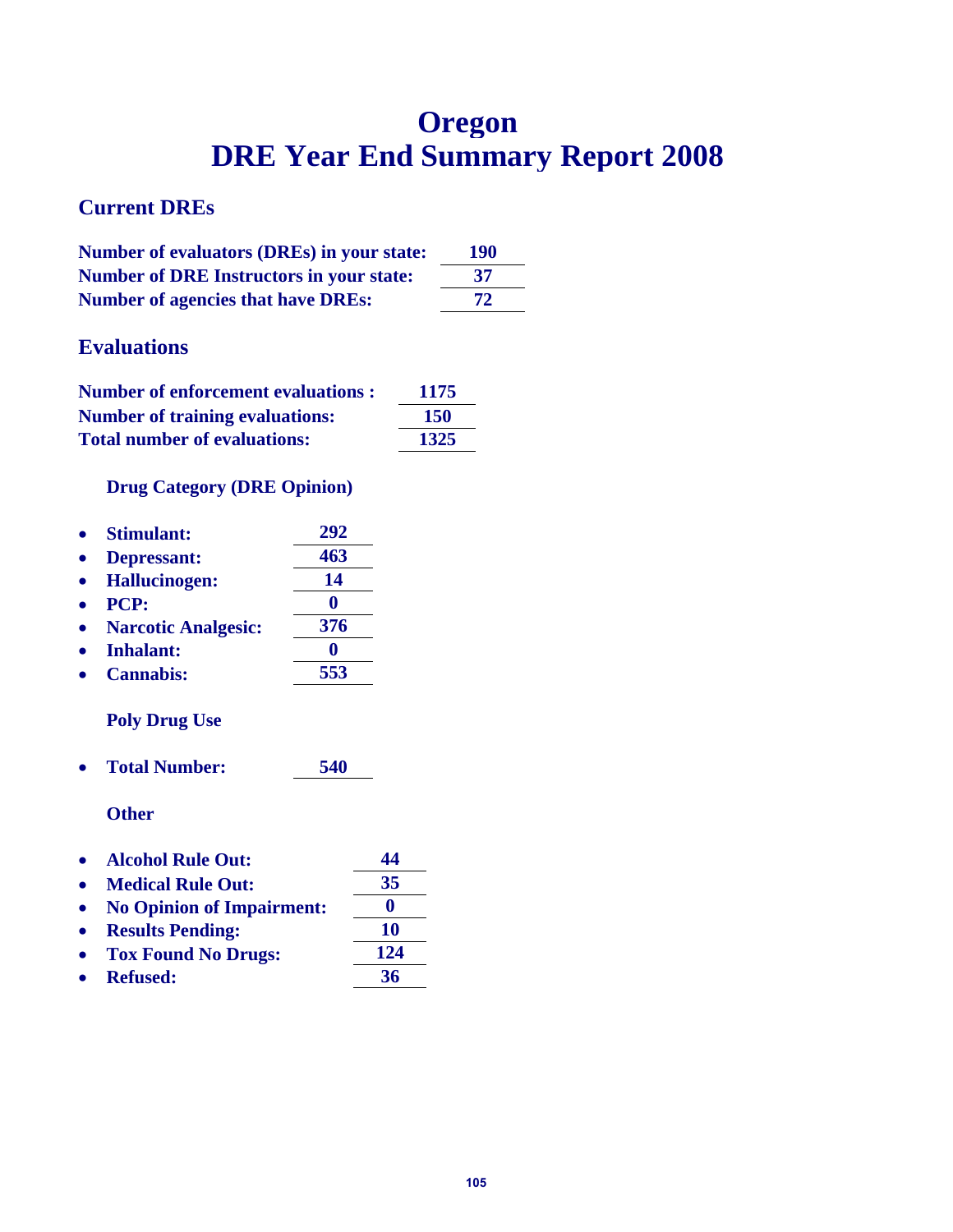| <b>Number of DRE Schools:</b>                    | 1        |
|--------------------------------------------------|----------|
| <b>Number of Students:</b>                       | 24       |
| <b>Number of DREs Certified:</b>                 | 23       |
|                                                  |          |
| <b>Number of DRE Instructor Schools:</b>         | $\bf{0}$ |
| <b>Number of Students:</b>                       | $\bf{0}$ |
| <b>Number of DRE Instructors Certified:</b>      | $\bf{0}$ |
| <b>Number of 8 Hour Recertification Classes:</b> | $\bf{0}$ |
| <b>Number of Students:</b>                       | $\bf{0}$ |
| <b>DITEP Training</b>                            |          |
|                                                  |          |
| <b>Number of Classes:</b>                        | 7        |
| <b>Number of School Nurses:</b>                  | $\bf{0}$ |
| <b>Number of SROs:</b>                           | 15       |
| <b>Other Students:</b>                           | 80       |
| <b>Total Number of Students:</b>                 | 95       |
| <b>Phlebotomy Training</b>                       |          |
| <b>Number of Classes:</b>                        | $\bf{0}$ |
| <b>Number of Students:</b>                       | 0        |
| <b>SFST Training</b>                             |          |
| <b>Number of SFST Classes:</b>                   | 10       |
| <b>Number of Students:</b>                       | 180      |
|                                                  |          |
| <b>Number of SFST Instructor Classes:</b>        | $\bf{0}$ |
| <b>Number of Students:</b>                       | $\bf{0}$ |

**Report Submitted by Senior Trooper Michael Iwai, Oregon State Police, State DRE Coordinator**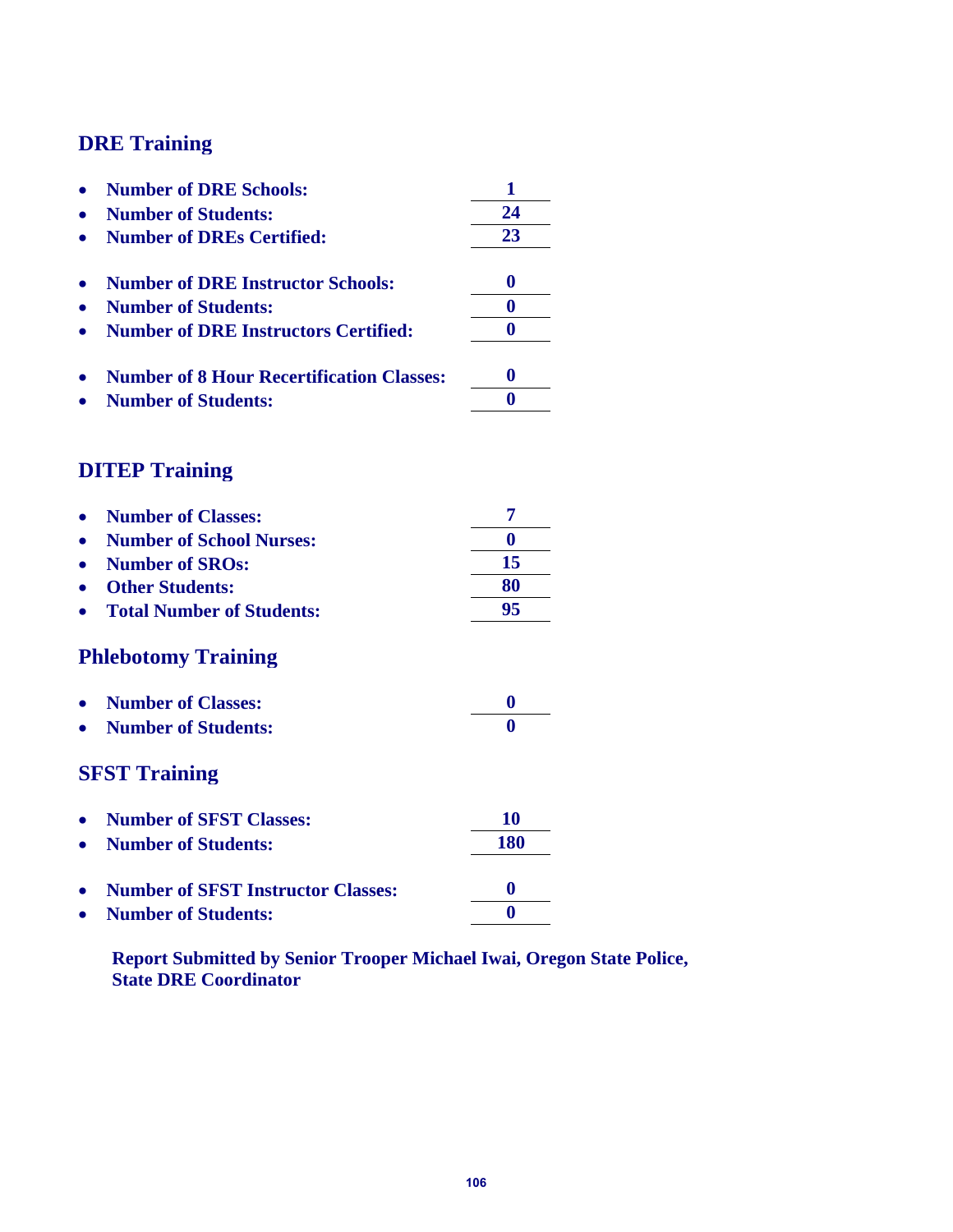## **Pennsylvania DRE Year End Summary Report 2008**

### **Current DREs**

| <b>Number of evaluators (DREs) in your state:</b> | 50 |
|---------------------------------------------------|----|
| <b>Number of DRE Instructors in your state:</b>   | 11 |
| <b>Number of agencies that have DREs:</b>         | x  |

### **Evaluations**

| <b>Number of enforcement evaluations :</b> | 693 |
|--------------------------------------------|-----|
| <b>Number of training evaluations:</b>     | 90  |
| <b>Total number of evaluations:</b>        | 783 |

### **Drug Category** (DRE Opinion)

| <b>Stimulant:</b>          | 94  |
|----------------------------|-----|
| Depressant:                | 258 |
| <b>Hallucinogen:</b>       |     |
| <b>PCP:</b>                | 12  |
| <b>Narcotic Analgesic:</b> | 257 |
| <b>Inhalant:</b>           |     |
| <b>Cannabis:</b>           | 278 |

### **Poly Drug Use**

**Total Number: 278** 

- **Alcohol Rule Out: 24**
- Medical Rule Out: 15
- No Opinion of Impairment: 79
- Results Pending: 161
- Tox Found No Drugs: 30
- Refused: 21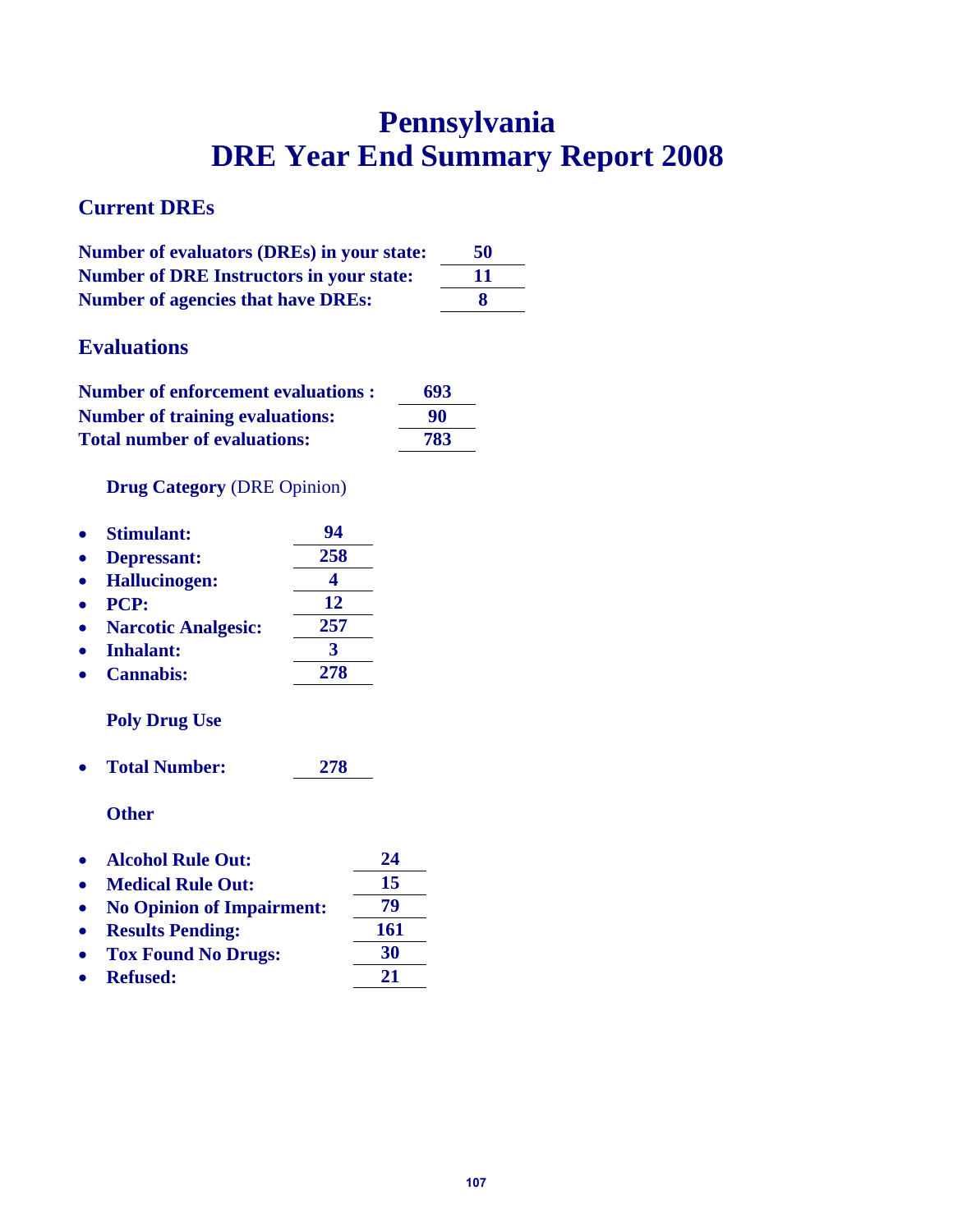|           | <b>Number of DRE Schools:</b>                    | 1                |
|-----------|--------------------------------------------------|------------------|
|           | <b>Number of Students:</b>                       | 15               |
|           | <b>Number of DREs Certified:</b>                 | 15               |
|           |                                                  |                  |
| $\bullet$ | <b>Number of DRE Instructor Schools:</b>         | $\bf{0}$         |
|           | <b>Number of Students:</b>                       | $\bf{0}$         |
|           | <b>Number of DRE Instructors Certified:</b>      | $\bf{0}$         |
|           | <b>Number of 8 Hour Recertification Classes:</b> | 1                |
|           | <b>Number of Students:</b>                       | 35               |
|           | <b>DITEP Training</b>                            |                  |
|           |                                                  |                  |
|           | <b>Number of Classes:</b>                        | $\overline{2}$   |
|           | <b>Number of School Nurses:</b>                  | 90               |
|           | <b>Number of SROs:</b>                           | 4                |
|           | <b>Other Students:</b>                           | 210              |
|           | <b>Total Number of Students:</b>                 | 304              |
|           | <b>Phlebotomy Training</b>                       |                  |
|           | <b>Number of Classes:</b>                        | $\boldsymbol{0}$ |
|           | <b>Number of Students:</b>                       |                  |
|           | <b>SFST Training</b>                             |                  |
|           | <b>Number of SFST Classes:</b>                   | 6                |
|           | <b>Number of Students:</b>                       | 350              |
|           |                                                  |                  |
|           | <b>Number of SFST Instructor Classes:</b>        |                  |
|           | <b>Number of Students:</b>                       | 45               |

# **Other Training**

Four Advanced Roadside Impaired Driving Enforcement (A.R.I.D.E.) training classes were conducted throughout the year in Pennsylvania. This training class has drawn awareness to the DRE program. Eight of the 15 DRE students had previously attended the A.R.I.D.E. training.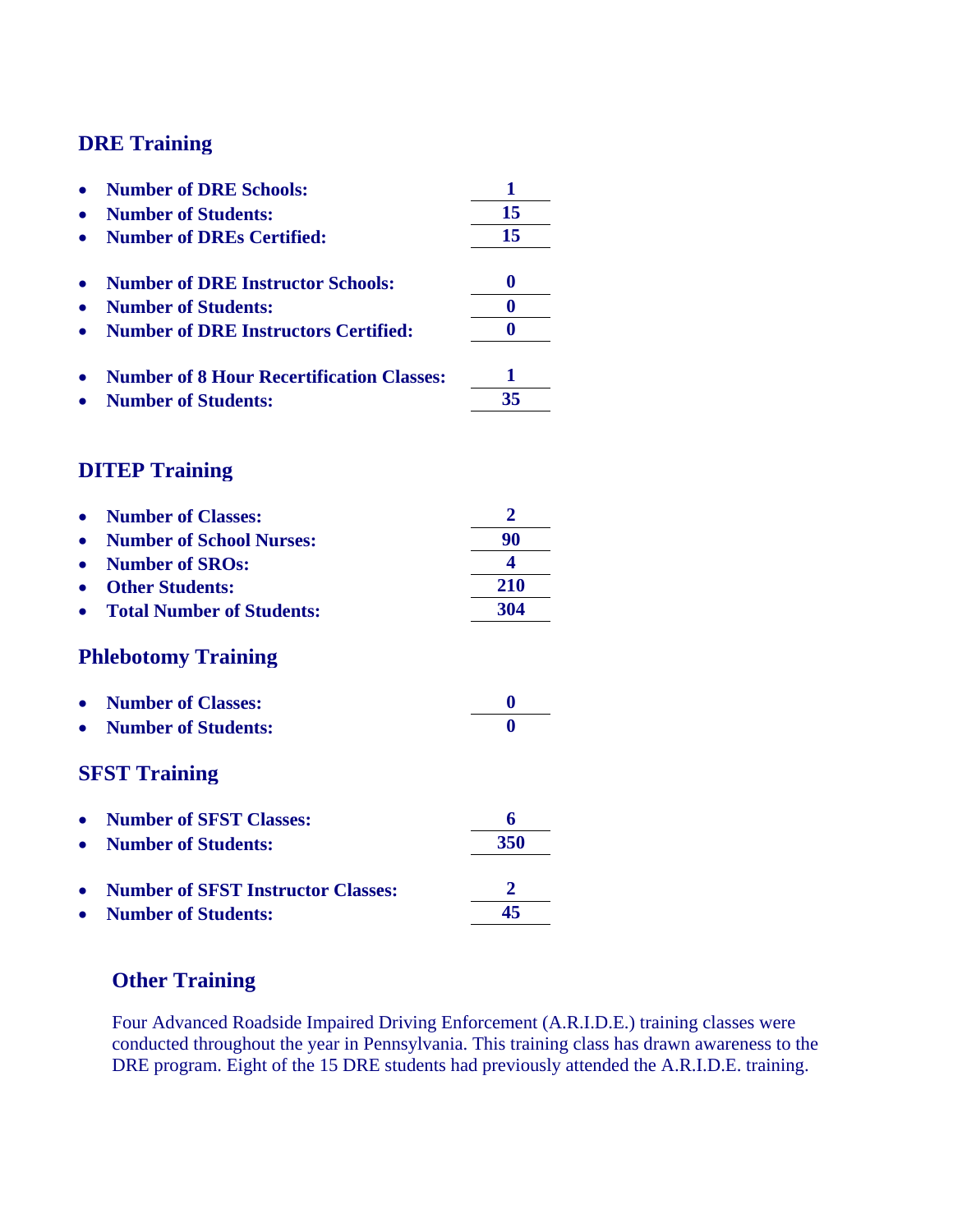## **Interesting Cases**

A significant DRE trial began in April. *Commonwealth v. Tiche* pretrial motions began. The Commonwealth provided expert witnesses: Dr. Jack Richman from Massachusetts, Dr. Zenon Zuk from California, Dr. Michelle Spirk from Arizona, and retired LAPD Sergeant Tom Page. After the prosecution witnesses testified, the defense requested and received a continuance. The trial has not resumed since.

## **Narrative**

Since the program inception, statewide DUI drug arrests have increased 64 percent. DUI drug arrests by state police troopers have increased 136 percent. A statistical relation exists between the amount of officers trained and certified as DREs and the substantial increase in drug influence evaluations, as well as the amount of drug impaired drivers being identified, removed from the highways, and prosecuted for DUI.

**Report Submitted by Corporal David Andrascik, Pennsylvania State Police, State DRE Coordinator**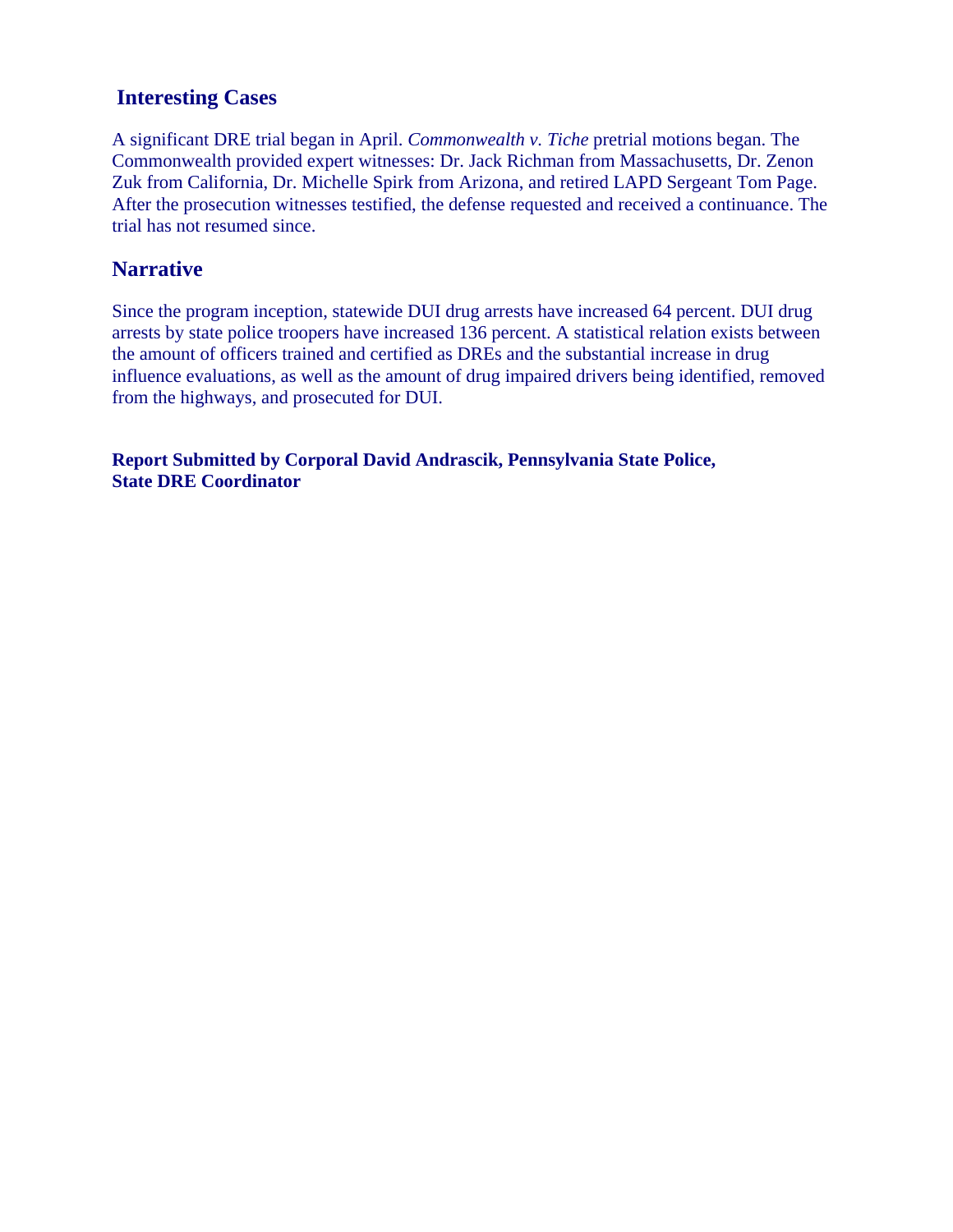# **Rhode Island**

*(No report submitted)*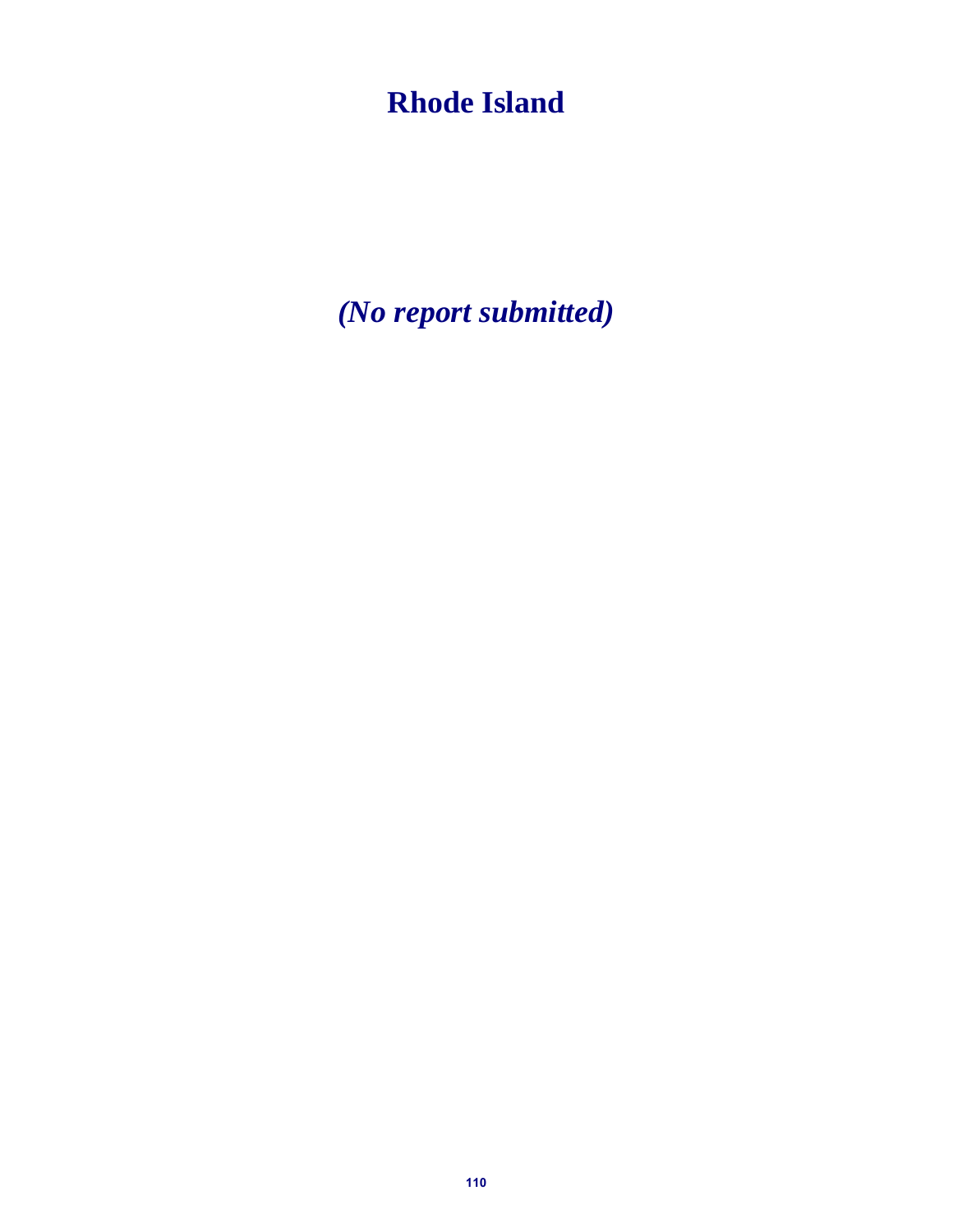# **South Carolina DRE Year End Summary Report 2008**

# **Current DREs**

| <b>Number of evaluators (DREs) in your state:</b> | 33 |
|---------------------------------------------------|----|
| <b>Number of DRE Instructors in your state:</b>   | 4  |
| <b>Number of agencies that have DREs:</b>         | 23 |

# **Evaluations**

| <b>Number of enforcement evaluations:</b> | 344 |
|-------------------------------------------|-----|
| <b>Number of training evaluations:</b>    | 208 |
| <b>Total number of evaluations:</b>       | 552 |

## **Drug Category** (DRE Opinion)

| Stimulant:                 | 274                   |
|----------------------------|-----------------------|
| Depressant:                | 85                    |
| <b>Hallucinogen:</b>       | $\mathbf{2}$          |
| PCP:                       | $\mathcal{D}_{\cdot}$ |
| <b>Narcotic Analgesic:</b> | 123                   |
| <b>Inhalant:</b>           |                       |
| <b>Cannabis:</b>           | 253                   |

# **Poly Drug Use**

**Total Number: 133** 

**Other** 

- Alcohol Rule Out:
- Medical Rule Out:
- No Opinion of Impairment:
- **e** Results Pending:
- Tox Found No Drugs: 14
- **•** Refused: **1988**

## **DRE Training**

| • Number of DRE Schools: |  |
|--------------------------|--|
| • Number of Students:    |  |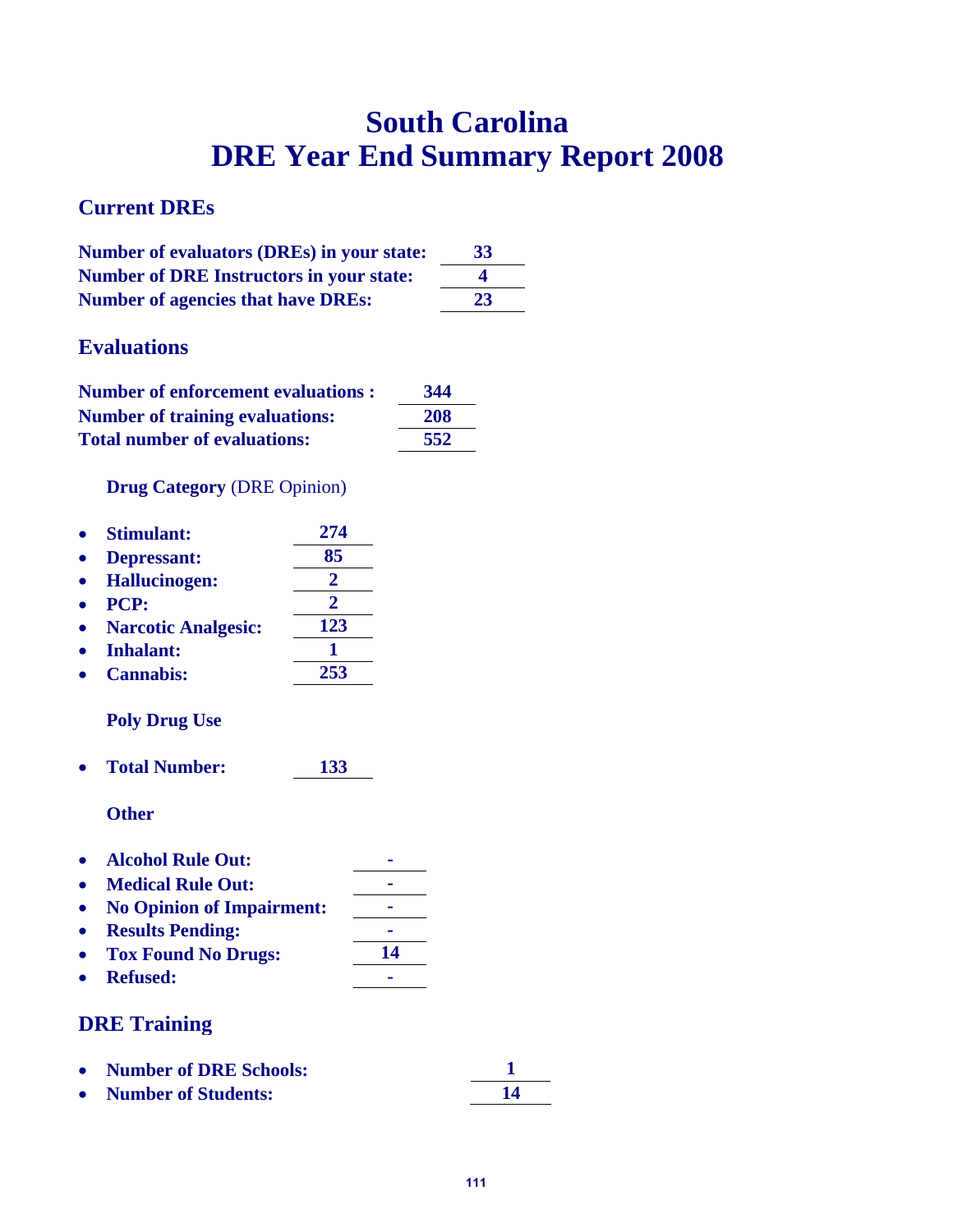|                            | <b>Number of DREs Certified:</b>                                        | 14               |  |  |
|----------------------------|-------------------------------------------------------------------------|------------------|--|--|
|                            | <b>Number of DRE Instructor Schools:</b>                                | 1                |  |  |
|                            | <b>Number of Students:</b>                                              | 4                |  |  |
|                            | <b>Number of DRE Instructors Certified:</b>                             | 4                |  |  |
|                            |                                                                         |                  |  |  |
|                            | <b>Number of 8 Hour Recertification Classes:</b>                        | $\bf{0}$         |  |  |
|                            | <b>Number of Students:</b>                                              | $\bf{0}$         |  |  |
| <b>DITEP Training</b>      |                                                                         |                  |  |  |
| $\bullet$                  | <b>Number of Classes:</b>                                               | $\bf{0}$         |  |  |
|                            | <b>Number of School Nurses:</b>                                         | 0                |  |  |
|                            | <b>Number of SROs:</b>                                                  | $\bf{0}$         |  |  |
|                            | <b>Other Students:</b>                                                  | $\bf{0}$         |  |  |
|                            | <b>Total Number of Students:</b>                                        | $\bf{0}$         |  |  |
| <b>Phlebotomy Training</b> |                                                                         |                  |  |  |
|                            | <b>Number of Classes:</b>                                               | $\boldsymbol{0}$ |  |  |
|                            | <b>Number of Students:</b>                                              | 0                |  |  |
| <b>SFST Training</b>       |                                                                         |                  |  |  |
|                            | <b>Number of SFST Classes:</b>                                          | 5                |  |  |
|                            | <b>Number of Students:</b>                                              | 94               |  |  |
|                            | <b>Number of SFST Instructor Classes:</b><br><b>Number of Students:</b> | 3<br>52          |  |  |

# **Other Training**

"Prosecuting the Impaired Driver" by our state's Traffic Safety Resource Prosecutor's Office: Four classes trained a total of 273 officers**.** 

## **Narrative**

As our DRE program continues to grow, we see more cases made for impairment other than alcohol. We are seeing a gradual change in the alcohol-only mindset of law enforcement. We intend to conduct more DRE and DRE instructor classes every year.

### **Report Submitted by Dennis K. Ray, South Caroline Office of Highway Safety, State DRE Coordinator**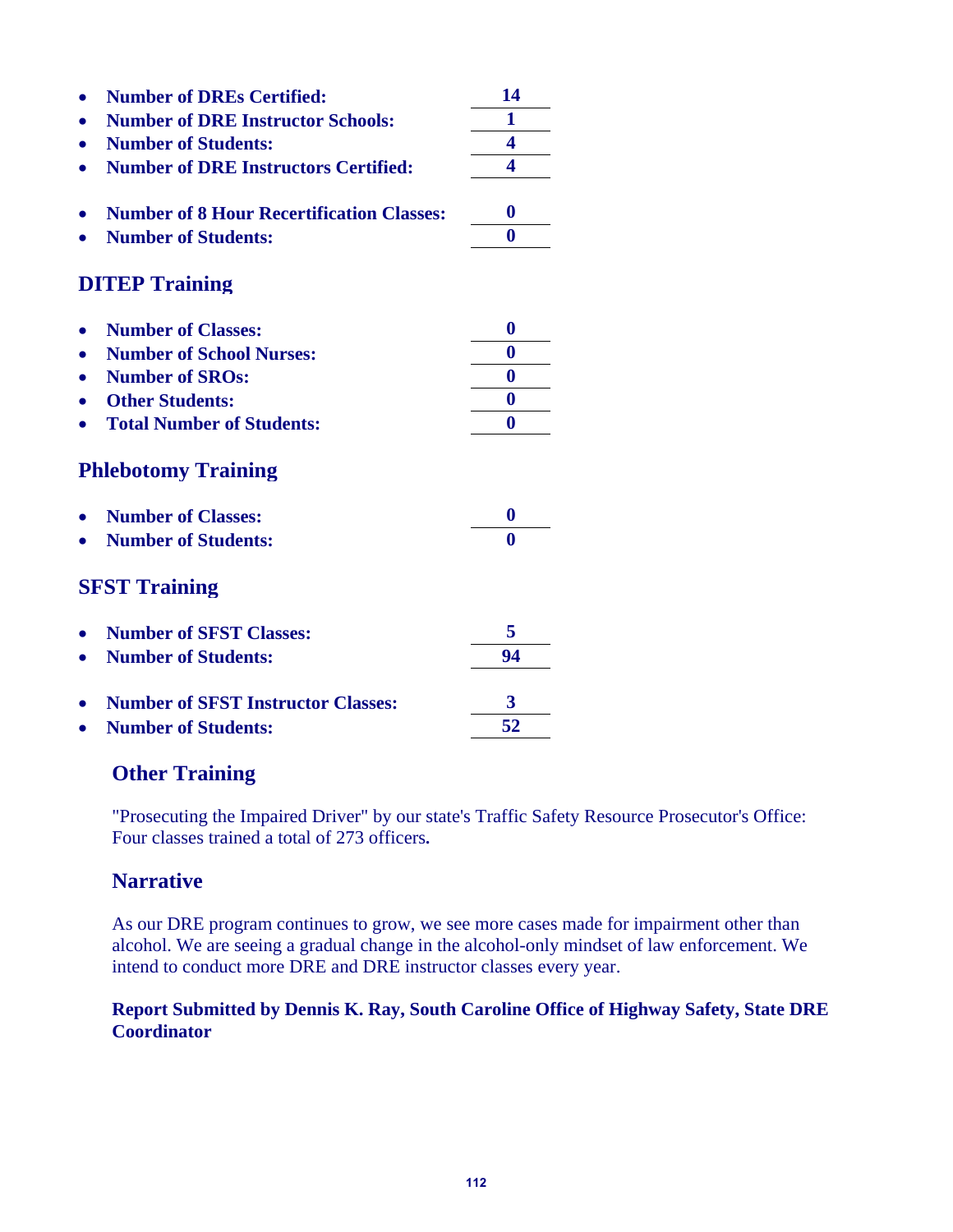# **South Dakota DRE Year End Summary Report 2008**

# **Current DREs**

| <b>Number of evaluators (DREs) in your state:</b> | 13 |
|---------------------------------------------------|----|
| <b>Number of DRE Instructors in your state:</b>   |    |
| <b>Number of agencies that have DREs:</b>         |    |

# **Evaluations**

| <b>Number of enforcement evaluations:</b> | 67           |
|-------------------------------------------|--------------|
| <b>Number of training evaluations:</b>    | $\mathbf{0}$ |
| <b>Total number of evaluations:</b>       | 67           |

**Drug Category** (DRE Opinion)

| $\bullet$ | <b>Stimulant:</b>          | 10 |
|-----------|----------------------------|----|
| $\bullet$ | Depressant:                | 17 |
|           | • Hallucinogen:            |    |
| $\bullet$ | <b>PCP:</b>                |    |
| $\bullet$ | <b>Narcotic Analgesic:</b> | 12 |
|           | Inhalant:                  |    |

**Cannabis: 35** 

# **Poly Drug Use**

**Total Number: 21** 

|           | • Alcohol Rule Out:         |    |
|-----------|-----------------------------|----|
| $\bullet$ | <b>Medical Rule Out:</b>    |    |
|           | • No Opinion of Impairment: |    |
|           | • Results Pending:          |    |
|           | • Tox Found No Drugs:       | 17 |
|           | • Refused:                  |    |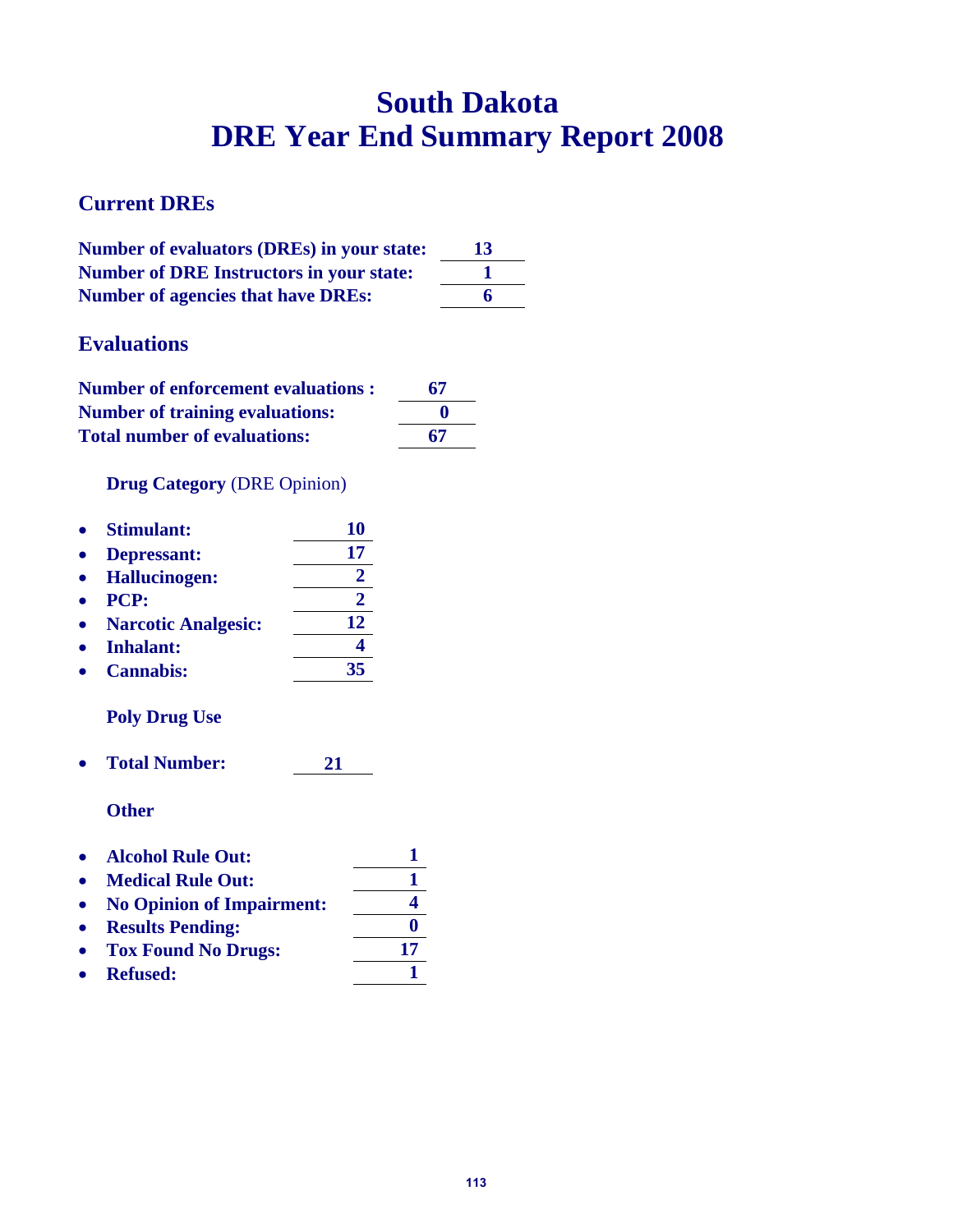| <b>Number of DRE Schools:</b>                    |  |
|--------------------------------------------------|--|
| <b>Number of Students:</b>                       |  |
| <b>Number of DREs Certified:</b>                 |  |
| <b>Number of DRE Instructor Schools:</b>         |  |
| <b>Number of Students:</b>                       |  |
| <b>Number of DRE Instructors Certified:</b>      |  |
| <b>Number of 8 Hour Recertification Classes:</b> |  |
| <b>Number of Students:</b>                       |  |

# **DITEP Training**

| <b>Number of Classes:</b>                 | 0           |
|-------------------------------------------|-------------|
| <b>Number of School Nurses:</b>           | o           |
| <b>Number of SROs:</b>                    | $\bf{0}$    |
| <b>Other Students:</b>                    | $\mathbf 0$ |
| <b>Total Number of Students:</b>          | 0           |
| <b>Phlebotomy Training</b>                |             |
| <b>Number of Classes:</b>                 | $\bf{0}$    |
| <b>Number of Students:</b>                | 0           |
| <b>SFST Training</b>                      |             |
| <b>Number of SFST Classes:</b>            |             |
| <b>Number of Students:</b>                | 60          |
| <b>Number of SFST Instructor Classes:</b> |             |
| <b>Number of Students:</b>                |             |

# **Other Training**

An ARIDE School for 14 state troopers received favorable comments. We are in the early planning stages for a DRE school in November 2009.

## **Report Submitted by Sergeant Ryan Mechaley, South Dakota Highway Patrol, State DRE Coordinator**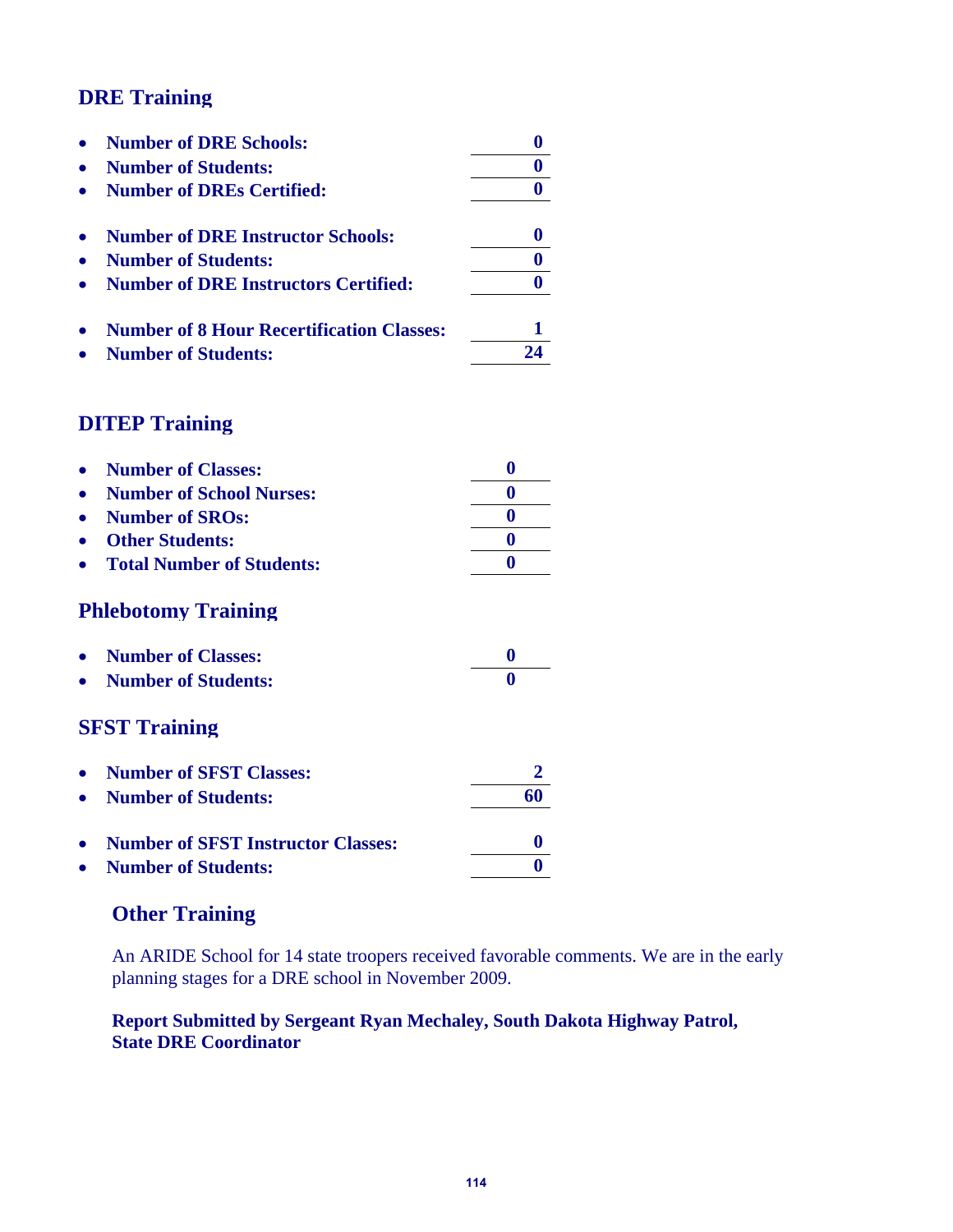# **Tennessee DRE Year End Summary Report 2008**

# **Current DREs**

| <b>Number of evaluators (DREs) in your state:</b> | 71 |
|---------------------------------------------------|----|
| <b>Number of DRE Instructors in your state:</b>   |    |
| <b>Number of agencies that have DREs:</b>         | 29 |

# **Evaluations**

| <b>Number of enforcement evaluations :</b> | 89  |
|--------------------------------------------|-----|
| <b>Number of training evaluations:</b>     | 61  |
| <b>Total number of evaluations:</b>        | 151 |

**Drug Category** (DRE Opinion)

| Stimulant:                 | 17 |
|----------------------------|----|
| Depressant:                |    |
| <b>Hallucinogen:</b>       |    |
| <b>PCP:</b>                |    |
| <b>Narcotic Analgesic:</b> |    |
| <b>Inhalant:</b>           |    |
| <b>Cannabis:</b>           | 12 |
| <b>Poly Drug Use</b>       |    |

**Total Number: 32** 

- **Alcohol Rule Out: 5**
- Medical Rule Out: 1
- **No Opinion of Impairment: 3**
- **e** Results Pending: **Tox Found No Drugs: 6**
- **Refused: 13**
-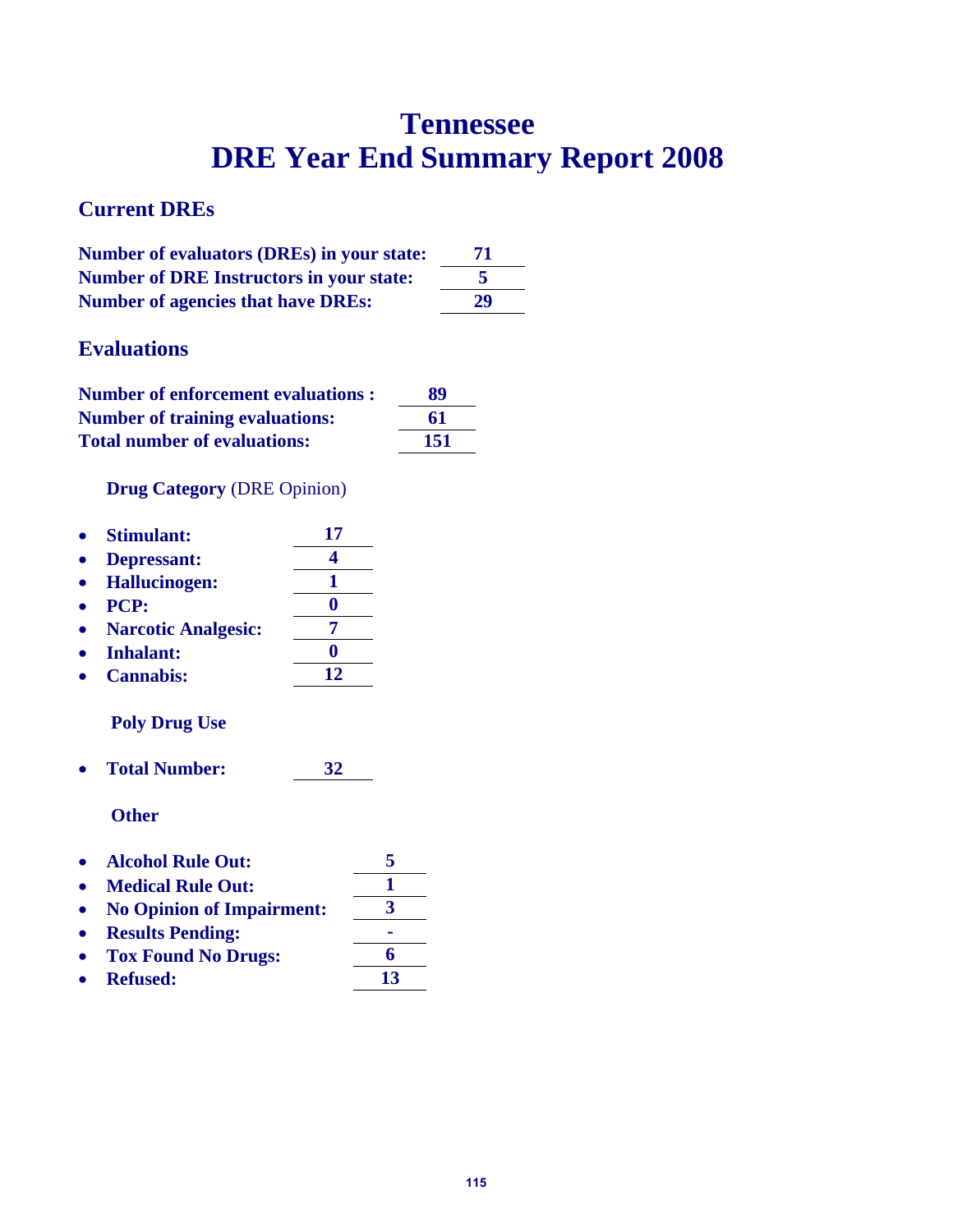|   | <b>Number of DRE Schools:</b>                    | 1        |
|---|--------------------------------------------------|----------|
|   | <b>Number of Students:</b>                       | 16       |
|   | <b>Number of DREs Certified:</b>                 | 16       |
| ۰ | <b>Number of DRE Instructor Schools:</b>         | $\bf{0}$ |
|   | <b>Number of Students:</b>                       | 16       |
|   | <b>Number of DRE Instructors Certified:</b>      | 5        |
|   | <b>Number of 8 Hour Recertification Classes:</b> | 4        |
|   | <b>Number of Students:</b>                       | 22       |
|   | <b>DITEP Training</b>                            |          |
|   |                                                  |          |
|   | <b>Number of Classes:</b>                        | $\bf{0}$ |
|   | <b>Number of School Nurses:</b>                  | $\bf{0}$ |
|   | <b>Number of SROs:</b>                           | $\bf{0}$ |
|   | <b>Other Students:</b>                           | $\bf{0}$ |
|   | <b>Total Number of Students:</b>                 | $\bf{0}$ |
|   | <b>Phlebotomy Training</b>                       |          |
|   | <b>Number of Classes:</b>                        | $\bf{0}$ |
|   | <b>Number of Students:</b>                       | 0        |
|   | <b>SFST Training</b>                             |          |
|   | <b>Number of SFST Classes:</b>                   | $\bf{0}$ |
|   | <b>Number of Students:</b>                       | 0        |
|   | <b>Number of SFST Instructor Classes:</b>        | 0        |
|   | <b>Number of Students:</b>                       | $\bf{0}$ |
|   |                                                  |          |

**Report Submitted by Richard M. Holt, Governor's Highway Safety Office, State DRE Coordinator**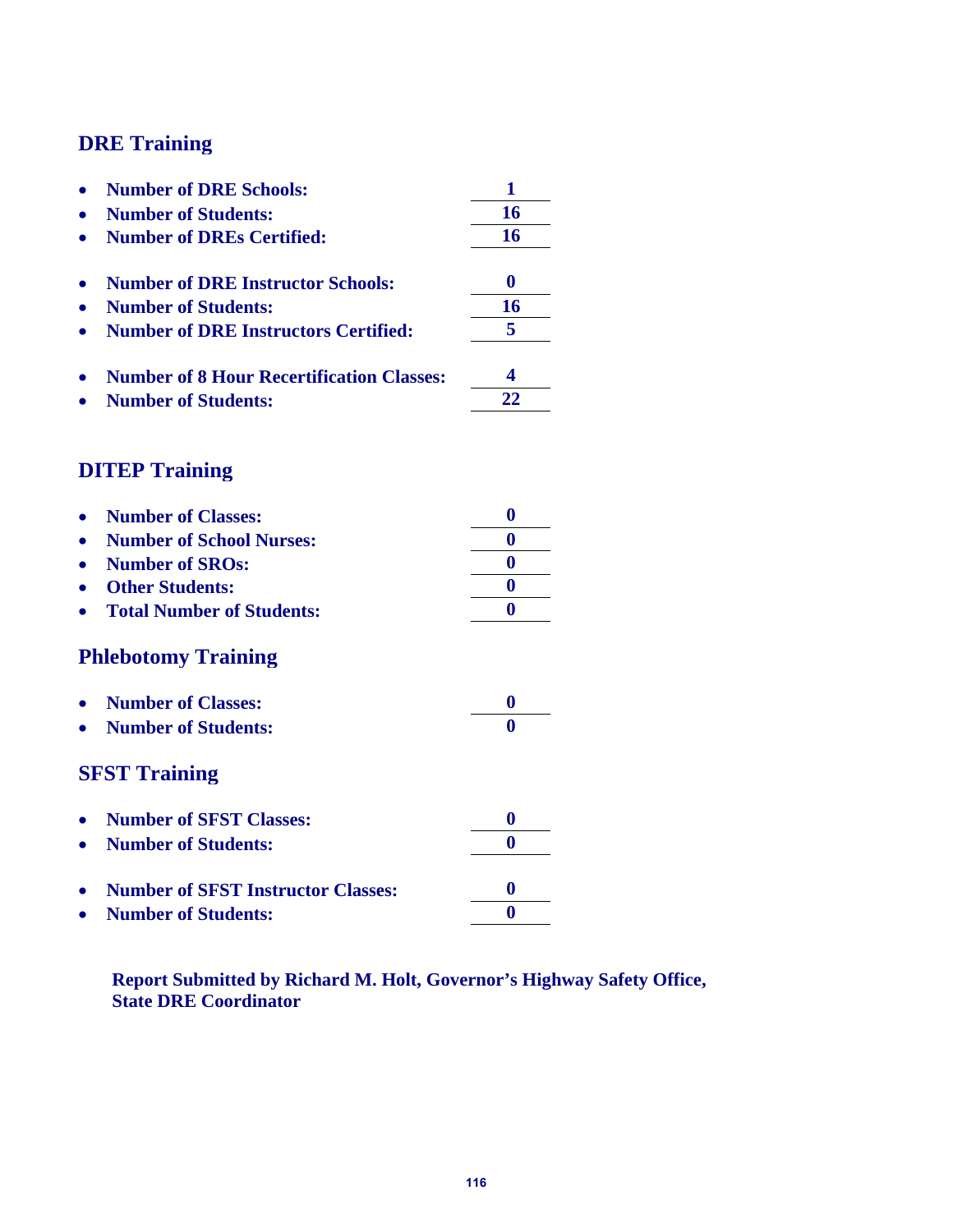# **Texas DRE Year End Summary Report 2008**

# **Current DREs**

| <b>Number of evaluators (DREs) in your state:</b> | <b>310</b> |
|---------------------------------------------------|------------|
| <b>Number of DRE Instructors in your state:</b>   | 49         |
| <b>Number of agencies that have DREs:</b>         | 82         |

# **Evaluations**

| <b>Number of enforcement evaluations:</b> | 795         |
|-------------------------------------------|-------------|
| <b>Number of training evaluations:</b>    | 385         |
| <b>Total number of evaluations:</b>       | <b>1180</b> |

## **Drug Category** (DRE Opinion)

| <b>Stimulant:</b>          | 617 |
|----------------------------|-----|
| <b>Depressant:</b>         | 656 |
| <b>Hallucinogen:</b>       |     |
| <b>PCP:</b>                | 79  |
| <b>Narcotic Analgesic:</b> | 472 |
| <b>Inhalant:</b>           |     |
|                            |     |

# **Cannabis: 675**

## **Poly Drug Use**

**Total Number: 578** 

| • Alcohol Rule Out:         | 6   |
|-----------------------------|-----|
| • Medical Rule Out:         | 33  |
| • No Opinion of Impairment: | 91  |
| <b>A</b> Doculto Dondina    | 175 |

| • Results Pending:    | -175       |
|-----------------------|------------|
| • Tox Found No Drugs: | 22         |
| • Refused:            | <b>162</b> |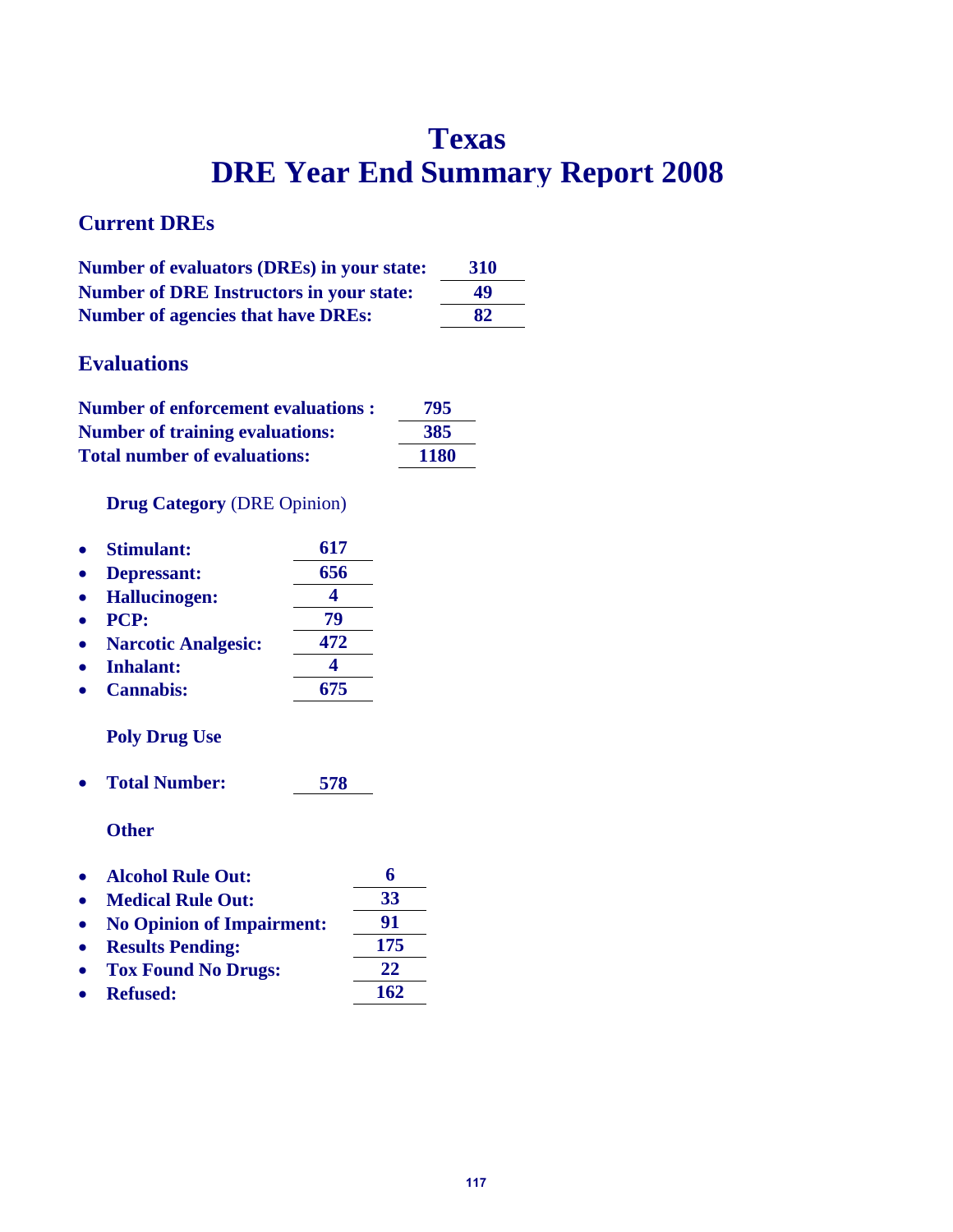| <b>Number of DRE Schools:</b>                    |      |
|--------------------------------------------------|------|
| <b>Number of Students:</b>                       | 62   |
| <b>Number of DREs Certified:</b>                 | 52   |
| <b>Number of DRE Instructor Schools:</b>         |      |
| <b>Number of Students:</b>                       |      |
| <b>Number of DRE Instructors Certified:</b>      | $2*$ |
| <b>Number of 8 Hour Recertification Classes:</b> | 10   |
| <b>Number of Students:</b>                       |      |

**\* These two instructors actually attended the classroom portion of the training during 2007 but were unable to complete the course during that year.** 

# **DITEP Training**

| <b>Number of Classes:</b>                 | 6   |
|-------------------------------------------|-----|
| <b>Number of School Nurses:</b>           | 60  |
| <b>Number of SROs:</b>                    | 22  |
| <b>Other Students:</b>                    | 212 |
| <b>Total Number of Students:</b>          | 294 |
| <b>Phlebotomy Training</b>                |     |
| <b>Number of Classes:</b>                 | N/A |
| <b>Number of Students:</b>                | N/A |
| <b>SFST Training</b>                      |     |
| <b>Number of SFST Classes:</b>            | N/A |
| <b>Number of Students:</b>                | N/A |
| <b>Number of SFST Instructor Classes:</b> | N/A |
| <b>Number of Students:</b>                | N/A |

## **Other Training**

Seven ARIDE courses, attended by 165

Three DRE Basic Courses: Waco (central Texas), Grand Prairie (Dallas area), and Humble (Houston area)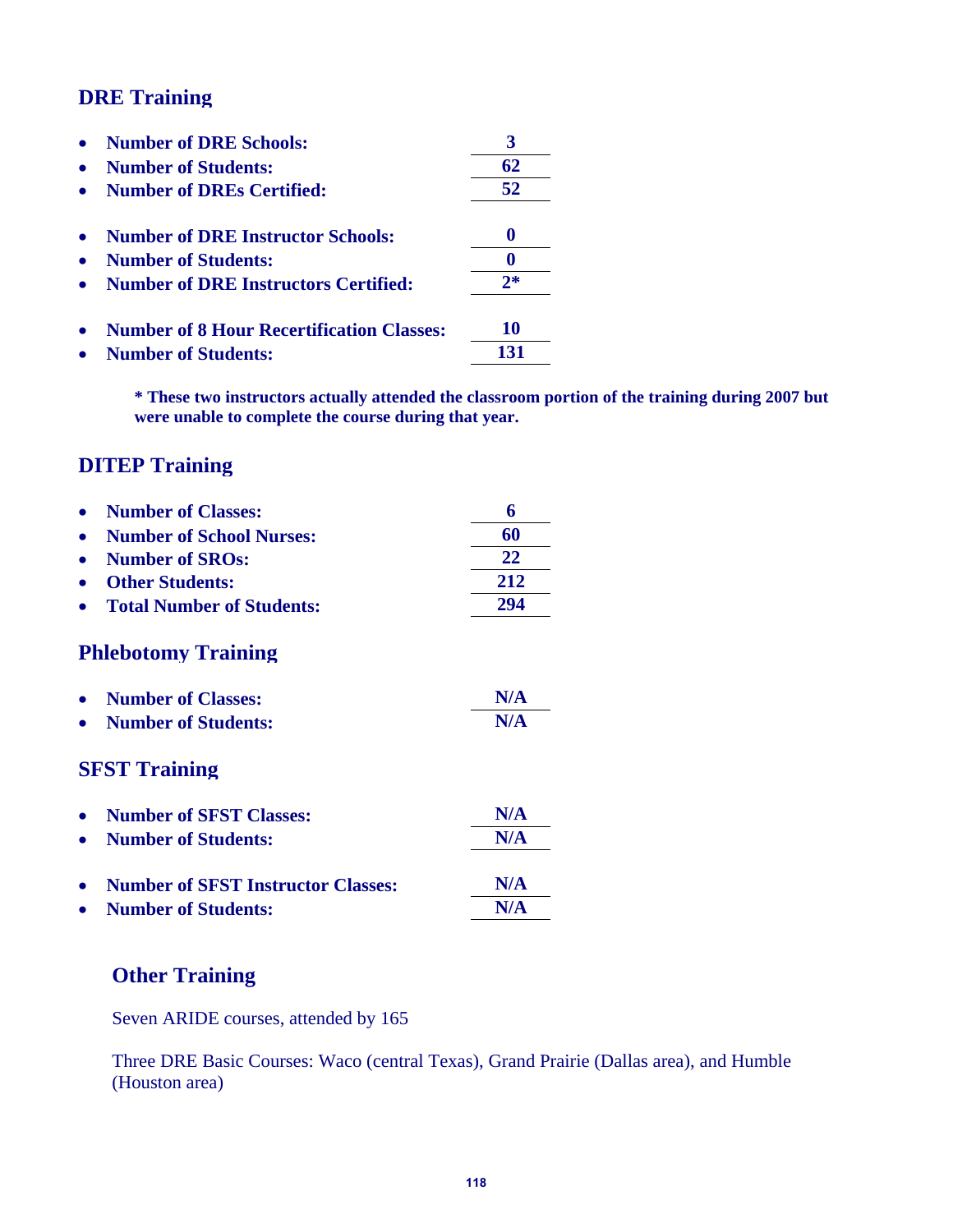10 DRE recertifications courses attended by 131 officers

One DRE Course Manager's Course attended by 16 DRE instructors

One DITEP Instructor Course attended by 19 DRE instructors. Texas has received funding to provide the first day of the training (8 hours).

Two 8-hour Instructor Update sessions, attended by 39 instructors. In Texas, DRE instructors must attend an instructor update (if offered) in order to train in the classroom or assist with field certifications.

Annual Texas Save a Life Summit: A DRE instructor and the state coordinator presented an overview of ARIDE. The overview was well received and two agencies that attended committed to hosting an ARIDE training.

It should be noted that SFST is not administered by the Texas Drug Evaluation and Classification (DEC) Program.

## **Narrative**

Hurricanes Gustav and Ike affected several training initiatives. Recertification and ARIDE courses were rescheduled and the final knowledge exam for the Humble DRE course was delayed.

The Texas DEC Program continues to assist the Texas and District Attorney's Association (TDCAA) in marketing their training initiatives.

Dallas Police Department DREs were involved in a Rave.

A Sam Houston State University forensic graduate student (DRE staff) worked with DREs to revise and enter their data into the DRE national tracking database. Texas has made great strides in this area. Texas DREs must be current with the DRE national tracking database or they are not recertified.

**Report Submitted by Cecelia P. Marquart, Texas Department of Transportation, State DRE Coordinator**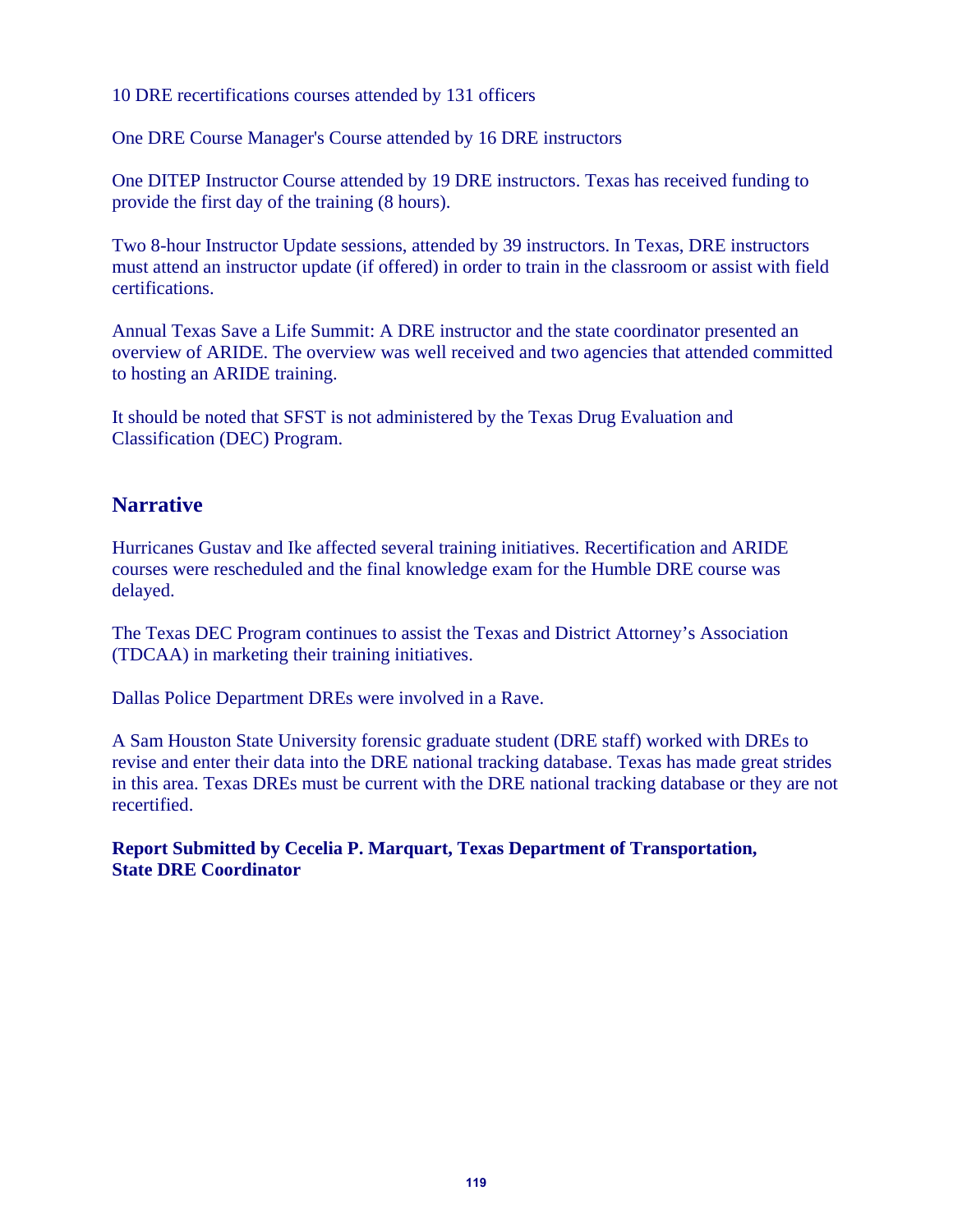# **Utah DRE Year End Summary Report 2008**

# **Current DREs**

| <b>Number of evaluators (DREs) in your state:</b> | 149 |
|---------------------------------------------------|-----|
| <b>Number of DRE Instructors in your state:</b>   | 35  |
| <b>Number of agencies that have DREs:</b>         | 64  |

## **Evaluations**

| <b>Number of enforcement evaluations :</b> | 252 |
|--------------------------------------------|-----|
| <b>Number of training evaluations:</b>     | 35  |
| <b>Total number of evaluations:</b>        | 287 |

**Drug Category** (DRE Opinion)

| <b>Stimulant:</b>          | 63  |
|----------------------------|-----|
| Depressant:                | 134 |
| <b>Hallucinogen:</b>       |     |
| <b>PCP:</b>                |     |
| <b>Narcotic Analgesic:</b> | 96  |
| <b>Inhalant:</b>           |     |
| <b>Cannabis:</b>           | 75  |

### **Poly Drug Use**

**Total Number: 98** 

- **Alcohol Rule Out: 0**
- 
- Medical Rule Out: 11<br>• No Opinion of Impairment:  $\frac{11}{3}$ • No Opinion of Impairment:
- **Results Pending: 49**
- **Tox Found No Drugs: 20**
- **Refused: 6**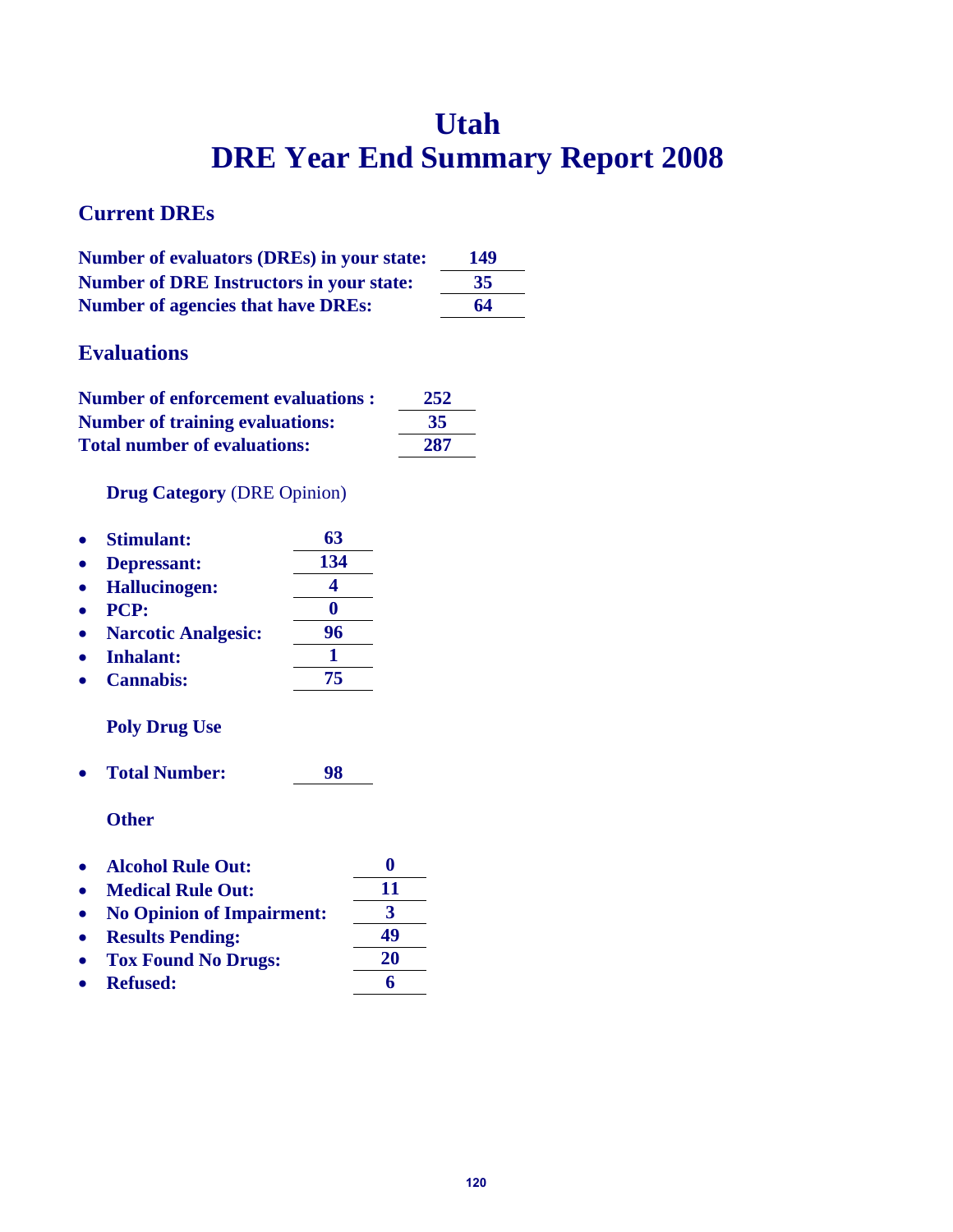| <b>Number of DRE Schools:</b>                    | 1                |
|--------------------------------------------------|------------------|
| <b>Number of Students:</b>                       | 26               |
| <b>Number of DREs Certified:</b>                 | 23               |
| <b>Number of DRE Instructor Schools:</b>         | $\bf{0}$         |
| <b>Number of Students:</b>                       | $\bf{0}$         |
| <b>Number of DRE Instructors Certified:</b>      | 0                |
| <b>Number of 8 Hour Recertification Classes:</b> | $\bf{0}$         |
| <b>Number of Students:</b>                       | $\mathbf{0}$     |
| <b>DITEP Training</b>                            |                  |
| <b>Number of Classes:</b>                        | $\boldsymbol{0}$ |
| <b>Number of School Nurses:</b>                  | $\bf{0}$         |
| <b>Number of SROs:</b>                           | $\boldsymbol{0}$ |
| <b>Other Students:</b>                           | $\bf{0}$         |
| <b>Total Number of Students:</b>                 | $\bf{0}$         |
| <b>Phlebotomy Training</b>                       |                  |
| <b>Number of Classes:</b>                        | 3                |
| <b>Number of Students:</b>                       | 30               |
| <b>SFST Training</b>                             |                  |
| <b>Number of SFST Classes:</b>                   | 5                |
| <b>Number of Students:</b>                       | 320              |
| <b>Number of SFST Instructor Classes:</b>        | $\bf{0}$         |
| <b>Number of Students:</b>                       | $\bf{0}$         |
|                                                  |                  |

## **Narrative**

Utah Highway Patrol and the Utah Police Academy combined in April of 2008. Lt. Steven Winward was given the assignment to oversee the Alcohol and DRE program with the State of Utah.

We completed a DRE conference and DRE school scheduled for June of 2008. We also held three separate phlebotomy schools.

### **Report Submitted by Sgt. Harley Watkins, Utah Highway Patrol, State DRE Coordinator**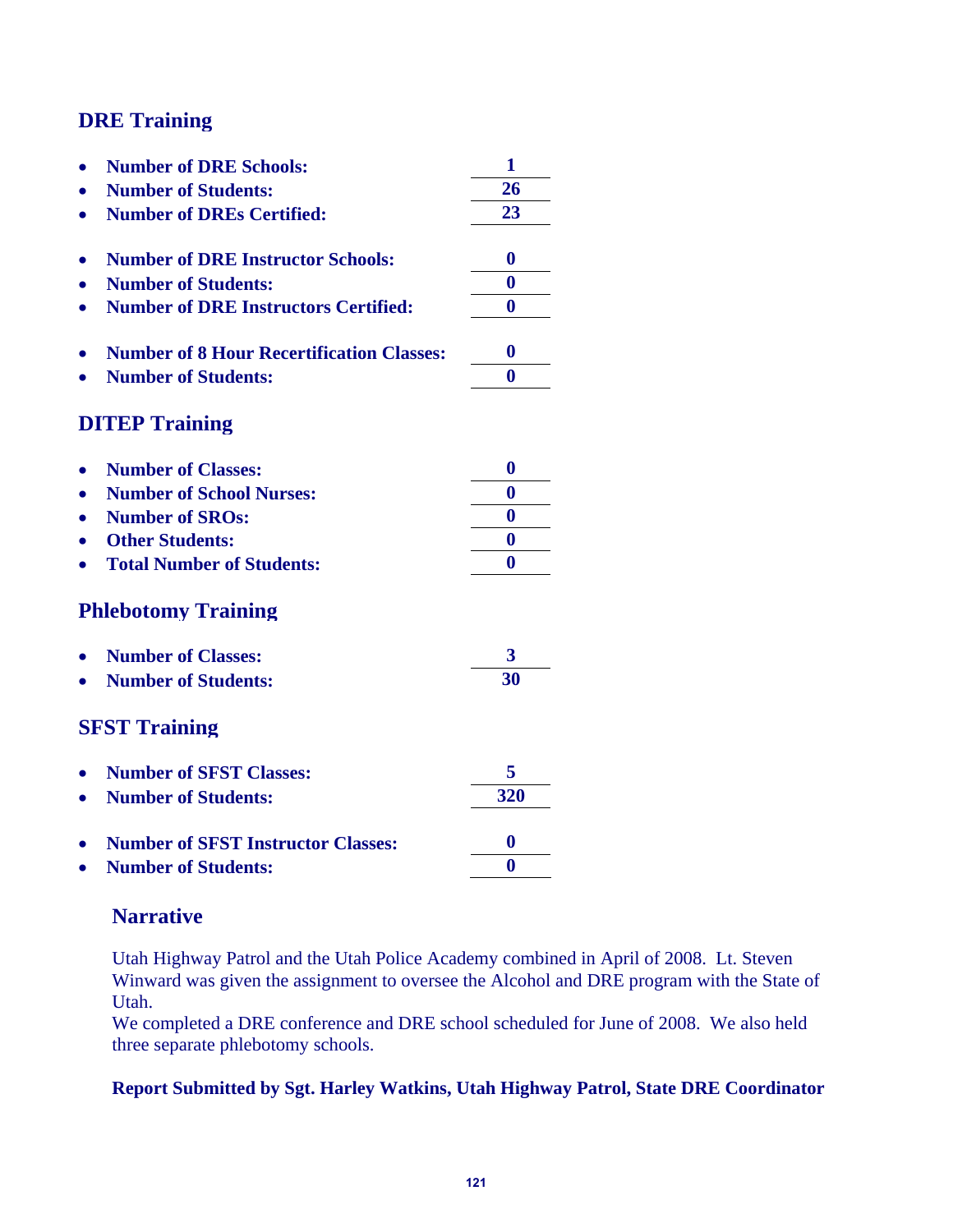# **Vermont DRE Year End Summary Report 2008**

# **Current DREs**

| <b>Number of evaluators (DREs) in your state:</b> | 13 |
|---------------------------------------------------|----|
| <b>Number of DRE Instructors in your state:</b>   |    |
| <b>Number of agencies that have DREs:</b>         |    |

# **Evaluations**

| <b>Number of enforcement evaluations:</b> | 60 |
|-------------------------------------------|----|
| <b>Number of training evaluations:</b>    | 24 |
| <b>Total number of evaluations:</b>       | 84 |

**Drug Category** (DRE Opinion)

| <b>Stimulant:</b>          |    |
|----------------------------|----|
| Depressant:                | 23 |
| <b>Hallucinogen:</b>       |    |
| PCP:                       |    |
| <b>Narcotic Analgesic:</b> | 11 |
| <b>Inhalant:</b>           |    |
| <b>Cannabis:</b>           |    |

## **Poly Drug Use**

**Total Number: 12** 

- **Alcohol Rule Out: 0**
- Medical Rule Out: 0 **No Opinion of Impairment: 6**
- **Results Pending: 0**
- **Tox Found No Drugs: 1**
- **Refused: 14**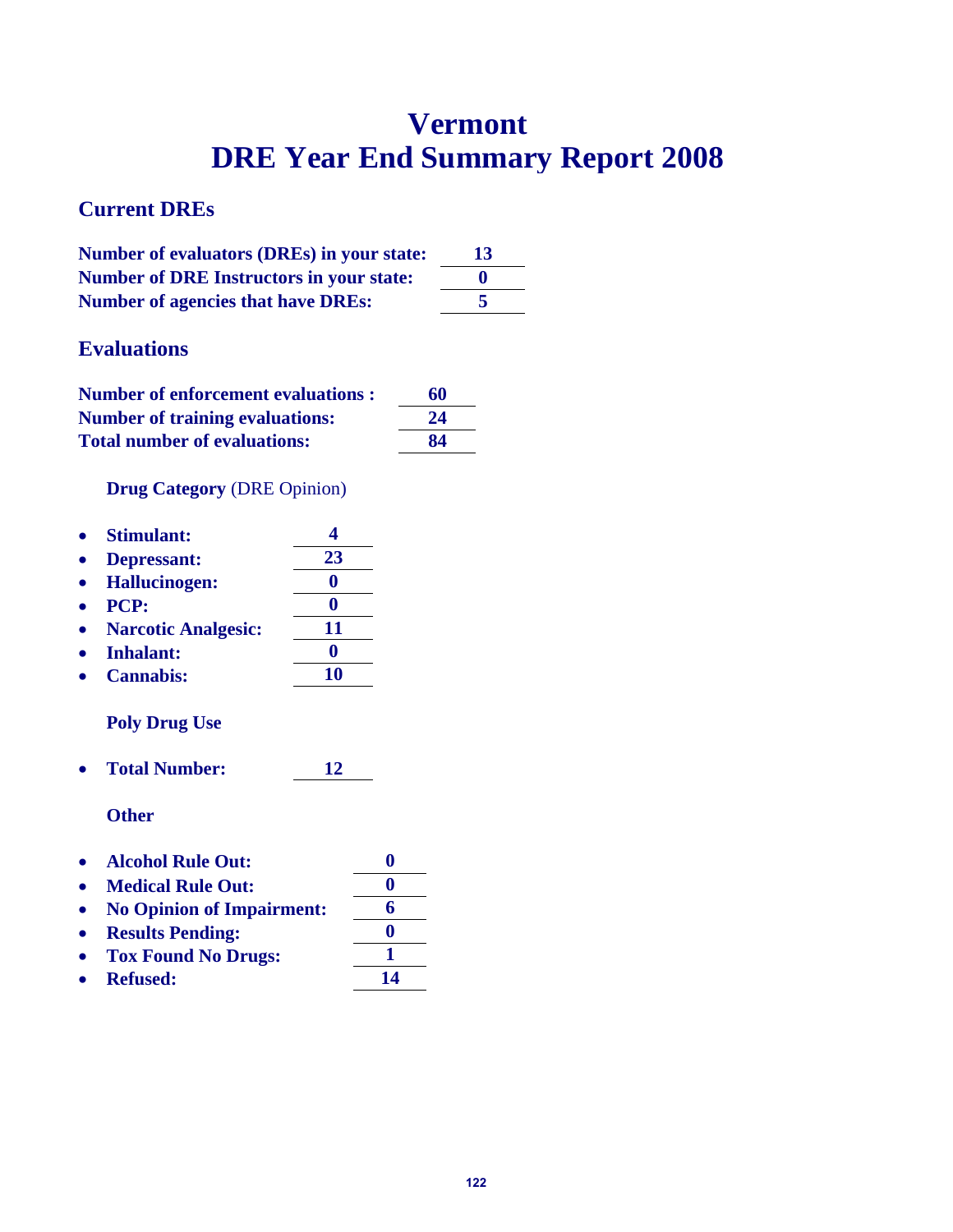| <b>Number of DRE Schools:</b>                    |      |
|--------------------------------------------------|------|
| <b>Number of Students:</b>                       |      |
| <b>Number of DREs Certified:</b>                 | $4*$ |
| <b>Number of DRE Instructor Schools:</b>         | 0    |
| <b>Number of Students:</b>                       | 0    |
| <b>Number of DRE Instructors Certified:</b>      | 0    |
| <b>Number of 8 Hour Recertification Classes:</b> |      |
| <b>Number of Students:</b>                       | 3    |
| * Four DREs were trained out of state.           |      |
| <b>DITEP Training</b>                            |      |
| <b>Number of Classes:</b>                        | q    |
| <b>Number of School Nurses:</b>                  | 23   |

• Other Students: <u>261</u><br>• Total Number of Students: 201 **• Total Number of Students:** 

# **Phlebotomy Training**

| • Number of Classes:  |  |
|-----------------------|--|
| • Number of Students: |  |

**Number of SROs: 8** 

# **SFST Training**

| • Number of SFST Classes:            |              |
|--------------------------------------|--------------|
| • Number of Students:                |              |
| • Number of SFST Instructor Classes: | $\mathbf{0}$ |
| • Number of Students:                |              |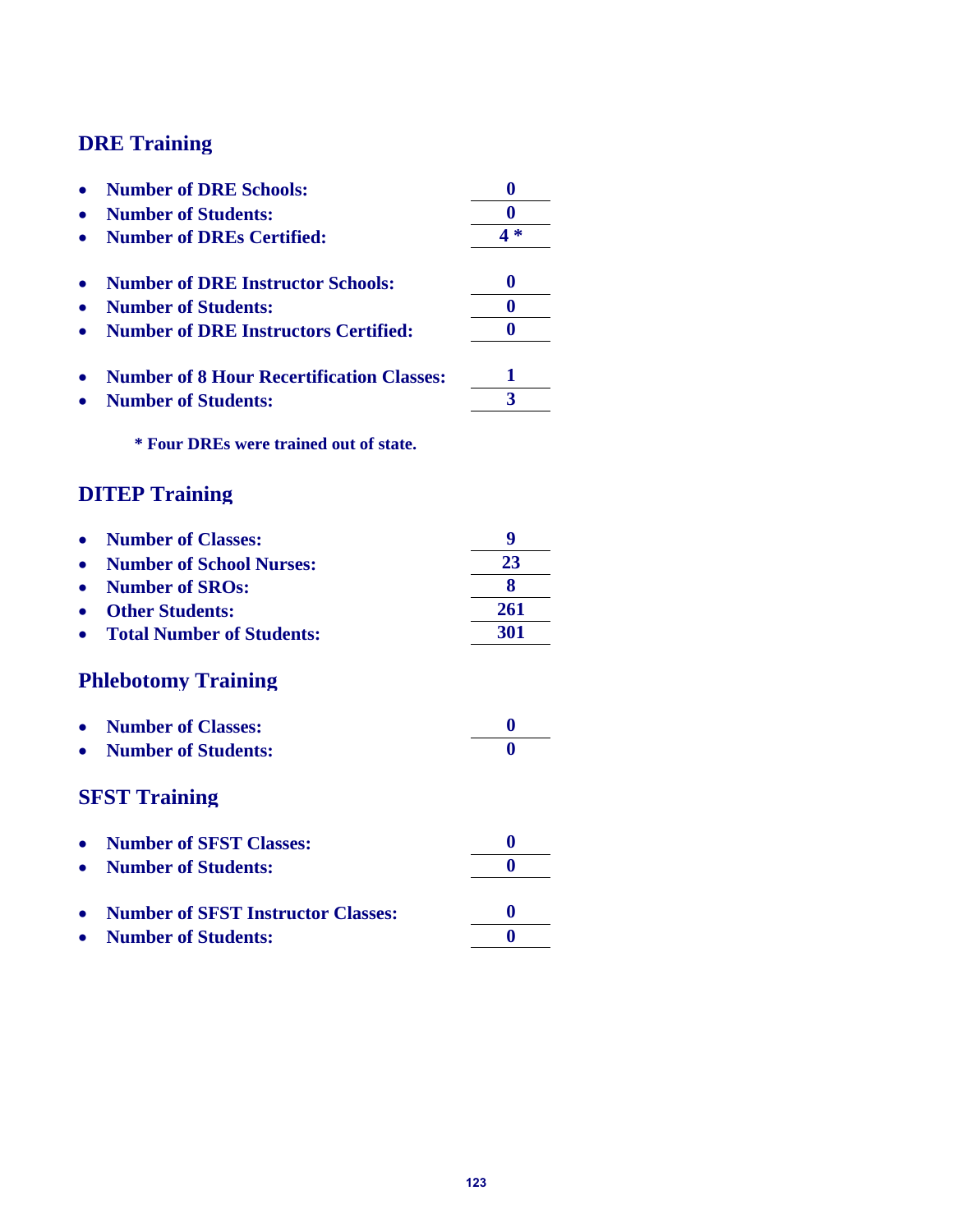## **Narrative**

The DEC Program in Vermont continues to grow within the geographical pattern, framework, and timeline originally designed at the time of the program's inception. Vermont's rural environment influences the deployment of resources and affects the recruitment and selection of potential DRE candidates. The current number of certified DREs has risen to 15 during the current budget year. Two DRE candidates will be attending a New Hampshire DRE school during the month of May 2009. In addition we project training two more DREs during the fall of 2009. One of our current DREs will be completing DRE instructor training in May 2009.

The DRE program, in partnership with the Vermont Criminal Justice Training Council, will be sponsoring an ARIDE (Advanced Roadside Impaired Driving Enforcement) class in the fall of 2009. ARIDE trained officers will provide us with a larger arsenal of informed enforcement partners.

School districts throughout the state have embraced DITEP (Drug Impairment Training for Education Professionals) and the demand for continued sessions is constant.

#### **Report Submitted by Ted Minall, NHTSA Law Enforcement Liaison, State DRE Coordinator**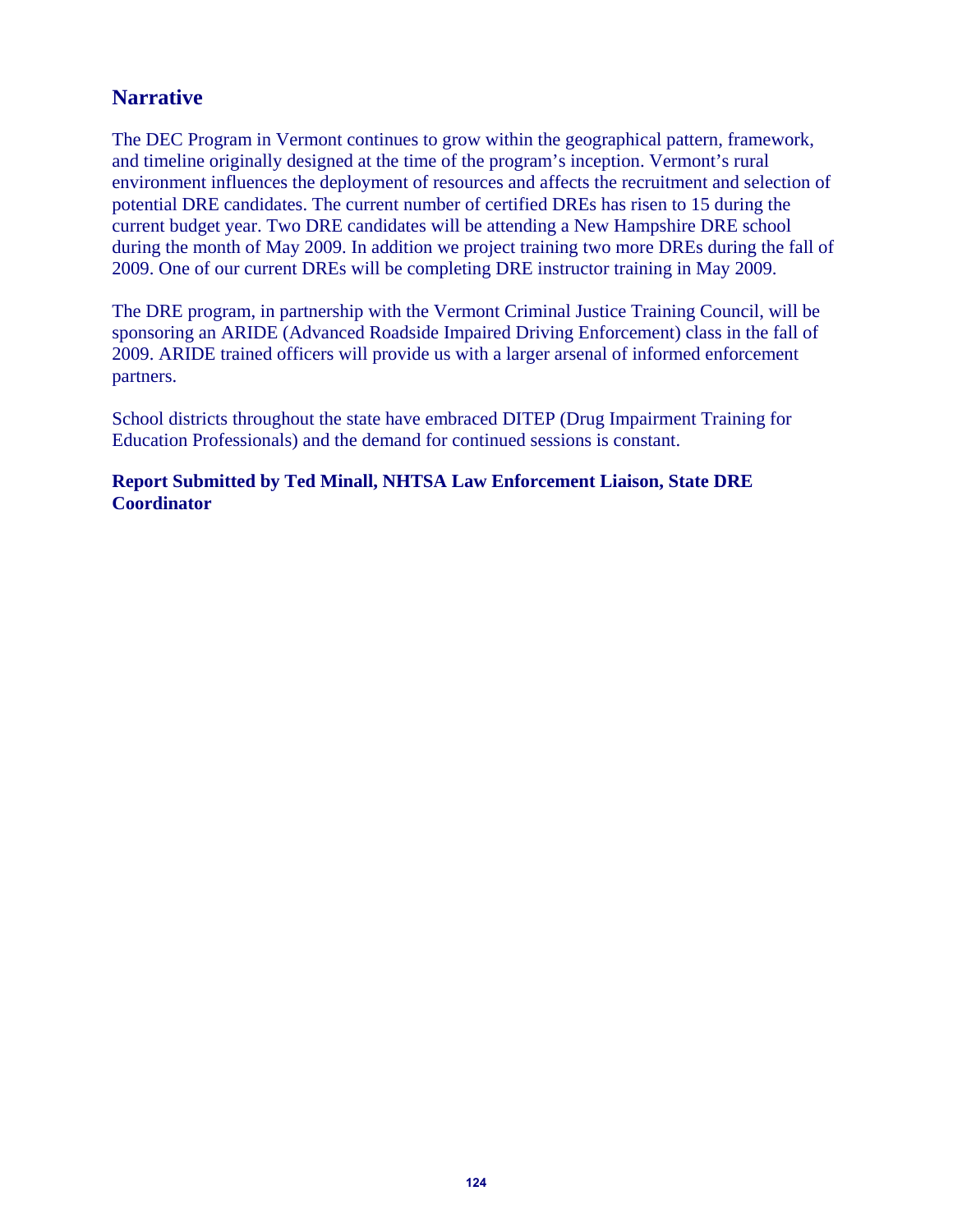# **Virginia DRE Year End Summary Report 2008**

# **Current DREs**

| <b>Number of evaluators (DREs) in your state:</b> |              |
|---------------------------------------------------|--------------|
| <b>Number of DRE Instructors in your state:</b>   | $\mathbf{0}$ |
| <b>Number of agencies that have DREs:</b>         |              |

# **Evaluations**

| <b>Number of enforcement evaluations:</b> | $\bf{0}$ |
|-------------------------------------------|----------|
| <b>Number of training evaluations:</b>    |          |
| <b>Total number of evaluations:</b>       |          |

**Drug Category** (DRE Opinion)

| $\bullet$ | <b>Stimulant:</b>          |            |
|-----------|----------------------------|------------|
|           | Depressant:                |            |
|           | <b>Hallucinogen:</b>       |            |
|           | <b>PCP:</b>                |            |
|           | <b>Narcotic Analgesic:</b> |            |
|           | <b>Inhalant:</b>           |            |
|           |                            | $\sqrt{2}$ |

**Cannabis: 0** 

## **Poly Drug Use**

**Total Number: 0** 

- **Alcohol Rule Out: 0**
- Medical Rule Out: 0
- **No Opinion of Impairment: 0**
- **e** Results Pending: 0
- Tox Found No Drugs: 0
- Refused: 0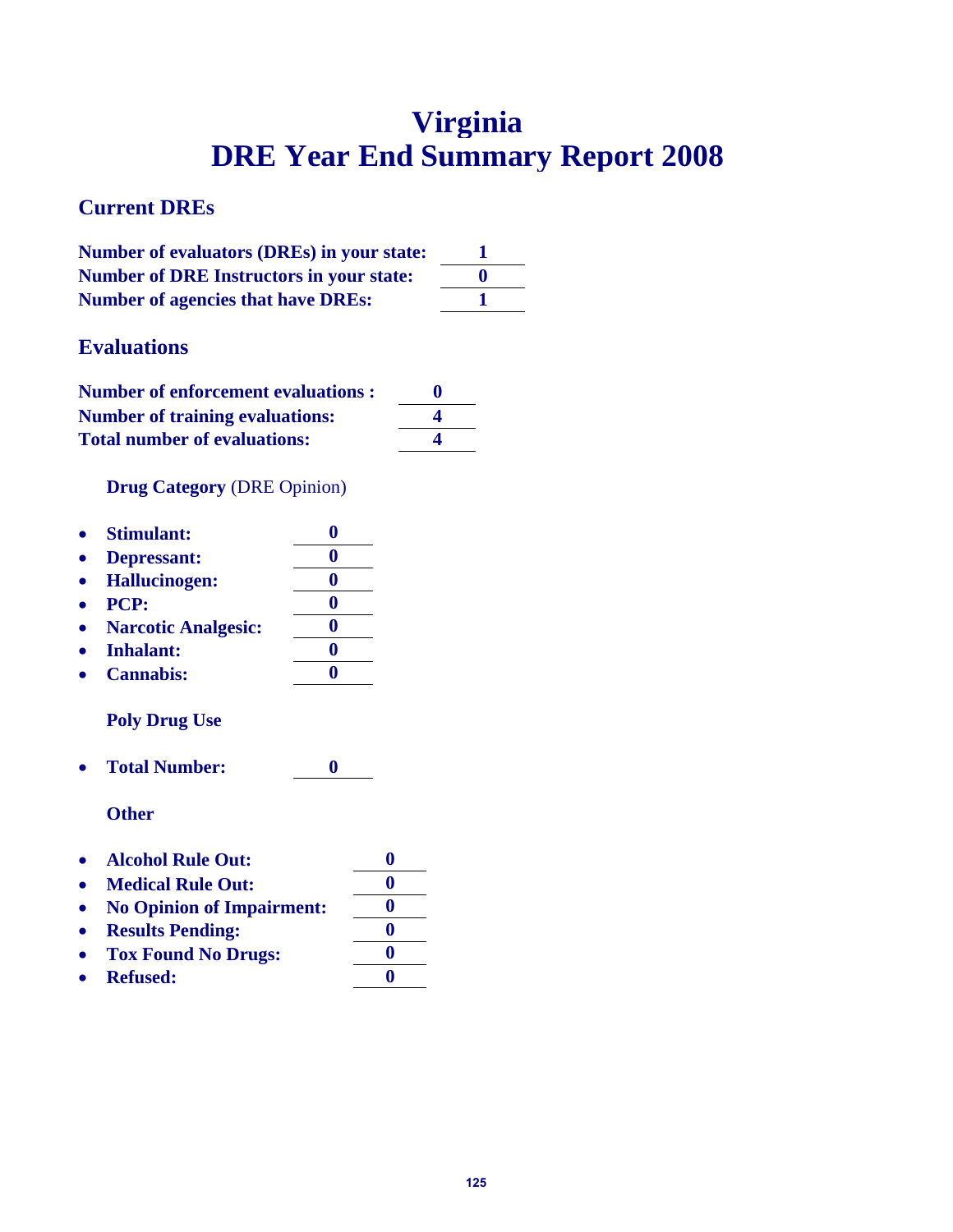| <b>Number of DRE Schools:</b>                    |   |
|--------------------------------------------------|---|
| <b>Number of Students:</b>                       |   |
| <b>Number of DREs Certified:</b>                 |   |
| <b>Number of DRE Instructor Schools:</b>         | o |
| <b>Number of Students:</b>                       |   |
| <b>Number of DRE Instructors Certified:</b>      |   |
| <b>Number of 8 Hour Recertification Classes:</b> |   |
| <b>Number of Students:</b>                       |   |
|                                                  |   |

# **DITEP Training**

| • Number of Classes:        |  |
|-----------------------------|--|
| • Number of School Nurses:  |  |
| • Number of SROs:           |  |
| • Other Students:           |  |
| • Total Number of Students: |  |

# **Phlebotomy Training**

| • Number of Classes:  |  |
|-----------------------|--|
| • Number of Students: |  |

# **SFST Training**

| • Number of SFST Classes:            |     |
|--------------------------------------|-----|
| • Number of Students:                | 120 |
| • Number of SFST Instructor Classes: |     |
| • Number of Students:                |     |

**Report Submitted by Sergeant James R. White, Virginia State Police, State DRE Coordinator**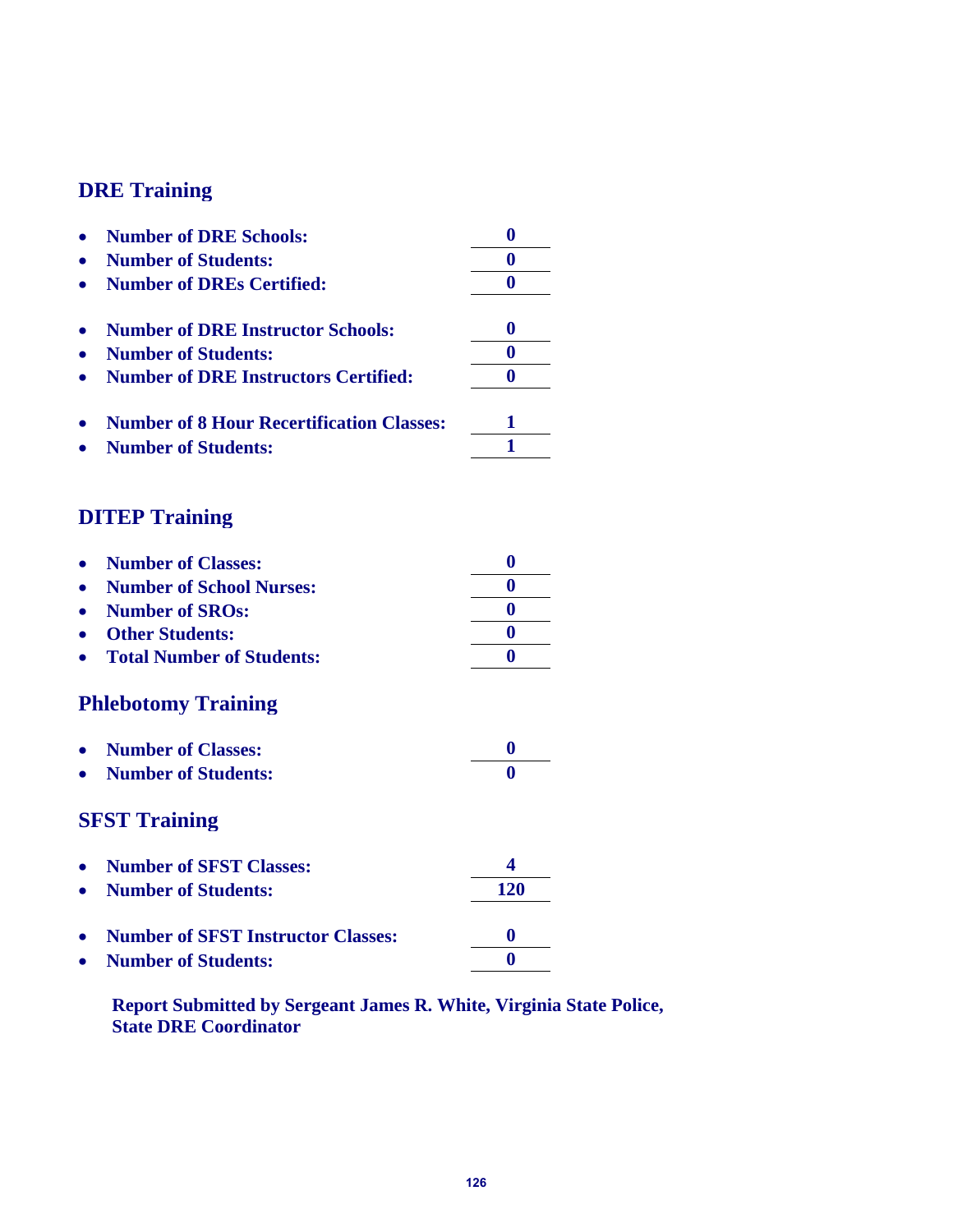# **Washington State DRE Year End Summary Report 2008**

# **Current DREs**

| <b>Number of evaluators (DREs) in your state:</b> | 211 |
|---------------------------------------------------|-----|
| <b>Number of DRE Instructors in your state:</b>   | 66  |
| <b>Number of agencies that have DREs:</b>         | 73  |

# **Evaluations**

| <b>Number of enforcement evaluations :</b> | 1,415 |
|--------------------------------------------|-------|
| <b>Number of training evaluations:</b>     | 209   |
| <b>Total number of evaluations:</b>        | 1,624 |

## **Drug Category** (DRE Opinion)

| <b>Stimulant:</b>          | 442 |
|----------------------------|-----|
| Depressant:                | 534 |
| <b>Hallucinogen:</b>       | 3   |
| <b>PCP:</b>                | 23  |
| <b>Narcotic Analgesic:</b> | 503 |
| <b>Inhalant:</b>           |     |
| <b>Cannabis:</b>           | 522 |
|                            |     |

## **Poly Drug Use**

**Total Number: 763** 

- **Alcohol Rule Out: 9**
- **Medical Rule Out: 35**
- **No Opinion of Impairment: N/A**
- **Results Pending: 0**
- Tox Found No Drugs: 31
- Refused: 124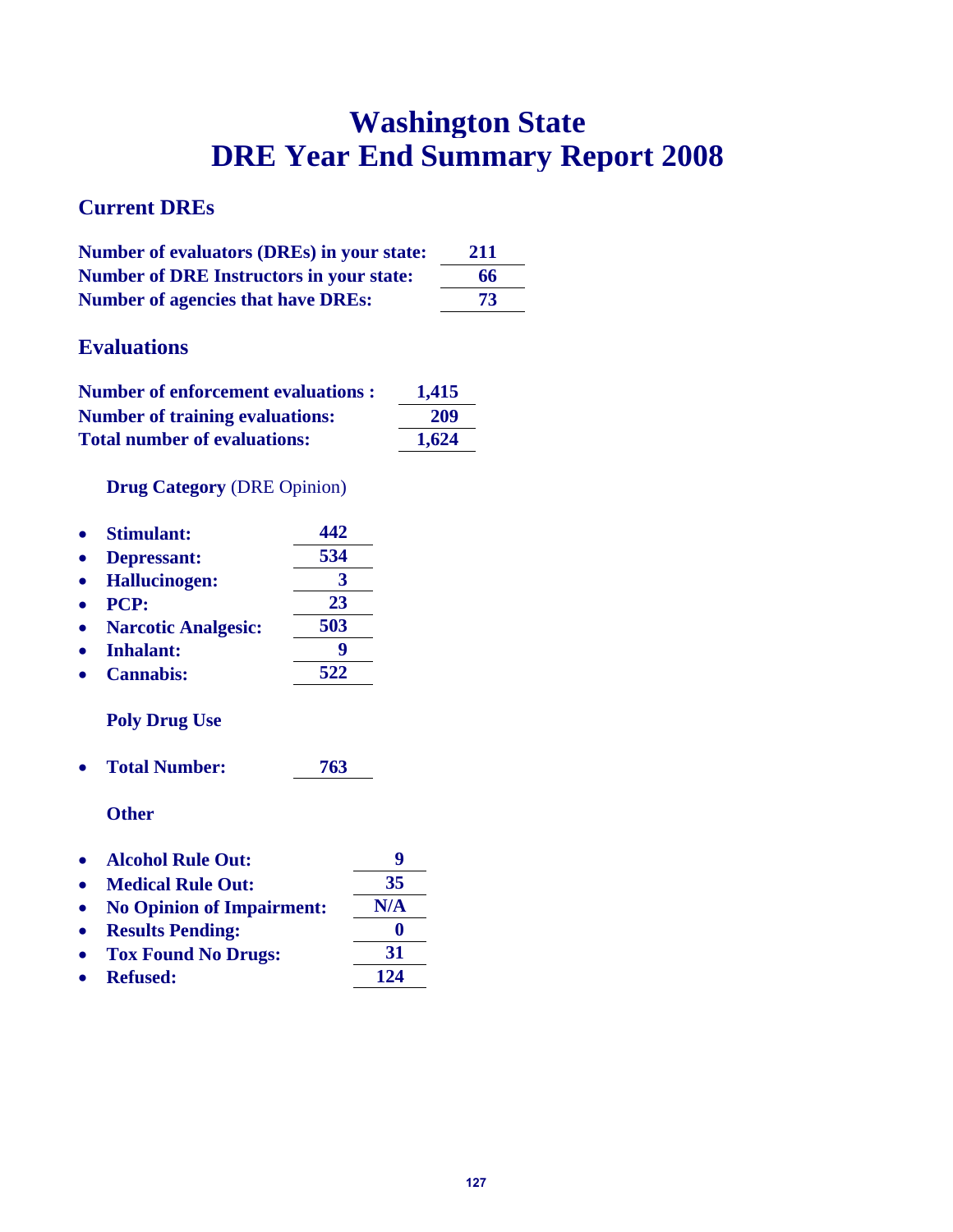|           | <b>Number of DRE Schools:</b>                    | 1       |
|-----------|--------------------------------------------------|---------|
|           | <b>Number of Students:</b>                       | 24      |
|           | <b>Number of DREs Certified:</b>                 | 24      |
|           | <b>Number of DRE Instructor Schools:</b>         | 1       |
|           | <b>Number of Students:</b>                       | 8       |
|           | <b>Number of DRE Instructors Certified:</b>      | 8       |
|           | <b>Number of 8 Hour Recertification Classes:</b> | 1       |
|           | <b>Number of Students:</b>                       | 225     |
|           |                                                  |         |
|           | <b>DITEP Training</b>                            |         |
| $\bullet$ | <b>Number of Classes:</b>                        | 10      |
|           | <b>Number of School Nurses:</b>                  | N/A     |
|           | <b>Number of SROs:</b>                           | N/A     |
|           | <b>Other Students:</b>                           | N/A     |
|           | <b>Total Number of Students:</b>                 | 312     |
|           | <b>Phlebotomy Training</b>                       |         |
|           | <b>Number of Classes:</b>                        | N/A     |
|           | <b>Number of Students:</b>                       | N/A     |
|           | <b>SFST Training</b>                             |         |
|           | <b>Number of SFST Classes:</b>                   | 49      |
|           | <b>Number of Students:</b>                       | 1,010** |
|           | <b>Number of SFST Instructor Classes:</b>        | 1       |
|           | <b>Number of Students:</b>                       | 9       |
|           |                                                  |         |

**\*\* Please note that SFST Training included the three-day classes and refresher classes.** 

# **Other Training**

Advanced Roadside Impaired Driving Enforcement classes – 2 attended by 28 students Driving Under the Influence of Drugs classes – 27, attended by 693 students Drinking labs for prosecutors and other professionals - 9 Drug Impairment presentations – 77 total, given to 2,686 students

#### **Report Submitted by Sergeant Courtney Stewart, Washington State Patrol, State DRE Coordinator**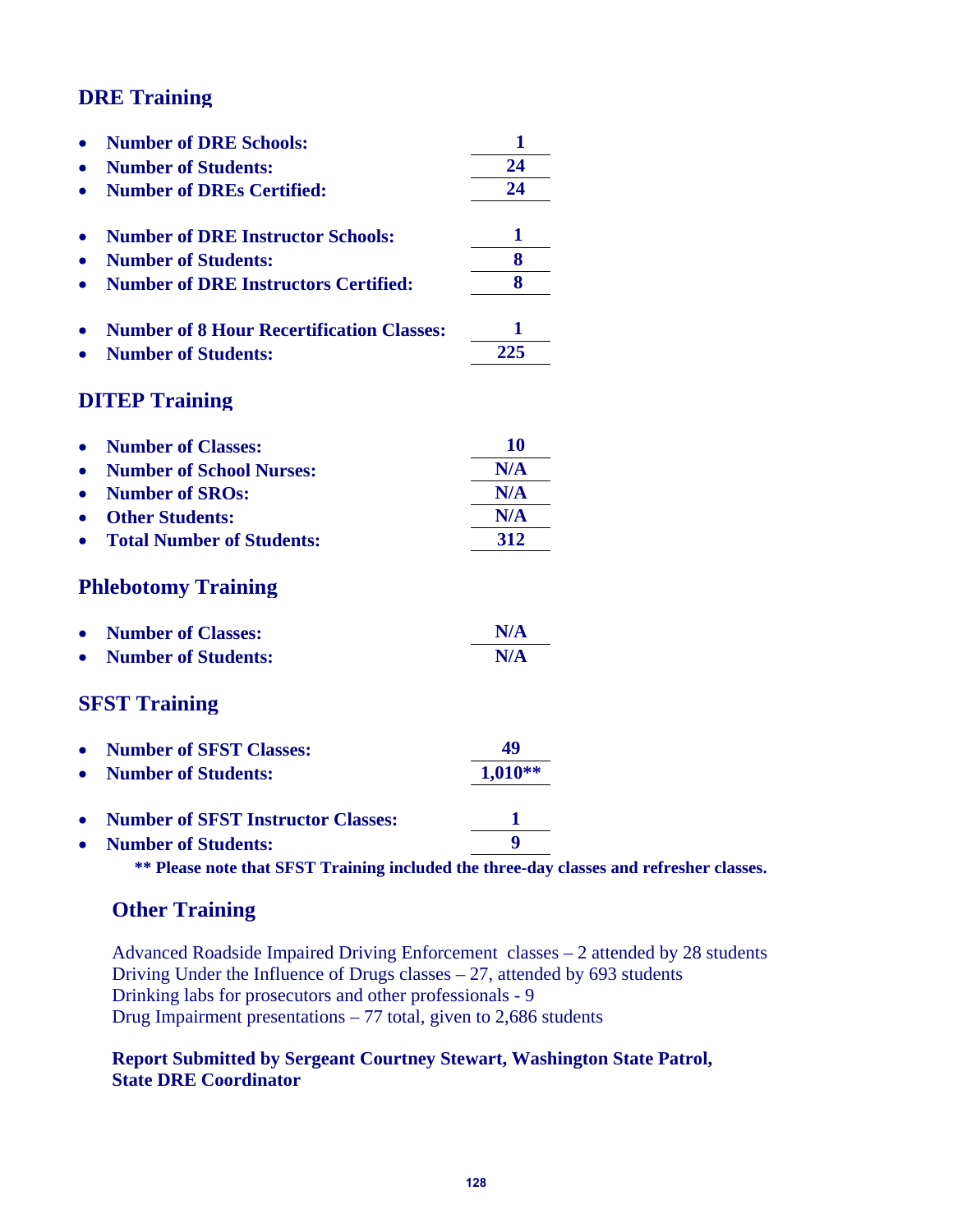# **Wisconsin DRE Year End Summary Report 2008**

# **Current DREs**

| <b>Number of evaluators (DREs) in your state:</b> | 148 |
|---------------------------------------------------|-----|
| <b>Number of DRE Instructors in your state:</b>   | 15  |
| <b>Number of agencies that have DREs:</b>         | 65  |

# **Evaluations**

| <b>Number of enforcement evaluations:</b> | 378 |
|-------------------------------------------|-----|
| <b>Number of training evaluations:</b>    | 37  |
| <b>Total number of evaluations:</b>       | 387 |

**Drug Category** (DRE Opinion)

| $\bullet$ | <b>Stimulant:</b>          | 72  |
|-----------|----------------------------|-----|
|           | <b>Depressant:</b>         | 257 |
|           | <b>Hallucinogen:</b>       |     |
|           | <b>PCP:</b>                |     |
|           | <b>Narcotic Analgesic:</b> | 137 |
|           | <b>Inhalant:</b>           |     |

**Cannabis: 143** 

## **Poly Drug Use**

**Total Number: 115** 

- Alcohol Rule Out:  $\frac{3}{6}$ **Medical Rule Out: 6**
- **No Opinion of Impairment: 32**
- 
- Results Pending: 0<br>• Tox Found No Drugs: 19 **• Tox Found No Drugs:**
- Refused: 9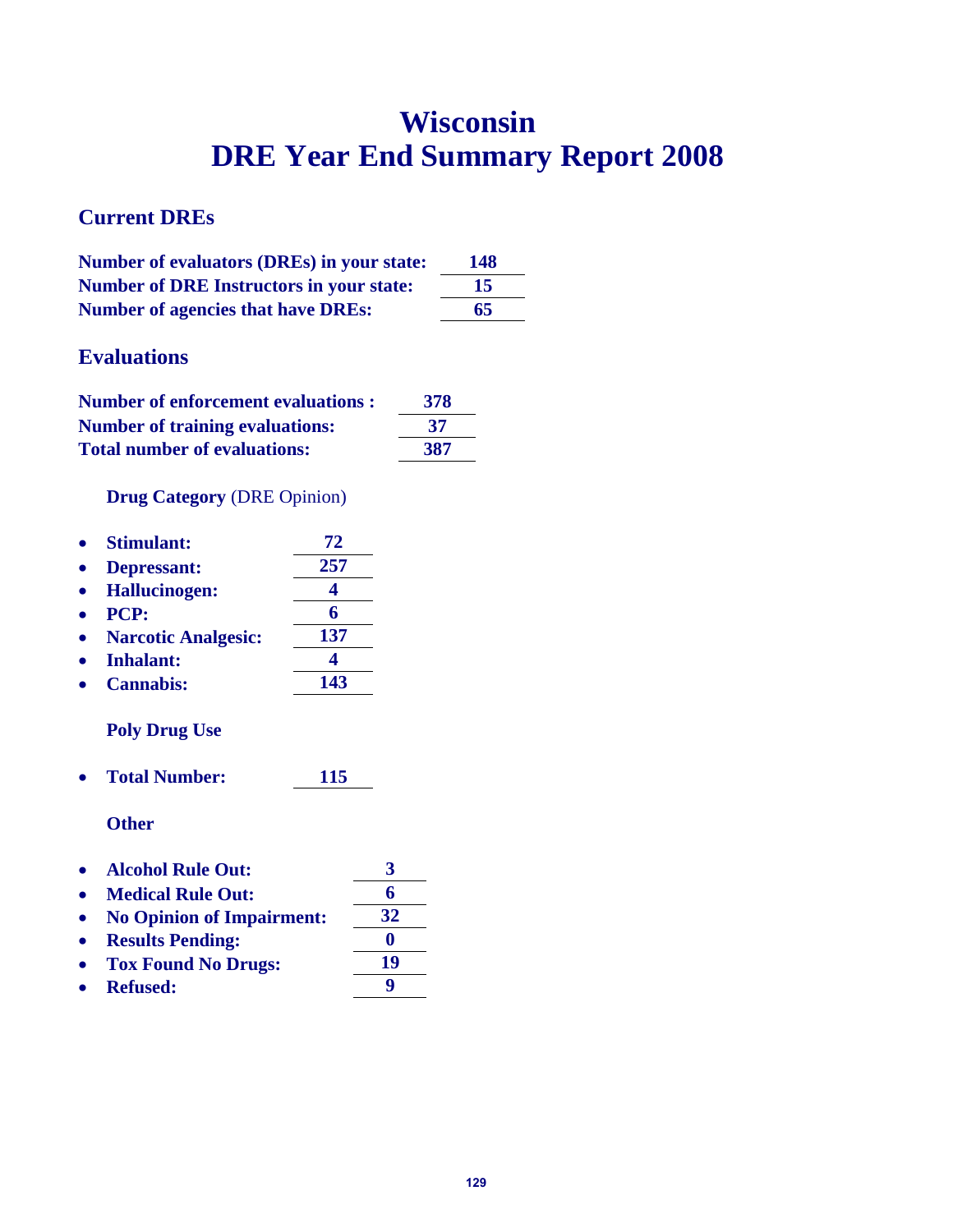| <b>Number of DRE Schools:</b>                    |    |
|--------------------------------------------------|----|
| <b>Number of Students:</b>                       |    |
| <b>Number of DREs Certified:</b>                 |    |
| <b>Number of DRE Instructor Schools:</b>         |    |
| <b>Number of Students:</b>                       |    |
| <b>Number of DRE Instructors Certified:</b>      |    |
| <b>Number of 8 Hour Recertification Classes:</b> |    |
| <b>Number of Students:</b>                       | 47 |

# **DITEP Training**

| <b>Number of Classes:</b>                 | 20          |
|-------------------------------------------|-------------|
| <b>Number of School Nurses:</b>           | 35          |
| <b>Number of SROs:</b>                    | 20          |
| <b>Other Students:</b>                    | <b>280</b>  |
| <b>Total Number of Students:</b>          | 335         |
| <b>Phlebotomy Training</b>                |             |
| <b>Number of Classes:</b>                 | $\mathbf 0$ |
| <b>Number of Students:</b>                | 0           |
| <b>SFST Training</b>                      |             |
| <b>Number of SFST Classes:</b>            | 93          |
| <b>Number of Students:</b>                | 1500        |
| <b>Number of SFST Instructor Classes:</b> | 0           |
| <b>Number of Students:</b>                | 0           |

## **Other Training**

Drugs That Impair Driving: 50 classes were conducted and attended by 1,275 participants.

The University of Wisconsin Law School - Resource Center on Impaired Driving Conference

Eight Legal Updates

The Governor's Conference on Highway Safety.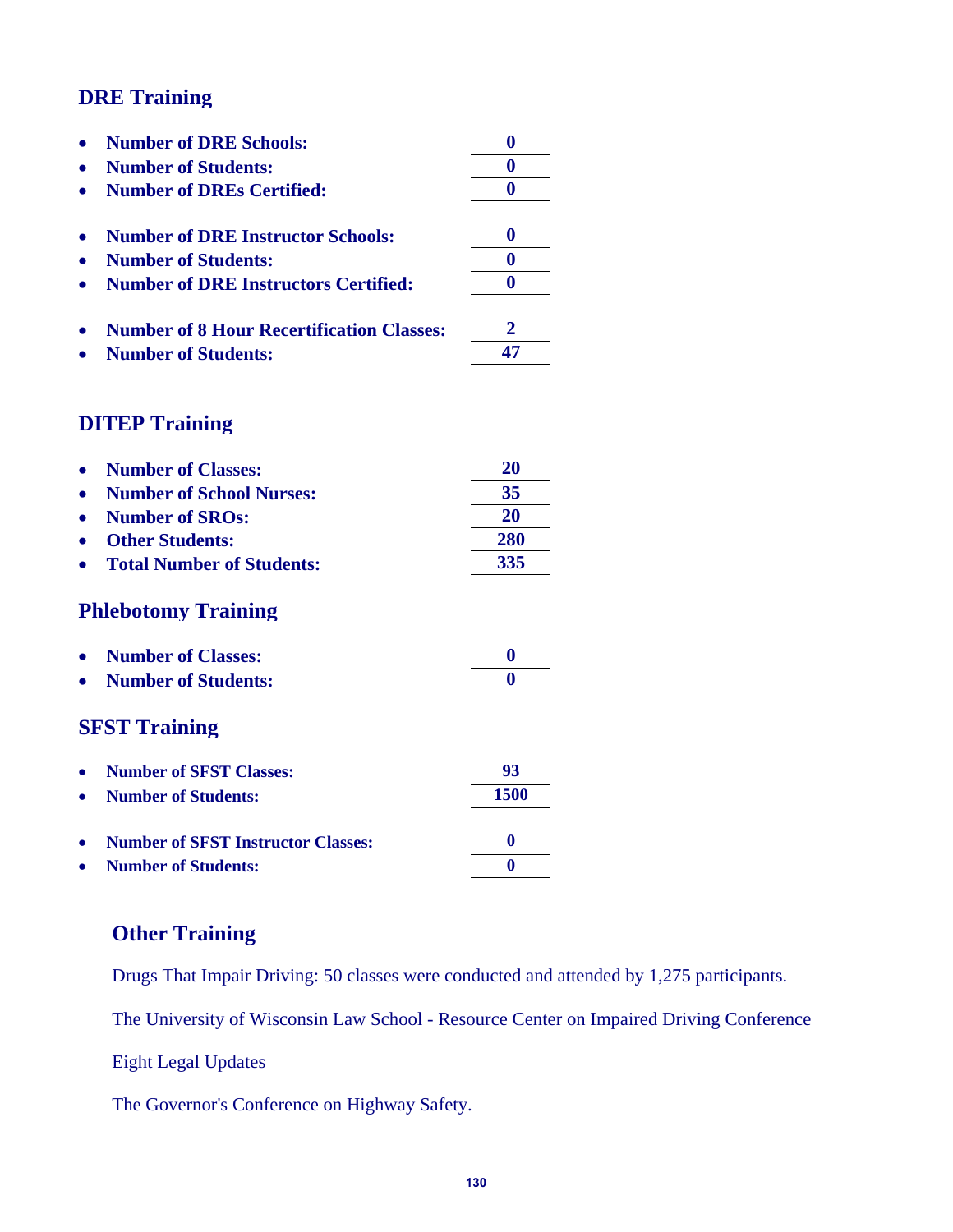## **Narrative**

2008 was a challenging year for the Wisconsin Drug Evaluation and Classification Program. Wisconsin continues to experience a slight decline in DRE evaluations due to the passage of ACT 97 (the Restricted Controlled Substance Act). ACT 97 made it illegal to operate or drive a motor vehicle with any detectable amount from a small list of restricted controlled substances. This led to enforcement officers handling incidents in which a person was suspected of driving while drug impaired and was arrested, and a toxicological sample (blood) was obtained. The assumption is that the person would be prosecuted under the new law. On many occasions, drugs not listed under ACT 97 were detected but lacked the supporting documentation from the DRE. DREs need to be utilized to corroborate drug-impaired driving.

#### **Report Submitted by Sergeant Nathan Thompson, Wisconsin Department of Transportation, State DRE Coordinator**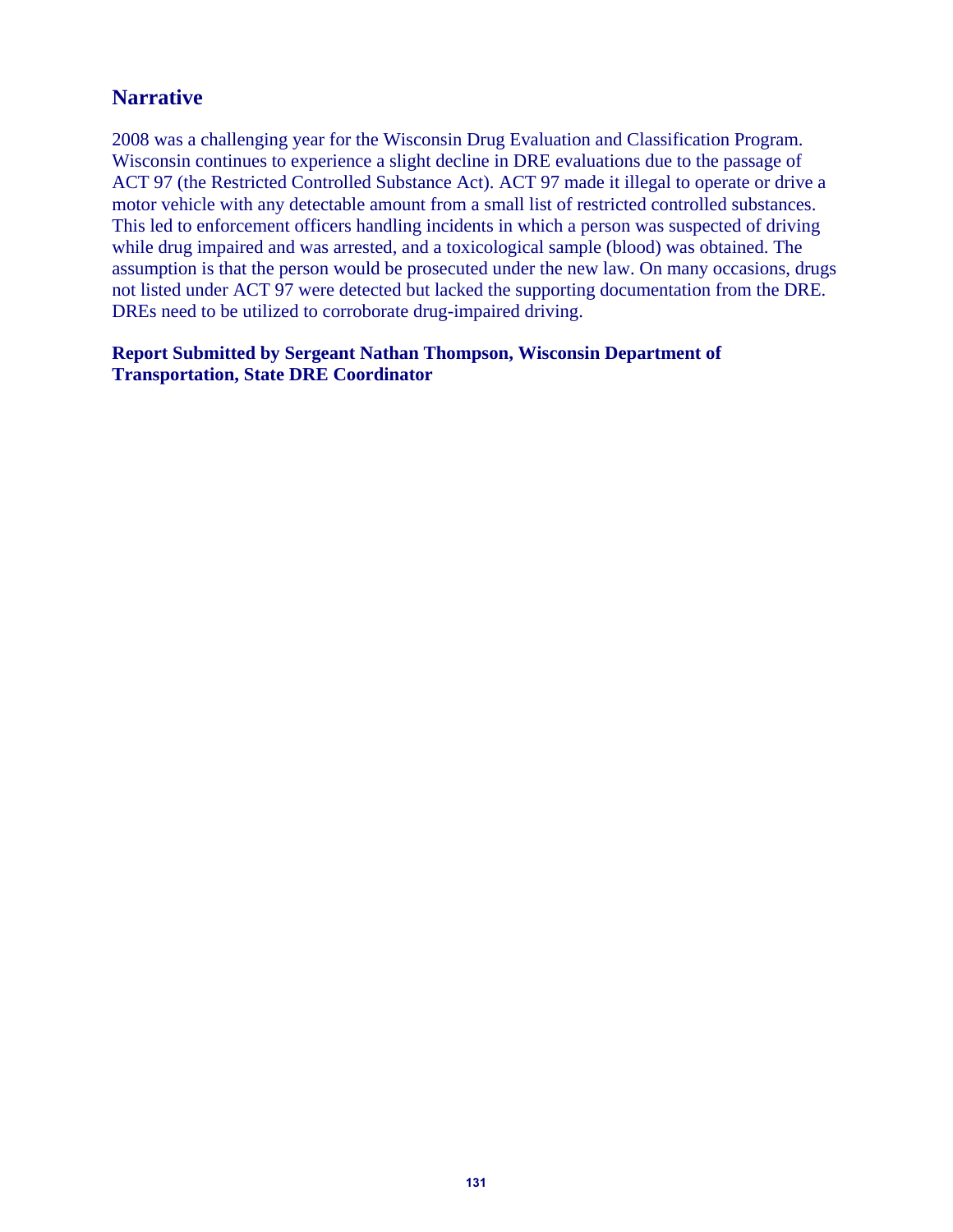# **Wyoming DRE Year End Summary Report 2008**

# **Current DREs**

| <b>Number of evaluators (DREs) in your state:</b> | 38        |
|---------------------------------------------------|-----------|
| <b>Number of DRE Instructors in your state:</b>   | $\bullet$ |
| <b>Number of agencies that have DREs:</b>         | 17        |

# **Evaluations**

| <b>Number of enforcement evaluations:</b> | 141 |
|-------------------------------------------|-----|
| <b>Number of training evaluations:</b>    | 147 |
| <b>Total number of evaluations:</b>       | 288 |

## **Drug Category** (DRE Opinion)

|             | <b>Stimulant:</b>          | 179 |
|-------------|----------------------------|-----|
|             | Depressant:                | 38  |
|             | <b>Hallucinogen:</b>       |     |
| <b>PCP:</b> |                            | 2   |
|             | <b>Narcotic Analgesic:</b> | 89  |
|             | <b>Inhalant:</b>           |     |
|             | <b>Cannabis:</b>           | 160 |
|             |                            |     |

## **Poly Drug Use**

**Total Number: 120** 

- **Alcohol Rule Out: 1**
- Medical Rule Out: 1
- **No Opinion of Impairment: 6**
- **e** Results Pending: 0
- **Tox Found No Drugs: 8**
- Refused: 14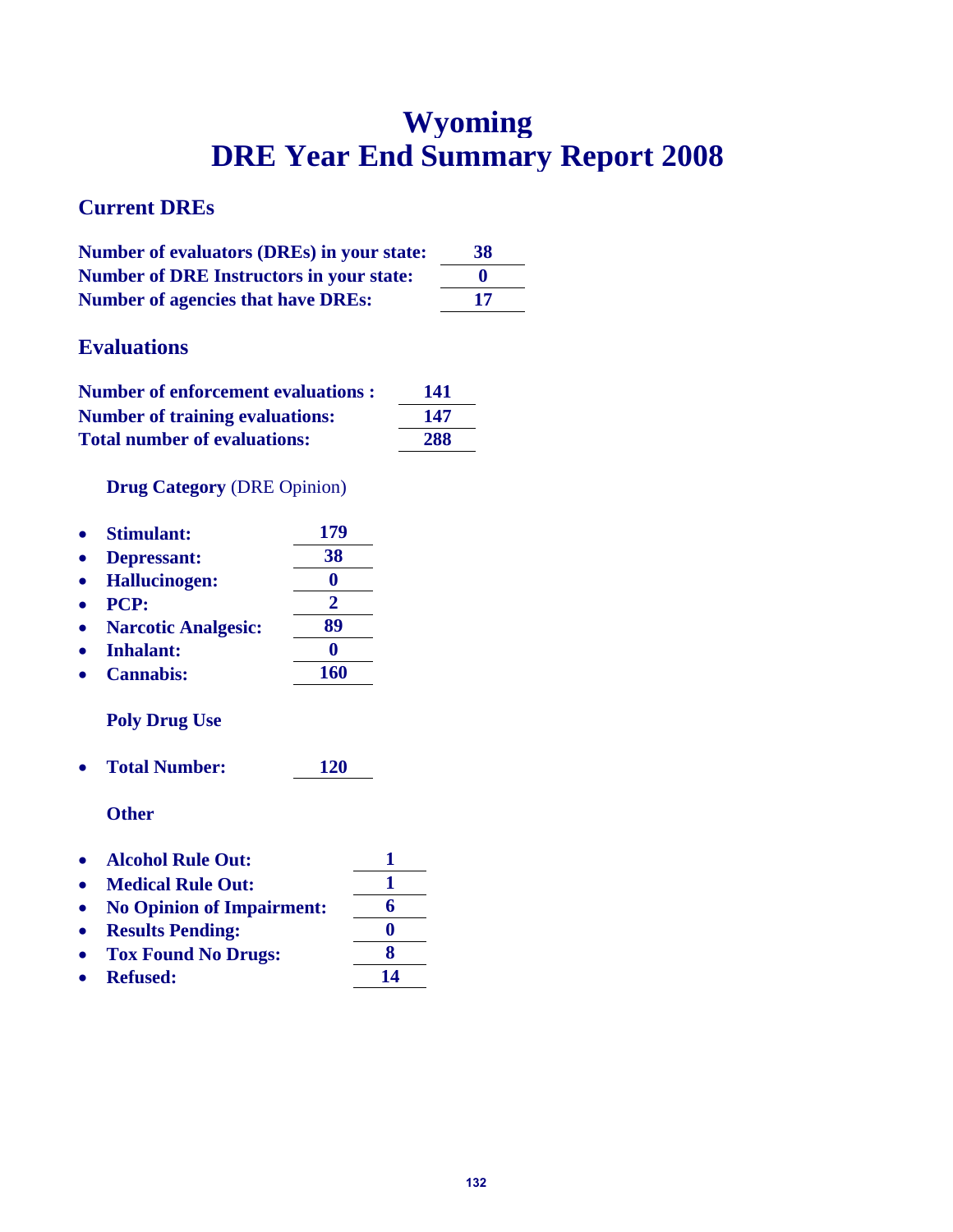|           | <b>Number of DRE Schools:</b>                    | 1              |
|-----------|--------------------------------------------------|----------------|
|           | <b>Number of Students:</b>                       | 19             |
|           | <b>Number of DREs Certified:</b>                 | 19             |
|           |                                                  |                |
| $\bullet$ | <b>Number of DRE Instructor Schools:</b>         | $\bf{0}$       |
|           | <b>Number of Students:</b>                       | $\bf{0}$       |
|           | <b>Number of DRE Instructors Certified:</b>      | $\bf{0}$       |
|           | <b>Number of 8 Hour Recertification Classes:</b> | $\bf{0}$       |
|           | <b>Number of Students:</b>                       | $\bf{0}$       |
|           | <b>DITEP Training</b>                            |                |
|           | <b>Number of Classes:</b>                        | 4              |
|           |                                                  | $\overline{2}$ |
|           | <b>Number of School Nurses:</b>                  | $\overline{2}$ |
|           | <b>Number of SROs:</b>                           |                |
|           | <b>Other Students:</b>                           | 88             |
|           | <b>Total Number of Students:</b>                 | 92             |
|           | <b>Phlebotomy Training</b>                       |                |
|           | <b>Number of Classes:</b>                        | $\bf{0}$       |
|           | <b>Number of Students:</b>                       | 0              |
|           | <b>SFST Training</b>                             |                |
|           | <b>Number of SFST Classes:</b>                   | 3              |
|           | <b>Number of Students:</b>                       | 72             |
|           | <b>Number of SFST Instructor Classes:</b>        | 0              |
|           | <b>Number of Students:</b>                       | $\bf{0}$       |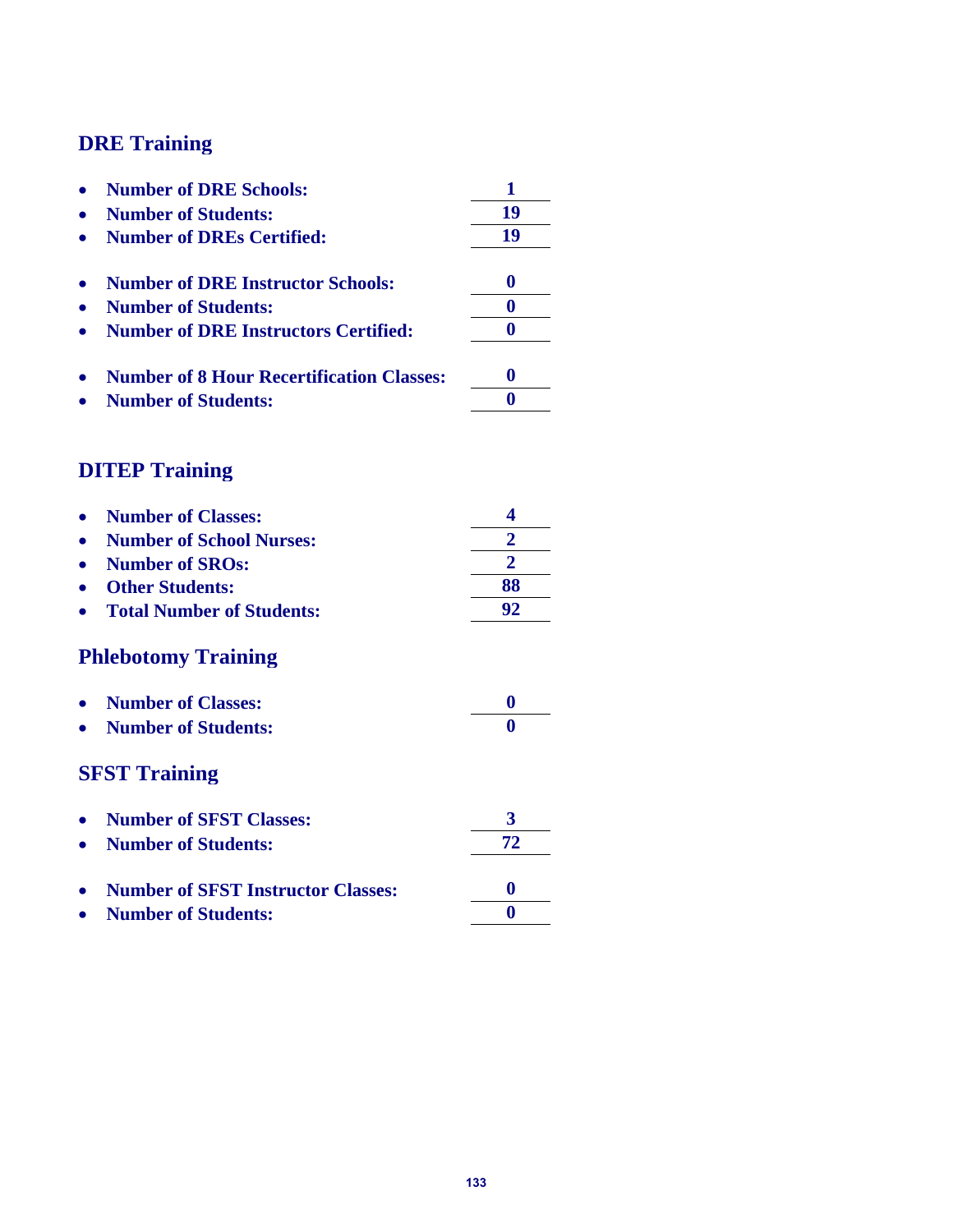# **Other Training**

The state coordinator and the top two DREs attended the IACP's annual impaired driving conference in Indianapolis in August 2008.

## **Narrative**

On May 12-22 the second Drug Recognition Expert Preliminary and Basic schools were completed in Laramie. Nineteen students from 12 agencies completed the training. The instructors were again provided through direct funding from IACP through a NHTSA grant. The instructors were from Arizona, California, South Dakota, and Oregon. Unfortunately, this will be the last year the funding will be provided, so we will need to fund our own instructors for future classes.

Upon the completion of the training, a graduation ceremony was held. All the administrators and contributors to the program were invited but many were unable to attend. A major thunderstorm preceded the graduation and disrupted the schedule. Additionally, a tornado came through Laramie at the same time, but no effects from the tornado were felt at the police department.

The 19 students were divided into three separate groups for the field certifications in Phoenix, Arizona. The actual evaluations were conducted at the Maricopa County Jail in downtown Phoenix with the assistance of representatives from the Arizona Governor's Office of Highway Safety as well as DRE instructors from around the Phoenix area.

All 19 students completed the necessary evaluations for certification. Since then, the newest Wyoming DREs have already completed more than 50 field evaluations on a variety of charges. Forty-two of the evaluations were performed on subjects who had been arrested for driving under the influence. We now have a total of 39 DREs around the state. We had 40, but our Thermopolis Police Department DRE moved to Oklahoma.

With some of the leftover funding for this grant, we purchased a Hawkeye Vision Training System. This system is compatible with a computer so that HGN evidence can be broadcast on a projection screen or recorded for future training. This is timely considering the focus that HGN evidence is receiving in the courtrooms around Wyoming. In all, the second year of Wyoming's Drug Evaluation and Classification Program was a resounding success, and I expect that to continue in the third year of the program.

**Report Submitted by Lt. Jonlee Anderle, Laramie Police Department, State DRE Coordinator**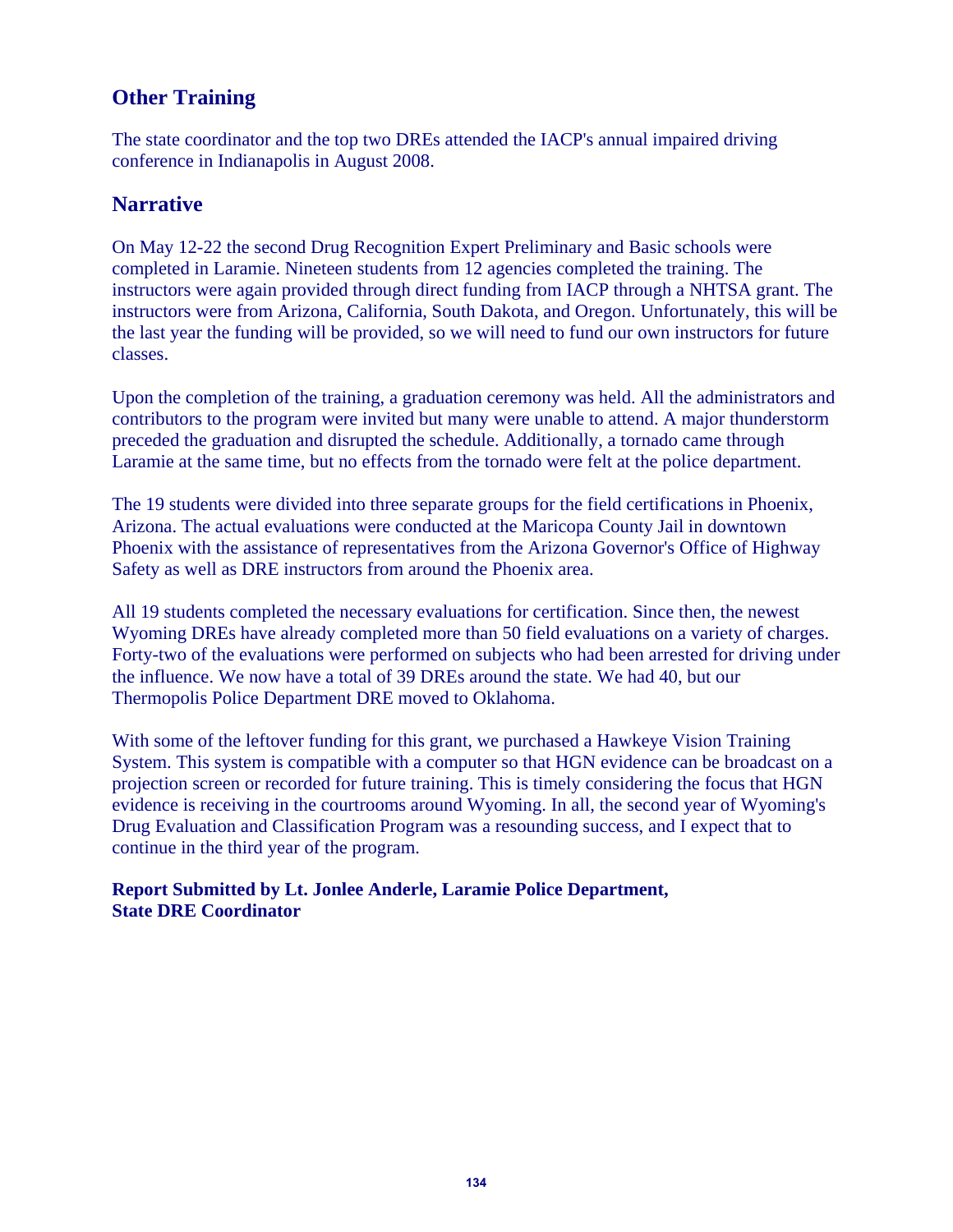# **Canada DRE Year End Summary Report 2008**

# **Current DREs**

| <b>Number of evaluators (DREs) in your state:</b> | 410 |
|---------------------------------------------------|-----|
| <b>Number of DRE Instructors in your state:</b>   | 68  |
| <b>Number of agencies that have DREs:</b>         | 63  |

# **Evaluations**

| <b>Number of enforcement evaluations:</b> | 283         |
|-------------------------------------------|-------------|
| <b>Number of training evaluations:</b>    | 917         |
| <b>Total number of evaluations:</b>       | <b>1200</b> |

## **Drug Category** (DRE Opinion)

| <b>Stimulant:</b>          | 95        |
|----------------------------|-----------|
| Depressant:                | 2         |
| <b>Hallucinogen:</b>       | <b>10</b> |
| PCP:                       | 255       |
| <b>Narcotic Analgesic:</b> | 222       |
| <b>Inhalant:</b>           | 3         |
| <b>Cannabis:</b>           | 109       |

# **Poly Drug Use**

• Total Number: 221

**Other** 

|           | • Alcohol Rule Out:         |    |
|-----------|-----------------------------|----|
|           | • Medical Rule Out:         | 12 |
|           | • No Opinion of Impairment: | 25 |
| $\bullet$ | <b>Results Pending:</b>     |    |
|           | • Tox Found No Drugs:       | 12 |

• Tox Found No Drugs.  $\frac{12}{43}$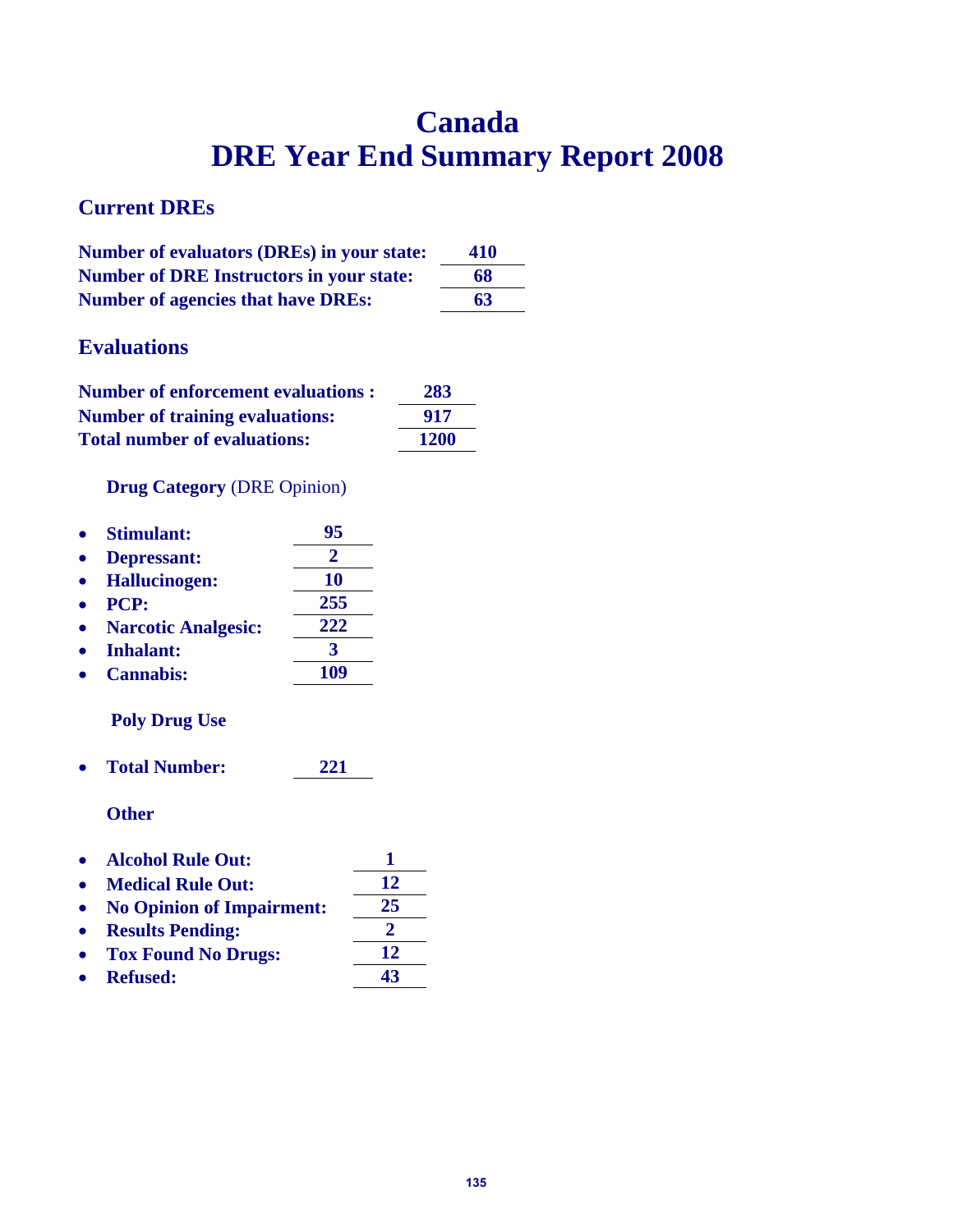| <b>Number of DRE Schools:</b>                    |     |
|--------------------------------------------------|-----|
| <b>Number of Students:</b>                       | 196 |
| <b>Number of DREs Certified:</b>                 | 184 |
| <b>Number of DRE Instructor Schools:</b>         |     |
| <b>Number of Students:</b>                       | 30  |
| <b>Number of DRE Instructors Certified:</b>      | 30  |
| <b>Number of 8 Hour Recertification Classes:</b> |     |
| <b>Number of Students:</b>                       | 210 |

# **DITEP Training**

| <b>Number of Classes:</b>                 | 0   |
|-------------------------------------------|-----|
| <b>Number of School Nurses:</b>           | 0   |
| <b>Number of SROs:</b>                    | 0   |
| <b>Other Students:</b>                    | 0   |
| <b>Total Number of Students:</b>          | 0   |
| <b>Phlebotomy Training</b>                |     |
| <b>Number of Classes:</b>                 | 0   |
| <b>Number of Students:</b>                | 0   |
| <b>SFST Training</b>                      |     |
| <b>Number of SFST Classes:</b>            | 15  |
| <b>Number of Students:</b>                | 360 |
| <b>Number of SFST Instructor Classes:</b> | 4   |
| <b>Number of Students:</b>                | 46  |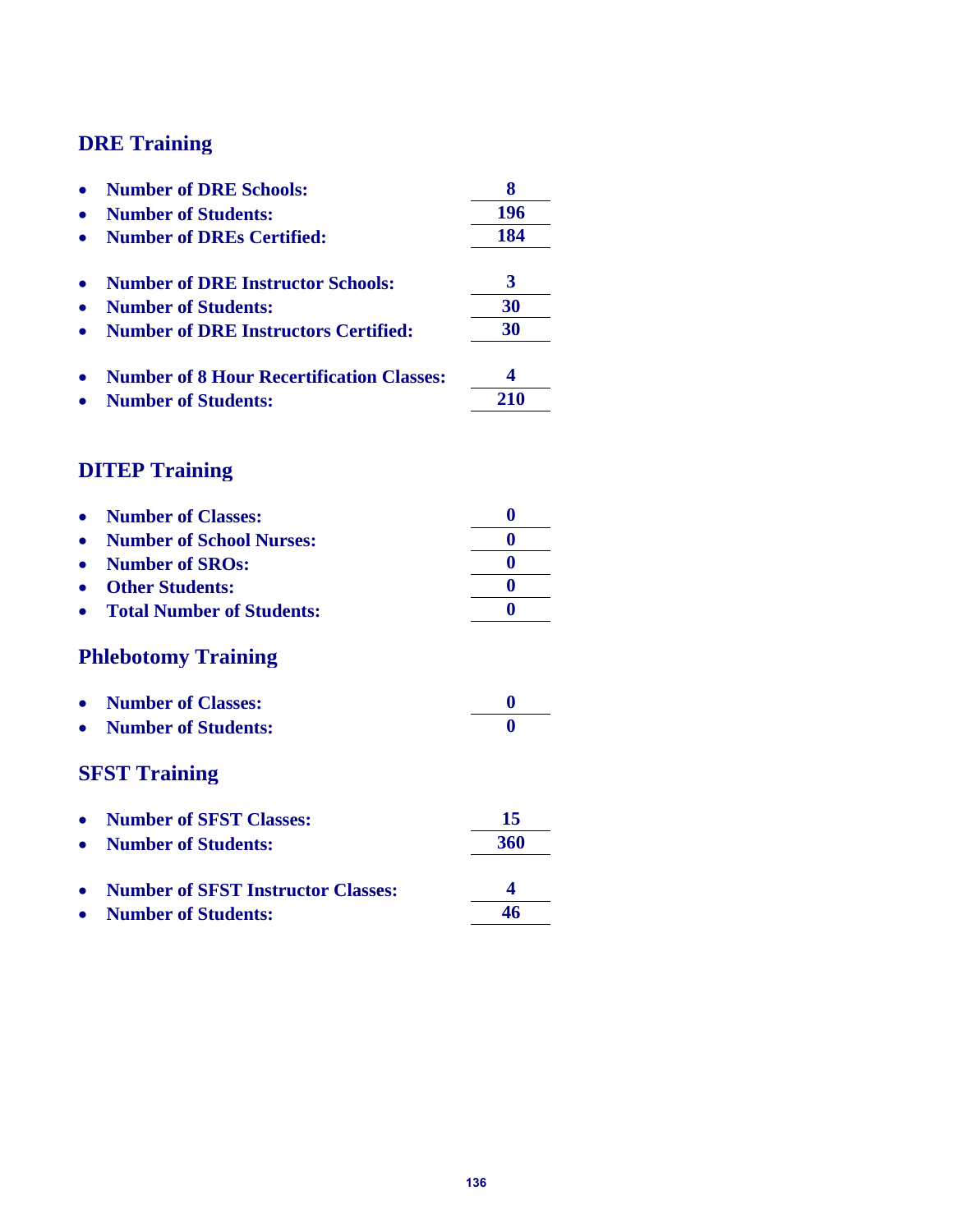# **Other Training**

Twelve students from Canada attended the Medical Foundations of Visual Testing course hosted by the Arizona Governor's Office of Highway Safety in Mesa Arizona. This course was delivered by Dr. Karl Citek.

## **Interesting Cases**

The Midland Police Service (Ontario) uniform patrol arrested a male party for public intoxication by alcohol. Prior to being booked into detention, the subject was viewed by a drug recognition expert and was determined to be suffering from a drug overdose of narcotic analgesics. The subject was taken to hospital and treated. The hospital staff advised that the subject would have died if not for prompt treatment.

## **Narrative**

On July 2, 2008, long awaited amendments to the criminal code of Canada came into force. The amendments give police the power to compel a suspected impaired driver to submit to the Standardized Field Sobriety Tests battery with criminal penalties should he/she refuse to comply. The legislation also gives the police the power to compel a suspected drug impaired driver to submit to an evaluation by a DRE and, if impairment is found to be by drugs, provide a bodily fluid sample to confirm or refute the evaluator's findings. The bodily fluid sample can be blood, urine or oral fluid with the choice being that of the police officer. The law has criminal sanctions that are equal to those of impaired driving should the subject refuse or fail to comply with either demand.

The Drug Evaluation and Classification (DEC) Program in Canada has contracted the Canadian Centre on Substance Abuse to conduct an evaluation of the roll out of the DEC Program in Canada. As part of the evaluation, a number of studies have been conducted. These studies include the *BC Roadside Survey 2008, the Accuracy of Evaluations by Drug Recognition Experts in Canada, the Development of an Evaluation Framework for the Drug Recognition Expert Program, Drug Use by Fatally Injured Drivers in Canada, and the Evaluation of the Drug Evaluation and Classification Program: A Critical Review of the Evidence.* 

In addition, ongoing studies are addressing oral fluid testing, drug indicators (detailed analysis of signs and symptoms), a needs assessment to determine the ideal ratio of DREs per 100,000 population.

**Report Submitted by Sergeant E.D. (Evan) Graham, Royal Canadian Mounted Police National Coordinator, Drug Evaluation and Classification Program**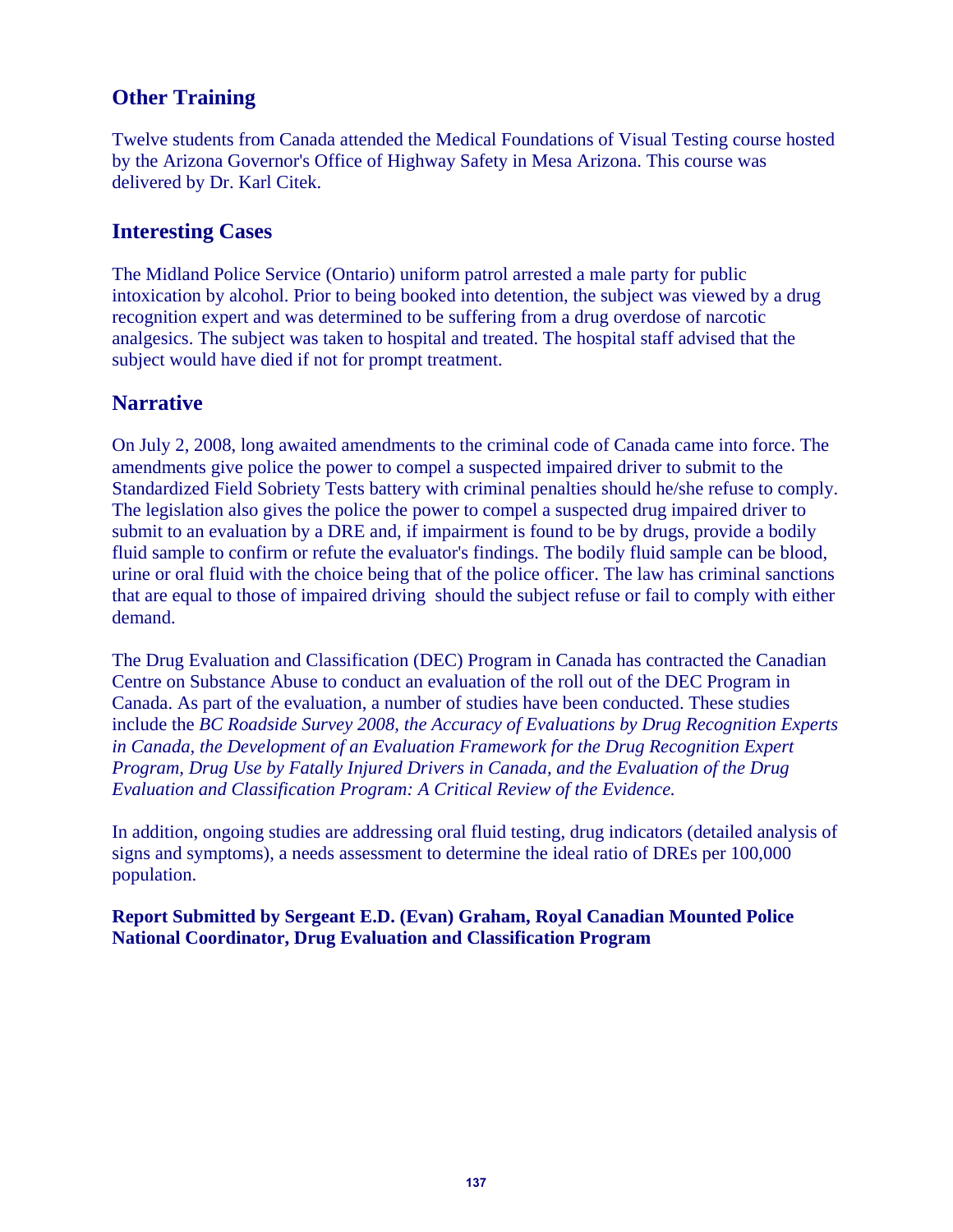# **IACP DECP State Coordinators**

#### **(As of September 8, 2009)**

This list contains the contact information for those who administer the Drug Evaluation and Classification Program at the state and national levels within the United States and at the Canadian national level.

#### **Alaska**

Jeanne Swartz Alaska Crime Lab 5500 E. Tudor Road Anchorage, Alaska 99507 (907) 269-5592 FAX: (907) 338-6614 jeanne.swartz@alaska.gov

#### **Arizona**

Tom Gaupel Governor's Office of Highway Safety 3030 N. Central Ave Suite 1550 Phoenix, Arizona 85012-2707 (602) 255-3216 FAX: (602) 926-2454 tgaupel@azgohs.gov

#### **Arkansas**

Neil Pennick Criminal Justice Institute University of Arkansas 7723 Colonel Glenn Road Little Rock, Arkansas 72204 (501) 570-8081 FAX: (501) 565-3081 nvpennick@cji.edu

#### **California**

Daniel Lamm CHP Academy Impaired Driving Unit 3500 Reed Avenue West Sacramento, California 95605 (916) 376-3312 FAX: (916) 376-3333 dlamm@chp.ca.gov

#### **Canada**

Evan Graham RCMP Traffic Services 1200 Vanier Parkway Ottawa, Ontario, Canada K1A0R2 (613) 949-2167 FAX: (613) 949-4532 Evan.Graham@rcmp-grc.gc.c

#### **Colorado**

Glenn Davis Colorado Dept of Transportation 4201 E. Arkansas Avenue Denver, Colorado 80222 (303) 757-9462 FAX: (303) 757-9067 glenn.davis@dot.state.co.us

#### **Delaware**

Lisa Shaw Delaware Office of Highway Safety PO Box 1321 Dover, Delaware 19903 (302) 744-2746 FAX: (302) 739-5995 lisa.shaw@state.de.us

#### **District of Columbia**

John Emrick, Jr. Federal Law Enforcement Training Center Driver Training Division 9000 Commo Road Cheltenham, Maryland 20623 (301) 877-8331 FAX: (301) 877-8304 john.emrick@dhs.gov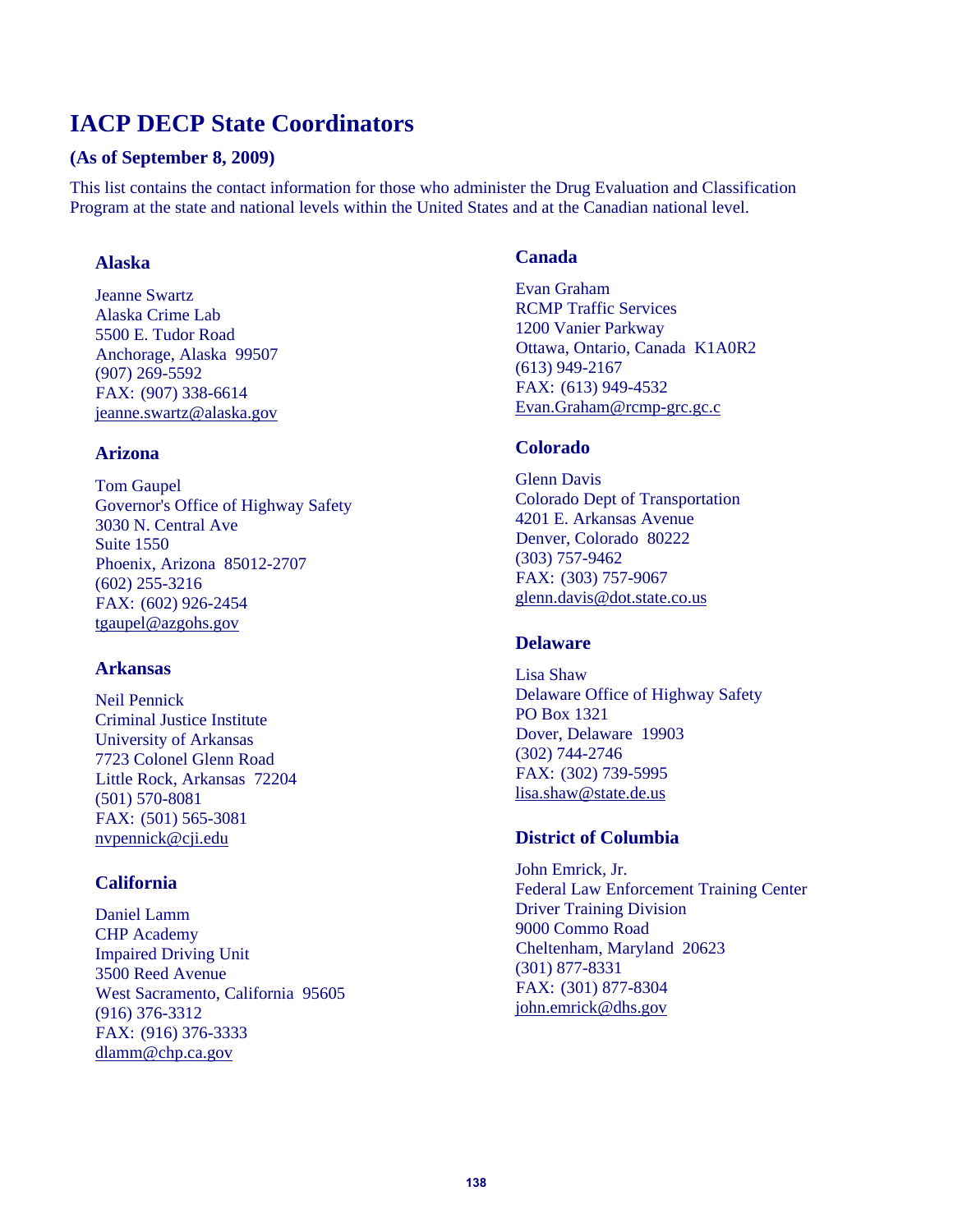#### **Florida**

Kyle Clark IPTM University of North Florida 12000 Alumni Drive Jacksonville, Florida 32224 (904) 620-4782 FAX: (904) 620-2453 kyle.clark@unf.edu

### **Georgia**

Bruce Stanford Georgia Public Safety Training Center 1000 Indian Springs Drive Forsyth, Georgia 31029-9599 (478) 993-4481 FAX: (478) 993-4497 stanford@gpstc.state.ga.us

### **Hawaii**

Ryan Nishibun Honolulu Police Dept. 801 South Beretania Street Honolulu, Hawaii 96813 (808) 329-3836 FAX: (808) 529-3515 rnishibun@honolulu.gov.

### **Idaho**

Dean Matlock Idaho State Police PO Box 700 700 S. Stratford Meridian, Idaho 83680-0700 (208) 884-7297 FAX: (208) 884-7092 dean.matlock@isp.idaho.gov

### **Illinois**

Tony Lebron Illinois State Police, District 08 1265 Lourdes Road Metamora, Illinois 61548 (309) 383-2133 FAX: (309) 383-2247 lebrontony@yahoo.com

#### **Indiana**

Joe Turner Indiana Law Enforcement Academy P.O. Box 313 5402 Sugar Grove Road Plainfield, Indiana 46168 (317) 837-3297 FAX: (317) 839-5380 jturner@ilea.in.gov

### **Iowa**

Denny Becker Iowa Governor's Traffic Safety Bureau 215 East 7th Street, 3rd Floor Des Moines, Iowa 50319-0248 (515) 725-6128 FAX: (515) 725-6133 becker@dps.state.ia.us

### **Kansas**

Jeff Collier Kansas Highway Patrol 2331 Jewell Road Fort Scott, Kansas 66701 (620) 223-6077 jcollier@classicnet.net

### **Kentucky**

Terry Mosser Dept. of Criminal Justice Training 521 Lancaster Avenue Richmond, Kentucky 40475 (859) 622-7244 FAX: (859) 622-8554 terry.mosser@ky.gov

### **Louisiana**

Jay Cripple Louisiana State Police Training Academy 7901 Independence Boulevard Baton Rouge, Louisiana 70896 (225) 925-6128 FAX: (225) 925-6882 jay.cripple@dps.la.gov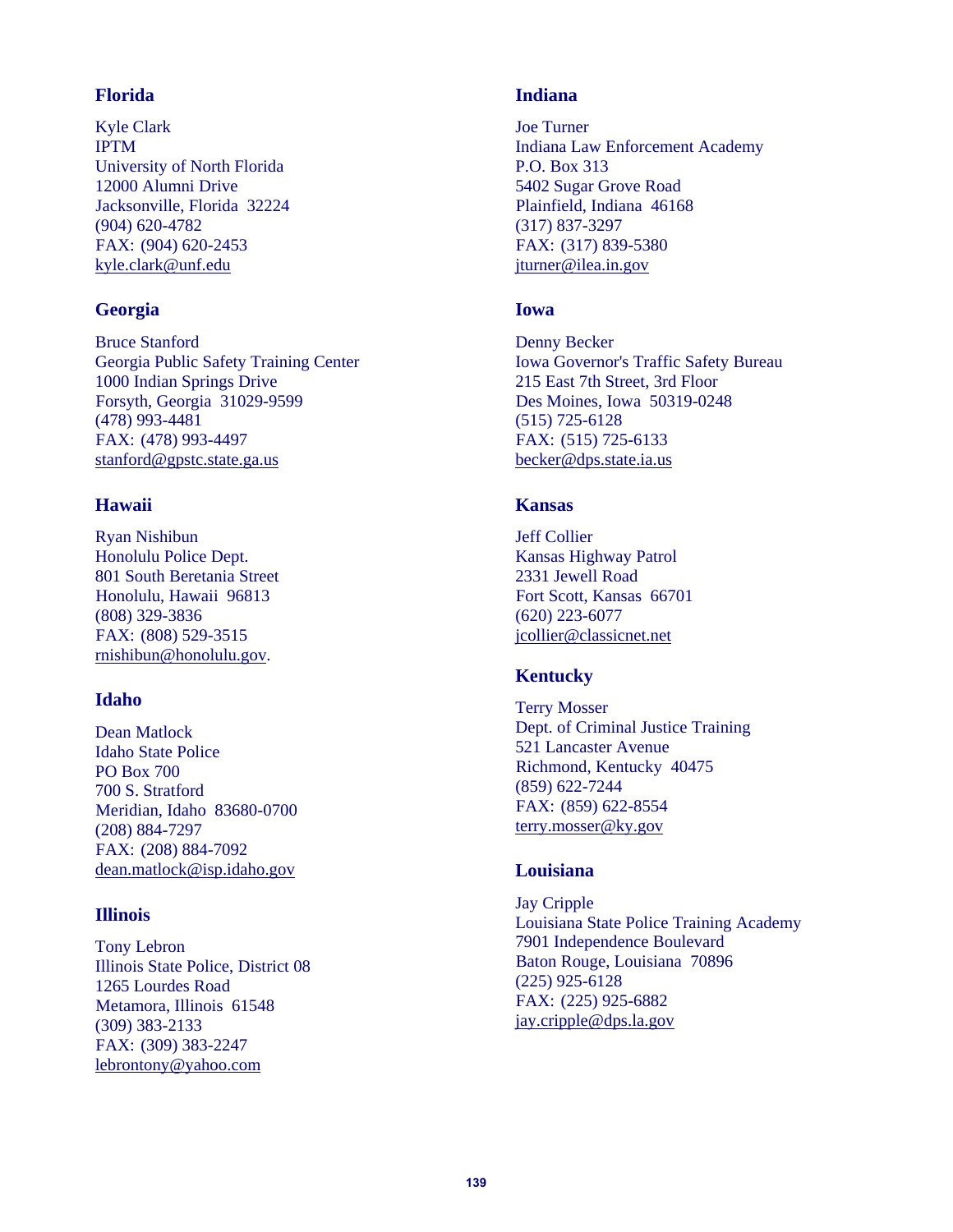#### **Maine**

James A. Lyman Maine Criminal Justice Academy 15 Oak Grove Road Vassalboro, Maine 04989 (207) 877-8009 FAX: (207) 877-8027 James.A.Lyman@maine.gov

#### **Maryland**

Tom Woodward Maryland State Police Chemical Test for Alcohol Unit 1201 Reisterstown Road Pikesville, Maryland 21208 (410) 653-4387 FAX: (410) 653-4324 twoodward@mdsp.org

#### **Massachusetts**

Donald Decker Marblehead PD 11 Gerry Street Marblehead, Massachusetts 01945 (781) 631-1212 FAX: (781) 842-0529 djdecker57@verizon.net

#### **Minnesota**

Don Marose Minnesota State Patrol Town Square, Suite 130 444 Cedar Street St. Paul, Minnesota 55101-2156 (651) 297-7132 FAX: (651) 296-5937 don.marose@state.mn.us

#### **Mississippi**

Tammy Moore MS LEL Office 2424 Old Brandon Road Pearl, Mississippi 39208 (601) 932-2522 FAX: (601) 932-0896 tboneppd15@comcast.net

#### **Missouri**

Randy Silvey Missouri Highway Safety Division 2211 St. Mary's Blvd. P.O. Box 270 Jefferson City, Missouri 65102 (573) 751-4161 FAX: (573) 634-5977 randall.silvey@modot.mo.gov

#### **Montana**

Kurt Sager Montana Highway Patrol 2550 Prospect Avenue PO Box 201419 Helena, Montana 59620 (406) 444-9873 ksager@mt.gov

#### **Nebraska**

Becky Stinson Nebraska Office of Highway Safety 5001 South 14th Street Lincoln, Nebraska 68512-1248 (402) 471-3880 FAX: (402) 471-3865 becky.stinson@nebraska.gov

### **Nevada**

Scott Johnston Nevada Commission on P.O.S.T. 5587 Wa Pai Shone Avenue Carson City, Nevada 89701 (775) 687-3335 FAX: (775) 687-4911 johnston@post.state.nv.us

### **New Hampshire**

Bill Quigley NH Liquor Commission Bureau of Enforcement 30 South Main Street Brookline, New Hampshire 03033 (603) 494-2260 william.quigley@liquor.state.nh.us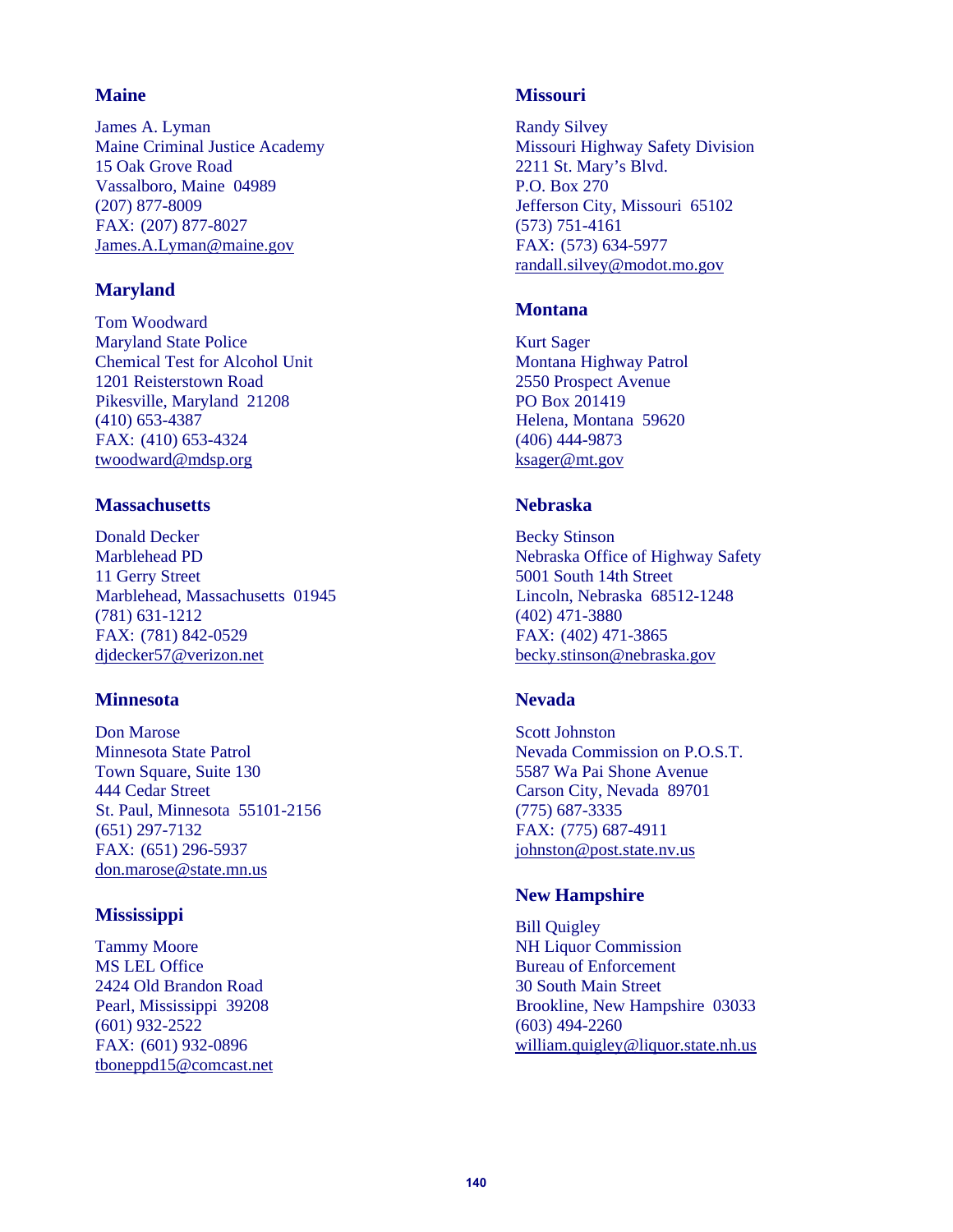#### **New Jersey**

Kevin Flanagan NJSP Technology Complex 1200 Negron Drive Suite #400 Hamilton, New Jersey 08619 (609) 584-5051 Ext. 5614 FAX: (609) 584-9359 lpp4442@gw.njsp.org

#### **New Mexico**

Christine Frank 1408 Villa Los Ranchos Albuquerque, New Mexico 87113 (505) 768-2116 cmfrank@cabq.gov

### **New York**

Richard Devlin Motor Vehicle Department Room 414 6 Empire State Plaza Albany, New York 12228 (518) 486-4221 FAX: (518) 473-6946 rdevl@dmv.state.ny.us

### **North Carolina**

Eddie Buffaloe Forensic Test for Alcohol 1922 Mail Service Center 5505 Six Forks Road Raleigh, North Carolina 27699-1922 (919) 707-5253 FAX: (919) 870-4814 eddie.buffaloe@ncmail.net

### **North Dakota**

Robert Arman North Dakota Highway Patrol 503 - 38th Street Fargo, North Dakota 58103 (701) 239-8960 FAX: (701) 239-8970 rarman@pioneer.state.nd.us

#### **Oklahoma**

Jim Maisano Norman Police Department 201-B West Gray Norman, Oklahoma 73069 (405) 366-5210 FAX: (405) 217-1067 jmaisano@cox.net

#### **Oregon**

Michael Iwai Oregon State Police 255 Capitol St., NE, 4th Floor Salem, Oregon 97310 (503) 934-0267 FAX: (503) 391-5910 michael.iwai@state.or.us

#### **Pennsylvania**

David Andrascik Pennsylvania State Police Patrol Services Division 1800 Elmerton Avenue Harrisburg, Pennsylvania 17110 (717) 772-3696 FAX: (717) 783-7690 dandrascik@state.pa.us

### **Rhode Island**

Rick Sullivan Law Enforcement Highway Safety Training Coordinator 1762 Louisquisset Pike Lincoln, Rhode Island 02865 (401) 722-5858 rsullivan@rimpa.dps.ri.gov

### **South Carolina**

Dennis Ray South Carolina DPS Office of Highway Safety P.O. Box 1993 - 10311 Wilson Blvd. Blythewood, South Carolina 29016 (803) 896-9949 FAX: (803) 896-9978 dennisray@scdps.net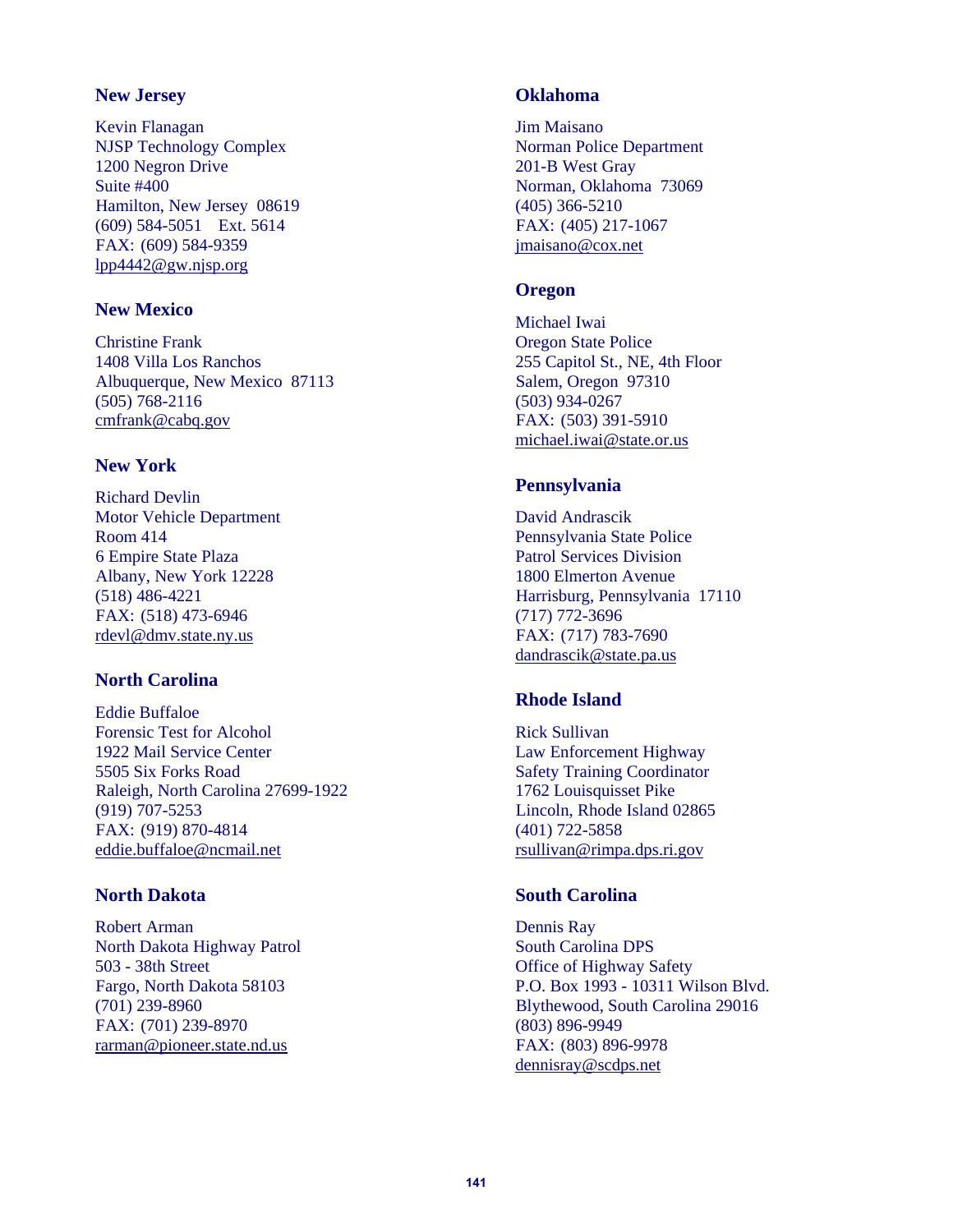#### **South Dakota**

Ryan Mechaley South Dakota Highway Patrol 118 West Capitol Avenue Pierre, South Dakota 57501 (605) 773-3105 FAX: (605) 773-6046 ryan.mechaley@state.sd.us

#### **Tennessee**

Richard Holt Tennessee Governor's Highway Safety Office 467 Obed Pine Road Crossville, Tennessee 38571 (931) 456-4438 FAX: (931) 456-6638 rm\_holt@frontiernet.net

#### **Texas**

Cecelia Marquart Sam Houston University Criminal Justice Center 816-17th Street Room A-120 PO Box 2296 Huntsville, Texas 77341 (936) 294-1677 FAX: (936) 294-3263 icc\_cpm@shsu.edu

### **Utah**

Harley Watkins Utah Police Academy 410 West 9800 South Sandy, Utah 84070 (801) 256-2323 FAX: (801) 256-0600 harleywatkins@utah.gov

#### **Vermont**

Ted Minall NHTSA Law Enforcement Liaison 17 Pheasant Way South Burlington, Vermont 05403 (802) 863-9607 tedbb@aol.com

### **Virginia**

Jason Crowder Virginia State Police Academy 7700 Midlothian Turnpike Richmond, Virginia 23235 (804) 674-2224 FAX: (804) 674-2089 jason.a.crowder@vsp.virginia.gov

#### **Washington**

Courtney Stewart Washington State Patrol 811 E. Roanoke Street Seattle, Washington 98102 (206) 720-3018 FAX: (360) 720-3023 courtney.stewart@wsp.wa.gov

#### **Wisconsin**

Blinda Beason Wisconsin Bureau of Transportation Safety 4802 Sheboygan Madison, Wisconsin 53707 (608) 264-7337 FAX: (608) 267-0441 blinda.beason@dot.state.wi.us

 Nate Thompson Wisconsin DOT/BOTS 671 Winding Waters Way De Pere, Wisconsin 54115 (920) 339-4078 FAX: (920) 339-4082 sgtnate@sbcglobal.net

### **Wyoming**

Jonlee Anderle Laramie Police Department 620 Plaza Court Laramie, Wyoming 82070 (307) 721-3504 FAX: (307) 721-3590 janderle@ci.laramie.wy.us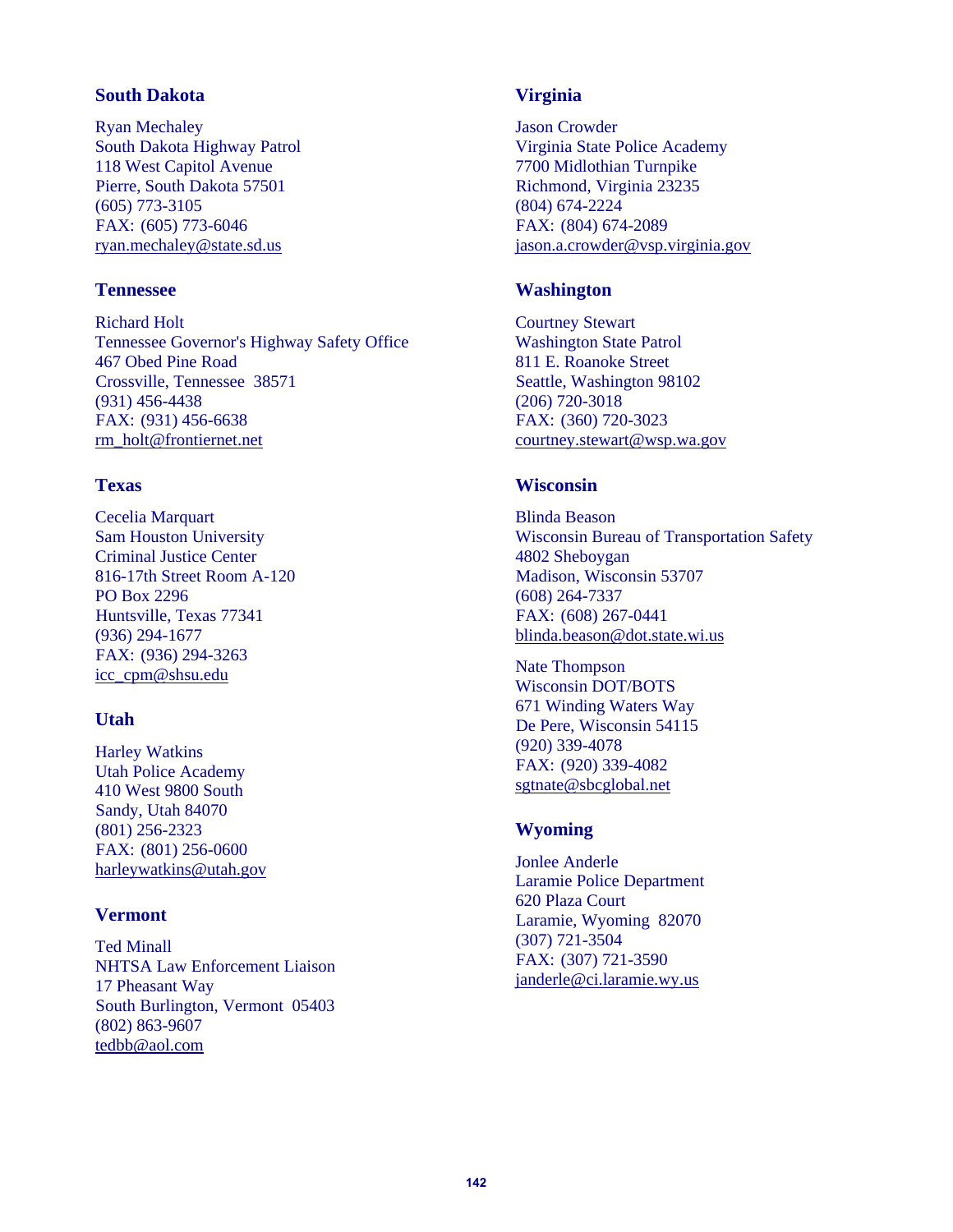#### **The International Association of Chiefs of Police**

 Carolyn Cockroft DEC Program Manager 515 N. Washington Street Alexandria, VA 22314-2357 (800) 843-4227 Ext. 206 FAX: (703) 519-8721 cockroftc@theiacp.org

Ernie Floegel DRE Program Coordinator P.O. Box 1233 Hopewell Junction, NY 12533 (845) 226-8058 FAX: (845) 226-1052 iacpdre@frontiernet.net

Chuck Hayes DRE Regional Coordinator P.O. Box 4597 Salem, OR 97302 (503) 585-0055 FAX: (503) 585-1352 chayesiacp@msn.com

#### **National Highway Traffic Safety Administration, U.S. Department of Transportation**

Garrett Morford **NHTSA** Chief, Enforcement and Justice Services Division 1200 New Jersey Ave S.E. W44-312 Washington, DC 20590 (202) 366-4295 FAX: (202) 366-7721 garrett.morford@dot.gov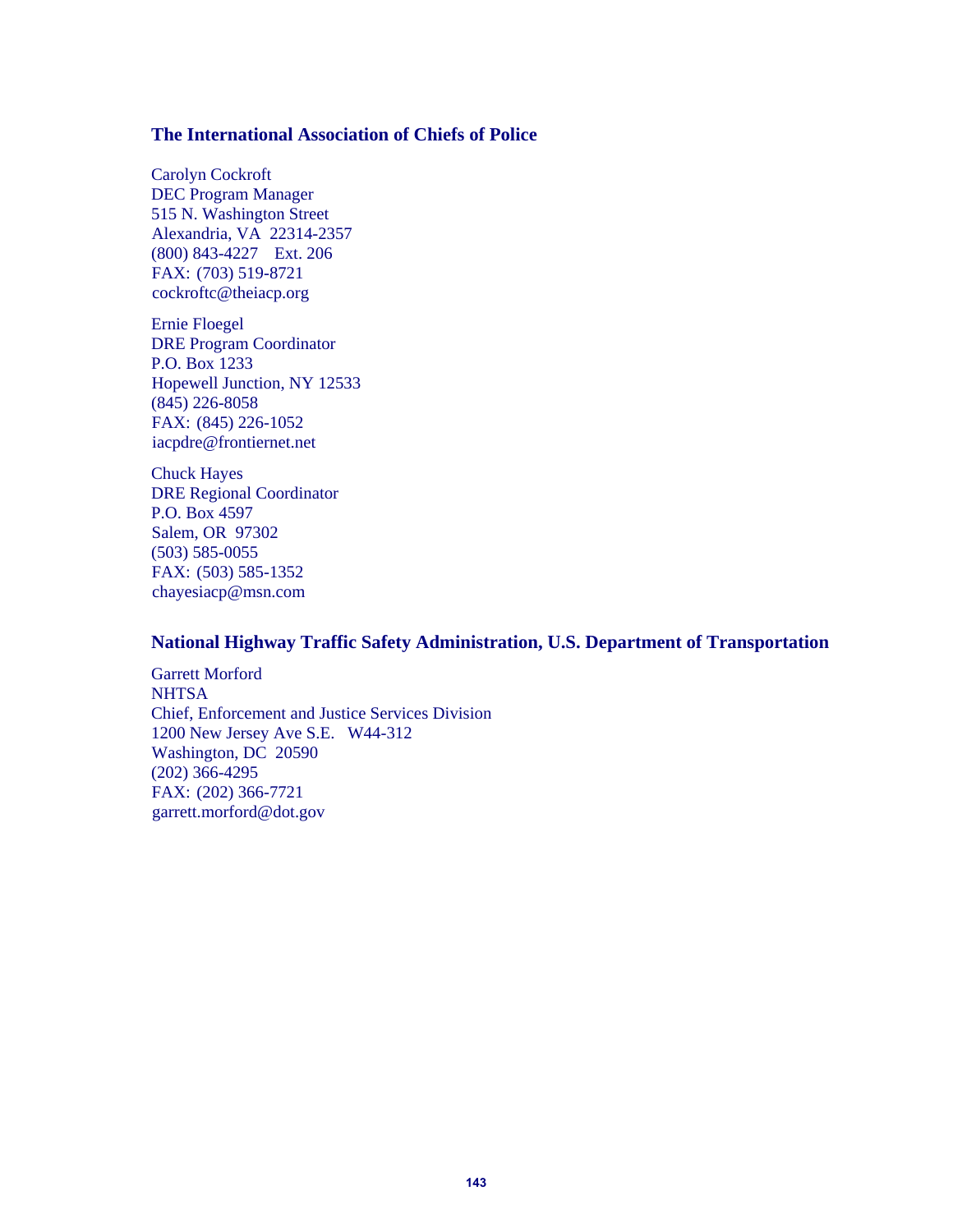## **IACP Drug Evaluation & Classification Technical Advisory Panel**

**(Updated May 1, 2009)** 

#### **1. HSC Chairman**

Assistant Commissioner Earl M. Sweeney NH Department of Safety 33 Hazen Drive Concord, NH 03305 Phone Number: (603) 271-2559 E-mail: Earl.Sweeney@dos.nh.gov

#### **2. IACP Staff (12/31/2011)**

Carolyn Cockroft IACP Program Manager 515 N. Washington Street Alexandria, VA 22314-2357 Phone Number: 1-800-The-IACP E-mail: cockroftc@theiacp.org

Ernie Floegel (no vote) IACP / DRE PO Box 1233 Hopewell Junction, NY 12533-5343 Phone Number: (845) 226-8058 Fax Number: (845) 226-1052 E-mail: iacpdre@frontiernet.net

Chuck Hayes (no vote) IACP / DRE PO Box 4597 Salem, OR 97302 Phone Number: (503) 585-0055 Fax Number: (503) 585-1352 E-mail: chayesiacp@msn.com

#### **3. Region I (12/31/2011)**

Officer Dan Mulleneaux Phoenix Police Department Governor's Office of Highway Safety 3030 N. Central Ave – Suite 1550 Phoenix, AZ 85012-2707 Phone Number: (602) 255-3216 Fax Number: (602) 926-2454 E-mail: dmulleneaux@azgohs.gov

#### **4. Region II (12/31/10)**

 Joe Turner Indiana Law Enforcement Academy P.O. Box 313, 5402 Sugar Grove Road Plainfield, IN 46168 Phone Number: (317) 837-3297 E-mail: jturner@ilea.in.gov Fax: (317) 839-5380

#### **5. Region III (12/31/2011)**

Sergeant Don Decker Marblehead Police Department 11 Gerry Street Marblehead, MA 01945 Phone Number: (781) 631-1212 E-mail: djdecker57@verizon.net Fax: (781) 842-0529

#### **6. Region IV (12/31/2011)**

Major Jim Maisano Norman Police Department 201-B West Gray Norman, OK 73069 Phone Number: (405) 366-5210 FAX Number: (405) 217-1067 E-mail: jmaisano@cox.net

#### **7. Administrator (12/31/2011)**

Gary Fief Assistant Chief California Highway Patrol 4115 Broad Street – Suite B10 San Luis Obispo, CA 93401-7963 Phone Number: (805) 549-3261 Fax Number: (805) 549-3230 E-mail: gfief@chp.ca.gov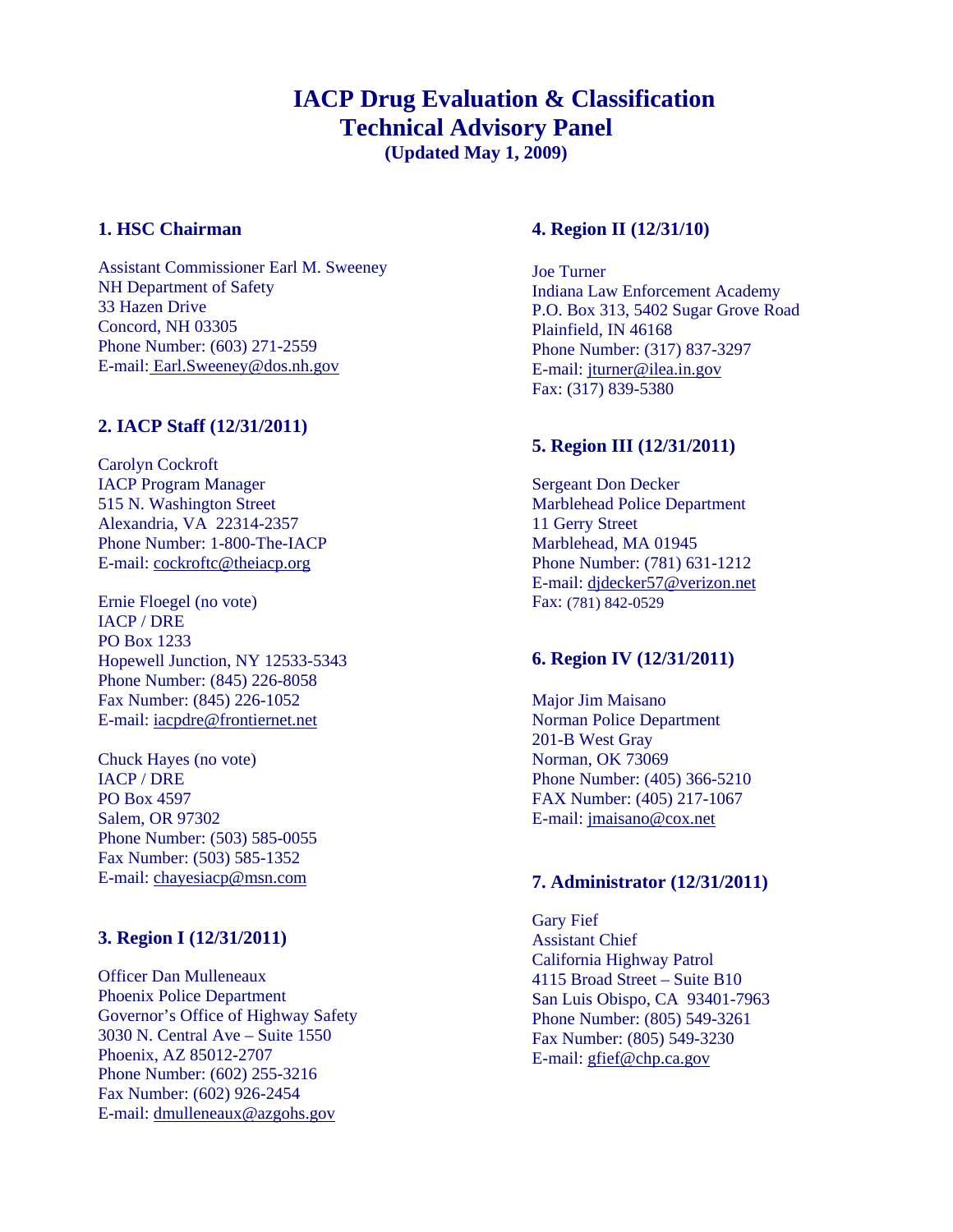#### **8. At Large (12/31/09)**

T/Sergeant Douglas Paquette NY State Police – Traffic Services Bldg. #22 – State Campus 1220 Washington Avenue Albany, NY 12226-2252 Phone Number: (518) 457-7504 E-mail: dpaquett@troopers.state.ny.us

#### **9. At Large / DRE Section (12/31/2009)**

Lieutenant Thomas Woodward Maryland State Police Chemical Test Unit 1201 Reisterstown Road Pikesville, MD 21208 Phone Number: (410) 653-4387 Fax Number: (410) 653-4334 E-mail: twoodward@mdsp.org

#### **10. Highway Safety Rep. (12/31/10)**

 Troy E. Costales Gov. Highway Safety Representative Transportation Safety Division Oregon Department of Transportation 235 Union Street NE Salem, OR 97301-1054 Phone Number: (503) 986-4192 Fax Number: (503) 986-4341 E-mail: troy.e.costales@odot.state.or.us

#### **11. Medical / Optometry (12/31/09)**

Dr. Jack Richman, O.D. The New England College of Optometry 424 Beacon Street Boston, MA 02115 Phone Number: (617) 262-2020 E-mail: jack.richman@comcast.net Voice Mail (617) 266-2030 x 5373 Pager: (781) 553-0275 Fax: (617) 369-5056

#### **12. NHTSA - (12/31/09) (Ex-Officio Member)**

Garrett Morford (no vote) USDOT - NHTSA 1200 New Jersey Avenue, S.E. W44-312 Washington, DC 20590 Phone Number: (202) 366 – 4300 Fax: (202) 366-7721 E-mail: garrett.morford@dot.gov

#### **13. Police Training Institution (12/31/09)**

L. R. "Bob" Jacob IPTM University of North Florida 12000 Alumni Drive Jacksonville, FL 32224-2645 Phone Number: (904) 620-4786 Fax Number: (904) 620-3203 E-mail: ljacob@unf.edu

#### **14. POST Agency (12/31/09)**

Frank Kowaleski LEL Virginia Highway Safety Office 3524 Mott Lane Williamsburg, VA 23185 Phone Number: (757) 508-8227 Fax Number: (757) 564-9133 E-mail: Frank.Kowaleski@dmv.virginia.gov

#### **15. Prosecutor (12/31/10)**

Kenneth Lebrato **Prosecutor** Borough of Carteret 33 Greyhound Court Kendal Park, NJ 08824 Phone Number: (732) 745-4290 E-mail: kjldre@verizon.net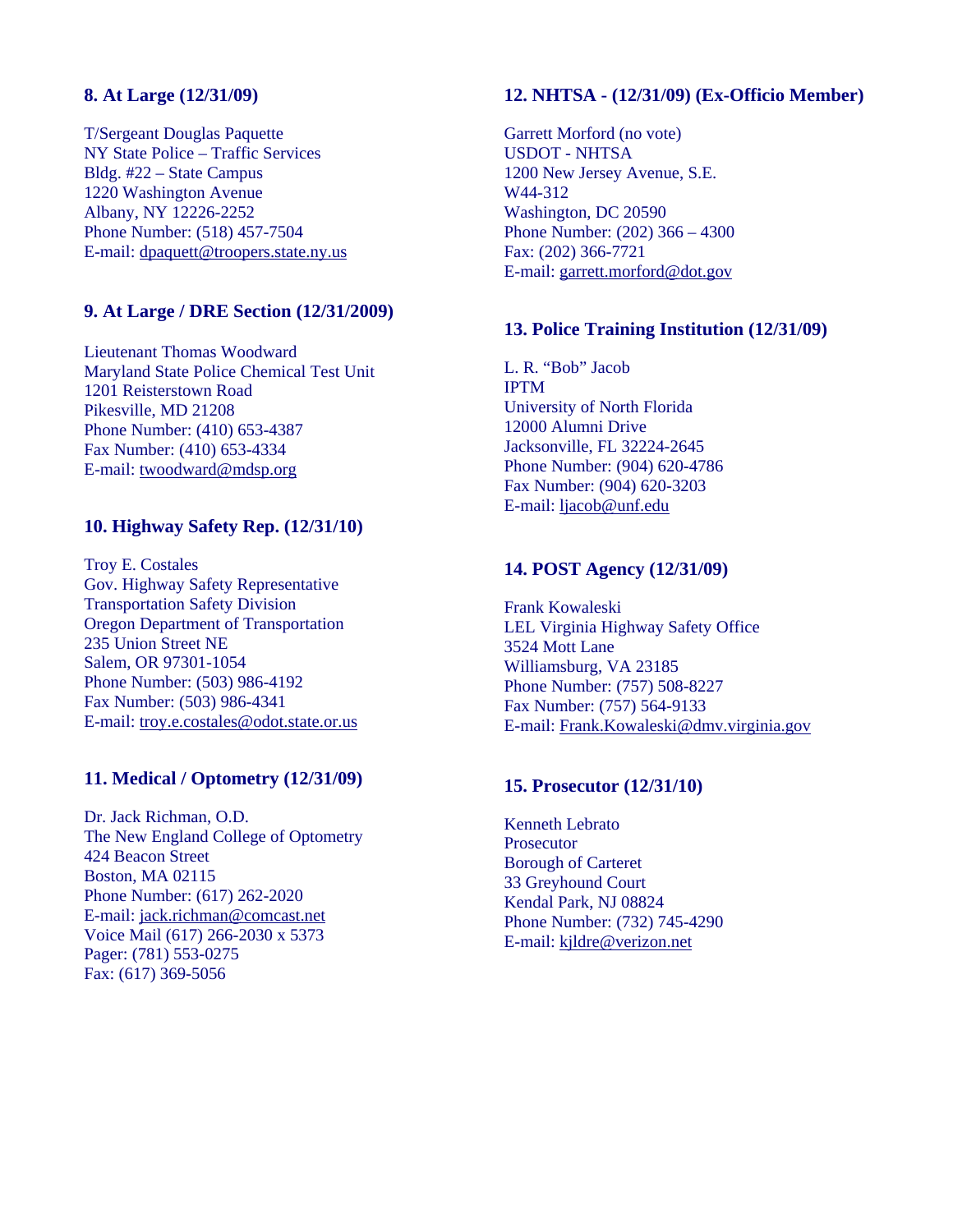#### **16. State DEC Coordinator (12/31/2011)**

Sergeant Danny Lamm California Highway Patrol Academy 3500 Reed Avenue West Sacramento, CA 95605 Phone Number: (916) 376-3312 FAX Number: (916) 376-3333 E-mail: dlamm@chp.ca.gov

#### **17. Toxicologist (12/31/10)**

Cynthia Silva Burbach Forensic Toxicology Unit Colorado Lab Services Division 8100 Lowry Boulevard Denver, CO 80230-6928 Phone Number: (303) 892-3461 Fax Number: (303) 343-3697 E-mail: Cynthia.burbach@state.co.us

#### **18. International At-Large (12/31/2011)**

Sergeant Robert Martin Training Facilitator – Ontario DEC Program York Regional Police 17250 Yonge Street Newmarket, Ontario Canada L3Y 4W5f Phone Number: (613) 818-3207 Fax Number: (613) 949-4532 E-mail: Robert.Martin@rcmp-grc.gc.ca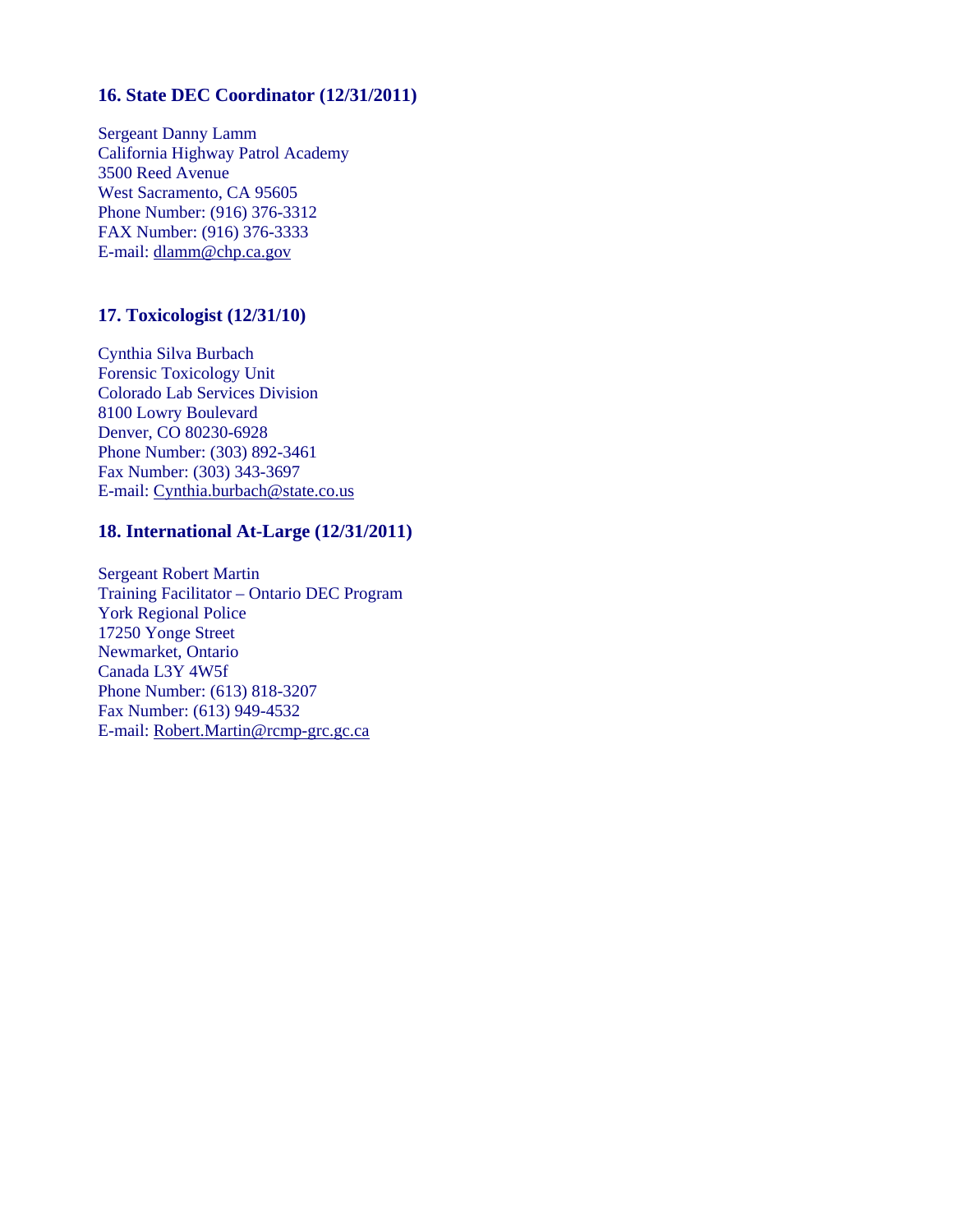## *IACP TAP & DRE Section Representatives*

*(As of June 8, 2009)* 

#### **Region I**

Alaska, Arizona, California, Hawaii, Idaho, Montana, Nevada, New Mexico, Oregon, Utah, Washington and Wyoming. [Includes Canadian Provinces of Alberta, British Columbia, Manitoba, and Saskatchewan] **TAP Representative:** Officer Dan Mulleneaux, Phoenix, Arizona, Police Department, (602) 495-0962; dan.mulleneaux@phoenix.gov **DRE Section Representative:** Senior Trooper Tim Plummer, Oregon State Police, (503) 378- 3725, Ext. 4204; timothy.plummer@state.or.us

#### **Region II**

Colorado, Illinois, Indiana, Iowa, Kansas, Michigan, Minnesota, Missouri, Nebraska, North Dakota, South Dakota, and Wisconsin **TAP Representative:** Joe Turner, Indiana Law Enforcement Academy, (317) 837-3297*;*  jturner@ilea.in.gov **DRE Section Representative:** Sergeant Don Marose, Minnesota State Patrol, (651) 297-7132; don.marose@state.mn.us

# **Region III**

Connecticut, Delaware, District of Columbia, Maine, Maryland, Massachusetts, New Jersey, New Hampshire, New York, Ohio, Pennsylvania, Rhode Island, Vermont and Virginia. [Includes Canadian Provinces of Ontario, Quebec, New Brunswick, Nova Scotia, Prince Edward Island and Newfoundland.]

**TAP Representative:** Sergeant Don Decker, Marblehead, Massachusetts, Police Department, (781) 631-1212, ext 668; djdecker57@verizon.net

**DRE Section Representative:** Lieutenant Tom Woodward (Chair)**,** Maryland State Police, (410) 653-4387; twoodward@mdsp.org

#### **Region IV**

Alabama, Arkansas, Florida, Georgia, Kentucky, Louisiana, Mississippi, North Carolina, South Carolina, Oklahoma, Tennessee, Texas and West Virginia

**TAP Representative:** Major Jim Maisano, Norman, Oklahoma, Police Department; (405) 366- 5210; jmaisano@cox.net

**DRE Section Representative:** Major Jim Maisano